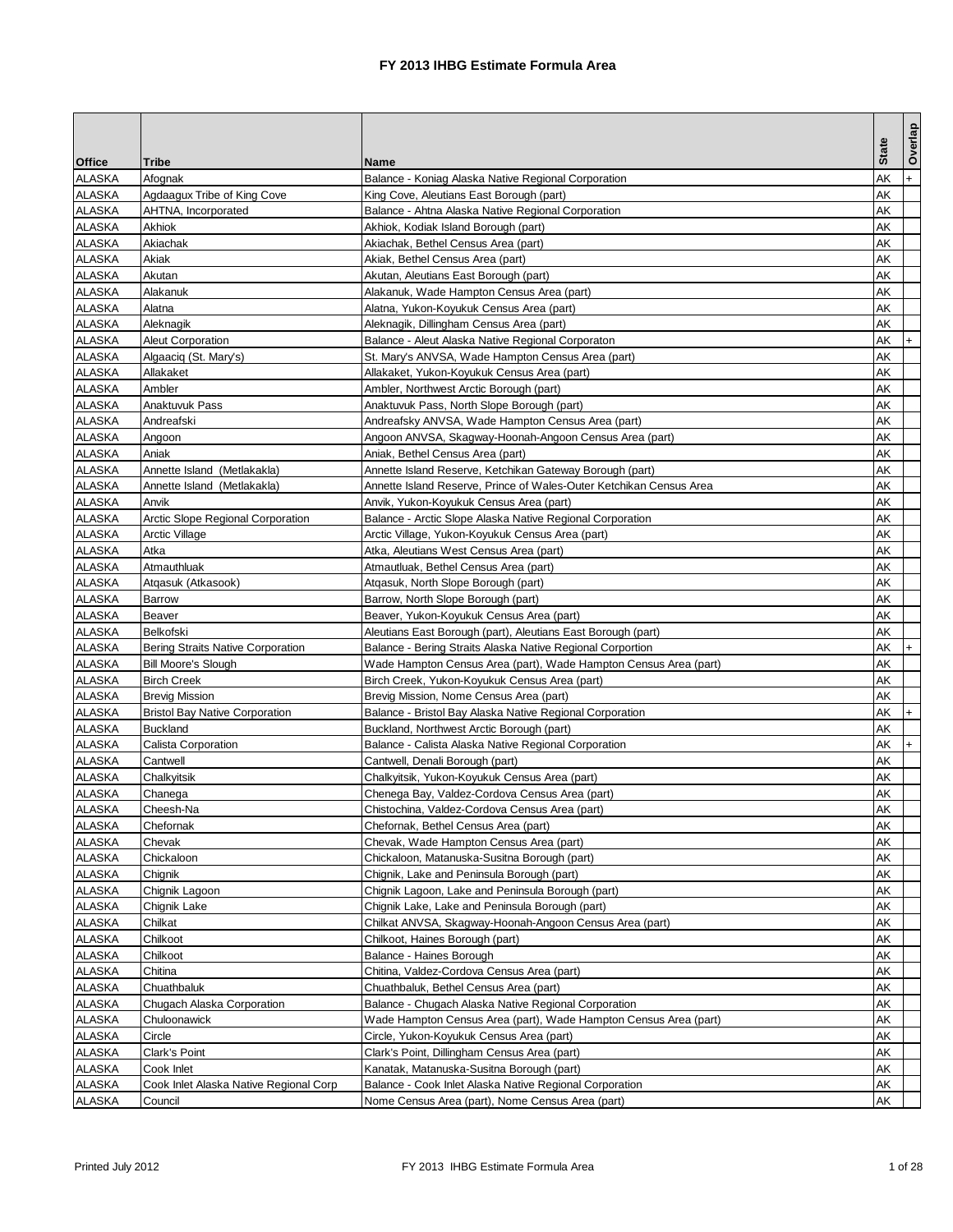|               |                            |                                                                  | <b>State</b> | Overlap   |
|---------------|----------------------------|------------------------------------------------------------------|--------------|-----------|
| <b>Office</b> | Tribe                      | Name                                                             |              |           |
| ALASKA        | Craig                      | Craig ANVSA, Prince of Wales-Outer Ketchikan Census Area         | AΚ           |           |
| <b>ALASKA</b> | <b>Crooked Creek</b>       | Crooked Creek, Bethel Census Area (part)                         | AΚ           |           |
| <b>ALASKA</b> | Curyung (Dillingham)       | Dillingham, Dillingham Census Area (part)                        | AΚ           |           |
| <b>ALASKA</b> | Deering                    | Deering, Northwest Arctic Borough (part)                         | AΚ           |           |
| ALASKA        | Dot Lake                   | Dot Lake, Southeast Fairbanks Census Area (part)                 | AΚ           |           |
| <b>ALASKA</b> | Douglas                    | Douglas City, Douglas Island Census Area                         | AK           |           |
| ALASKA        | Doyon, Ltd.                | Balance - Doyon Alaska Native Regional Corporation               | AK           |           |
| <b>ALASKA</b> | Eagle                      | Eagle, Southeast Fairbanks Census Area (part)                    | AΚ           |           |
| <b>ALASKA</b> | Eek                        | Eek, Bethel Census Area (part)                                   | AΚ           |           |
| <b>ALASKA</b> | Egegik                     | Egegik, Lake and Peninsula Borough (part)                        | AΚ           |           |
| <b>ALASKA</b> | Eklutna                    | Eklutna, Anchorage Municipality (part)                           | AΚ           |           |
| <b>ALASKA</b> | Ekuk                       | Dillingham Census Area (part), Dillingham Census Area (part)     | AΚ           |           |
| <b>ALASKA</b> | Ekwok                      | Ekwok, Dillingham Census Area (part)                             | AΚ           |           |
| <b>ALASKA</b> | Elim                       | Balance - Nome Census Area                                       | AΚ           | $+$       |
| <b>ALASKA</b> | Emmonak                    | Emmonak, Wade Hampton Census Area (part)                         | AΚ           |           |
| ALASKA        | Evansville (Bettles Field) | Evansville, Yukon-Koyukuk Census Area (part)                     | AΚ           |           |
| <b>ALASKA</b> | Eyak                       | City of Cordova, City of Cordova                                 | AΚ           |           |
| <b>ALASKA</b> | Eyak                       | Eyak ANVSA, Valdez-Cordova Census Area (part)                    | AΚ           |           |
| <b>ALASKA</b> | False Pass                 | False Pass, Aleutians East Borough (part)                        | AΚ           |           |
| ALASKA        | Fort Yukon                 | Fort Yukon, Yukon-Koyukuk Census Area (part)                     | AΚ           |           |
| <b>ALASKA</b> | Gakona                     | Gakona ANVSA, Valdez-Cordova Census Area (part)                  | AΚ           |           |
| ALASKA        | Galena                     | Galena, Yukon-Koyukuk Census Area (part)                         | AΚ           |           |
| <b>ALASKA</b> | Gambell                    | Gambell, Nome Census Area (part)                                 | AΚ           |           |
| <b>ALASKA</b> | Georgetown                 | Georgetown, Bethel Census Area (part)                            | AΚ           |           |
| <b>ALASKA</b> | Golovin (Chinik)           | Golovin, Nome Census Area (part)                                 | AK           |           |
| <b>ALASKA</b> | Goodnews Bay               | Goodnews Bay, Bethel Census Area (part)                          | AΚ           |           |
| <b>ALASKA</b> | Grayling                   | Grayling, Yukon-Koyukuk Census Area (part)                       | AΚ           |           |
| <b>ALASKA</b> | Gulkana                    | Gulkana, Valdez-Cordova Census Area (part)                       | AΚ           |           |
| <b>ALASKA</b> | Hamilton                   | Wade Hampton Census Area (part), Wade Hampton Census Area (part) | AΚ           |           |
| <b>ALASKA</b> | Healy Lake                 | Healy Lake, Southeast Fairbanks Census Area (part)               | AΚ           |           |
| ALASKA        | <b>Holy Cross</b>          | Holy Cross, Yukon-Koyukuk Census Area (part)                     | AΚ           |           |
| <b>ALASKA</b> | Hoonah                     | Hoonah, Skagway-Hoonah-Angoon Census Area (part)                 | AΚ           |           |
| <b>ALASKA</b> | Hooper Bay                 | Hooper Bay, Wade Hampton Census Area (part)                      | AΚ           |           |
| <b>ALASKA</b> | Hughes                     | Hughes, Yukon-Koyukuk Census Area (part)                         | AΚ           |           |
| ALASKA        | Huslia                     | Huslia, Yukon-Koyukuk Census Area (part)                         | AΚ           |           |
| <b>ALASKA</b> | Hydaburg                   | Hydaburg, Prince of Wales-Outer Ketchikan Census Area            | AΚ           |           |
| <b>ALASKA</b> | Igiugig                    | Igiugig, Lake and Peninsula Borough (part)                       | AΚ           |           |
| <b>ALASKA</b> | Iliamna                    | Iliamna, Lake and Peninsula Borough (part)                       | AΚ           |           |
| <b>ALASKA</b> | Inalik (Diomede)           | Inalik, Nome Census Area (part)                                  | AΚ           |           |
| <b>ALASKA</b> | lqurmuit                   | Russian Mission, Wade Hampton Census Area (part)                 | AK           |           |
| <b>ALASKA</b> | Ivanof Bay                 | Ivanof Bay, Lake and Peninsula Borough (part)                    | AΚ           |           |
| ALASKA        | Kaguyak                    | Balance - Koniag Alaska Native Regional Corporation              | AK           | $\ddot{}$ |
| <b>ALASKA</b> | Kake                       | Kake ANVSA, Wrangell-Petersburg Census Area (part)               | AΚ           |           |
| <b>ALASKA</b> | Kaktovik                   | Kaktovik, North Slope Borough (part)                             | AΚ           |           |
| <b>ALASKA</b> | Kalskag                    | Kalskag, Bethel Census Area (part)                               | AΚ           |           |
| <b>ALASKA</b> | Kaltag                     | Kaltag, Yukon-Koyukuk Census Area (part)                         | AΚ           |           |
| <b>ALASKA</b> | Kanatak                    | Minimum Needs                                                    | AΚ           |           |
| <b>ALASKA</b> | Karluk                     | Karluk, Kodiak Island Borough (part)                             | AΚ           |           |
| <b>ALASKA</b> | Kasigluk                   | Kasigluk, Bethel Census Area (part)                              | AΚ           |           |
| ALASKA        | Kassan                     | Kasaan ANVSA, Prince of Wales-Outer Ketchikan Census Area        | AΚ           |           |
| <b>ALASKA</b> | Kenaitze                   | Kenaitze, Kenai Peninsula Borough (part)                         | AΚ           |           |
| <b>ALASKA</b> | Ketchikan                  | Balance - Ketchikan Gateway Borough                              | AΚ           |           |
| <b>ALASKA</b> | Kiana                      | Kiana, Northwest Arctic Borough (part)                           | AΚ           |           |
| <b>ALASKA</b> | King Island                | Balance - Nome Census Area                                       | AΚ           | $\ddot{}$ |
| <b>ALASKA</b> | King Salmon                | Balance - Bristol Bay Alaska Native Regional Corporation         | AΚ           |           |
| <b>ALASKA</b> | Kipnuk                     | Kipnuk, Bethel Census Area (part)                                | AΚ           |           |
| ALASKA        | Kivalina                   | Kivalina, Northwest Arctic Borough (part)                        | AΚ           |           |
| ALASKA        | Klawock                    | Klawock ANVSA, Prince of Wales-Outer Ketchikan Census Area       | AΚ           |           |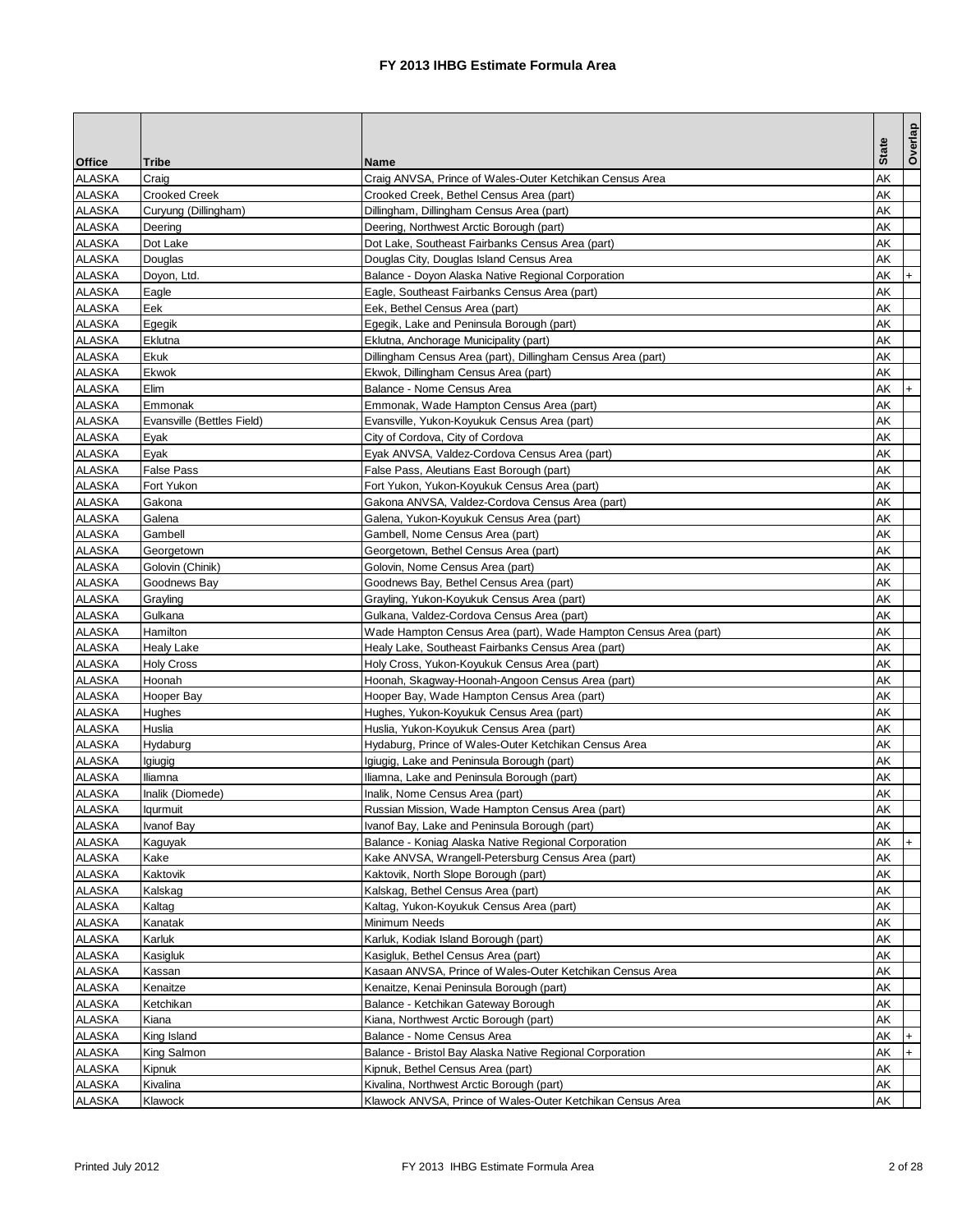|               |                                   |                                                                  |              | Overlap   |
|---------------|-----------------------------------|------------------------------------------------------------------|--------------|-----------|
| <b>Office</b> | <b>Tribe</b>                      | Name                                                             | <b>State</b> |           |
| ALASKA        | Kluti Kaah (Copper Center)        | Copper Center, Valdez-Cordova Census Area (part)                 | AΚ           |           |
| <b>ALASKA</b> | Knik                              | Knik ANVSA, Matanuska-Susitna Borough (part)                     | AΚ           |           |
| <b>ALASKA</b> | Kobuk                             | Kobuk, Northwest Arctic Borough (part)                           | AΚ           |           |
| <b>ALASKA</b> | Kokhanok                          | Kokhanok, Lake and Peninsula Borough (part)                      | AΚ           |           |
| ALASKA        | Koliganek                         | New Koliganek, Dillingham Census Area (part)                     | AΚ           |           |
| <b>ALASKA</b> | Kongiganak                        | Kongiganak, Bethel Census Area (part)                            | AΚ           |           |
| <b>ALASKA</b> | Koniag, Incorporated              | Balance - Koniag Alaska Native Regional Corporation              | AΚ           |           |
| <b>ALASKA</b> | Kotlik                            | Kotlik, Wade Hampton Census Area (part)                          | AΚ           |           |
| <b>ALASKA</b> | Kotzebue                          | Kotzebue, Northwest Arctic Borough (part)                        | AΚ           |           |
| <b>ALASKA</b> | Koyuk                             | Koyuk, Nome Census Area (part)                                   | AΚ           |           |
| <b>ALASKA</b> | Koyukuk                           | Koyukuk, Yukon-Koyukuk Census Area (part)                        | AΚ           |           |
| <b>ALASKA</b> | Kwethluk                          | Kwethluk, Bethel Census Area (part)                              | AΚ           |           |
| ALASKA        | Kwigillingok                      | Kwigillingok, Bethel Census Area (part)                          | AΚ           |           |
| <b>ALASKA</b> | Kwinhagak (Quinhagak)             | Kwinhagak, Bethel Census Area (part)                             | AΚ           |           |
| <b>ALASKA</b> | Larsen Bay                        | Larsen Bay, Kodiak Island Borough (part)                         | AΚ           |           |
| <b>ALASKA</b> | Lesnoi (Woody Island)             | Balance - Koniag Alaska Native Regional Corporation              | AΚ           | $\ddot{}$ |
| <b>ALASKA</b> | Levelock                          | Levelock, Lake and Peninsula Borough (part)                      | AΚ           |           |
| <b>ALASKA</b> | Lime Village                      | Bethel Census Area (part), Bethel Census Area (part)             | AΚ           |           |
| <b>ALASKA</b> | Lower.Kalskag                     | Lower Kalskag, Bethel Census Area (part)                         | AΚ           |           |
| ALASKA        | Manley Hot Springs                | Manley Hot Springs, Yukon-Koyukuk Census Area (part)             | AΚ           |           |
| <b>ALASKA</b> | Manokotak                         | Manokotak, Dillingham Census Area (part)                         | AΚ           |           |
| <b>ALASKA</b> | Marshall                          | Marshall, Wade Hampton Census Area (part)                        | AΚ           |           |
| <b>ALASKA</b> | Mary's Igloo                      | Nome Census Area (part), Nome Census Area (part)                 | AΚ           |           |
| <b>ALASKA</b> | <b>McGrath</b>                    | McGrath, Yukon-Koyukuk Census Area (part)                        | AΚ           |           |
| <b>ALASKA</b> | Mekoryuk                          | Mekoryuk, Bethel Census Area (part)                              | AΚ           |           |
| <b>ALASKA</b> | Mentasta                          | Mentasta Lake, Valdez-Cordova Census Area (part)                 | AΚ           |           |
| ALASKA        | Minto                             | Minto, Yukon-Koyukuk Census Area (part)                          | AΚ           |           |
| ALASKA        | Mountain Village (Asa'Carsarmiut) | Mountain Village, Wade Hampton Census Area (part)                | AΚ           |           |
| <b>ALASKA</b> | Naknek                            | Naknek, Bristol Bay Borough (part)                               | AΚ           |           |
| <b>ALASKA</b> | <b>NANA Corporation</b>           | Balance - NANA Alaska Native Regional Corporation                | AΚ           |           |
| ALASKA        | Nanwelek (English Bay)            | Nanwalek, Kenai Peninsula Borough (part)                         | AΚ           |           |
| <b>ALASKA</b> | Napaimute                         | Bethel Census Area (part), Bethel Census Area (part)             | AΚ           |           |
| <b>ALASKA</b> | Napakiak                          | Napakiak, Bethel Census Area (part)                              | AΚ           |           |
| <b>ALASKA</b> | Napaskiak                         | Napaskiak, Bethel Census Area (part)                             | AΚ           |           |
| ALASKA        | Nelson Lagoon                     | Nelson Lagoon, Aleutians East Borough (part)                     | AΚ           |           |
| <b>ALASKA</b> | Nenana                            | Nenana, Yukon-Koyukuk Census Area (part)                         | AΚ           |           |
| <b>ALASKA</b> | <b>New Stuyahok</b>               | New Stuyahok, Dillingham Census Area (part)                      | AΚ           |           |
| <b>ALASKA</b> | Newhalen                          | Newhalen, Lake and Peninsula Borough (part)                      | AΚ           |           |
| <b>ALASKA</b> | <b>Newtok</b>                     | Newtok, Bethel Census Area (part)                                | AΚ           |           |
| <b>ALASKA</b> | Nightmute                         | Nightmute, Bethel Census Area (part)                             | AK           |           |
| <b>ALASKA</b> | Nikolai                           | Nikolai, Yukon-Koyukuk Census Area (part)                        | AΚ           |           |
| ALASKA        | Nikolski                          | Nikolski, Aleutians West Census Area (part)                      | AΚ           |           |
| <b>ALASKA</b> | Ninilchik                         | Ninilchik, Kenai Peninsula Borough (part)                        | AΚ           |           |
| <b>ALASKA</b> | Noatak                            | Noatak, Northwest Arctic Borough (part)                          | AΚ           |           |
| <b>ALASKA</b> | Nome                              | Balance - Nome Census Area                                       | АK           |           |
| <b>ALASKA</b> | Nondalton                         | Nondalton, Lake and Peninsula Borough (part)                     | AΚ           |           |
| <b>ALASKA</b> | Noorvik                           | Noorvik, Northwest Arctic Borough (part)                         | AΚ           |           |
| <b>ALASKA</b> | Northway                          | Balance - Doyon Alaska Native Regional Corporation               | AΚ           |           |
| <b>ALASKA</b> | Northway                          | Northway, Southeast Fairbanks Census Area (part)                 | AΚ           |           |
| <b>ALASKA</b> | Nuiqsut                           | Nuigsut, North Slope Borough (part)                              | AΚ           |           |
| <b>ALASKA</b> | Nulato                            | Nulato, Yukon-Koyukuk Census Area (part)                         | AΚ           |           |
| <b>ALASKA</b> | Nunapitchuk                       | Nunapitchuk, Bethel Census Area (part)                           | AΚ           |           |
| <b>ALASKA</b> | Ohogamiut                         | Wade Hampton Census Area (part), Wade Hampton Census Area (part) | AΚ           |           |
| <b>ALASKA</b> | Old Harbor                        | Old Harbor, Kodiak Island Borough (part)                         | AΚ           |           |
| <b>ALASKA</b> | Orutsararmuit (Bethel)            | Bethel, Bethel Census Area (part)                                | AΚ           |           |
| <b>ALASKA</b> | Oscarville                        | Oscarville, Bethel Census Area (part)                            | AΚ           |           |
| <b>ALASKA</b> | Ouzinkie                          | Ouzinkie, Kodiak Island Borough (part)                           | AΚ           |           |
| <b>ALASKA</b> | Paimiut                           | Wade Hampton Census Area (part), Wade Hampton Census Area (part) | AΚ           |           |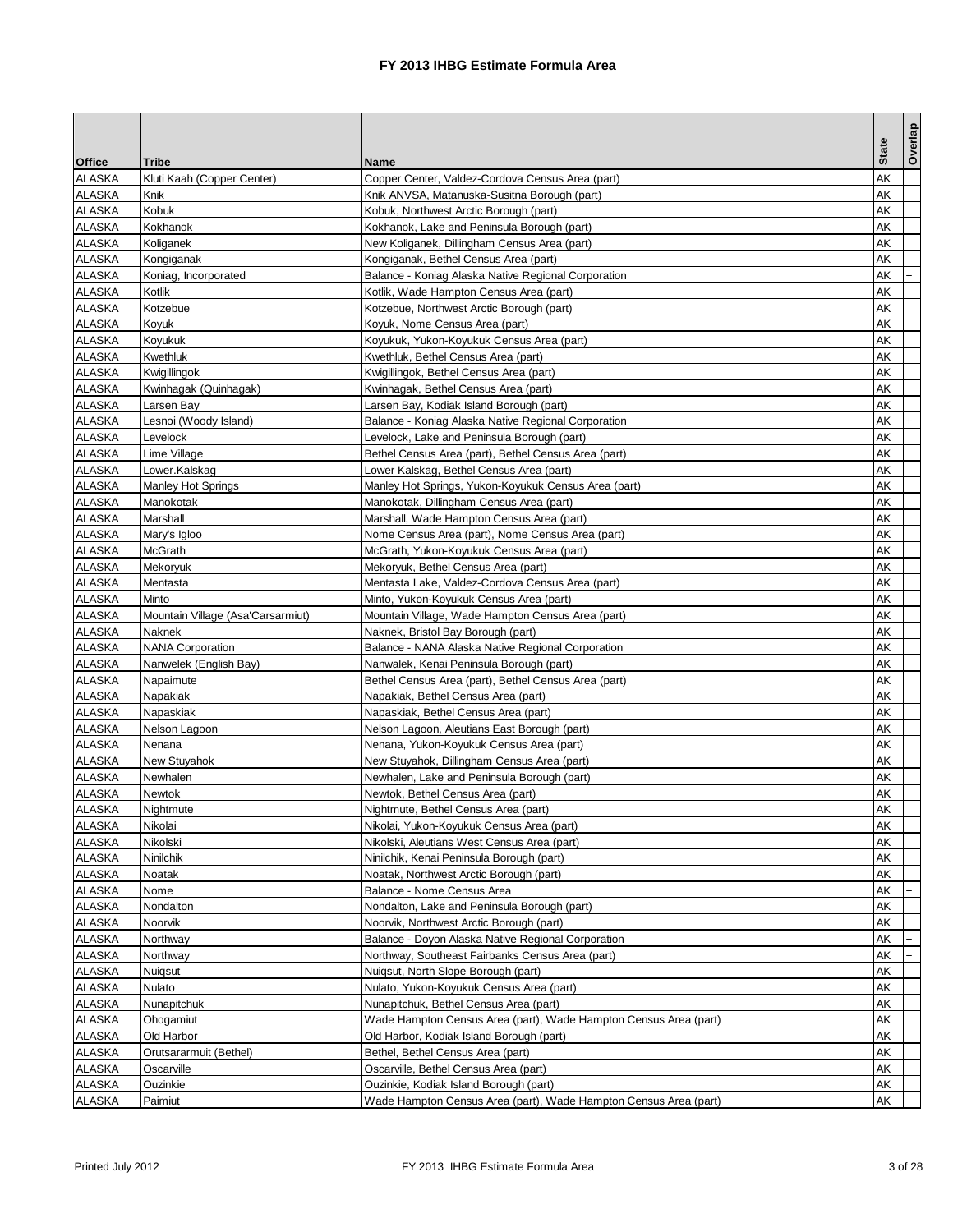|                                |                                         |                                                                                           |              | Overlap |
|--------------------------------|-----------------------------------------|-------------------------------------------------------------------------------------------|--------------|---------|
| <b>Office</b>                  | <b>Tribe</b>                            | Name                                                                                      | <b>State</b> |         |
| ALASKA                         | Pauloff Harbor Village                  | Balance - Aleut Alaska Native Regional Corporation                                        | AΚ           |         |
| <b>ALASKA</b>                  | Pedro Bay                               | Pedro Bay, Lake and Peninsula Borough (part)                                              | AΚ           |         |
| <b>ALASKA</b>                  | Perryville                              | Perryville, Lake and Peninsula Borough (part)                                             | AΚ           |         |
| <b>ALASKA</b>                  | Petersburg                              | Petersburg Census Area, Wrangell-Petersburg Census Area (part)                            | AΚ           |         |
| ALASKA                         | <b>Pilot Point</b>                      | Pilot Point ANVSA, Lake and Peninsula Borough (part)                                      | AΚ           |         |
| <b>ALASKA</b>                  | <b>Pilot Station</b>                    | Pilot Station, Wade Hampton Census Area (part)                                            | AΚ           |         |
| <b>ALASKA</b>                  | Pitka's Point                           | Pitkas Point, Wade Hampton Census Area (part)                                             | AΚ           |         |
| <b>ALASKA</b>                  | Platinum                                | Platinum, Bethel Census Area (part)                                                       | AΚ           |         |
| <b>ALASKA</b>                  | Point Hope                              | Point Hope, North Slope Borough (part)                                                    | AΚ           |         |
| <b>ALASKA</b>                  | Point Lay                               | Point Lay, North Slope Borough (part)                                                     | AΚ           |         |
| <b>ALASKA</b>                  | Port Graham                             | Port Graham, Kenai Peninsula Borough (part)                                               | AΚ           |         |
| <b>ALASKA</b>                  | Port Heiden                             | Port Heiden, Lake and Peninsula Borough (part)                                            | AΚ           |         |
| ALASKA                         | Port Lions                              | Port Lions, Kodiak Island Borough (part)                                                  | AΚ           |         |
| <b>ALASKA</b>                  | Portage Creek                           | Portage Creek, Dillingham Census Area (part)                                              | AΚ           |         |
| <b>ALASKA</b>                  | Qagan Tayagungin (Sand Point)           | Sand Point, Aleutians East Borough (part)                                                 | AΚ           |         |
| <b>ALASKA</b>                  | Qawalangin (Unalaska)                   | Unalaska, Aleutians West Census Area (part)                                               | AΚ           |         |
| <b>ALASKA</b>                  | Rampart                                 | Rampart, Yukon-Koyukuk Census Area (part)                                                 | AΚ           |         |
| <b>ALASKA</b>                  | <b>Red Devil</b>                        | Red Devil, Bethel Census Area (part)                                                      | AΚ           |         |
| <b>ALASKA</b>                  | Ruby                                    | Ruby, Yukon-Koyukuk Census Area (part)                                                    | AΚ           |         |
| ALASKA                         | Saint George                            | St. George, Aleutians West Census Area (part)                                             | AΚ           |         |
| <b>ALASKA</b>                  | Saint Michael                           | St. Michael, Nome Census Area (part)                                                      | AΚ           |         |
| <b>ALASKA</b>                  | Saint Paul                              | St. Paul ANVSA, Aleutians West Census Area (part)                                         | AΚ           |         |
| <b>ALASKA</b>                  | Salamatoff                              | Salamatof, Kenai Peninsula Borough (part)                                                 | AΚ           |         |
| <b>ALASKA</b>                  | Savoonga                                | Savoonga, Nome Census Area (part)                                                         | AΚ           |         |
| <b>ALASKA</b>                  | Saxman                                  | Saxman, Ketchikan Gateway Borough (part)                                                  | AΚ           |         |
| <b>ALASKA</b>                  | Scammon Bay                             | Scammon Bay, Wade Hampton Census Area (part)                                              | AΚ           |         |
| ALASKA                         | Selawik                                 | Selawik, Northwest Arctic Borough (part)                                                  | AΚ           |         |
| <b>ALASKA</b>                  | Seldovia                                | Seldovia, Kenai Peninsula Borough (part)                                                  | AΚ           |         |
| <b>ALASKA</b>                  | Shageluk                                | Shageluk, Yukon-Koyukuk Census Area (part)                                                | AΚ           |         |
| <b>ALASKA</b>                  | Shaktoolik                              | Shaktoolik, Nome Census Area (part)                                                       | AΚ           |         |
| ALASKA                         | Sheldon's Point                         | Nunam Iqua, Wade Hampton Census Area (part)                                               | AΚ           |         |
| <b>ALASKA</b>                  | Shishmaref                              | Shishmaref, Nome Census Area (part)                                                       | AΚ           |         |
| <b>ALASKA</b>                  | Shungnak                                | Shungnak, Northwest Arctic Borough (part)                                                 | AΚ           |         |
| <b>ALASKA</b>                  | Sitka Tribe (was Baranof Island)        | Balance - Sitka City and Borough                                                          | AΚ           |         |
| ALASKA                         | Skagway                                 | Balance - Skagway-Hoonah-Angoon Census Area                                               | AΚ           |         |
| <b>ALASKA</b>                  | Sleetmute                               | Sleetmute, Bethel Census Area (part)                                                      | AΚ           |         |
| <b>ALASKA</b>                  | Solomon                                 | Solomon, Nome Census Area (part)                                                          | AΚ           |         |
| <b>ALASKA</b>                  | South Naknek                            | South Naknek, Bristol Bay Borough (part)                                                  | AΚ           |         |
| <b>ALASKA</b>                  | <b>Stebbins</b>                         | Stebbins, Nome Census Area (part)                                                         | AΚ           |         |
| <b>ALASKA</b>                  | <b>Stevens Village</b>                  | Stevens Village, Yukon-Koyukuk Census Area (part)                                         | AK           |         |
| <b>ALASKA</b>                  | <b>Stony River</b>                      | Stony River, Bethel Census Area (part)                                                    | AΚ           |         |
| ALASKA<br><b>ALASKA</b>        | Sun'ag Tribe of Kodiak                  | Balance - Koniag Alaska Native Regional Corporation                                       | AK<br>AΚ     | $+$     |
| <b>ALASKA</b>                  | Takotna<br>Tanacross                    | Takotna, Yukon-Koyukuk Census Area (part)                                                 |              |         |
| <b>ALASKA</b>                  |                                         | Tanacross, Southeast Fairbanks Census Area (part)                                         | AΚ           |         |
| <b>ALASKA</b>                  | Tanana                                  | Tanana, Yukon-Koyukuk Census Area (part)                                                  | AΚ<br>AΚ     |         |
| <b>ALASKA</b>                  | Tatitlek<br>Tazlina                     | Tatitlek, Valdez-Cordova Census Area (part)<br>Tazlina, Valdez-Cordova Census Area (part) | AΚ           |         |
|                                |                                         |                                                                                           |              |         |
| <b>ALASKA</b>                  | Telida                                  | Telida, Yukon-Koyukuk Census Area (part)                                                  | AΚ           |         |
| <b>ALASKA</b><br><b>ALASKA</b> | Teller                                  | Teller, Nome Census Area (part)                                                           | AΚ<br>AΚ     |         |
| <b>ALASKA</b>                  | Tetlin<br>Tlingit-Haida Central Council | Tetlin, Southeast Fairbanks Census Area (part)                                            | AΚ           |         |
| <b>ALASKA</b>                  |                                         | Balance - Sealaska Alaska Native Regional Corporation                                     |              |         |
|                                | Togiak                                  | Togiak, Dillingham Census Area (part)                                                     | AΚ           |         |
| <b>ALASKA</b>                  | Toksook Bay-Nunakauyarmuit Tribe        | Toksook Bay, Bethel Census Area (part)                                                    | AΚ           |         |
| <b>ALASKA</b><br><b>ALASKA</b> | Tuluksak                                | Tuluksak, Bethel Census Area (part)                                                       | AΚ<br>AΚ     |         |
| <b>ALASKA</b>                  | Tuntutuliak                             | Tuntutuliak, Bethel Census Area (part)                                                    |              |         |
|                                | Tununak                                 | Tununak, Bethel Census Area (part)                                                        | AΚ           |         |
| <b>ALASKA</b>                  | Twin Hills                              | Twin Hills, Dillingham Census Area (part)                                                 | AΚ           |         |
| <b>ALASKA</b>                  | Tyonek                                  | Tyonek, Kenai Peninsula Borough (part)                                                    | AΚ           |         |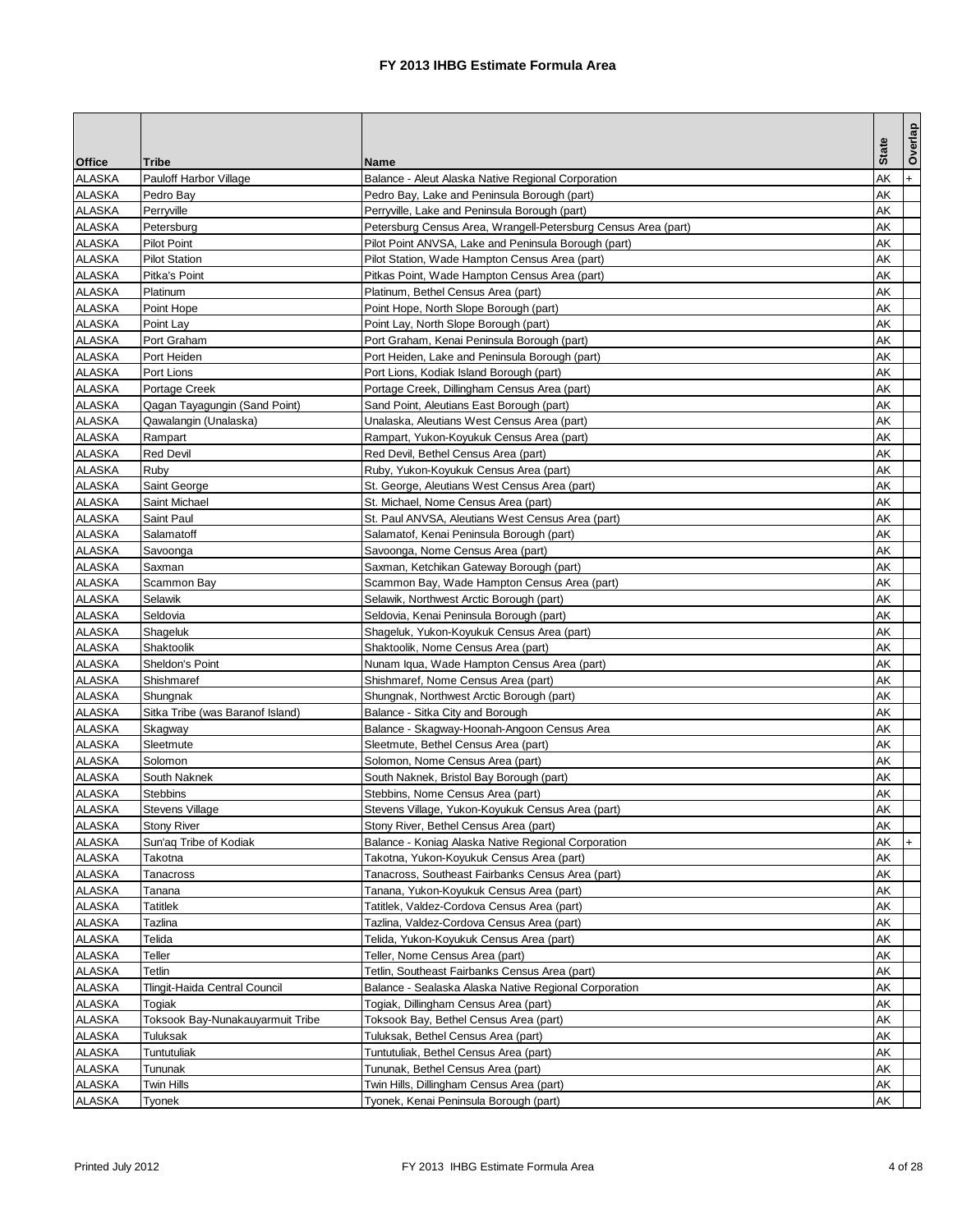| <b>Office</b> | <b>Tribe</b>          | <b>Name</b>                                                  | <b>State</b> | Overlap |
|---------------|-----------------------|--------------------------------------------------------------|--------------|---------|
| <b>ALASKA</b> | Ugashik               | Ugashik, Lake and Peninsula Borough (part)                   | AK           |         |
| <b>ALASKA</b> | <b>Umkumiute</b>      | Balance - Calista Alaska Native Regional Corporation         | AK           |         |
| <b>ALASKA</b> | Unalakleet            | Unalakleet, Nome Census Area (part)                          | AK           |         |
| <b>ALASKA</b> | Unga                  | Balance - Aleut Alaska Native Regional Corporation           | AK           |         |
| <b>ALASKA</b> | Venetie               | Balance Doyon Alaska Native Regional Corporation             | AK           |         |
| <b>ALASKA</b> | Wainwright            | Wainwright, North Slope Borough (part)                       | AK           |         |
| <b>ALASKA</b> | Wales                 | Wales, Nome Census Area (part)                               | AK           |         |
| <b>ALASKA</b> | <b>White Mountain</b> | White Mountain, Nome Census Area (part)                      | AK           |         |
| <b>ALASKA</b> | Wrangell              | Wrangell Census Area, Wrangell-Petersburg Census Area (part) | AK           |         |
| <b>ALASKA</b> | Yakutat               | Yakutat ANVSA. Yakutat City and Borough (part)               | AK           |         |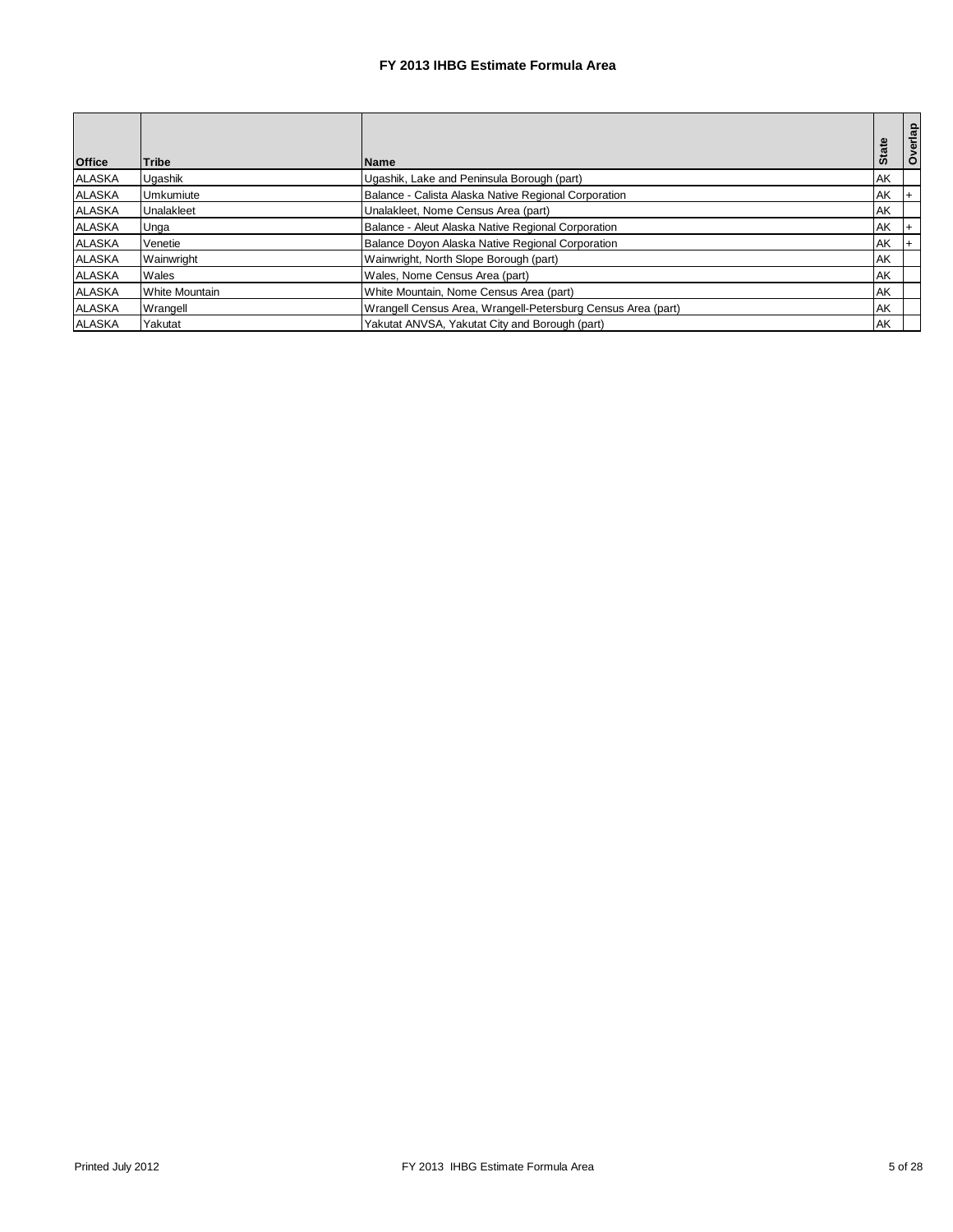|                                  |                                              |                                                                              |              | Overlap |
|----------------------------------|----------------------------------------------|------------------------------------------------------------------------------|--------------|---------|
| <b>Office</b>                    | Tribe                                        | Name                                                                         | <b>State</b> |         |
| <b>CHICAGO</b>                   | Aroostook Band of Micmac                     | Aroostook Band of Micmac, Aroostook County (part)                            | МЕ           | $+$     |
| <b>CHICAGO</b>                   | Aroostook Band of Micmac                     | Balance - Aroostook County                                                   | МE           | $+$     |
| <b>CHICAGO</b>                   | <b>Bad River Band</b>                        | Bad River Reservation, Ashland County (part)                                 | W١           |         |
| <b>CHICAGO</b>                   | <b>Bad River Band</b>                        | Balance - Ashland County                                                     | W١           |         |
| <b>CHICAGO</b>                   | <b>Bad River Band</b>                        | Bad River Reservation, Iron County (part)                                    | W١           |         |
| <b>CHICAGO</b>                   | <b>Bad River Band</b>                        | Balance - Iron County                                                        | WI           |         |
| <b>CHICAGO</b>                   | <b>Bay Mills Indian Community</b>            | Bay Mills Reservation and Off-Reservation Trust Land, Chippewa County (part) | MI           |         |
| <b>CHICAGO</b>                   | <b>Bay Mills Indian Community</b>            | Balance - Chippewa County                                                    | MI           | $+$     |
| <b>CHICAGO</b>                   | Boise Forte Band of Minnesota Chippewa       | Bois Forte Reservation, Itasca County (part)                                 | MΝ           |         |
| <b>CHICAGO</b>                   | Boise Forte Band of Minnesota Chippewa       | Bois Forte Reservation, Koochiching County (part)                            | ΜN           |         |
| <b>CHICAGO</b>                   | Boise Forte Band of Minnesota Chippewa       | Bois Forte Reservation, St. Louis County (part)                              | MΝ           |         |
| <b>CHICAGO</b>                   | Catawba Indian Tribe                         | Balance - Cabarrus County                                                    | ΝC           |         |
| <b>CHICAGO</b>                   | Catawba Indian Tribe                         | Balance - Cleveland County                                                   | ΝC           |         |
| <b>CHICAGO</b>                   | Catawba Indian Tribe                         | <b>Balance - Gaston County</b>                                               | ΝC           |         |
| <b>CHICAGO</b>                   | Catawba Indian Tribe                         | Balance - Mecklenburg County                                                 | ΝC           |         |
| <b>CHICAGO</b>                   | Catawba Indian Tribe                         | Balance - Rutherford County                                                  | ΝC           |         |
| <b>CHICAGO</b>                   | Catawba Indian Tribe                         | <b>Balance - Union County</b>                                                | ΝC           |         |
| <b>CHICAGO</b>                   | Catawba Indian Tribe                         | Balance - Abbeville County                                                   | SC           |         |
| <b>CHICAGO</b>                   | Catawba Indian Tribe                         | Balance - Aiken County                                                       | SC           |         |
| <b>CHICAGO</b>                   | Catawba Indian Tribe                         | Balance - Allendale County                                                   | SC           |         |
| <b>CHICAGO</b>                   | Catawba Indian Tribe                         | Balance - Anderson County                                                    | SC           |         |
| <b>CHICAGO</b>                   | Catawba Indian Tribe                         | Balance - Bamberg County                                                     | SC           |         |
| <b>CHICAGO</b>                   | Catawba Indian Tribe                         | <b>Balance - Barnwell County</b>                                             | SC           |         |
| <b>CHICAGO</b>                   | Catawba Indian Tribe                         | <b>Balance - Beaufort County</b>                                             | SC           |         |
| <b>CHICAGO</b>                   | Catawba Indian Tribe                         | <b>Balance - Berkeley County</b>                                             | SC           |         |
| <b>CHICAGO</b>                   | Catawba Indian Tribe                         | Balance - Calhoun County                                                     | SC           |         |
| <b>CHICAGO</b>                   | Catawba Indian Tribe                         | Balance - Charleston County                                                  | SC           |         |
| <b>CHICAGO</b>                   | Catawba Indian Tribe                         | Balance - Cherokee County                                                    | SC           |         |
| <b>CHICAGO</b>                   | Catawba Indian Tribe                         | <b>Balance - Chester County</b>                                              | SC           |         |
| <b>CHICAGO</b>                   | Catawba Indian Tribe                         | <b>Balance - Chesterfield County</b>                                         | SC           |         |
| <b>CHICAGO</b>                   | Catawba Indian Tribe                         | Balance - Clarendon County                                                   | SC           |         |
| <b>CHICAGO</b>                   | Catawba Indian Tribe                         | <b>Balance - Colleton County</b>                                             | SC           |         |
| <b>CHICAGO</b>                   | Catawba Indian Tribe                         | Balance - Darlington County                                                  | SC           |         |
| <b>CHICAGO</b>                   | Catawba Indian Tribe                         | Balance - Dillon County                                                      | SC           |         |
| <b>CHICAGO</b>                   | Catawba Indian Tribe                         | Balance - Dorchester County                                                  | SC           |         |
| <b>CHICAGO</b>                   | Catawba Indian Tribe                         | Balance - Edgefield County                                                   | SC           |         |
| <b>CHICAGO</b>                   | Catawba Indian Tribe                         | <b>Balance - Fairfield County</b>                                            | SC           |         |
| <b>CHICAGO</b>                   | Catawba Indian Tribe                         | Balance - Florence County                                                    | SC           |         |
| <b>CHICAGO</b>                   | Catawba Indian Tribe                         | Balance - Georgetown County                                                  | SC<br>SC     |         |
| <b>CHICAGO</b><br><b>CHICAGO</b> | Catawba Indian Tribe                         | <b>Balance - Greenville County</b>                                           |              |         |
| <b>CHICAGO</b>                   | Catawba Indian Tribe<br>Catawba Indian Tribe | Balance - Greenwood County<br>Balance - Hampton County                       | SC<br>SC     |         |
| <b>CHICAGO</b>                   | Catawba Indian Tribe                         | Balance - Horry County                                                       | SC           |         |
| <b>CHICAGO</b>                   | Catawba Indian Tribe                         | Balance - Jasper County                                                      | SC           |         |
| <b>CHICAGO</b>                   | Catawba Indian Tribe                         | Balance - Kershaw County                                                     | SC           |         |
| <b>CHICAGO</b>                   | Catawba Indian Tribe                         | Balance - Lancaster County                                                   | SC           |         |
| <b>CHICAGO</b>                   | Catawba Indian Tribe                         | Balance - Laurens County                                                     | SC           |         |
| <b>CHICAGO</b>                   | Catawba Indian Tribe                         | Balance - Lee County                                                         | SC           |         |
| <b>CHICAGO</b>                   | Catawba Indian Tribe                         | Balance - Lexington County                                                   | SC           |         |
| <b>CHICAGO</b>                   | Catawba Indian Tribe                         | Balance - McCormick County                                                   | SC           |         |
| <b>CHICAGO</b>                   | Catawba Indian Tribe                         | Balance - Marion County                                                      | SC           |         |
| <b>CHICAGO</b>                   | Catawba Indian Tribe                         | Balance - Marlboro County                                                    | SC           |         |
| <b>CHICAGO</b>                   | Catawba Indian Tribe                         | <b>Balance - Newberry County</b>                                             | SC           |         |
| <b>CHICAGO</b>                   | Catawba Indian Tribe                         | <b>Balance - Oconee County</b>                                               | SC           |         |
| <b>CHICAGO</b>                   | Catawba Indian Tribe                         | Balance - Orangeburg County                                                  | SC           |         |
| <b>CHICAGO</b>                   | Catawba Indian Tribe                         | <b>Balance - Pickens County</b>                                              | SC           |         |
| <b>CHICAGO</b>                   | Catawba Indian Tribe                         | <b>Balance - Richland County</b>                                             | SC           |         |
| <b>CHICAGO</b>                   | Catawba Indian Tribe                         | Balance - Saluda County                                                      | SC           |         |
|                                  |                                              |                                                                              |              |         |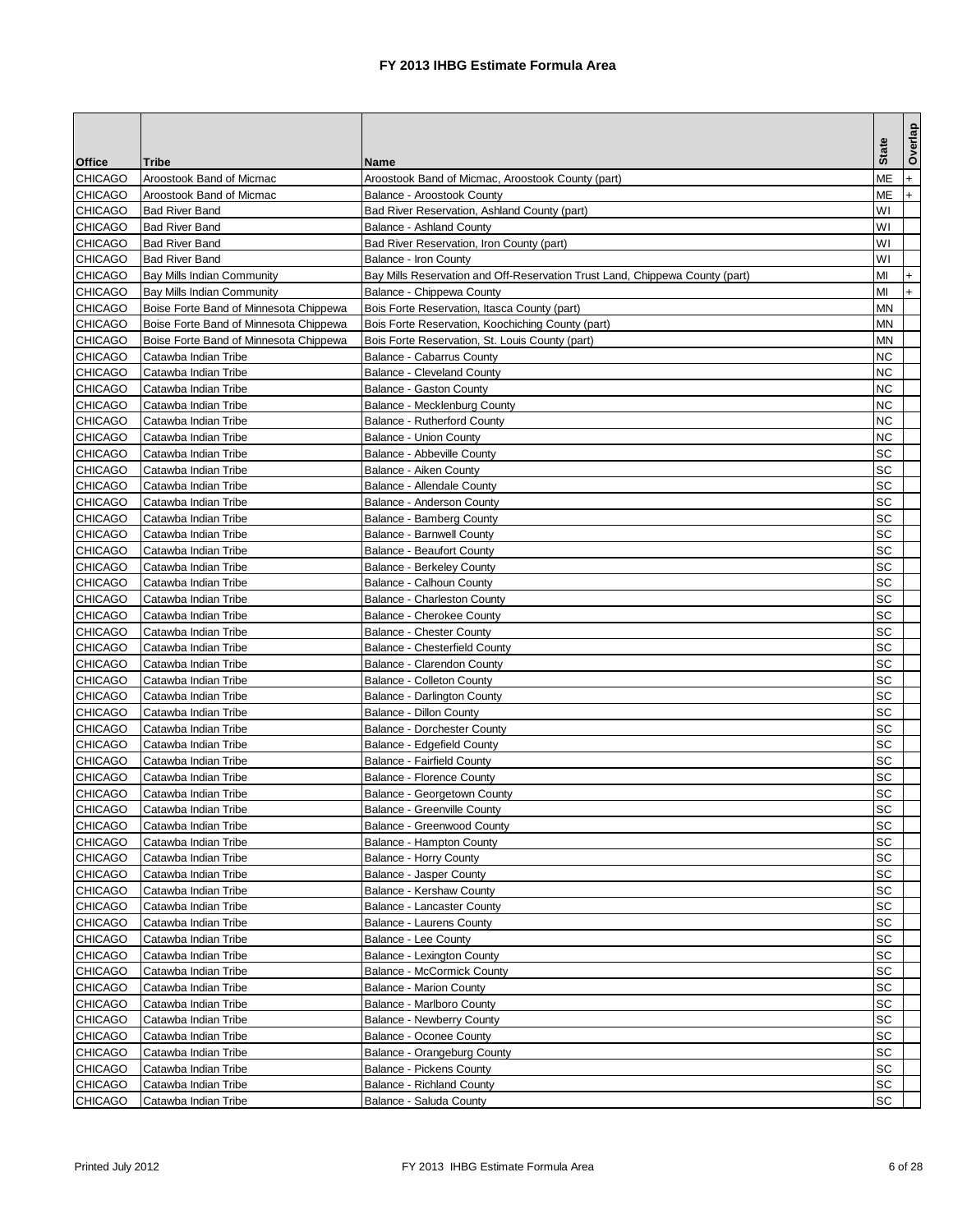| <b>Office</b><br>Tribe<br>Name<br>SC<br><b>CHICAGO</b><br>Catawba Indian Tribe<br>Balance - Spartanburg County<br>SC<br><b>CHICAGO</b><br>Catawba Indian Tribe<br><b>Balance - Sumter County</b><br><b>CHICAGO</b><br>SC<br>Catawba Indian Tribe<br><b>Balance - Union County</b><br><b>CHICAGO</b><br>SC<br>Balance - Williamsburg County<br>Catawba Indian Tribe<br><b>CHICAGO</b><br>SC<br>Catawba Indian Tribe<br>Catawba Reservation, York County (part)<br>SC<br><b>CHICAGO</b><br>Balance - York County<br>Catawba Indian Tribe<br><b>CHICAGO</b><br>NΥ<br>Cayuga Nation<br>Cayuga Nation, Cayuga County (part)<br><b>CHICAGO</b><br>NY<br>Cayuga Nation<br>Balance - Erie County<br><b>CHICAGO</b><br>NΥ<br>Cayuga Nation<br>Cayuga Nation, Seneca County (part)<br><b>CHICAGO</b><br>ΝC<br><b>Coharie State Tribe</b><br>Coharie, Duplin County (part)<br><b>CHICAGO</b><br>ΝC<br>Coharie State Tribe<br>Coharie, Harnett County (part)<br><b>CHICAGO</b><br>ΝC<br>Coharie State Tribe<br>Coharie, Sampson County (part)<br>ΝC<br><b>CHICAGO</b><br>Coharie, Wayne County (part)<br>Coharie State Tribe<br><b>CHICAGO</b><br>Eastern Cherokee Reservation, Cherokee County (part)<br>ΝC<br>Eastern Cherokee<br><b>CHICAGO</b><br>ΝC<br>Eastern Cherokee<br>Eastern Cherokee Reservation, Graham County (part)<br><b>CHICAGO</b><br>ΝC<br>Eastern Cherokee<br>Eastern Cherokee Reservation, Haywood County (part)<br><b>CHICAGO</b><br>ΝC<br>Eastern Cherokee Reservation, Jackson County (part)<br>Eastern Cherokee<br><b>CHICAGO</b><br>ΝC<br>Eastern Cherokee Reservation, Swain County (part)<br>Eastern Cherokee<br><b>CHICAGO</b><br>Fond du Lac Reservation and Off-Reservation Trust Land, Carlton County (part)<br>ΜN<br>Fond Du Lac Band of Minnesota Chippewa<br><b>CHICAGO</b><br>MΝ<br>Fond Du Lac Band of Minnesota Chippewa<br>Balance - Carlton County<br><b>CHICAGO</b><br>Fond Du Lac Band of Minnesota Chippewa<br>MΝ<br>Fond du Lac Reservation and Off-Reservation Trust Land, St. Louis County (part)<br><b>CHICAGO</b><br>MΝ<br>Fond Du Lac Band of Minnesota Chippewa<br>Balance - St. Louis County<br>W١<br><b>CHICAGO</b><br>Fond du Lac Reservation and Off-Reservation Trust Land, Douglas County (part)<br>Fond Du Lac Band of Minnesota Chippewa<br><b>CHICAGO</b><br>Forest County Potawatomi Community and Off-Reservation Trust Land, Forest County (part)<br>W١<br>Forest County Potawatami<br>$+$<br>W١<br>$+$<br><b>CHICAGO</b><br>Forest County Potawatami<br><b>Balance - Forest County</b><br>$+$<br><b>CHICAGO</b><br>W١<br>Forest County Potawatami<br>Forest County Potawatomi Community and Off-Reservation Trust Land, Milwaukee County (part)<br>$+$<br><b>CHICAGO</b><br>W١<br>Forest County Potawatami<br>Forest County Potawatomi Community and Off-Reservation Trust Land, Oconto County (part)<br><b>CHICAGO</b><br>Grand Portage Band of Minn. Chippewa<br>Grand Portage Reservation and Off-Reservation Trust Land, Cook County (part)<br>MΝ<br><b>CHICAGO</b><br>MΝ<br>Grand Portage Band of Minn. Chippewa<br>Balance - Cook County<br>MI<br><b>CHICAGO</b><br>Grand Traverse Reservation and Off-Reservation Trust Land, Antrim County (part)<br>Grand Traverse Band<br>$+$<br><b>CHICAGO</b><br>Grand Traverse Band<br>Balance - Antrim County<br>MI<br>$\ddot{}$<br>$+$<br>MI<br><b>CHICAGO</b><br><b>Grand Traverse Band</b><br>Grand Traverse Reservation and Off-Reservation Trust Land, Benzie County (part)<br><b>CHICAGO</b><br>$+$<br>MI<br>Grand Traverse Band<br>Balance - Benzie County<br>$+$<br><b>CHICAGO</b><br><b>Grand Traverse Band</b><br>Grand Traverse Reservation and Off-Reservation Trust Land, Charlevoix County (part)<br>MI<br><b>CHICAGO</b><br>MI<br>$+$<br>Grand Traverse Band<br>Balance - Charlevoix County<br>$+$<br><b>CHICAGO</b><br>Grand Traverse Reservation and Off-Reservation Trust Land, Grand Traverse County (part)<br>MI<br>Grand Traverse Band<br>$+$<br><b>CHICAGO</b><br>MI<br>Grand Traverse Band<br>Balance - Grand Traverse County<br>$+$<br><b>CHICAGO</b><br>Grand Traverse Band<br>Grand Traverse Reservation and Off-Reservation Trust Land, Leelanau County (part)<br>MI<br>$+$<br><b>CHICAGO</b><br>MI<br>Grand Traverse Band<br>Balance - Leelanau County<br>M <sub>l</sub><br><b>CHICAGO</b><br><b>Grand Traverse Band</b><br>Balance - Manistee County<br><b>CHICAGO</b><br>ΝC<br>Haliwa-Saponi State Tribe<br>Haliwa-Saponi, Franklin County (part)<br><b>CHICAGO</b><br>Haliwa-Saponi State Tribe<br>Haliwa-Saponi, Halifax County (part)<br>ΝC<br><b>CHICAGO</b><br>ΝC<br>Haliwa-Saponi State Tribe<br>Haliwa-Saponi, Nash County (part)<br><b>CHICAGO</b><br>Haliwa-Saponi State Tribe<br>Haliwa-Saponi, Warren County (part)<br>ΝC<br><b>CHICAGO</b><br>МI<br>Hannahville Community<br>Hannahville Community and Off-Reservation Trust Land, Delta County (part)<br><b>CHICAGO</b><br>MI<br>Hannahville Community<br>Hannahville Community and Off-Reservation Trust Land, Menominee County (part)<br><b>CHICAGO</b><br>ΜN<br>Ho-Chunk Nation<br>Houston County Trust Lands, Houston County (part)<br><b>CHICAGO</b><br>W١<br>Ho-Chunk Nation<br>Ho-Chunk Reservation and Off-Reservation Trust Land, Adams County (part)<br><b>CHICAGO</b><br>W١<br>Ho-Chunk Nation<br>Balance - Adams County<br><b>CHICAGO</b><br>Ho-Chunk Reservation and Off-Reservation Trust Land, Clark County (part)<br>W١<br>Ho-Chunk Nation<br><b>CHICAGO</b><br>W١<br>Ho-Chunk Nation<br>Balance - Clark County<br><b>CHICAGO</b><br>W١<br>Ho-Chunk Nation<br>Balance - Columbia County<br><b>CHICAGO</b><br>W١<br>Ho-Chunk Nation<br>Ho-Chunk Reservation and Off-Reservation Trust Land, Crawford County (part)<br><b>CHICAGO</b><br>W١<br>Ho-Chunk Nation<br>Balance - Crawford County<br>W١<br><b>CHICAGO</b><br>Ho-Chunk Reservation and Off-Reservation Trust Land, Dane County (part)<br>Ho-Chunk Nation<br><b>CHICAGO</b><br>WI<br>Ho-Chunk Nation<br>Balance - Dane County<br><b>CHICAGO</b><br>Ho-Chunk Nation<br>Balance - Eau Claire County<br>W١ |                |                 |                                                                            | <b>State</b> | Overlap |
|---------------------------------------------------------------------------------------------------------------------------------------------------------------------------------------------------------------------------------------------------------------------------------------------------------------------------------------------------------------------------------------------------------------------------------------------------------------------------------------------------------------------------------------------------------------------------------------------------------------------------------------------------------------------------------------------------------------------------------------------------------------------------------------------------------------------------------------------------------------------------------------------------------------------------------------------------------------------------------------------------------------------------------------------------------------------------------------------------------------------------------------------------------------------------------------------------------------------------------------------------------------------------------------------------------------------------------------------------------------------------------------------------------------------------------------------------------------------------------------------------------------------------------------------------------------------------------------------------------------------------------------------------------------------------------------------------------------------------------------------------------------------------------------------------------------------------------------------------------------------------------------------------------------------------------------------------------------------------------------------------------------------------------------------------------------------------------------------------------------------------------------------------------------------------------------------------------------------------------------------------------------------------------------------------------------------------------------------------------------------------------------------------------------------------------------------------------------------------------------------------------------------------------------------------------------------------------------------------------------------------------------------------------------------------------------------------------------------------------------------------------------------------------------------------------------------------------------------------------------------------------------------------------------------------------------------------------------------------------------------------------------------------------------------------------------------------------------------------------------------------------------------------------------------------------------------------------------------------------------------------------------------------------------------------------------------------------------------------------------------------------------------------------------------------------------------------------------------------------------------------------------------------------------------------------------------------------------------------------------------------------------------------------------------------------------------------------------------------------------------------------------------------------------------------------------------------------------------------------------------------------------------------------------------------------------------------------------------------------------------------------------------------------------------------------------------------------------------------------------------------------------------------------------------------------------------------------------------------------------------------------------------------------------------------------------------------------------------------------------------------------------------------------------------------------------------------------------------------------------------------------------------------------------------------------------------------------------------------------------------------------------------------------------------------------------------------------------------------------------------------------------------------------------------------------------------------------------------------------------------------------------------------------------------------------------------------------------------------------------------------------------------------------------------------------------------------------------------------------------------------------------------------------------------------------------------------------------------------------------------------------------------------------------------------------------------------------------------------------------------------------------------------------------------------------------------------------------------------------------------------------------------------------------------------------------------------------------------------------------------------------------------------------------------------------------------------------------------------------------------------------------------------------------------------------------------------------------------------------------------------------------------------------------------------------------------------------------------------------------------------------------------------------------------------------------------------|----------------|-----------------|----------------------------------------------------------------------------|--------------|---------|
|                                                                                                                                                                                                                                                                                                                                                                                                                                                                                                                                                                                                                                                                                                                                                                                                                                                                                                                                                                                                                                                                                                                                                                                                                                                                                                                                                                                                                                                                                                                                                                                                                                                                                                                                                                                                                                                                                                                                                                                                                                                                                                                                                                                                                                                                                                                                                                                                                                                                                                                                                                                                                                                                                                                                                                                                                                                                                                                                                                                                                                                                                                                                                                                                                                                                                                                                                                                                                                                                                                                                                                                                                                                                                                                                                                                                                                                                                                                                                                                                                                                                                                                                                                                                                                                                                                                                                                                                                                                                                                                                                                                                                                                                                                                                                                                                                                                                                                                                                                                                                                                                                                                                                                                                                                                                                                                                                                                                                                                                                                                                                                                                                                                                                                                                                                                                                                                                                                                                                                                                                                                                           |                |                 |                                                                            |              |         |
|                                                                                                                                                                                                                                                                                                                                                                                                                                                                                                                                                                                                                                                                                                                                                                                                                                                                                                                                                                                                                                                                                                                                                                                                                                                                                                                                                                                                                                                                                                                                                                                                                                                                                                                                                                                                                                                                                                                                                                                                                                                                                                                                                                                                                                                                                                                                                                                                                                                                                                                                                                                                                                                                                                                                                                                                                                                                                                                                                                                                                                                                                                                                                                                                                                                                                                                                                                                                                                                                                                                                                                                                                                                                                                                                                                                                                                                                                                                                                                                                                                                                                                                                                                                                                                                                                                                                                                                                                                                                                                                                                                                                                                                                                                                                                                                                                                                                                                                                                                                                                                                                                                                                                                                                                                                                                                                                                                                                                                                                                                                                                                                                                                                                                                                                                                                                                                                                                                                                                                                                                                                                           |                |                 |                                                                            |              |         |
|                                                                                                                                                                                                                                                                                                                                                                                                                                                                                                                                                                                                                                                                                                                                                                                                                                                                                                                                                                                                                                                                                                                                                                                                                                                                                                                                                                                                                                                                                                                                                                                                                                                                                                                                                                                                                                                                                                                                                                                                                                                                                                                                                                                                                                                                                                                                                                                                                                                                                                                                                                                                                                                                                                                                                                                                                                                                                                                                                                                                                                                                                                                                                                                                                                                                                                                                                                                                                                                                                                                                                                                                                                                                                                                                                                                                                                                                                                                                                                                                                                                                                                                                                                                                                                                                                                                                                                                                                                                                                                                                                                                                                                                                                                                                                                                                                                                                                                                                                                                                                                                                                                                                                                                                                                                                                                                                                                                                                                                                                                                                                                                                                                                                                                                                                                                                                                                                                                                                                                                                                                                                           |                |                 |                                                                            |              |         |
|                                                                                                                                                                                                                                                                                                                                                                                                                                                                                                                                                                                                                                                                                                                                                                                                                                                                                                                                                                                                                                                                                                                                                                                                                                                                                                                                                                                                                                                                                                                                                                                                                                                                                                                                                                                                                                                                                                                                                                                                                                                                                                                                                                                                                                                                                                                                                                                                                                                                                                                                                                                                                                                                                                                                                                                                                                                                                                                                                                                                                                                                                                                                                                                                                                                                                                                                                                                                                                                                                                                                                                                                                                                                                                                                                                                                                                                                                                                                                                                                                                                                                                                                                                                                                                                                                                                                                                                                                                                                                                                                                                                                                                                                                                                                                                                                                                                                                                                                                                                                                                                                                                                                                                                                                                                                                                                                                                                                                                                                                                                                                                                                                                                                                                                                                                                                                                                                                                                                                                                                                                                                           |                |                 |                                                                            |              |         |
|                                                                                                                                                                                                                                                                                                                                                                                                                                                                                                                                                                                                                                                                                                                                                                                                                                                                                                                                                                                                                                                                                                                                                                                                                                                                                                                                                                                                                                                                                                                                                                                                                                                                                                                                                                                                                                                                                                                                                                                                                                                                                                                                                                                                                                                                                                                                                                                                                                                                                                                                                                                                                                                                                                                                                                                                                                                                                                                                                                                                                                                                                                                                                                                                                                                                                                                                                                                                                                                                                                                                                                                                                                                                                                                                                                                                                                                                                                                                                                                                                                                                                                                                                                                                                                                                                                                                                                                                                                                                                                                                                                                                                                                                                                                                                                                                                                                                                                                                                                                                                                                                                                                                                                                                                                                                                                                                                                                                                                                                                                                                                                                                                                                                                                                                                                                                                                                                                                                                                                                                                                                                           |                |                 |                                                                            |              |         |
|                                                                                                                                                                                                                                                                                                                                                                                                                                                                                                                                                                                                                                                                                                                                                                                                                                                                                                                                                                                                                                                                                                                                                                                                                                                                                                                                                                                                                                                                                                                                                                                                                                                                                                                                                                                                                                                                                                                                                                                                                                                                                                                                                                                                                                                                                                                                                                                                                                                                                                                                                                                                                                                                                                                                                                                                                                                                                                                                                                                                                                                                                                                                                                                                                                                                                                                                                                                                                                                                                                                                                                                                                                                                                                                                                                                                                                                                                                                                                                                                                                                                                                                                                                                                                                                                                                                                                                                                                                                                                                                                                                                                                                                                                                                                                                                                                                                                                                                                                                                                                                                                                                                                                                                                                                                                                                                                                                                                                                                                                                                                                                                                                                                                                                                                                                                                                                                                                                                                                                                                                                                                           |                |                 |                                                                            |              |         |
|                                                                                                                                                                                                                                                                                                                                                                                                                                                                                                                                                                                                                                                                                                                                                                                                                                                                                                                                                                                                                                                                                                                                                                                                                                                                                                                                                                                                                                                                                                                                                                                                                                                                                                                                                                                                                                                                                                                                                                                                                                                                                                                                                                                                                                                                                                                                                                                                                                                                                                                                                                                                                                                                                                                                                                                                                                                                                                                                                                                                                                                                                                                                                                                                                                                                                                                                                                                                                                                                                                                                                                                                                                                                                                                                                                                                                                                                                                                                                                                                                                                                                                                                                                                                                                                                                                                                                                                                                                                                                                                                                                                                                                                                                                                                                                                                                                                                                                                                                                                                                                                                                                                                                                                                                                                                                                                                                                                                                                                                                                                                                                                                                                                                                                                                                                                                                                                                                                                                                                                                                                                                           |                |                 |                                                                            |              |         |
|                                                                                                                                                                                                                                                                                                                                                                                                                                                                                                                                                                                                                                                                                                                                                                                                                                                                                                                                                                                                                                                                                                                                                                                                                                                                                                                                                                                                                                                                                                                                                                                                                                                                                                                                                                                                                                                                                                                                                                                                                                                                                                                                                                                                                                                                                                                                                                                                                                                                                                                                                                                                                                                                                                                                                                                                                                                                                                                                                                                                                                                                                                                                                                                                                                                                                                                                                                                                                                                                                                                                                                                                                                                                                                                                                                                                                                                                                                                                                                                                                                                                                                                                                                                                                                                                                                                                                                                                                                                                                                                                                                                                                                                                                                                                                                                                                                                                                                                                                                                                                                                                                                                                                                                                                                                                                                                                                                                                                                                                                                                                                                                                                                                                                                                                                                                                                                                                                                                                                                                                                                                                           |                |                 |                                                                            |              |         |
|                                                                                                                                                                                                                                                                                                                                                                                                                                                                                                                                                                                                                                                                                                                                                                                                                                                                                                                                                                                                                                                                                                                                                                                                                                                                                                                                                                                                                                                                                                                                                                                                                                                                                                                                                                                                                                                                                                                                                                                                                                                                                                                                                                                                                                                                                                                                                                                                                                                                                                                                                                                                                                                                                                                                                                                                                                                                                                                                                                                                                                                                                                                                                                                                                                                                                                                                                                                                                                                                                                                                                                                                                                                                                                                                                                                                                                                                                                                                                                                                                                                                                                                                                                                                                                                                                                                                                                                                                                                                                                                                                                                                                                                                                                                                                                                                                                                                                                                                                                                                                                                                                                                                                                                                                                                                                                                                                                                                                                                                                                                                                                                                                                                                                                                                                                                                                                                                                                                                                                                                                                                                           |                |                 |                                                                            |              |         |
|                                                                                                                                                                                                                                                                                                                                                                                                                                                                                                                                                                                                                                                                                                                                                                                                                                                                                                                                                                                                                                                                                                                                                                                                                                                                                                                                                                                                                                                                                                                                                                                                                                                                                                                                                                                                                                                                                                                                                                                                                                                                                                                                                                                                                                                                                                                                                                                                                                                                                                                                                                                                                                                                                                                                                                                                                                                                                                                                                                                                                                                                                                                                                                                                                                                                                                                                                                                                                                                                                                                                                                                                                                                                                                                                                                                                                                                                                                                                                                                                                                                                                                                                                                                                                                                                                                                                                                                                                                                                                                                                                                                                                                                                                                                                                                                                                                                                                                                                                                                                                                                                                                                                                                                                                                                                                                                                                                                                                                                                                                                                                                                                                                                                                                                                                                                                                                                                                                                                                                                                                                                                           |                |                 |                                                                            |              |         |
|                                                                                                                                                                                                                                                                                                                                                                                                                                                                                                                                                                                                                                                                                                                                                                                                                                                                                                                                                                                                                                                                                                                                                                                                                                                                                                                                                                                                                                                                                                                                                                                                                                                                                                                                                                                                                                                                                                                                                                                                                                                                                                                                                                                                                                                                                                                                                                                                                                                                                                                                                                                                                                                                                                                                                                                                                                                                                                                                                                                                                                                                                                                                                                                                                                                                                                                                                                                                                                                                                                                                                                                                                                                                                                                                                                                                                                                                                                                                                                                                                                                                                                                                                                                                                                                                                                                                                                                                                                                                                                                                                                                                                                                                                                                                                                                                                                                                                                                                                                                                                                                                                                                                                                                                                                                                                                                                                                                                                                                                                                                                                                                                                                                                                                                                                                                                                                                                                                                                                                                                                                                                           |                |                 |                                                                            |              |         |
|                                                                                                                                                                                                                                                                                                                                                                                                                                                                                                                                                                                                                                                                                                                                                                                                                                                                                                                                                                                                                                                                                                                                                                                                                                                                                                                                                                                                                                                                                                                                                                                                                                                                                                                                                                                                                                                                                                                                                                                                                                                                                                                                                                                                                                                                                                                                                                                                                                                                                                                                                                                                                                                                                                                                                                                                                                                                                                                                                                                                                                                                                                                                                                                                                                                                                                                                                                                                                                                                                                                                                                                                                                                                                                                                                                                                                                                                                                                                                                                                                                                                                                                                                                                                                                                                                                                                                                                                                                                                                                                                                                                                                                                                                                                                                                                                                                                                                                                                                                                                                                                                                                                                                                                                                                                                                                                                                                                                                                                                                                                                                                                                                                                                                                                                                                                                                                                                                                                                                                                                                                                                           |                |                 |                                                                            |              |         |
|                                                                                                                                                                                                                                                                                                                                                                                                                                                                                                                                                                                                                                                                                                                                                                                                                                                                                                                                                                                                                                                                                                                                                                                                                                                                                                                                                                                                                                                                                                                                                                                                                                                                                                                                                                                                                                                                                                                                                                                                                                                                                                                                                                                                                                                                                                                                                                                                                                                                                                                                                                                                                                                                                                                                                                                                                                                                                                                                                                                                                                                                                                                                                                                                                                                                                                                                                                                                                                                                                                                                                                                                                                                                                                                                                                                                                                                                                                                                                                                                                                                                                                                                                                                                                                                                                                                                                                                                                                                                                                                                                                                                                                                                                                                                                                                                                                                                                                                                                                                                                                                                                                                                                                                                                                                                                                                                                                                                                                                                                                                                                                                                                                                                                                                                                                                                                                                                                                                                                                                                                                                                           |                |                 |                                                                            |              |         |
|                                                                                                                                                                                                                                                                                                                                                                                                                                                                                                                                                                                                                                                                                                                                                                                                                                                                                                                                                                                                                                                                                                                                                                                                                                                                                                                                                                                                                                                                                                                                                                                                                                                                                                                                                                                                                                                                                                                                                                                                                                                                                                                                                                                                                                                                                                                                                                                                                                                                                                                                                                                                                                                                                                                                                                                                                                                                                                                                                                                                                                                                                                                                                                                                                                                                                                                                                                                                                                                                                                                                                                                                                                                                                                                                                                                                                                                                                                                                                                                                                                                                                                                                                                                                                                                                                                                                                                                                                                                                                                                                                                                                                                                                                                                                                                                                                                                                                                                                                                                                                                                                                                                                                                                                                                                                                                                                                                                                                                                                                                                                                                                                                                                                                                                                                                                                                                                                                                                                                                                                                                                                           |                |                 |                                                                            |              |         |
|                                                                                                                                                                                                                                                                                                                                                                                                                                                                                                                                                                                                                                                                                                                                                                                                                                                                                                                                                                                                                                                                                                                                                                                                                                                                                                                                                                                                                                                                                                                                                                                                                                                                                                                                                                                                                                                                                                                                                                                                                                                                                                                                                                                                                                                                                                                                                                                                                                                                                                                                                                                                                                                                                                                                                                                                                                                                                                                                                                                                                                                                                                                                                                                                                                                                                                                                                                                                                                                                                                                                                                                                                                                                                                                                                                                                                                                                                                                                                                                                                                                                                                                                                                                                                                                                                                                                                                                                                                                                                                                                                                                                                                                                                                                                                                                                                                                                                                                                                                                                                                                                                                                                                                                                                                                                                                                                                                                                                                                                                                                                                                                                                                                                                                                                                                                                                                                                                                                                                                                                                                                                           |                |                 |                                                                            |              |         |
|                                                                                                                                                                                                                                                                                                                                                                                                                                                                                                                                                                                                                                                                                                                                                                                                                                                                                                                                                                                                                                                                                                                                                                                                                                                                                                                                                                                                                                                                                                                                                                                                                                                                                                                                                                                                                                                                                                                                                                                                                                                                                                                                                                                                                                                                                                                                                                                                                                                                                                                                                                                                                                                                                                                                                                                                                                                                                                                                                                                                                                                                                                                                                                                                                                                                                                                                                                                                                                                                                                                                                                                                                                                                                                                                                                                                                                                                                                                                                                                                                                                                                                                                                                                                                                                                                                                                                                                                                                                                                                                                                                                                                                                                                                                                                                                                                                                                                                                                                                                                                                                                                                                                                                                                                                                                                                                                                                                                                                                                                                                                                                                                                                                                                                                                                                                                                                                                                                                                                                                                                                                                           |                |                 |                                                                            |              |         |
|                                                                                                                                                                                                                                                                                                                                                                                                                                                                                                                                                                                                                                                                                                                                                                                                                                                                                                                                                                                                                                                                                                                                                                                                                                                                                                                                                                                                                                                                                                                                                                                                                                                                                                                                                                                                                                                                                                                                                                                                                                                                                                                                                                                                                                                                                                                                                                                                                                                                                                                                                                                                                                                                                                                                                                                                                                                                                                                                                                                                                                                                                                                                                                                                                                                                                                                                                                                                                                                                                                                                                                                                                                                                                                                                                                                                                                                                                                                                                                                                                                                                                                                                                                                                                                                                                                                                                                                                                                                                                                                                                                                                                                                                                                                                                                                                                                                                                                                                                                                                                                                                                                                                                                                                                                                                                                                                                                                                                                                                                                                                                                                                                                                                                                                                                                                                                                                                                                                                                                                                                                                                           |                |                 |                                                                            |              |         |
|                                                                                                                                                                                                                                                                                                                                                                                                                                                                                                                                                                                                                                                                                                                                                                                                                                                                                                                                                                                                                                                                                                                                                                                                                                                                                                                                                                                                                                                                                                                                                                                                                                                                                                                                                                                                                                                                                                                                                                                                                                                                                                                                                                                                                                                                                                                                                                                                                                                                                                                                                                                                                                                                                                                                                                                                                                                                                                                                                                                                                                                                                                                                                                                                                                                                                                                                                                                                                                                                                                                                                                                                                                                                                                                                                                                                                                                                                                                                                                                                                                                                                                                                                                                                                                                                                                                                                                                                                                                                                                                                                                                                                                                                                                                                                                                                                                                                                                                                                                                                                                                                                                                                                                                                                                                                                                                                                                                                                                                                                                                                                                                                                                                                                                                                                                                                                                                                                                                                                                                                                                                                           |                |                 |                                                                            |              |         |
|                                                                                                                                                                                                                                                                                                                                                                                                                                                                                                                                                                                                                                                                                                                                                                                                                                                                                                                                                                                                                                                                                                                                                                                                                                                                                                                                                                                                                                                                                                                                                                                                                                                                                                                                                                                                                                                                                                                                                                                                                                                                                                                                                                                                                                                                                                                                                                                                                                                                                                                                                                                                                                                                                                                                                                                                                                                                                                                                                                                                                                                                                                                                                                                                                                                                                                                                                                                                                                                                                                                                                                                                                                                                                                                                                                                                                                                                                                                                                                                                                                                                                                                                                                                                                                                                                                                                                                                                                                                                                                                                                                                                                                                                                                                                                                                                                                                                                                                                                                                                                                                                                                                                                                                                                                                                                                                                                                                                                                                                                                                                                                                                                                                                                                                                                                                                                                                                                                                                                                                                                                                                           |                |                 |                                                                            |              |         |
|                                                                                                                                                                                                                                                                                                                                                                                                                                                                                                                                                                                                                                                                                                                                                                                                                                                                                                                                                                                                                                                                                                                                                                                                                                                                                                                                                                                                                                                                                                                                                                                                                                                                                                                                                                                                                                                                                                                                                                                                                                                                                                                                                                                                                                                                                                                                                                                                                                                                                                                                                                                                                                                                                                                                                                                                                                                                                                                                                                                                                                                                                                                                                                                                                                                                                                                                                                                                                                                                                                                                                                                                                                                                                                                                                                                                                                                                                                                                                                                                                                                                                                                                                                                                                                                                                                                                                                                                                                                                                                                                                                                                                                                                                                                                                                                                                                                                                                                                                                                                                                                                                                                                                                                                                                                                                                                                                                                                                                                                                                                                                                                                                                                                                                                                                                                                                                                                                                                                                                                                                                                                           |                |                 |                                                                            |              |         |
|                                                                                                                                                                                                                                                                                                                                                                                                                                                                                                                                                                                                                                                                                                                                                                                                                                                                                                                                                                                                                                                                                                                                                                                                                                                                                                                                                                                                                                                                                                                                                                                                                                                                                                                                                                                                                                                                                                                                                                                                                                                                                                                                                                                                                                                                                                                                                                                                                                                                                                                                                                                                                                                                                                                                                                                                                                                                                                                                                                                                                                                                                                                                                                                                                                                                                                                                                                                                                                                                                                                                                                                                                                                                                                                                                                                                                                                                                                                                                                                                                                                                                                                                                                                                                                                                                                                                                                                                                                                                                                                                                                                                                                                                                                                                                                                                                                                                                                                                                                                                                                                                                                                                                                                                                                                                                                                                                                                                                                                                                                                                                                                                                                                                                                                                                                                                                                                                                                                                                                                                                                                                           |                |                 |                                                                            |              |         |
|                                                                                                                                                                                                                                                                                                                                                                                                                                                                                                                                                                                                                                                                                                                                                                                                                                                                                                                                                                                                                                                                                                                                                                                                                                                                                                                                                                                                                                                                                                                                                                                                                                                                                                                                                                                                                                                                                                                                                                                                                                                                                                                                                                                                                                                                                                                                                                                                                                                                                                                                                                                                                                                                                                                                                                                                                                                                                                                                                                                                                                                                                                                                                                                                                                                                                                                                                                                                                                                                                                                                                                                                                                                                                                                                                                                                                                                                                                                                                                                                                                                                                                                                                                                                                                                                                                                                                                                                                                                                                                                                                                                                                                                                                                                                                                                                                                                                                                                                                                                                                                                                                                                                                                                                                                                                                                                                                                                                                                                                                                                                                                                                                                                                                                                                                                                                                                                                                                                                                                                                                                                                           |                |                 |                                                                            |              |         |
|                                                                                                                                                                                                                                                                                                                                                                                                                                                                                                                                                                                                                                                                                                                                                                                                                                                                                                                                                                                                                                                                                                                                                                                                                                                                                                                                                                                                                                                                                                                                                                                                                                                                                                                                                                                                                                                                                                                                                                                                                                                                                                                                                                                                                                                                                                                                                                                                                                                                                                                                                                                                                                                                                                                                                                                                                                                                                                                                                                                                                                                                                                                                                                                                                                                                                                                                                                                                                                                                                                                                                                                                                                                                                                                                                                                                                                                                                                                                                                                                                                                                                                                                                                                                                                                                                                                                                                                                                                                                                                                                                                                                                                                                                                                                                                                                                                                                                                                                                                                                                                                                                                                                                                                                                                                                                                                                                                                                                                                                                                                                                                                                                                                                                                                                                                                                                                                                                                                                                                                                                                                                           |                |                 |                                                                            |              |         |
|                                                                                                                                                                                                                                                                                                                                                                                                                                                                                                                                                                                                                                                                                                                                                                                                                                                                                                                                                                                                                                                                                                                                                                                                                                                                                                                                                                                                                                                                                                                                                                                                                                                                                                                                                                                                                                                                                                                                                                                                                                                                                                                                                                                                                                                                                                                                                                                                                                                                                                                                                                                                                                                                                                                                                                                                                                                                                                                                                                                                                                                                                                                                                                                                                                                                                                                                                                                                                                                                                                                                                                                                                                                                                                                                                                                                                                                                                                                                                                                                                                                                                                                                                                                                                                                                                                                                                                                                                                                                                                                                                                                                                                                                                                                                                                                                                                                                                                                                                                                                                                                                                                                                                                                                                                                                                                                                                                                                                                                                                                                                                                                                                                                                                                                                                                                                                                                                                                                                                                                                                                                                           |                |                 |                                                                            |              |         |
|                                                                                                                                                                                                                                                                                                                                                                                                                                                                                                                                                                                                                                                                                                                                                                                                                                                                                                                                                                                                                                                                                                                                                                                                                                                                                                                                                                                                                                                                                                                                                                                                                                                                                                                                                                                                                                                                                                                                                                                                                                                                                                                                                                                                                                                                                                                                                                                                                                                                                                                                                                                                                                                                                                                                                                                                                                                                                                                                                                                                                                                                                                                                                                                                                                                                                                                                                                                                                                                                                                                                                                                                                                                                                                                                                                                                                                                                                                                                                                                                                                                                                                                                                                                                                                                                                                                                                                                                                                                                                                                                                                                                                                                                                                                                                                                                                                                                                                                                                                                                                                                                                                                                                                                                                                                                                                                                                                                                                                                                                                                                                                                                                                                                                                                                                                                                                                                                                                                                                                                                                                                                           |                |                 |                                                                            |              |         |
|                                                                                                                                                                                                                                                                                                                                                                                                                                                                                                                                                                                                                                                                                                                                                                                                                                                                                                                                                                                                                                                                                                                                                                                                                                                                                                                                                                                                                                                                                                                                                                                                                                                                                                                                                                                                                                                                                                                                                                                                                                                                                                                                                                                                                                                                                                                                                                                                                                                                                                                                                                                                                                                                                                                                                                                                                                                                                                                                                                                                                                                                                                                                                                                                                                                                                                                                                                                                                                                                                                                                                                                                                                                                                                                                                                                                                                                                                                                                                                                                                                                                                                                                                                                                                                                                                                                                                                                                                                                                                                                                                                                                                                                                                                                                                                                                                                                                                                                                                                                                                                                                                                                                                                                                                                                                                                                                                                                                                                                                                                                                                                                                                                                                                                                                                                                                                                                                                                                                                                                                                                                                           |                |                 |                                                                            |              |         |
|                                                                                                                                                                                                                                                                                                                                                                                                                                                                                                                                                                                                                                                                                                                                                                                                                                                                                                                                                                                                                                                                                                                                                                                                                                                                                                                                                                                                                                                                                                                                                                                                                                                                                                                                                                                                                                                                                                                                                                                                                                                                                                                                                                                                                                                                                                                                                                                                                                                                                                                                                                                                                                                                                                                                                                                                                                                                                                                                                                                                                                                                                                                                                                                                                                                                                                                                                                                                                                                                                                                                                                                                                                                                                                                                                                                                                                                                                                                                                                                                                                                                                                                                                                                                                                                                                                                                                                                                                                                                                                                                                                                                                                                                                                                                                                                                                                                                                                                                                                                                                                                                                                                                                                                                                                                                                                                                                                                                                                                                                                                                                                                                                                                                                                                                                                                                                                                                                                                                                                                                                                                                           |                |                 |                                                                            |              |         |
|                                                                                                                                                                                                                                                                                                                                                                                                                                                                                                                                                                                                                                                                                                                                                                                                                                                                                                                                                                                                                                                                                                                                                                                                                                                                                                                                                                                                                                                                                                                                                                                                                                                                                                                                                                                                                                                                                                                                                                                                                                                                                                                                                                                                                                                                                                                                                                                                                                                                                                                                                                                                                                                                                                                                                                                                                                                                                                                                                                                                                                                                                                                                                                                                                                                                                                                                                                                                                                                                                                                                                                                                                                                                                                                                                                                                                                                                                                                                                                                                                                                                                                                                                                                                                                                                                                                                                                                                                                                                                                                                                                                                                                                                                                                                                                                                                                                                                                                                                                                                                                                                                                                                                                                                                                                                                                                                                                                                                                                                                                                                                                                                                                                                                                                                                                                                                                                                                                                                                                                                                                                                           |                |                 |                                                                            |              |         |
|                                                                                                                                                                                                                                                                                                                                                                                                                                                                                                                                                                                                                                                                                                                                                                                                                                                                                                                                                                                                                                                                                                                                                                                                                                                                                                                                                                                                                                                                                                                                                                                                                                                                                                                                                                                                                                                                                                                                                                                                                                                                                                                                                                                                                                                                                                                                                                                                                                                                                                                                                                                                                                                                                                                                                                                                                                                                                                                                                                                                                                                                                                                                                                                                                                                                                                                                                                                                                                                                                                                                                                                                                                                                                                                                                                                                                                                                                                                                                                                                                                                                                                                                                                                                                                                                                                                                                                                                                                                                                                                                                                                                                                                                                                                                                                                                                                                                                                                                                                                                                                                                                                                                                                                                                                                                                                                                                                                                                                                                                                                                                                                                                                                                                                                                                                                                                                                                                                                                                                                                                                                                           |                |                 |                                                                            |              |         |
|                                                                                                                                                                                                                                                                                                                                                                                                                                                                                                                                                                                                                                                                                                                                                                                                                                                                                                                                                                                                                                                                                                                                                                                                                                                                                                                                                                                                                                                                                                                                                                                                                                                                                                                                                                                                                                                                                                                                                                                                                                                                                                                                                                                                                                                                                                                                                                                                                                                                                                                                                                                                                                                                                                                                                                                                                                                                                                                                                                                                                                                                                                                                                                                                                                                                                                                                                                                                                                                                                                                                                                                                                                                                                                                                                                                                                                                                                                                                                                                                                                                                                                                                                                                                                                                                                                                                                                                                                                                                                                                                                                                                                                                                                                                                                                                                                                                                                                                                                                                                                                                                                                                                                                                                                                                                                                                                                                                                                                                                                                                                                                                                                                                                                                                                                                                                                                                                                                                                                                                                                                                                           |                |                 |                                                                            |              |         |
|                                                                                                                                                                                                                                                                                                                                                                                                                                                                                                                                                                                                                                                                                                                                                                                                                                                                                                                                                                                                                                                                                                                                                                                                                                                                                                                                                                                                                                                                                                                                                                                                                                                                                                                                                                                                                                                                                                                                                                                                                                                                                                                                                                                                                                                                                                                                                                                                                                                                                                                                                                                                                                                                                                                                                                                                                                                                                                                                                                                                                                                                                                                                                                                                                                                                                                                                                                                                                                                                                                                                                                                                                                                                                                                                                                                                                                                                                                                                                                                                                                                                                                                                                                                                                                                                                                                                                                                                                                                                                                                                                                                                                                                                                                                                                                                                                                                                                                                                                                                                                                                                                                                                                                                                                                                                                                                                                                                                                                                                                                                                                                                                                                                                                                                                                                                                                                                                                                                                                                                                                                                                           |                |                 |                                                                            |              |         |
|                                                                                                                                                                                                                                                                                                                                                                                                                                                                                                                                                                                                                                                                                                                                                                                                                                                                                                                                                                                                                                                                                                                                                                                                                                                                                                                                                                                                                                                                                                                                                                                                                                                                                                                                                                                                                                                                                                                                                                                                                                                                                                                                                                                                                                                                                                                                                                                                                                                                                                                                                                                                                                                                                                                                                                                                                                                                                                                                                                                                                                                                                                                                                                                                                                                                                                                                                                                                                                                                                                                                                                                                                                                                                                                                                                                                                                                                                                                                                                                                                                                                                                                                                                                                                                                                                                                                                                                                                                                                                                                                                                                                                                                                                                                                                                                                                                                                                                                                                                                                                                                                                                                                                                                                                                                                                                                                                                                                                                                                                                                                                                                                                                                                                                                                                                                                                                                                                                                                                                                                                                                                           |                |                 |                                                                            |              |         |
|                                                                                                                                                                                                                                                                                                                                                                                                                                                                                                                                                                                                                                                                                                                                                                                                                                                                                                                                                                                                                                                                                                                                                                                                                                                                                                                                                                                                                                                                                                                                                                                                                                                                                                                                                                                                                                                                                                                                                                                                                                                                                                                                                                                                                                                                                                                                                                                                                                                                                                                                                                                                                                                                                                                                                                                                                                                                                                                                                                                                                                                                                                                                                                                                                                                                                                                                                                                                                                                                                                                                                                                                                                                                                                                                                                                                                                                                                                                                                                                                                                                                                                                                                                                                                                                                                                                                                                                                                                                                                                                                                                                                                                                                                                                                                                                                                                                                                                                                                                                                                                                                                                                                                                                                                                                                                                                                                                                                                                                                                                                                                                                                                                                                                                                                                                                                                                                                                                                                                                                                                                                                           |                |                 |                                                                            |              |         |
|                                                                                                                                                                                                                                                                                                                                                                                                                                                                                                                                                                                                                                                                                                                                                                                                                                                                                                                                                                                                                                                                                                                                                                                                                                                                                                                                                                                                                                                                                                                                                                                                                                                                                                                                                                                                                                                                                                                                                                                                                                                                                                                                                                                                                                                                                                                                                                                                                                                                                                                                                                                                                                                                                                                                                                                                                                                                                                                                                                                                                                                                                                                                                                                                                                                                                                                                                                                                                                                                                                                                                                                                                                                                                                                                                                                                                                                                                                                                                                                                                                                                                                                                                                                                                                                                                                                                                                                                                                                                                                                                                                                                                                                                                                                                                                                                                                                                                                                                                                                                                                                                                                                                                                                                                                                                                                                                                                                                                                                                                                                                                                                                                                                                                                                                                                                                                                                                                                                                                                                                                                                                           |                |                 |                                                                            |              |         |
|                                                                                                                                                                                                                                                                                                                                                                                                                                                                                                                                                                                                                                                                                                                                                                                                                                                                                                                                                                                                                                                                                                                                                                                                                                                                                                                                                                                                                                                                                                                                                                                                                                                                                                                                                                                                                                                                                                                                                                                                                                                                                                                                                                                                                                                                                                                                                                                                                                                                                                                                                                                                                                                                                                                                                                                                                                                                                                                                                                                                                                                                                                                                                                                                                                                                                                                                                                                                                                                                                                                                                                                                                                                                                                                                                                                                                                                                                                                                                                                                                                                                                                                                                                                                                                                                                                                                                                                                                                                                                                                                                                                                                                                                                                                                                                                                                                                                                                                                                                                                                                                                                                                                                                                                                                                                                                                                                                                                                                                                                                                                                                                                                                                                                                                                                                                                                                                                                                                                                                                                                                                                           |                |                 |                                                                            |              |         |
|                                                                                                                                                                                                                                                                                                                                                                                                                                                                                                                                                                                                                                                                                                                                                                                                                                                                                                                                                                                                                                                                                                                                                                                                                                                                                                                                                                                                                                                                                                                                                                                                                                                                                                                                                                                                                                                                                                                                                                                                                                                                                                                                                                                                                                                                                                                                                                                                                                                                                                                                                                                                                                                                                                                                                                                                                                                                                                                                                                                                                                                                                                                                                                                                                                                                                                                                                                                                                                                                                                                                                                                                                                                                                                                                                                                                                                                                                                                                                                                                                                                                                                                                                                                                                                                                                                                                                                                                                                                                                                                                                                                                                                                                                                                                                                                                                                                                                                                                                                                                                                                                                                                                                                                                                                                                                                                                                                                                                                                                                                                                                                                                                                                                                                                                                                                                                                                                                                                                                                                                                                                                           |                |                 |                                                                            |              |         |
|                                                                                                                                                                                                                                                                                                                                                                                                                                                                                                                                                                                                                                                                                                                                                                                                                                                                                                                                                                                                                                                                                                                                                                                                                                                                                                                                                                                                                                                                                                                                                                                                                                                                                                                                                                                                                                                                                                                                                                                                                                                                                                                                                                                                                                                                                                                                                                                                                                                                                                                                                                                                                                                                                                                                                                                                                                                                                                                                                                                                                                                                                                                                                                                                                                                                                                                                                                                                                                                                                                                                                                                                                                                                                                                                                                                                                                                                                                                                                                                                                                                                                                                                                                                                                                                                                                                                                                                                                                                                                                                                                                                                                                                                                                                                                                                                                                                                                                                                                                                                                                                                                                                                                                                                                                                                                                                                                                                                                                                                                                                                                                                                                                                                                                                                                                                                                                                                                                                                                                                                                                                                           |                |                 |                                                                            |              |         |
|                                                                                                                                                                                                                                                                                                                                                                                                                                                                                                                                                                                                                                                                                                                                                                                                                                                                                                                                                                                                                                                                                                                                                                                                                                                                                                                                                                                                                                                                                                                                                                                                                                                                                                                                                                                                                                                                                                                                                                                                                                                                                                                                                                                                                                                                                                                                                                                                                                                                                                                                                                                                                                                                                                                                                                                                                                                                                                                                                                                                                                                                                                                                                                                                                                                                                                                                                                                                                                                                                                                                                                                                                                                                                                                                                                                                                                                                                                                                                                                                                                                                                                                                                                                                                                                                                                                                                                                                                                                                                                                                                                                                                                                                                                                                                                                                                                                                                                                                                                                                                                                                                                                                                                                                                                                                                                                                                                                                                                                                                                                                                                                                                                                                                                                                                                                                                                                                                                                                                                                                                                                                           |                |                 |                                                                            |              |         |
|                                                                                                                                                                                                                                                                                                                                                                                                                                                                                                                                                                                                                                                                                                                                                                                                                                                                                                                                                                                                                                                                                                                                                                                                                                                                                                                                                                                                                                                                                                                                                                                                                                                                                                                                                                                                                                                                                                                                                                                                                                                                                                                                                                                                                                                                                                                                                                                                                                                                                                                                                                                                                                                                                                                                                                                                                                                                                                                                                                                                                                                                                                                                                                                                                                                                                                                                                                                                                                                                                                                                                                                                                                                                                                                                                                                                                                                                                                                                                                                                                                                                                                                                                                                                                                                                                                                                                                                                                                                                                                                                                                                                                                                                                                                                                                                                                                                                                                                                                                                                                                                                                                                                                                                                                                                                                                                                                                                                                                                                                                                                                                                                                                                                                                                                                                                                                                                                                                                                                                                                                                                                           |                |                 |                                                                            |              |         |
|                                                                                                                                                                                                                                                                                                                                                                                                                                                                                                                                                                                                                                                                                                                                                                                                                                                                                                                                                                                                                                                                                                                                                                                                                                                                                                                                                                                                                                                                                                                                                                                                                                                                                                                                                                                                                                                                                                                                                                                                                                                                                                                                                                                                                                                                                                                                                                                                                                                                                                                                                                                                                                                                                                                                                                                                                                                                                                                                                                                                                                                                                                                                                                                                                                                                                                                                                                                                                                                                                                                                                                                                                                                                                                                                                                                                                                                                                                                                                                                                                                                                                                                                                                                                                                                                                                                                                                                                                                                                                                                                                                                                                                                                                                                                                                                                                                                                                                                                                                                                                                                                                                                                                                                                                                                                                                                                                                                                                                                                                                                                                                                                                                                                                                                                                                                                                                                                                                                                                                                                                                                                           |                |                 |                                                                            |              |         |
|                                                                                                                                                                                                                                                                                                                                                                                                                                                                                                                                                                                                                                                                                                                                                                                                                                                                                                                                                                                                                                                                                                                                                                                                                                                                                                                                                                                                                                                                                                                                                                                                                                                                                                                                                                                                                                                                                                                                                                                                                                                                                                                                                                                                                                                                                                                                                                                                                                                                                                                                                                                                                                                                                                                                                                                                                                                                                                                                                                                                                                                                                                                                                                                                                                                                                                                                                                                                                                                                                                                                                                                                                                                                                                                                                                                                                                                                                                                                                                                                                                                                                                                                                                                                                                                                                                                                                                                                                                                                                                                                                                                                                                                                                                                                                                                                                                                                                                                                                                                                                                                                                                                                                                                                                                                                                                                                                                                                                                                                                                                                                                                                                                                                                                                                                                                                                                                                                                                                                                                                                                                                           |                |                 |                                                                            |              |         |
|                                                                                                                                                                                                                                                                                                                                                                                                                                                                                                                                                                                                                                                                                                                                                                                                                                                                                                                                                                                                                                                                                                                                                                                                                                                                                                                                                                                                                                                                                                                                                                                                                                                                                                                                                                                                                                                                                                                                                                                                                                                                                                                                                                                                                                                                                                                                                                                                                                                                                                                                                                                                                                                                                                                                                                                                                                                                                                                                                                                                                                                                                                                                                                                                                                                                                                                                                                                                                                                                                                                                                                                                                                                                                                                                                                                                                                                                                                                                                                                                                                                                                                                                                                                                                                                                                                                                                                                                                                                                                                                                                                                                                                                                                                                                                                                                                                                                                                                                                                                                                                                                                                                                                                                                                                                                                                                                                                                                                                                                                                                                                                                                                                                                                                                                                                                                                                                                                                                                                                                                                                                                           |                |                 |                                                                            |              |         |
|                                                                                                                                                                                                                                                                                                                                                                                                                                                                                                                                                                                                                                                                                                                                                                                                                                                                                                                                                                                                                                                                                                                                                                                                                                                                                                                                                                                                                                                                                                                                                                                                                                                                                                                                                                                                                                                                                                                                                                                                                                                                                                                                                                                                                                                                                                                                                                                                                                                                                                                                                                                                                                                                                                                                                                                                                                                                                                                                                                                                                                                                                                                                                                                                                                                                                                                                                                                                                                                                                                                                                                                                                                                                                                                                                                                                                                                                                                                                                                                                                                                                                                                                                                                                                                                                                                                                                                                                                                                                                                                                                                                                                                                                                                                                                                                                                                                                                                                                                                                                                                                                                                                                                                                                                                                                                                                                                                                                                                                                                                                                                                                                                                                                                                                                                                                                                                                                                                                                                                                                                                                                           |                |                 |                                                                            |              |         |
|                                                                                                                                                                                                                                                                                                                                                                                                                                                                                                                                                                                                                                                                                                                                                                                                                                                                                                                                                                                                                                                                                                                                                                                                                                                                                                                                                                                                                                                                                                                                                                                                                                                                                                                                                                                                                                                                                                                                                                                                                                                                                                                                                                                                                                                                                                                                                                                                                                                                                                                                                                                                                                                                                                                                                                                                                                                                                                                                                                                                                                                                                                                                                                                                                                                                                                                                                                                                                                                                                                                                                                                                                                                                                                                                                                                                                                                                                                                                                                                                                                                                                                                                                                                                                                                                                                                                                                                                                                                                                                                                                                                                                                                                                                                                                                                                                                                                                                                                                                                                                                                                                                                                                                                                                                                                                                                                                                                                                                                                                                                                                                                                                                                                                                                                                                                                                                                                                                                                                                                                                                                                           |                |                 |                                                                            |              |         |
|                                                                                                                                                                                                                                                                                                                                                                                                                                                                                                                                                                                                                                                                                                                                                                                                                                                                                                                                                                                                                                                                                                                                                                                                                                                                                                                                                                                                                                                                                                                                                                                                                                                                                                                                                                                                                                                                                                                                                                                                                                                                                                                                                                                                                                                                                                                                                                                                                                                                                                                                                                                                                                                                                                                                                                                                                                                                                                                                                                                                                                                                                                                                                                                                                                                                                                                                                                                                                                                                                                                                                                                                                                                                                                                                                                                                                                                                                                                                                                                                                                                                                                                                                                                                                                                                                                                                                                                                                                                                                                                                                                                                                                                                                                                                                                                                                                                                                                                                                                                                                                                                                                                                                                                                                                                                                                                                                                                                                                                                                                                                                                                                                                                                                                                                                                                                                                                                                                                                                                                                                                                                           |                |                 |                                                                            |              |         |
|                                                                                                                                                                                                                                                                                                                                                                                                                                                                                                                                                                                                                                                                                                                                                                                                                                                                                                                                                                                                                                                                                                                                                                                                                                                                                                                                                                                                                                                                                                                                                                                                                                                                                                                                                                                                                                                                                                                                                                                                                                                                                                                                                                                                                                                                                                                                                                                                                                                                                                                                                                                                                                                                                                                                                                                                                                                                                                                                                                                                                                                                                                                                                                                                                                                                                                                                                                                                                                                                                                                                                                                                                                                                                                                                                                                                                                                                                                                                                                                                                                                                                                                                                                                                                                                                                                                                                                                                                                                                                                                                                                                                                                                                                                                                                                                                                                                                                                                                                                                                                                                                                                                                                                                                                                                                                                                                                                                                                                                                                                                                                                                                                                                                                                                                                                                                                                                                                                                                                                                                                                                                           |                |                 |                                                                            |              |         |
|                                                                                                                                                                                                                                                                                                                                                                                                                                                                                                                                                                                                                                                                                                                                                                                                                                                                                                                                                                                                                                                                                                                                                                                                                                                                                                                                                                                                                                                                                                                                                                                                                                                                                                                                                                                                                                                                                                                                                                                                                                                                                                                                                                                                                                                                                                                                                                                                                                                                                                                                                                                                                                                                                                                                                                                                                                                                                                                                                                                                                                                                                                                                                                                                                                                                                                                                                                                                                                                                                                                                                                                                                                                                                                                                                                                                                                                                                                                                                                                                                                                                                                                                                                                                                                                                                                                                                                                                                                                                                                                                                                                                                                                                                                                                                                                                                                                                                                                                                                                                                                                                                                                                                                                                                                                                                                                                                                                                                                                                                                                                                                                                                                                                                                                                                                                                                                                                                                                                                                                                                                                                           |                |                 |                                                                            |              |         |
|                                                                                                                                                                                                                                                                                                                                                                                                                                                                                                                                                                                                                                                                                                                                                                                                                                                                                                                                                                                                                                                                                                                                                                                                                                                                                                                                                                                                                                                                                                                                                                                                                                                                                                                                                                                                                                                                                                                                                                                                                                                                                                                                                                                                                                                                                                                                                                                                                                                                                                                                                                                                                                                                                                                                                                                                                                                                                                                                                                                                                                                                                                                                                                                                                                                                                                                                                                                                                                                                                                                                                                                                                                                                                                                                                                                                                                                                                                                                                                                                                                                                                                                                                                                                                                                                                                                                                                                                                                                                                                                                                                                                                                                                                                                                                                                                                                                                                                                                                                                                                                                                                                                                                                                                                                                                                                                                                                                                                                                                                                                                                                                                                                                                                                                                                                                                                                                                                                                                                                                                                                                                           |                |                 |                                                                            |              |         |
|                                                                                                                                                                                                                                                                                                                                                                                                                                                                                                                                                                                                                                                                                                                                                                                                                                                                                                                                                                                                                                                                                                                                                                                                                                                                                                                                                                                                                                                                                                                                                                                                                                                                                                                                                                                                                                                                                                                                                                                                                                                                                                                                                                                                                                                                                                                                                                                                                                                                                                                                                                                                                                                                                                                                                                                                                                                                                                                                                                                                                                                                                                                                                                                                                                                                                                                                                                                                                                                                                                                                                                                                                                                                                                                                                                                                                                                                                                                                                                                                                                                                                                                                                                                                                                                                                                                                                                                                                                                                                                                                                                                                                                                                                                                                                                                                                                                                                                                                                                                                                                                                                                                                                                                                                                                                                                                                                                                                                                                                                                                                                                                                                                                                                                                                                                                                                                                                                                                                                                                                                                                                           |                |                 |                                                                            |              |         |
|                                                                                                                                                                                                                                                                                                                                                                                                                                                                                                                                                                                                                                                                                                                                                                                                                                                                                                                                                                                                                                                                                                                                                                                                                                                                                                                                                                                                                                                                                                                                                                                                                                                                                                                                                                                                                                                                                                                                                                                                                                                                                                                                                                                                                                                                                                                                                                                                                                                                                                                                                                                                                                                                                                                                                                                                                                                                                                                                                                                                                                                                                                                                                                                                                                                                                                                                                                                                                                                                                                                                                                                                                                                                                                                                                                                                                                                                                                                                                                                                                                                                                                                                                                                                                                                                                                                                                                                                                                                                                                                                                                                                                                                                                                                                                                                                                                                                                                                                                                                                                                                                                                                                                                                                                                                                                                                                                                                                                                                                                                                                                                                                                                                                                                                                                                                                                                                                                                                                                                                                                                                                           |                |                 |                                                                            |              |         |
|                                                                                                                                                                                                                                                                                                                                                                                                                                                                                                                                                                                                                                                                                                                                                                                                                                                                                                                                                                                                                                                                                                                                                                                                                                                                                                                                                                                                                                                                                                                                                                                                                                                                                                                                                                                                                                                                                                                                                                                                                                                                                                                                                                                                                                                                                                                                                                                                                                                                                                                                                                                                                                                                                                                                                                                                                                                                                                                                                                                                                                                                                                                                                                                                                                                                                                                                                                                                                                                                                                                                                                                                                                                                                                                                                                                                                                                                                                                                                                                                                                                                                                                                                                                                                                                                                                                                                                                                                                                                                                                                                                                                                                                                                                                                                                                                                                                                                                                                                                                                                                                                                                                                                                                                                                                                                                                                                                                                                                                                                                                                                                                                                                                                                                                                                                                                                                                                                                                                                                                                                                                                           |                |                 |                                                                            |              |         |
|                                                                                                                                                                                                                                                                                                                                                                                                                                                                                                                                                                                                                                                                                                                                                                                                                                                                                                                                                                                                                                                                                                                                                                                                                                                                                                                                                                                                                                                                                                                                                                                                                                                                                                                                                                                                                                                                                                                                                                                                                                                                                                                                                                                                                                                                                                                                                                                                                                                                                                                                                                                                                                                                                                                                                                                                                                                                                                                                                                                                                                                                                                                                                                                                                                                                                                                                                                                                                                                                                                                                                                                                                                                                                                                                                                                                                                                                                                                                                                                                                                                                                                                                                                                                                                                                                                                                                                                                                                                                                                                                                                                                                                                                                                                                                                                                                                                                                                                                                                                                                                                                                                                                                                                                                                                                                                                                                                                                                                                                                                                                                                                                                                                                                                                                                                                                                                                                                                                                                                                                                                                                           |                |                 |                                                                            |              |         |
|                                                                                                                                                                                                                                                                                                                                                                                                                                                                                                                                                                                                                                                                                                                                                                                                                                                                                                                                                                                                                                                                                                                                                                                                                                                                                                                                                                                                                                                                                                                                                                                                                                                                                                                                                                                                                                                                                                                                                                                                                                                                                                                                                                                                                                                                                                                                                                                                                                                                                                                                                                                                                                                                                                                                                                                                                                                                                                                                                                                                                                                                                                                                                                                                                                                                                                                                                                                                                                                                                                                                                                                                                                                                                                                                                                                                                                                                                                                                                                                                                                                                                                                                                                                                                                                                                                                                                                                                                                                                                                                                                                                                                                                                                                                                                                                                                                                                                                                                                                                                                                                                                                                                                                                                                                                                                                                                                                                                                                                                                                                                                                                                                                                                                                                                                                                                                                                                                                                                                                                                                                                                           |                |                 |                                                                            |              |         |
|                                                                                                                                                                                                                                                                                                                                                                                                                                                                                                                                                                                                                                                                                                                                                                                                                                                                                                                                                                                                                                                                                                                                                                                                                                                                                                                                                                                                                                                                                                                                                                                                                                                                                                                                                                                                                                                                                                                                                                                                                                                                                                                                                                                                                                                                                                                                                                                                                                                                                                                                                                                                                                                                                                                                                                                                                                                                                                                                                                                                                                                                                                                                                                                                                                                                                                                                                                                                                                                                                                                                                                                                                                                                                                                                                                                                                                                                                                                                                                                                                                                                                                                                                                                                                                                                                                                                                                                                                                                                                                                                                                                                                                                                                                                                                                                                                                                                                                                                                                                                                                                                                                                                                                                                                                                                                                                                                                                                                                                                                                                                                                                                                                                                                                                                                                                                                                                                                                                                                                                                                                                                           |                |                 |                                                                            |              |         |
|                                                                                                                                                                                                                                                                                                                                                                                                                                                                                                                                                                                                                                                                                                                                                                                                                                                                                                                                                                                                                                                                                                                                                                                                                                                                                                                                                                                                                                                                                                                                                                                                                                                                                                                                                                                                                                                                                                                                                                                                                                                                                                                                                                                                                                                                                                                                                                                                                                                                                                                                                                                                                                                                                                                                                                                                                                                                                                                                                                                                                                                                                                                                                                                                                                                                                                                                                                                                                                                                                                                                                                                                                                                                                                                                                                                                                                                                                                                                                                                                                                                                                                                                                                                                                                                                                                                                                                                                                                                                                                                                                                                                                                                                                                                                                                                                                                                                                                                                                                                                                                                                                                                                                                                                                                                                                                                                                                                                                                                                                                                                                                                                                                                                                                                                                                                                                                                                                                                                                                                                                                                                           |                |                 |                                                                            |              |         |
|                                                                                                                                                                                                                                                                                                                                                                                                                                                                                                                                                                                                                                                                                                                                                                                                                                                                                                                                                                                                                                                                                                                                                                                                                                                                                                                                                                                                                                                                                                                                                                                                                                                                                                                                                                                                                                                                                                                                                                                                                                                                                                                                                                                                                                                                                                                                                                                                                                                                                                                                                                                                                                                                                                                                                                                                                                                                                                                                                                                                                                                                                                                                                                                                                                                                                                                                                                                                                                                                                                                                                                                                                                                                                                                                                                                                                                                                                                                                                                                                                                                                                                                                                                                                                                                                                                                                                                                                                                                                                                                                                                                                                                                                                                                                                                                                                                                                                                                                                                                                                                                                                                                                                                                                                                                                                                                                                                                                                                                                                                                                                                                                                                                                                                                                                                                                                                                                                                                                                                                                                                                                           |                |                 |                                                                            |              |         |
|                                                                                                                                                                                                                                                                                                                                                                                                                                                                                                                                                                                                                                                                                                                                                                                                                                                                                                                                                                                                                                                                                                                                                                                                                                                                                                                                                                                                                                                                                                                                                                                                                                                                                                                                                                                                                                                                                                                                                                                                                                                                                                                                                                                                                                                                                                                                                                                                                                                                                                                                                                                                                                                                                                                                                                                                                                                                                                                                                                                                                                                                                                                                                                                                                                                                                                                                                                                                                                                                                                                                                                                                                                                                                                                                                                                                                                                                                                                                                                                                                                                                                                                                                                                                                                                                                                                                                                                                                                                                                                                                                                                                                                                                                                                                                                                                                                                                                                                                                                                                                                                                                                                                                                                                                                                                                                                                                                                                                                                                                                                                                                                                                                                                                                                                                                                                                                                                                                                                                                                                                                                                           |                |                 |                                                                            |              |         |
|                                                                                                                                                                                                                                                                                                                                                                                                                                                                                                                                                                                                                                                                                                                                                                                                                                                                                                                                                                                                                                                                                                                                                                                                                                                                                                                                                                                                                                                                                                                                                                                                                                                                                                                                                                                                                                                                                                                                                                                                                                                                                                                                                                                                                                                                                                                                                                                                                                                                                                                                                                                                                                                                                                                                                                                                                                                                                                                                                                                                                                                                                                                                                                                                                                                                                                                                                                                                                                                                                                                                                                                                                                                                                                                                                                                                                                                                                                                                                                                                                                                                                                                                                                                                                                                                                                                                                                                                                                                                                                                                                                                                                                                                                                                                                                                                                                                                                                                                                                                                                                                                                                                                                                                                                                                                                                                                                                                                                                                                                                                                                                                                                                                                                                                                                                                                                                                                                                                                                                                                                                                                           | <b>CHICAGO</b> | Ho-Chunk Nation | Ho-Chunk Reservation and Off-Reservation Trust Land, Jackson County (part) | W١           |         |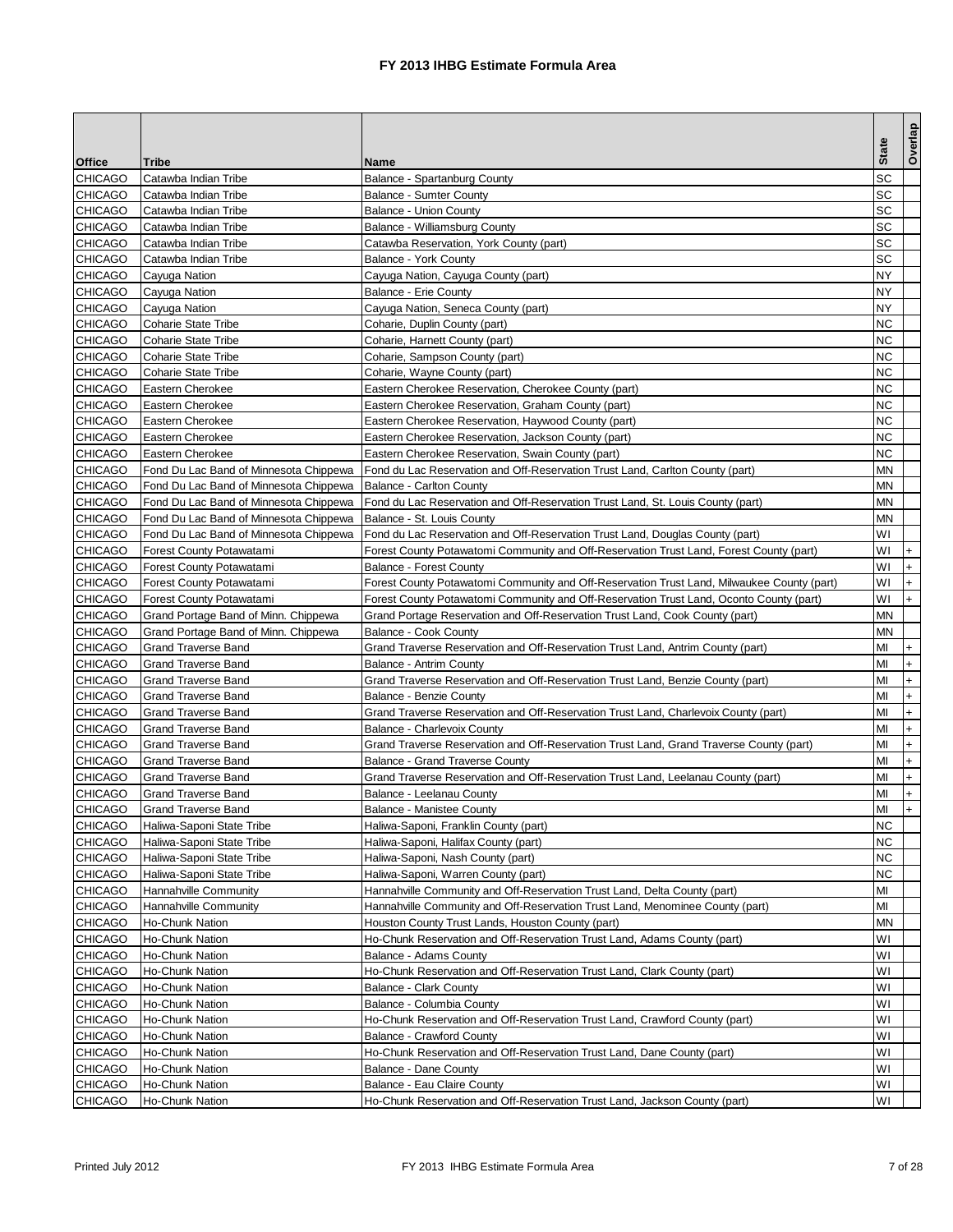|                |                                        |                                                                                          | <b>State</b>   | Overlap   |
|----------------|----------------------------------------|------------------------------------------------------------------------------------------|----------------|-----------|
| <b>Office</b>  | Tribe                                  | Name                                                                                     |                |           |
| <b>CHICAGO</b> | Ho-Chunk Nation                        | Balance - Jackson County                                                                 | W١             |           |
| <b>CHICAGO</b> | Ho-Chunk Nation                        | Ho-Chunk Reservation and Off-Reservation Trust Land, Juneau County (part)                | W١             |           |
| <b>CHICAGO</b> | Ho-Chunk Nation                        | Balance - Juneau County                                                                  | W١             |           |
| <b>CHICAGO</b> | <b>Ho-Chunk Nation</b>                 | Ho-Chunk Reservation and Off-Reservation Trust Land, La Crosse County (part)             | W١             |           |
| <b>CHICAGO</b> | Ho-Chunk Nation                        | Balance - La Crosse County                                                               | W١             |           |
| <b>CHICAGO</b> | Ho-Chunk Nation                        | Ho-Chunk Reservation and Off-Reservation Trust Land, Marathon County (part)              | W١             |           |
| <b>CHICAGO</b> | Ho-Chunk Nation                        | Ho-Chunk Reservation and Off-Reservation Trust Land, Monroe County (part)                | W١             |           |
| <b>CHICAGO</b> | Ho-Chunk Nation                        | Balance - Monroe County                                                                  | W١             |           |
| <b>CHICAGO</b> | Ho-Chunk Nation                        | Ho-Chunk Reservation and Off-Reservation Trust Land, Sauk County (part)                  | W١             |           |
| <b>CHICAGO</b> | Ho-Chunk Nation                        | <b>Balance - Sauk County</b>                                                             | W١             |           |
| <b>CHICAGO</b> | Ho-Chunk Nation                        | Ho-Chunk Reservation and Off-Reservation Trust Land, Shawano County (part)               | W١             |           |
| <b>CHICAGO</b> | Ho-Chunk Nation                        | Balance - Shawano County                                                                 | W١             |           |
| <b>CHICAGO</b> | Ho-Chunk Nation                        | Balance - Trempealeau County                                                             | W١             |           |
| <b>CHICAGO</b> | Ho-Chunk Nation                        | Balance - Vernon County                                                                  | W١             |           |
| <b>CHICAGO</b> | Ho-Chunk Nation                        | Ho-Chunk Reservation and Off-Reservation Trust Land, Wood County (part)                  | W١             |           |
| <b>CHICAGO</b> | Ho-Chunk Nation                        | Balance - Wood County                                                                    | W١             |           |
| <b>CHICAGO</b> | <b>Houlton Band of Maliseets</b>       | Houlton Maliseets Trust Land, Aroostook County (part)                                    | MЕ             |           |
| <b>CHICAGO</b> | <b>Houlton Band of Maliseets</b>       | Balance - Aroostook County                                                               | MЕ             | $+$       |
| <b>CHICAGO</b> | Huron Band of Potawatomi               | Huron Potawatomi Reservation, Calhoun County (part)                                      | MI             |           |
| <b>CHICAGO</b> | Huron Band of Potawatomi               | Balance - Calhoun County                                                                 | MI             |           |
| <b>CHICAGO</b> | Keweenaw Bay Indian Community          | L'Anse Reservation and Off-Reservation Trust Land, Baraga County (part)                  | MI             | $\ddot{}$ |
| <b>CHICAGO</b> | Keweenaw Bay Indian Community          | Balance - Baraga County                                                                  | MI             | $\ddot{}$ |
| <b>CHICAGO</b> | Keweenaw Bay Indian Community          | L'Anse Reservation and Off-Reservation Trust Land, Marquette County (part)               | MI             | $\ddot{}$ |
| <b>CHICAGO</b> | Keweenaw Bay Indian Community          | Balance - Marquette County                                                               | MI             | $+$       |
| <b>CHICAGO</b> | Keweenaw Bay Indian Community          | Ontonagon County (part), Ontonagon County (part)                                         | MI             | $+$       |
| <b>CHICAGO</b> | Lac Courte Oreilles                    | Lac Courte Oreilles Reservation and Off-Reservation Trust Land, Burnett County (part)    | W١             |           |
| <b>CHICAGO</b> | Lac Courte Oreilles                    | Lac Courte Oreilles Reservation and Off-Reservation Trust Land, Sawyer County (part)     | W١             |           |
| <b>CHICAGO</b> | Lac Courte Oreilles                    | Balance - Sawyer County                                                                  | W١             |           |
| <b>CHICAGO</b> | Lac Courte Oreilles                    | Lac Courte Oreilles Reservation and Off-Reservation Trust Land, Washburn County (part)   | W١             |           |
| <b>CHICAGO</b> | Lac Du Flambeau Band                   | Lac du Flambeau Reservation, Iron County (part)                                          | W١             |           |
| <b>CHICAGO</b> | Lac Du Flambeau Band                   | Lac du Flambeau Reservation, Oneida County (part)                                        | W١             |           |
| <b>CHICAGO</b> | Lac Du Flambeau Band                   | Lac du Flambeau Reservation, Vilas County (part)                                         | W١             |           |
| <b>CHICAGO</b> | Lac Du Flambeau Band                   | Balance -- Vilas County                                                                  | W١             |           |
| <b>CHICAGO</b> | Lac Vieux Desert Band                  | Lac Vieux Desert Reservation, Gogebic County (part)                                      | MI             |           |
| <b>CHICAGO</b> | Leech Lake Band of Minnesota Chippewa  | Balance - Beltrami County, Balance - Beltrami County (half)                              | MΝ             |           |
| <b>CHICAGO</b> | Leech Lake Band of Minnesota Chippewa  | Leech Lake Reservation and Off-Reservation Trust Land, Beltrami County (part)            | MΝ             |           |
| <b>CHICAGO</b> | Leech Lake Band of Minnesota Chippewa  | Leech Lake Reservation and Off-Reservation Trust Land, Cass County (part)                | MΝ             |           |
| <b>CHICAGO</b> | Leech Lake Band of Minnesota Chippewa  | Leech Lake Reservation and Off-Reservation Trust Land, Hubbard County (part)             | ΜN             |           |
| <b>CHICAGO</b> | Leech Lake Band of Minnesota Chippewa  | Leech Lake Reservation and Off-Reservation Trust Land, Itasca County (part)              | MΝ             |           |
| <b>CHICAGO</b> | Little River Band of Ottawa            | Balance - Lake County                                                                    | M <sub>l</sub> |           |
| <b>CHICAGO</b> | Little River Band of Ottawa            | Manistee County (part), Manistee County (part)                                           | MI             |           |
| <b>CHICAGO</b> | Little River Band of Ottawa            | Balance - Mason County                                                                   | ΜI             |           |
| <b>CHICAGO</b> | Little River Band of Ottawa            | Balance - Wexford County                                                                 | MI             |           |
| <b>CHICAGO</b> | Little Traverse Bay Band               | Balance - Charlevoix County                                                              | MI             |           |
| <b>CHICAGO</b> | Little Traverse Bay Band               | Balance - Cheboygan County                                                               | MI             | $\ddot{}$ |
| CHICAGO        | Little Traverse Bay Band               | Emmet County, Emmet County (part)                                                        | ΜI             | $\ddot{}$ |
| <b>CHICAGO</b> | Little Traverse Bay Band               | <b>Balance - Emmet County</b>                                                            | МI             |           |
| <b>CHICAGO</b> | Lower Sioux                            | Lower Sioux Reservation, Redwood County (part)                                           | MΝ             |           |
| <b>CHICAGO</b> | _ower Sioux                            | Balance - Redwood County                                                                 | ΜN             |           |
| <b>CHICAGO</b> | Lumbee State Tribe                     | Lumbee, Cumberland County (part)                                                         | ΝC             |           |
| <b>CHICAGO</b> | Lumbee State Tribe                     | <b>Balance - Cumberland County</b>                                                       | ΝC             |           |
| <b>CHICAGO</b> | Lumbee State Tribe                     | Lumbee, Hoke County (part)                                                               | ΝC             |           |
| <b>CHICAGO</b> | Lumbee State Tribe                     | Lumbee, Robeson County                                                                   | ΝC             |           |
| <b>CHICAGO</b> | Lumbee State Tribe                     | Lumbee, Scotland County                                                                  | ΝC             |           |
| <b>CHICAGO</b> | Mashantucket Pequot                    | Mashantucket Pequot Reservation and Off-Reservation Trust Land, New London County (part) | CТ             |           |
| <b>CHICAGO</b> | Mashpee Wampanoag                      | Balance - Barnstable County                                                              | МA             |           |
| <b>CHICAGO</b> | Match-e-be-nash-she-wish Band of Potta | Balance - Allegan County                                                                 | МI             |           |
| <b>CHICAGO</b> | Match-e-be-nash-she-wish Band of Potta | Balance - Barry County                                                                   | MI             |           |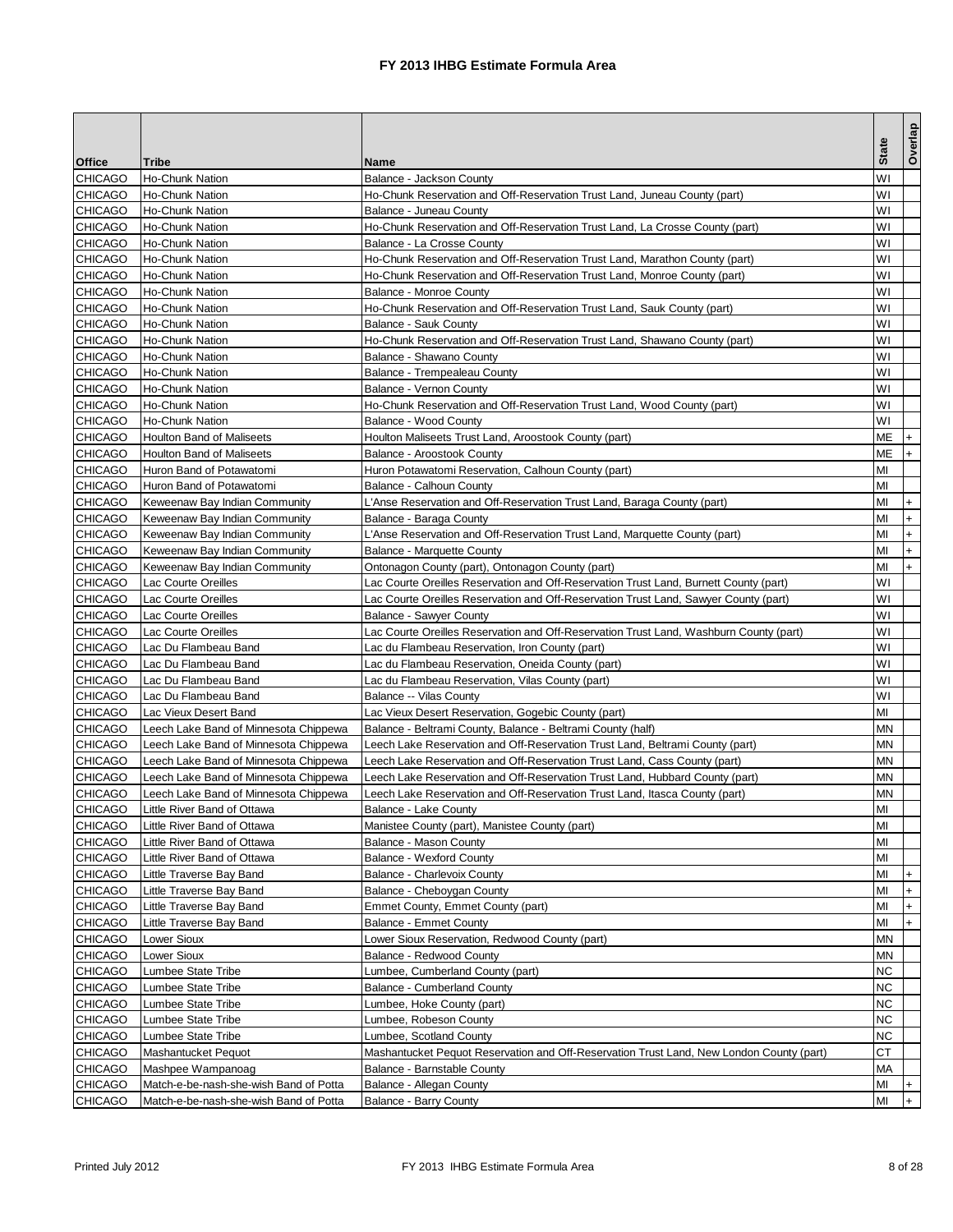|                           |                                               |                                                                                                             |              | Overlap   |
|---------------------------|-----------------------------------------------|-------------------------------------------------------------------------------------------------------------|--------------|-----------|
| <b>Office</b>             | Tribe                                         | Name                                                                                                        | <b>State</b> |           |
| <b>CHICAGO</b>            | Match-e-be-nash-she-wish Band of Potta        | Balance - Kalamazoo County                                                                                  | MI           | $+$       |
| <b>CHICAGO</b>            | Match-e-be-nash-she-wish Band of Potta        | Balance - Kent County                                                                                       | MI           | $\ddot{}$ |
| <b>CHICAGO</b>            | Match-e-be-nash-she-wish Band of Potta        | Balance - Ottawa County                                                                                     | MI           | $+$       |
| <b>CHICAGO</b>            | Menominee Indian Tribe                        | Menominee Reservation and Off-Reservation Trust Land, Menominee County (part)                               | W١           |           |
| <b>CHICAGO</b>            | Miccosukee Tribe                              | Broward County (part), Broward County (part)                                                                | FL           |           |
| <b>CHICAGO</b>            | Miccosukee Tribe                              | Miami-Dade County (part), Miami-Dade County (part)                                                          | FL           |           |
| <b>CHICAGO</b>            | Mille Lacs Band of Minnesota Chippewa         | Mille Lacs Reservation and Off-Reservation Trust Land, Aitkin County (part)                                 | <b>MN</b>    |           |
| <b>CHICAGO</b>            | Mille Lacs Band of Minnesota Chippewa         | Mille Lacs Reservation and Off-Reservation Trust Land, Crow Wing County (part)                              | MΝ           |           |
| <b>CHICAGO</b>            | Mille Lacs Band of Minnesota Chippewa         | Balance - Crow Wing County                                                                                  | MΝ           |           |
| <b>CHICAGO</b>            | Mille Lacs Band of Minnesota Chippewa         | Mille Lacs Reservation and Off-Reservation Trust Land, Mille Lacs County (part)                             | MN           |           |
| <b>CHICAGO</b>            | Mille Lacs Band of Minnesota Chippewa         | Balance - Mille Lacs County                                                                                 | MΝ           |           |
| <b>CHICAGO</b>            | Mille Lacs Band of Minnesota Chippewa         | Mille Lacs Reservation and Off-Reservation Trust Land, Pine County (part)                                   | MΝ           |           |
| <b>CHICAGO</b>            | Mille Lacs Band of Minnesota Chippewa         | Balance - Pine County                                                                                       | MΝ           |           |
| <b>CHICAGO</b>            | Mississippi Choctaw Tribe                     | Mississippi Choctaw Reservation and Off-Reservation Trust Land, Attala County (part)                        | ΜS           |           |
| <b>CHICAGO</b>            | Mississippi Choctaw Tribe                     | Mississippi Choctaw Reservation and Off-Reservation Trust Land, Jackson County (part)                       | МS           |           |
| <b>CHICAGO</b>            | Mississippi Choctaw Tribe                     | Balance - Jackson County                                                                                    | ΜS           |           |
| <b>CHICAGO</b>            | Mississippi Choctaw Tribe                     | Balance - Jasper County                                                                                     | ΜS           |           |
| <b>CHICAGO</b>            | Mississippi Choctaw Tribe                     | Mississippi Choctaw Reservation and Off-Reservation Trust Land, Jones County (part)                         | ΜS           |           |
| <b>CHICAGO</b>            | Mississippi Choctaw Tribe                     | Balance - Jones County                                                                                      | ΜS           |           |
| <b>CHICAGO</b>            | Mississippi Choctaw Tribe                     | Mississippi Choctaw Reservation and Off-Reservation Trust Land, Kemper County (part)                        | ΜS           |           |
| <b>CHICAGO</b>            | Mississippi Choctaw Tribe                     | Balance - Kemper County                                                                                     | ΜS           |           |
| <b>CHICAGO</b>            | Mississippi Choctaw Tribe                     | Mississippi Choctaw Reservation and Off-Reservation Trust Land, Leake County (part)                         | ΜS           |           |
| CHICAGO                   | Mississippi Choctaw Tribe                     | Balance - Leake County                                                                                      | МS           |           |
| <b>CHICAGO</b>            | Mississippi Choctaw Tribe                     | Mississippi Choctaw Reservation and Off-Reservation Trust Land, Neshoba County (part)                       | МS           |           |
| <b>CHICAGO</b>            | Mississippi Choctaw Tribe                     | Balance - Neshoba County                                                                                    | MS           |           |
| <b>CHICAGO</b>            | Mississippi Choctaw Tribe                     | Mississippi Choctaw Reservation and Off-Reservation Trust Land, Newton County (part)                        | МS           |           |
| <b>CHICAGO</b>            | Mississippi Choctaw Tribe                     | Balance - Newton County                                                                                     | ΜS           |           |
| <b>CHICAGO</b>            | Mississippi Choctaw Tribe                     | Mississippi Choctaw Reservation and Off-Reservation Trust Land, Scott County (part)                         | ΜS           |           |
| <b>CHICAGO</b>            | Mississippi Choctaw Tribe                     | <b>Balance - Scott County</b>                                                                               | MS           |           |
| <b>CHICAGO</b>            | Mississippi Choctaw Tribe                     | Mississippi Choctaw Reservation and Off-Reservation Trust Land, Winston County (part)                       | МS           |           |
| <b>CHICAGO</b>            | Mississippi Choctaw Tribe                     | <b>Balance - Winston County</b>                                                                             | ΜS           |           |
| <b>CHICAGO</b>            | Mississippi Choctaw Tribe                     | Balance - Lauderdale County                                                                                 | TΝ           |           |
| <b>CHICAGO</b>            | <b>MOWA Band of Choctaw Indians</b>           | MOWA Choctaw, Mobile County (part)                                                                          | AL           |           |
| <b>CHICAGO</b>            | <b>MOWA Band of Choctaw Indians</b>           | MOWA Choctaw, Washington County (part)                                                                      | AL           |           |
| <b>CHICAGO</b>            | <b>MOWA Band of Choctaw Indians</b>           | Balance - Washington County                                                                                 | AL           |           |
| <b>CHICAGO</b>            | Narragansett Tribe                            | Narragansett Reservation, Washington County (part)                                                          | RI           |           |
| <b>CHICAGO</b>            | Narragansett Tribe                            | Balance - Washington County                                                                                 | RI           |           |
| <b>CHICAGO</b>            | Oneida Nation of New York                     | Balance - Chenango County                                                                                   | NY           |           |
| <b>CHICAGO</b>            | Oneida Nation of New York                     | <b>Balance - Cortland County</b>                                                                            | NY           |           |
| <b>CHICAGO</b>            | Oneida Nation of New York                     | Balance - Herkimer County                                                                                   | <b>NY</b>    |           |
| <b>CHICAGO</b>            | Oneida Nation of New York                     | Oneida (NY) Reservation, Madison County (part)                                                              | ΝY           |           |
| <b>CHICAGO</b>            | Oneida Nation of New York                     | Balance - Madison County                                                                                    | NY           |           |
| <b>CHICAGO</b>            | Oneida Nation of New York                     | Balance - Oneida County                                                                                     | ΝY           |           |
| <b>CHICAGO</b>            | Oneida Nation of New York                     | Balance - Onondaga County                                                                                   | NΥ           |           |
| <b>CHICAGO</b><br>CHICAGO | Oneida Tribe                                  | Oneida (WI) Reservation and Off-Reservation Trust Land, Brown County (part)                                 | WI<br>W١     |           |
| <b>CHICAGO</b>            | Oneida Tribe                                  | Balance - Brown County                                                                                      | W١           |           |
| CHICAGO                   | Oneida Tribe                                  | Oneida (WI) Reservation and Off-Reservation Trust Land, Outagamie County (part)                             | W١           |           |
|                           | Oneida Tribe                                  | Balance - Outagamie County                                                                                  |              |           |
| CHICAGO<br>CHICAGO        | Onondaga Nation<br>Passamaquoddy Indian Tribe | Onondaga Reservation, Onondaga County (part)<br>Indian Township Reservation, Washington County (part)       | NΥ<br>МЕ     |           |
| <b>CHICAGO</b>            | Penobscot Tribe                               | Penobscot Reservation and Off-Reservation Trust Land, Aroostook County (part)                               | МE           |           |
| <b>CHICAGO</b>            |                                               |                                                                                                             | ΜЕ           |           |
| CHICAGO                   | Penobscot Tribe                               | Penobscot Reservation and Off-Reservation Trust Land, Franklin County (part)                                | ΜЕ           |           |
| <b>CHICAGO</b>            | Penobscot Tribe<br>Penobscot Tribe            | Penobscot Reservation and Off-Reservation Trust Land, Penobscot County (part)<br>Balance - Penobscot County | МЕ           |           |
| <b>CHICAGO</b>            | Penobscot Tribe                               | Penobscot Reservation and Off-Reservation Trust Land, Piscataquis County (part)                             | ΜЕ           |           |
| CHICAGO                   | <b>Pleasant Point</b>                         | Franklin County (part), Franklin County (part)                                                              | ΜЕ           |           |
| <b>CHICAGO</b>            | <b>Pleasant Point</b>                         | Hancock County (part), Hancock County (part)                                                                | ΜЕ           |           |
| <b>CHICAGO</b>            | <b>Pleasant Point</b>                         | Penobscot County (part), Penobscot County (part)                                                            | МE           |           |
|                           |                                               |                                                                                                             |              |           |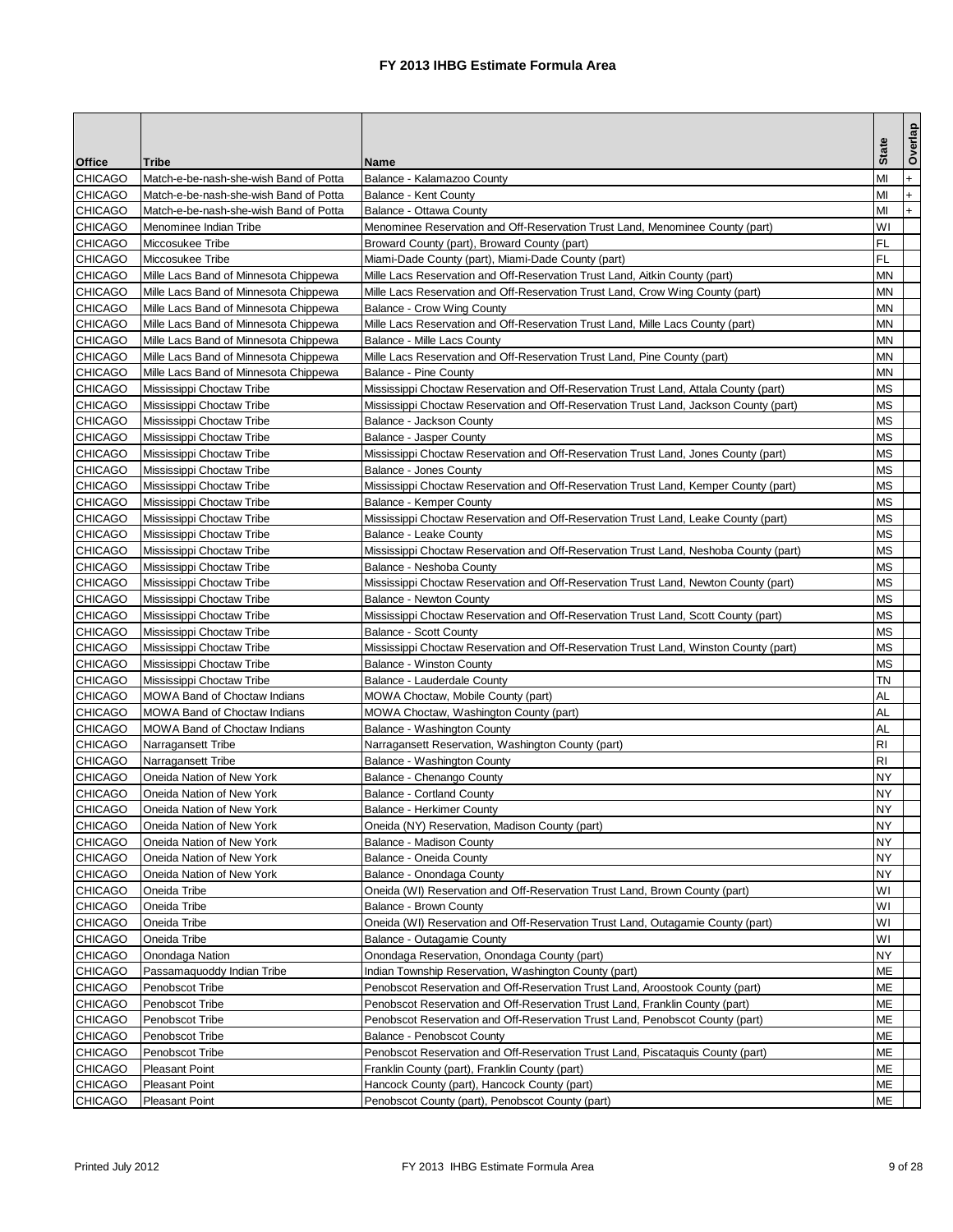|                                  |                                                        |                                                                                          |           | Overlap   |
|----------------------------------|--------------------------------------------------------|------------------------------------------------------------------------------------------|-----------|-----------|
| <b>Office</b>                    | Tribe                                                  | Name                                                                                     | Stat      |           |
| <b>CHICAGO</b>                   | <b>Pleasant Point</b>                                  | Somerset County (part), Somerset County (part)                                           | ΜЕ        |           |
| <b>CHICAGO</b>                   | <b>Pleasant Point</b>                                  | Pleasant Point Reservation, Washington County (part)                                     | МЕ        |           |
| <b>CHICAGO</b>                   | <b>Pleasant Point</b>                                  | Washington County (part), Washington County (part)                                       | MЕ        |           |
| <b>CHICAGO</b>                   | <b>Pleasant Point</b>                                  | Balance - Washington County                                                              | ΜЕ        |           |
| <b>CHICAGO</b>                   | Poarch Band of Creek Indians                           | Balance - Baldwin County                                                                 | AL        |           |
| <b>CHICAGO</b>                   | Poarch Band of Creek Indians                           | Poarch Creek Reservation and Off-Reservation Trust Land, Elmore County (part)            | AL        |           |
| <b>CHICAGO</b>                   | Poarch Band of Creek Indians                           | Poarch Creek Reservation and Off-Reservation Trust Land, Escambia County (part)          | AL        |           |
| <b>CHICAGO</b>                   | Poarch Band of Creek Indians                           | Balance - Escambia County                                                                | AL        |           |
| <b>CHICAGO</b>                   | Poarch Band of Creek Indians                           | Balance - Mobile County                                                                  | AL        |           |
| <b>CHICAGO</b>                   | Poarch Band of Creek Indians                           | Poarch Creek Reservation and Off-Reservation Trust Land, Monroe County (part)            | AL        |           |
| <b>CHICAGO</b>                   | Poarch Band of Creek Indians                           | Balance - Monroe County                                                                  | AL        |           |
| <b>CHICAGO</b>                   | Poarch Band of Creek Indians                           | Poarch Creek Reservation and Off-Reservation Trust Land, Montgomery County (part)        | AL        |           |
| <b>CHICAGO</b>                   | Poarch Band of Creek Indians                           | Poarch Creek Reservation and Off-Reservation Trust Land, Escambia County (part)          | FL        |           |
| <b>CHICAGO</b>                   | Poarch Band of Creek Indians                           | Balance - Escambia County                                                                | FL        |           |
| <b>CHICAGO</b>                   | Pokagon Band of Potawatomi                             | <b>Balance - Elkhart County</b>                                                          | ΙN        | $+$       |
| <b>CHICAGO</b>                   | Pokagon Band of Potawatomi                             | Balance - Kosciusko County                                                               | ΙN        | $\ddot{}$ |
| <b>CHICAGO</b>                   | Pokagon Band of Potawatomi                             | Balance - LaPorte County                                                                 | ΙN        | $+$       |
| <b>CHICAGO</b>                   | Pokagon Band of Potawatomi                             | <b>Balance - Marshall County</b>                                                         | ΙN        | $\ddot{}$ |
| <b>CHICAGO</b>                   | Pokagon Band of Potawatomi                             | Pokagon Band of Potawatomi, St. Joseph County (part)                                     | IN        | $+$       |
| <b>CHICAGO</b>                   | Pokagon Band of Potawatomi                             | Balance - St. Joseph County                                                              | ΙN        | $+$       |
| <b>CHICAGO</b>                   | Pokagon Band of Potawatomi                             | Balance - Starke County                                                                  | ΙN        | $+$       |
| <b>CHICAGO</b>                   | Pokagon Band of Potawatomi                             | Pokagon Band of Potawatomi, Allegan County (part)                                        | MI        | $+$       |
| <b>CHICAGO</b>                   | Pokagon Band of Potawatomi                             | Balance - Allegan County                                                                 | MI        | $\ddot{}$ |
| <b>CHICAGO</b>                   | Pokagon Band of Potawatomi                             | Pokagon Band of Potawatomi, Berrien County (part)                                        | MI        | $+$       |
| <b>CHICAGO</b>                   | Pokagon Band of Potawatomi                             | Balance - Berrien County                                                                 | MI        | $\ddot{}$ |
| <b>CHICAGO</b>                   | Pokagon Band of Potawatomi                             | Pokagon Band of Potawatomi, Cass County (part)                                           | MI        | $+$       |
| <b>CHICAGO</b>                   | Pokagon Band of Potawatomi                             | Balance - Cass County                                                                    | ΜI        | $+$       |
| <b>CHICAGO</b>                   | Pokagon Band of Potawatomi                             | Pokagon Band of Potawatomi, Van Buren County (part)                                      | MI        | $+$       |
| <b>CHICAGO</b>                   | Pokagon Band of Potawatomi                             | Balance - Van Buren County                                                               | MI        | $+$       |
| <b>CHICAGO</b>                   | Red Cliff Band of Lake Superior Chippe                 | Red Cliff Reservation and Off-Reservation Trust Land, Bayfield County (part)             | W١        |           |
| <b>CHICAGO</b>                   | Red Lake Band of Chippewa                              | Balance - Beltrami County, Balance - Beltrami County (half)                              | MΝ        |           |
| <b>CHICAGO</b>                   | Red Lake Band of Chippewa                              | Red Lake Reservation, Beltrami County (part)                                             | MΝ        |           |
| <b>CHICAGO</b>                   | Red Lake Band of Chippewa                              | Red Lake Reservation, Clearwater County (part)                                           | MΝ        |           |
| <b>CHICAGO</b>                   | Red Lake Band of Chippewa                              | Red Lake Reservation, Koochiching County (part)                                          | MΝ<br>MΝ  |           |
| <b>CHICAGO</b>                   | Red Lake Band of Chippewa                              | Red Lake Reservation, Lake of the Woods County (part)                                    | MΝ        |           |
| <b>CHICAGO</b><br><b>CHICAGO</b> | Red Lake Band of Chippewa                              | Red Lake Reservation, Marshall County (part)                                             | MΝ        |           |
|                                  | Red Lake Band of Chippewa<br>Red Lake Band of Chippewa | Red Lake Reservation, Pennington County (part)                                           | МN        |           |
| <b>CHICAGO</b><br><b>CHICAGO</b> | Red Lake Band of Chippewa                              | Red Lake Reservation, Polk County (part)<br>Red Lake Reservation, Red Lake County (part) | MΝ        |           |
| <b>CHICAGO</b>                   | Red Lake Band of Chippewa                              | Red Lake Reservation, Roseau County (part)                                               | <b>MN</b> |           |
| <b>CHICAGO</b>                   | Sac & Fox Tribe                                        | Sac and Fox/Meskwaki Reservation and Off-Reservation Trust Land, Tama County (part)      | IA        |           |
| <b>CHICAGO</b>                   | Saginaw Chippewa                                       | Isabella Reservation and Trust Lands, Arenac County (part)                               | МI        |           |
| <b>CHICAGO</b>                   | Saginaw Chippewa                                       | <b>Balance-Arenac County</b>                                                             | MI        |           |
| <b>CHICAGO</b>                   | Saginaw Chippewa                                       | <b>Balance-Gladwin County</b>                                                            | MI        |           |
| <b>CHICAGO</b>                   | Saginaw Chippewa                                       | <b>Balance-Gratiot County</b>                                                            | MI        |           |
| <b>CHICAGO</b>                   | Saginaw Chippewa                                       | Isabella Reservation and Trust Lands, Isabella County (part)                             | ΜI        |           |
| <b>CHICAGO</b>                   | Saginaw Chippewa                                       | Balance-Isabella County                                                                  | MI        |           |
| <b>CHICAGO</b>                   | Saginaw Chippewa                                       | <b>Balance-Mecosta County</b>                                                            | MI        |           |
| <b>CHICAGO</b>                   | Saginaw Chippewa                                       | <b>Balance-Midland County</b>                                                            | MI        |           |
| <b>CHICAGO</b>                   | Saginaw Chippewa                                       | Balance-Montcalm County                                                                  | MI        |           |
| <b>CHICAGO</b>                   | Saginaw Chippewa                                       | Balance-Osceola County                                                                   | MI        |           |
| <b>CHICAGO</b>                   | Saint Croix Chippewa                                   | St. Croix Reservation and Off-Reservation Trust Land, Barron County (part)               | W١        |           |
| <b>CHICAGO</b>                   | Saint Croix Chippewa                                   | St. Croix Reservation and Off-Reservation Trust Land, Burnett County (part)              | W١        |           |
| <b>CHICAGO</b>                   | Saint Croix Chippewa                                   | St. Croix Reservation and Off-Reservation Trust Land, Polk County (part)                 | WI        |           |
| <b>CHICAGO</b>                   | Sault Ste. Marie Tribe                                 | Sault Ste. Marie Reservation and Off-Reservation Trust Land, Alger County (part)         | ΜI        |           |
| <b>CHICAGO</b>                   | Sault Ste. Marie Tribe                                 | Balance - Alger County                                                                   | MI        | $+$       |
| <b>CHICAGO</b>                   | Sault Ste. Marie Tribe                                 | Sault Ste. Marie Reservation and Off-Reservation Trust Land, Chippewa County (part)      | ΜI        | $+$       |
| <b>CHICAGO</b>                   | Sault Ste. Marie Tribe                                 | Balance - Chippewa County                                                                | MI        | $+$       |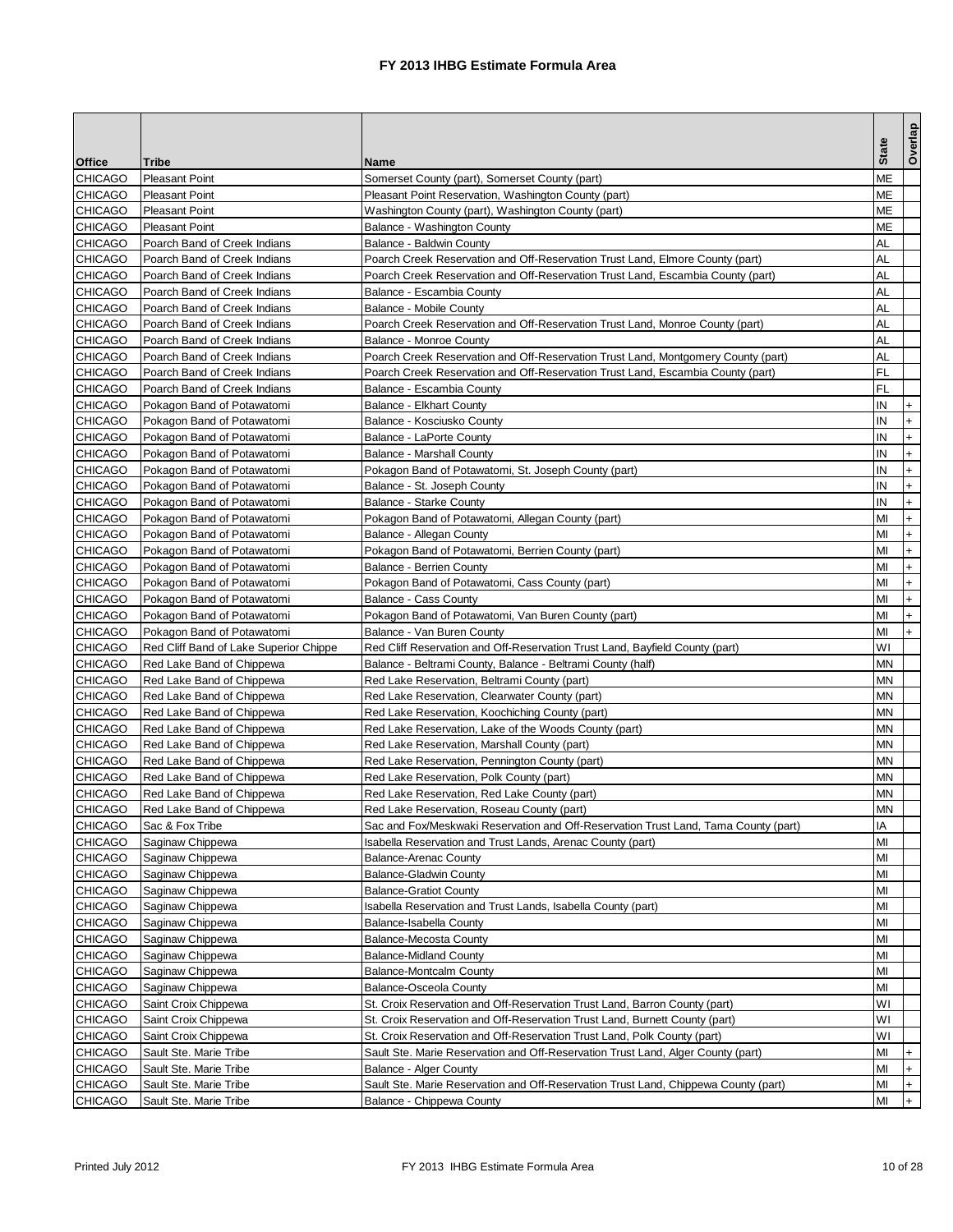|                |                                        |                                                                                          |              | Overlap        |
|----------------|----------------------------------------|------------------------------------------------------------------------------------------|--------------|----------------|
| <b>Office</b>  | Tribe                                  | Name                                                                                     | <b>State</b> |                |
| <b>CHICAGO</b> | Sault Ste. Marie Tribe                 | Sault Ste. Marie Reservation and Off-Reservation Trust Land, Delta County (part)         | MI           | $\ddot{}$      |
| <b>CHICAGO</b> | Sault Ste. Marie Tribe                 | Balance - Delta County                                                                   | MI           | $\overline{+}$ |
| <b>CHICAGO</b> | Sault Ste. Marie Tribe                 | Sault Ste. Marie Reservation and Off-Reservation Trust Land, Luce County (part)          | MI           | $\overline{+}$ |
| <b>CHICAGO</b> | Sault Ste. Marie Tribe                 | Balance - Luce County                                                                    | MI           | $\ddot{}$      |
| <b>CHICAGO</b> | Sault Ste. Marie Tribe                 | Sault Ste. Marie Reservation and Off-Reservation Trust Land, Mackinac County (part)      | MI           | $+$            |
| <b>CHICAGO</b> | Sault Ste. Marie Tribe                 | Balance - Mackinac County                                                                | MI           | $+$            |
| <b>CHICAGO</b> | Sault Ste. Marie Tribe                 | Sault Ste. Marie Reservation and Off-Reservation Trust Land, Marquette County (part)     | MI           | $\ddot{}$      |
| <b>CHICAGO</b> | Sault Ste. Marie Tribe                 | <b>Balance - Marquette County</b>                                                        | МI           | $+$            |
| <b>CHICAGO</b> | Sault Ste. Marie Tribe                 | Sault Ste. Marie Reservation and Off-Reservation Trust Land, Schoolcraft County (part)   | MI           | $+$            |
| <b>CHICAGO</b> | Sault Ste. Marie Tribe                 | <b>Balance - Schoolcraft County</b>                                                      | MI           | $+$            |
| <b>CHICAGO</b> | Seminole Tribe                         | Big Cypress Reservation, Broward County (part)                                           | FL           |                |
| <b>CHICAGO</b> | Seminole Tribe                         | Broward County (part), Broward County (part)                                             | FL           |                |
| <b>CHICAGO</b> | Seminole Tribe                         | Hollywood Reservation, Broward County (part)                                             | FL           |                |
| <b>CHICAGO</b> | Seminole Tribe                         | Immokalee Reservation, Collier County (part)                                             | FL           |                |
| <b>CHICAGO</b> | Seminole Tribe                         | Brighton Reservation, Glades County (part)                                               | FL           |                |
| <b>CHICAGO</b> | Seminole Tribe                         | Big Cypress Reservation, Hendry County (part)                                            | FL           |                |
| <b>CHICAGO</b> | Seminole Tribe                         | Hillsborough County (part), Hillsborough County (part)                                   | FL           |                |
| <b>CHICAGO</b> | Seminole Tribe                         | St. Lucie County (part), St. Lucie County (part)                                         | FL           |                |
| <b>CHICAGO</b> | Seneca Nation of New York              | Oil Springs Reservation, Allegany County (part)                                          | NY           |                |
| <b>CHICAGO</b> | Seneca Nation of New York              | Allegany Reservation, Cattaraugus County (part)                                          | NY           |                |
| <b>CHICAGO</b> | Seneca Nation of New York              | Cattaraugus Reservation, Cattaraugus County (part)                                       | NΥ           |                |
| <b>CHICAGO</b> | Seneca Nation of New York              | Oil Springs Reservation, Cattaraugus County (part)                                       | NY           |                |
| <b>CHICAGO</b> | Seneca Nation of New York              | Cattaraugus Reservation, Chautauqua County (part)                                        | NΥ           |                |
| <b>CHICAGO</b> | Seneca Nation of New York              | Cattaraugus Reservation, Erie County (part)                                              | NY           |                |
| <b>CHICAGO</b> | Shakopee Sioux                         | Shakopee Mdewakanton Sioux Community and Off-Reservation Trust Land, Scott County (part) | MΝ           |                |
| <b>CHICAGO</b> | Shinnecock Indian Reservation          | Shinnecock, Suffolk County (part)                                                        | NΥ           |                |
| <b>CHICAGO</b> | Sokagoan Chippewa Tribe                | Sokaogon Chippewa Community and Off-Reservation Trust Land, Forest County (part)         | W١           | $+$            |
| <b>CHICAGO</b> | Sokagoan Chippewa Tribe                | <b>Balance - Forest County</b>                                                           | W١           | $+$            |
| <b>CHICAGO</b> | St. Regis Mohawk Tribe                 | St. Regis Mohawk Reservation, Franklin County (part)                                     | NY           |                |
| <b>CHICAGO</b> | St. Regis Mohawk Tribe                 | Balance - Franklin County                                                                | NΥ           |                |
| <b>CHICAGO</b> | St. Regis Mohawk Tribe                 | Balance - St. Lawrence County                                                            | NΥ           |                |
| <b>CHICAGO</b> | Stockbridge-Munsee Tribe               | Stockbridge-Munsee Community, Shawano County (part)                                      | W١           |                |
| <b>CHICAGO</b> | Tonawanda Band of Senecas              | Tonawanda Reservation, Erie County (part)                                                | NΥ           |                |
| <b>CHICAGO</b> | Tonawanda Band of Senecas              | Tonawanda Reservation, Genesee County (part)                                             | NΥ           |                |
| <b>CHICAGO</b> | Tonawanda Band of Senecas              | Tonawanda Reservation, Niagara County (part)                                             | NY           |                |
| <b>CHICAGO</b> | <b>Tuscarora Nation</b>                | Tuscarora Reservation, Niagara County (part)                                             | NY           |                |
| <b>CHICAGO</b> | <b>Upper Sioux Indian Community</b>    | Balance - Chippewa County                                                                | MΝ           |                |
| <b>CHICAGO</b> | <b>Upper Sioux Indian Community</b>    | <b>Balance - Renville County</b>                                                         | MΝ           |                |
| <b>CHICAGO</b> | <b>Upper Sioux Indian Community</b>    | Upper Sioux Reservation, Yellow Medicine County (part)                                   | MΝ           |                |
| CHICAGO        | <b>Upper Sioux Indian Community</b>    | Balance - Yellow Medicine County                                                         | <b>MN</b>    |                |
| <b>CHICAGO</b> | Waccamaw Siouan State Tribe            | Waccamaw-Siouan, Bladen County (part)                                                    | ΝC           |                |
| <b>CHICAGO</b> | Waccamaw Siouan State Tribe            | Waccamaw-Siouan, Columbus County (part)                                                  | ΝC           |                |
| <b>CHICAGO</b> | Wampanoag Tribe                        | Wampanoag-Gay Head TDSA, Dukes County (part)                                             | MA           |                |
| <b>CHICAGO</b> | Wampanoag Tribe                        | <b>Balance - Dukes County</b>                                                            | MA           |                |
| <b>CHICAGO</b> | White Earth Band of Minnesota Chippewa | White Earth Reservation and Off-Reservation Trust Land, Becker County (part)             | ΜN           |                |
| <b>CHICAGO</b> | White Earth Band of Minnesota Chippewa | Balance - Becker County                                                                  | MΝ           |                |
| <b>CHICAGO</b> | White Earth Band of Minnesota Chippewa | White Earth Reservation and Off-Reservation Trust Land, Clearwater County (part)         | МN           |                |
| <b>CHICAGO</b> | White Earth Band of Minnesota Chippewa | <b>Balance - Clearwater County</b>                                                       | МN           |                |
| <b>CHICAGO</b> | White Earth Band of Minnesota Chippewa | White Earth Reservation and Off-Reservation Trust Land, Mahnomen County                  | МN           |                |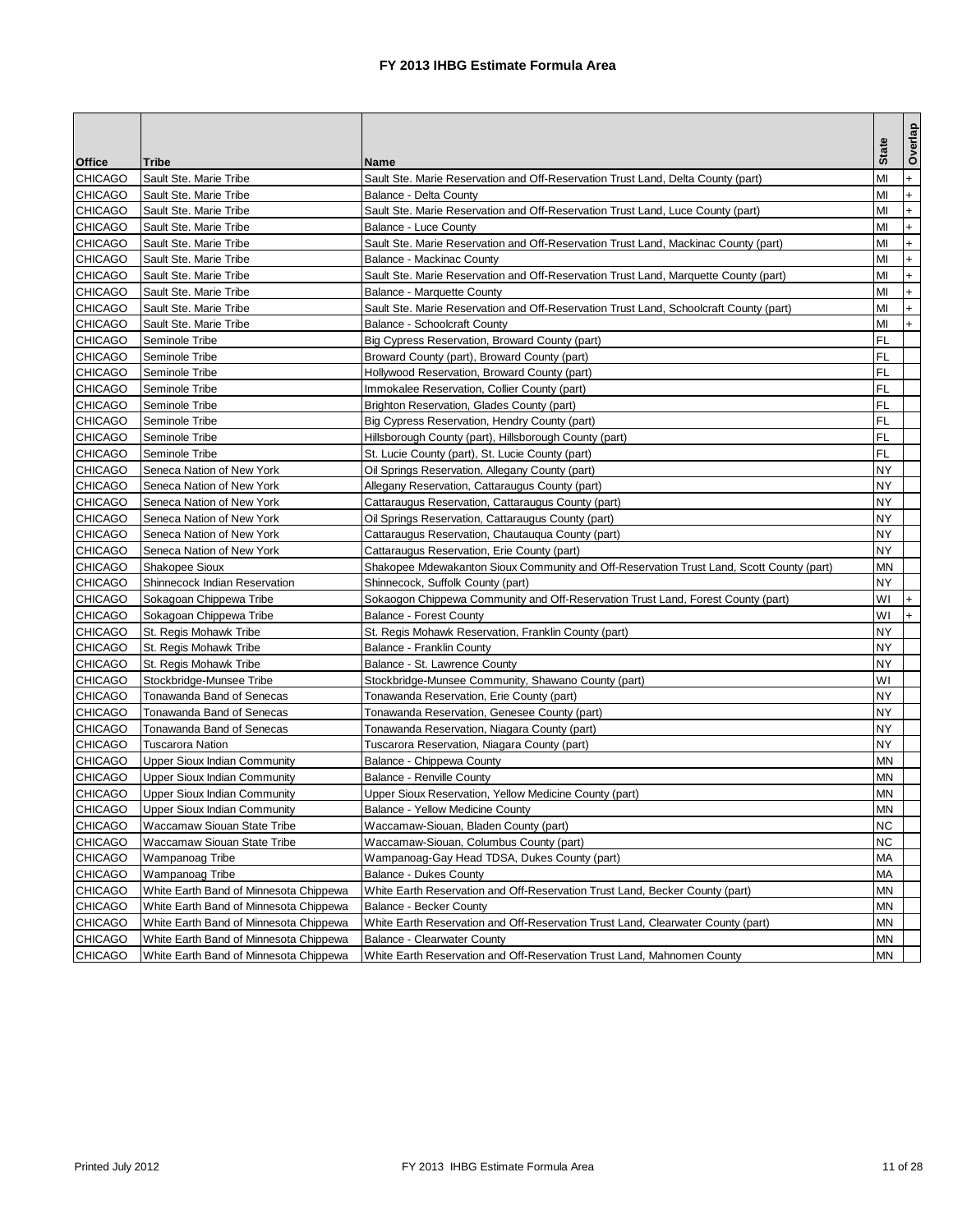| Tribe<br>Name<br><b>Blackfeet Tribe</b><br><b>DENVER</b><br>Blackfeet Reservation and Off-Reservation Trust Land, Glacier County (part)<br>мт<br>МТ<br><b>Blackfeet Tribe</b><br>Blackfeet Reservation and Off-Reservation Trust Land, Pondera County (part)<br>SD<br><b>Cheyenne River Sioux</b><br>Cheyenne River Reservation and Off-Reservation Trust Land, Dewey County (part)<br>SD<br><b>DENVER</b><br><b>Cheyenne River Sioux</b><br>Cheyenne River Reservation and Off-Reservation Trust Land, Haakon County (part)<br><b>DENVER</b><br><b>Cheyenne River Sioux</b><br>Cheyenne River Reservation and Off-Reservation Trust Land, Meade County (part)<br>SD<br>SD<br><b>Cheyenne River Sioux</b><br>Cheyenne River Reservation and Off-Reservation Trust Land, Stanley County (part)<br><b>DENVER</b><br>Cheyenne River Sioux<br>SD<br>Cheyenne River Reservation and Off-Reservation Trust Land, Ziebach County (part)<br>SD<br><b>DENVER</b><br>Crow Creek Sioux<br>Crow Creek Reservation, Buffalo County (part)<br>SD<br><b>DENVER</b><br>Crow Creek Sioux<br>Crow Creek Reservation, Hughes County (part)<br>SD<br><b>DENVER</b><br><b>Crow Creek Sioux</b><br>Crow Creek Reservation, Hyde County (part)<br><b>DENVER</b><br>МΤ<br>Crow Tribe<br>Crow Reservation and Off-Reservation Trust Land, Big Horn County (part)<br>Crow Tribe<br>ΜТ<br>DENVER<br>Balance -- Big Horn County<br><b>DENVER</b><br>Crow Tribe<br>Crow Reservation and Off-Reservation Trust Land, Treasure County (part)<br>мт<br><b>DENVER</b><br>МΤ<br>Crow Tribe<br>Crow Reservation and Off-Reservation Trust Land, Yellowstone County (part)<br><b>DENVER</b><br>SD<br>Flandreau Santee Sioux<br>Flandreau Reservation, Moody County (part)<br>МТ<br>DENVER<br>Fort Belknap Indian Community<br>Fort Belknap Reservation and Off-Reservation Trust Land, Blaine County (part)<br>Fort Belknap Indian Community<br>Fort Belknap Reservation and Off-Reservation Trust Land, Phillips County (part)<br>МТ<br>Fort Peck Assiniboine and Sioux<br>Fort Peck Reservation and Off-Reservation Trust Land, Daniels County (part)<br>МТ<br><b>DENVER</b><br>мт<br>Fort Peck Assiniboine and Sioux<br>Fort Peck Reservation and Off-Reservation Trust Land, Roosevelt County (part)<br><b>DENVER</b><br>Fort Peck Assiniboine and Sioux<br>Fort Peck Reservation and Off-Reservation Trust Land, Sheridan County (part)<br>мт<br><b>DENVER</b><br>мт<br>Fort Peck Assiniboine and Sioux<br>Fort Peck Reservation and Off-Reservation Trust Land, Valley County (part)<br><b>DENVER</b><br><b>Ft. Berthold Affiliated Tribes</b><br>Fort Berthold Reservation, Dunn County (part)<br>ND<br>ND<br><b>DENVER</b><br><b>Ft. Berthold Affiliated Tribes</b><br>Fort Berthold Reservation, McKenzie County (part)<br>DENVER<br><b>Ft. Berthold Affiliated Tribes</b><br>ND<br>Fort Berthold Reservation, McLean County (part)<br><b>DENVER</b><br>Ft. Berthold Affiliated Tribes<br>ND<br>Fort Berthold Reservation, Mercer County (part)<br><b>DENVER</b><br>ND<br><b>Ft. Berthold Affiliated Tribes</b><br>Fort Berthold Reservation, Mountrail County (part)<br>ND<br>DENVER<br><b>Ft. Berthold Affiliated Tribes</b><br>Fort Berthold Reservation, Ward County (part)<br>ID<br><b>DENVER</b><br>Balance - Ada County<br>Goshute Reservation<br>$\ddot{}$<br><b>DENVER</b><br>ID<br>$+$<br><b>Goshute Reservation</b><br>Balance - Canyon County<br><b>DENVER</b><br>ID<br>$+$<br><b>Goshute Reservation</b><br><b>Balance - Elmore County</b><br>$\ddot{}$<br>ID<br>DENVER<br><b>Goshute Reservation</b><br>Balance - Owyhee County<br>ΝV<br>$+$<br><b>DENVER</b><br>Goshute Reservation<br>Balance - Elko County<br>$\ddot{}$<br><b>DENVER</b><br>NV<br><b>Goshute Reservation</b><br>Balance - Eureka County<br>$\ddot{}$<br><b>DENVER</b><br>NV<br><b>Goshute Reservation</b><br>Community of Winnemucca<br>$+$<br><b>DENVER</b><br>Balance - Lander County<br>NV<br><b>Goshute Reservation</b><br>$+$<br>NV<br><b>DENVER</b><br><b>Goshute Reservation</b><br>Balance - Nye County<br><b>DENVER</b><br>NV<br>$+$<br><b>Goshute Reservation</b><br>Goshute Reservation, White Pine County (part)<br>NV<br>$+$<br><b>DENVER</b><br>Goshute Reservation<br>Balance - White Pine County<br><b>DENVER</b><br>UT<br>$\ddot{}$<br><b>Goshute Reservation</b><br>Goshute Reservation, Juab County (part)<br><b>DENVER</b><br>UT<br><b>Goshute Reservation</b><br><b>Goshute Reservation, Tooele County (part)</b><br>$\mathsf{I}^+$<br>l+.<br>NV<br>DENVER<br><b>Goshute Reservation</b><br>Balance - Tooele County<br><b>DENVER</b><br>SD<br>_ower Brule Sioux<br>Lower Brule Reservation and Off-Reservation Trust Land, Lyman County (part)<br><b>DENVER</b><br>SD<br>Lower Brule Sioux<br>Lower Brule Reservation and Off-Reservation Trust Land, Stanley County (part)<br>WY<br><b>DENVER</b><br>Wind River Reservation and Off-Reservation Trust Land<br>$+$<br>Northern Arapahoe<br><b>DENVER</b><br>WY<br>Northern Arapahoe<br>Cities of Lander and Riverton<br>$+$<br><b>DENVER</b><br>Northern Cheyenne<br>Northern Cheyenne Reservation and Off-Reservation Trust Land, Big Horn County (part)<br>МT<br>DENVER<br>Northern Cheyenne Reservation and Off-Reservation Trust Land, Rosebud County (part)<br>МТ<br>Northern Cheyenne<br><b>DENVER</b><br>Northern Cheyenne Reservation and Off-Reservation Trust Land, Meade County (part)<br>Northern Cheyenne<br>SD<br>ID<br><b>DENVER</b><br>NW Band of Shoshone Nation<br><b>Balance - Power County</b><br>UT<br>DENVER<br>NW Band of Shoshone Nation<br>Box Elder County (part), Box Elder County (part)<br><b>DENVER</b><br>UT<br>NW Band of Shoshone Nation<br>Balance - Box Elder County<br><b>DENVER</b><br>Oglala Sioux of Pine Ridge Reservation<br>ΝE<br>Pine Ridge Reservation and Off-Reservation Trust Land, Sheridan County (part)<br>SD<br><b>DENVER</b><br>Oglala Sioux of Pine Ridge Reservation<br>Pine Ridge Reservation and Off-Reservation Trust Land, Bennett County (part)<br>SD<br>DENVER<br>Oglala Sioux of Pine Ridge Reservation<br>Pine Ridge Reservation and Off-Reservation Trust Land, Jackson County (part)<br>SD<br><b>DENVER</b><br>Oglala Sioux of Pine Ridge Reservation<br>Pine Ridge Reservation and Off-Reservation Trust Land, Shannon County<br><b>DENVER</b><br>IA<br>Omaha Tribe<br>Omaha Reservation, Monona County (part)<br><b>DENVER</b><br>ΝE<br>Omaha Tribe<br>Omaha Reservation, Burt County (part)<br>NE<br><b>DENVER</b><br>Omaha Reservation, Cuming County (part)<br>Omaha Tribe |               |  |              | Overlap |
|----------------------------------------------------------------------------------------------------------------------------------------------------------------------------------------------------------------------------------------------------------------------------------------------------------------------------------------------------------------------------------------------------------------------------------------------------------------------------------------------------------------------------------------------------------------------------------------------------------------------------------------------------------------------------------------------------------------------------------------------------------------------------------------------------------------------------------------------------------------------------------------------------------------------------------------------------------------------------------------------------------------------------------------------------------------------------------------------------------------------------------------------------------------------------------------------------------------------------------------------------------------------------------------------------------------------------------------------------------------------------------------------------------------------------------------------------------------------------------------------------------------------------------------------------------------------------------------------------------------------------------------------------------------------------------------------------------------------------------------------------------------------------------------------------------------------------------------------------------------------------------------------------------------------------------------------------------------------------------------------------------------------------------------------------------------------------------------------------------------------------------------------------------------------------------------------------------------------------------------------------------------------------------------------------------------------------------------------------------------------------------------------------------------------------------------------------------------------------------------------------------------------------------------------------------------------------------------------------------------------------------------------------------------------------------------------------------------------------------------------------------------------------------------------------------------------------------------------------------------------------------------------------------------------------------------------------------------------------------------------------------------------------------------------------------------------------------------------------------------------------------------------------------------------------------------------------------------------------------------------------------------------------------------------------------------------------------------------------------------------------------------------------------------------------------------------------------------------------------------------------------------------------------------------------------------------------------------------------------------------------------------------------------------------------------------------------------------------------------------------------------------------------------------------------------------------------------------------------------------------------------------------------------------------------------------------------------------------------------------------------------------------------------------------------------------------------------------------------------------------------------------------------------------------------------------------------------------------------------------------------------------------------------------------------------------------------------------------------------------------------------------------------------------------------------------------------------------------------------------------------------------------------------------------------------------------------------------------------------------------------------------------------------------------------------------------------------------------------------------------------------------------------------------------------------------------------------------------------------------------------------------------------------------------------------------------------------------------------------------------------------------------------------------------------------------------------------------------------------------------------------------------------------------------------------------------------------------------------------------------------------------------------------------------------------------------------------------------------------------------------------------------------------------------------------------------------------------------------------------------------------------------------------------------------------------------------------------------------------------------------------------------------------------------------------------------------------------------------------------------------------------------------------------------------------------------------------------------------------------------------------------------------------------------------------------------------------------------------------------------------------------------------------------------------------------------------------------------------------------------------------------------------------------------------------------------------------------------------------------------------------------------------------------------------------------------------------------------------------------------------------------------------------------------------------------------------------------------------------------------------------------------------------------------------------------------------|---------------|--|--------------|---------|
|                                                                                                                                                                                                                                                                                                                                                                                                                                                                                                                                                                                                                                                                                                                                                                                                                                                                                                                                                                                                                                                                                                                                                                                                                                                                                                                                                                                                                                                                                                                                                                                                                                                                                                                                                                                                                                                                                                                                                                                                                                                                                                                                                                                                                                                                                                                                                                                                                                                                                                                                                                                                                                                                                                                                                                                                                                                                                                                                                                                                                                                                                                                                                                                                                                                                                                                                                                                                                                                                                                                                                                                                                                                                                                                                                                                                                                                                                                                                                                                                                                                                                                                                                                                                                                                                                                                                                                                                                                                                                                                                                                                                                                                                                                                                                                                                                                                                                                                                                                                                                                                                                                                                                                                                                                                                                                                                                                                                                                                                                                                                                                                                                                                                                                                                                                                                                                                                                                                                                                                                                                                                                                                                                                                                                                                                                                                                                                                                                                                                                                                                                                            | <b>Office</b> |  | <b>State</b> |         |
|                                                                                                                                                                                                                                                                                                                                                                                                                                                                                                                                                                                                                                                                                                                                                                                                                                                                                                                                                                                                                                                                                                                                                                                                                                                                                                                                                                                                                                                                                                                                                                                                                                                                                                                                                                                                                                                                                                                                                                                                                                                                                                                                                                                                                                                                                                                                                                                                                                                                                                                                                                                                                                                                                                                                                                                                                                                                                                                                                                                                                                                                                                                                                                                                                                                                                                                                                                                                                                                                                                                                                                                                                                                                                                                                                                                                                                                                                                                                                                                                                                                                                                                                                                                                                                                                                                                                                                                                                                                                                                                                                                                                                                                                                                                                                                                                                                                                                                                                                                                                                                                                                                                                                                                                                                                                                                                                                                                                                                                                                                                                                                                                                                                                                                                                                                                                                                                                                                                                                                                                                                                                                                                                                                                                                                                                                                                                                                                                                                                                                                                                                                            |               |  |              |         |
|                                                                                                                                                                                                                                                                                                                                                                                                                                                                                                                                                                                                                                                                                                                                                                                                                                                                                                                                                                                                                                                                                                                                                                                                                                                                                                                                                                                                                                                                                                                                                                                                                                                                                                                                                                                                                                                                                                                                                                                                                                                                                                                                                                                                                                                                                                                                                                                                                                                                                                                                                                                                                                                                                                                                                                                                                                                                                                                                                                                                                                                                                                                                                                                                                                                                                                                                                                                                                                                                                                                                                                                                                                                                                                                                                                                                                                                                                                                                                                                                                                                                                                                                                                                                                                                                                                                                                                                                                                                                                                                                                                                                                                                                                                                                                                                                                                                                                                                                                                                                                                                                                                                                                                                                                                                                                                                                                                                                                                                                                                                                                                                                                                                                                                                                                                                                                                                                                                                                                                                                                                                                                                                                                                                                                                                                                                                                                                                                                                                                                                                                                                            | <b>DENVER</b> |  |              |         |
|                                                                                                                                                                                                                                                                                                                                                                                                                                                                                                                                                                                                                                                                                                                                                                                                                                                                                                                                                                                                                                                                                                                                                                                                                                                                                                                                                                                                                                                                                                                                                                                                                                                                                                                                                                                                                                                                                                                                                                                                                                                                                                                                                                                                                                                                                                                                                                                                                                                                                                                                                                                                                                                                                                                                                                                                                                                                                                                                                                                                                                                                                                                                                                                                                                                                                                                                                                                                                                                                                                                                                                                                                                                                                                                                                                                                                                                                                                                                                                                                                                                                                                                                                                                                                                                                                                                                                                                                                                                                                                                                                                                                                                                                                                                                                                                                                                                                                                                                                                                                                                                                                                                                                                                                                                                                                                                                                                                                                                                                                                                                                                                                                                                                                                                                                                                                                                                                                                                                                                                                                                                                                                                                                                                                                                                                                                                                                                                                                                                                                                                                                                            | <b>DENVER</b> |  |              |         |
|                                                                                                                                                                                                                                                                                                                                                                                                                                                                                                                                                                                                                                                                                                                                                                                                                                                                                                                                                                                                                                                                                                                                                                                                                                                                                                                                                                                                                                                                                                                                                                                                                                                                                                                                                                                                                                                                                                                                                                                                                                                                                                                                                                                                                                                                                                                                                                                                                                                                                                                                                                                                                                                                                                                                                                                                                                                                                                                                                                                                                                                                                                                                                                                                                                                                                                                                                                                                                                                                                                                                                                                                                                                                                                                                                                                                                                                                                                                                                                                                                                                                                                                                                                                                                                                                                                                                                                                                                                                                                                                                                                                                                                                                                                                                                                                                                                                                                                                                                                                                                                                                                                                                                                                                                                                                                                                                                                                                                                                                                                                                                                                                                                                                                                                                                                                                                                                                                                                                                                                                                                                                                                                                                                                                                                                                                                                                                                                                                                                                                                                                                                            |               |  |              |         |
|                                                                                                                                                                                                                                                                                                                                                                                                                                                                                                                                                                                                                                                                                                                                                                                                                                                                                                                                                                                                                                                                                                                                                                                                                                                                                                                                                                                                                                                                                                                                                                                                                                                                                                                                                                                                                                                                                                                                                                                                                                                                                                                                                                                                                                                                                                                                                                                                                                                                                                                                                                                                                                                                                                                                                                                                                                                                                                                                                                                                                                                                                                                                                                                                                                                                                                                                                                                                                                                                                                                                                                                                                                                                                                                                                                                                                                                                                                                                                                                                                                                                                                                                                                                                                                                                                                                                                                                                                                                                                                                                                                                                                                                                                                                                                                                                                                                                                                                                                                                                                                                                                                                                                                                                                                                                                                                                                                                                                                                                                                                                                                                                                                                                                                                                                                                                                                                                                                                                                                                                                                                                                                                                                                                                                                                                                                                                                                                                                                                                                                                                                                            |               |  |              |         |
|                                                                                                                                                                                                                                                                                                                                                                                                                                                                                                                                                                                                                                                                                                                                                                                                                                                                                                                                                                                                                                                                                                                                                                                                                                                                                                                                                                                                                                                                                                                                                                                                                                                                                                                                                                                                                                                                                                                                                                                                                                                                                                                                                                                                                                                                                                                                                                                                                                                                                                                                                                                                                                                                                                                                                                                                                                                                                                                                                                                                                                                                                                                                                                                                                                                                                                                                                                                                                                                                                                                                                                                                                                                                                                                                                                                                                                                                                                                                                                                                                                                                                                                                                                                                                                                                                                                                                                                                                                                                                                                                                                                                                                                                                                                                                                                                                                                                                                                                                                                                                                                                                                                                                                                                                                                                                                                                                                                                                                                                                                                                                                                                                                                                                                                                                                                                                                                                                                                                                                                                                                                                                                                                                                                                                                                                                                                                                                                                                                                                                                                                                                            | <b>DENVER</b> |  |              |         |
|                                                                                                                                                                                                                                                                                                                                                                                                                                                                                                                                                                                                                                                                                                                                                                                                                                                                                                                                                                                                                                                                                                                                                                                                                                                                                                                                                                                                                                                                                                                                                                                                                                                                                                                                                                                                                                                                                                                                                                                                                                                                                                                                                                                                                                                                                                                                                                                                                                                                                                                                                                                                                                                                                                                                                                                                                                                                                                                                                                                                                                                                                                                                                                                                                                                                                                                                                                                                                                                                                                                                                                                                                                                                                                                                                                                                                                                                                                                                                                                                                                                                                                                                                                                                                                                                                                                                                                                                                                                                                                                                                                                                                                                                                                                                                                                                                                                                                                                                                                                                                                                                                                                                                                                                                                                                                                                                                                                                                                                                                                                                                                                                                                                                                                                                                                                                                                                                                                                                                                                                                                                                                                                                                                                                                                                                                                                                                                                                                                                                                                                                                                            |               |  |              |         |
|                                                                                                                                                                                                                                                                                                                                                                                                                                                                                                                                                                                                                                                                                                                                                                                                                                                                                                                                                                                                                                                                                                                                                                                                                                                                                                                                                                                                                                                                                                                                                                                                                                                                                                                                                                                                                                                                                                                                                                                                                                                                                                                                                                                                                                                                                                                                                                                                                                                                                                                                                                                                                                                                                                                                                                                                                                                                                                                                                                                                                                                                                                                                                                                                                                                                                                                                                                                                                                                                                                                                                                                                                                                                                                                                                                                                                                                                                                                                                                                                                                                                                                                                                                                                                                                                                                                                                                                                                                                                                                                                                                                                                                                                                                                                                                                                                                                                                                                                                                                                                                                                                                                                                                                                                                                                                                                                                                                                                                                                                                                                                                                                                                                                                                                                                                                                                                                                                                                                                                                                                                                                                                                                                                                                                                                                                                                                                                                                                                                                                                                                                                            |               |  |              |         |
|                                                                                                                                                                                                                                                                                                                                                                                                                                                                                                                                                                                                                                                                                                                                                                                                                                                                                                                                                                                                                                                                                                                                                                                                                                                                                                                                                                                                                                                                                                                                                                                                                                                                                                                                                                                                                                                                                                                                                                                                                                                                                                                                                                                                                                                                                                                                                                                                                                                                                                                                                                                                                                                                                                                                                                                                                                                                                                                                                                                                                                                                                                                                                                                                                                                                                                                                                                                                                                                                                                                                                                                                                                                                                                                                                                                                                                                                                                                                                                                                                                                                                                                                                                                                                                                                                                                                                                                                                                                                                                                                                                                                                                                                                                                                                                                                                                                                                                                                                                                                                                                                                                                                                                                                                                                                                                                                                                                                                                                                                                                                                                                                                                                                                                                                                                                                                                                                                                                                                                                                                                                                                                                                                                                                                                                                                                                                                                                                                                                                                                                                                                            |               |  |              |         |
|                                                                                                                                                                                                                                                                                                                                                                                                                                                                                                                                                                                                                                                                                                                                                                                                                                                                                                                                                                                                                                                                                                                                                                                                                                                                                                                                                                                                                                                                                                                                                                                                                                                                                                                                                                                                                                                                                                                                                                                                                                                                                                                                                                                                                                                                                                                                                                                                                                                                                                                                                                                                                                                                                                                                                                                                                                                                                                                                                                                                                                                                                                                                                                                                                                                                                                                                                                                                                                                                                                                                                                                                                                                                                                                                                                                                                                                                                                                                                                                                                                                                                                                                                                                                                                                                                                                                                                                                                                                                                                                                                                                                                                                                                                                                                                                                                                                                                                                                                                                                                                                                                                                                                                                                                                                                                                                                                                                                                                                                                                                                                                                                                                                                                                                                                                                                                                                                                                                                                                                                                                                                                                                                                                                                                                                                                                                                                                                                                                                                                                                                                                            |               |  |              |         |
|                                                                                                                                                                                                                                                                                                                                                                                                                                                                                                                                                                                                                                                                                                                                                                                                                                                                                                                                                                                                                                                                                                                                                                                                                                                                                                                                                                                                                                                                                                                                                                                                                                                                                                                                                                                                                                                                                                                                                                                                                                                                                                                                                                                                                                                                                                                                                                                                                                                                                                                                                                                                                                                                                                                                                                                                                                                                                                                                                                                                                                                                                                                                                                                                                                                                                                                                                                                                                                                                                                                                                                                                                                                                                                                                                                                                                                                                                                                                                                                                                                                                                                                                                                                                                                                                                                                                                                                                                                                                                                                                                                                                                                                                                                                                                                                                                                                                                                                                                                                                                                                                                                                                                                                                                                                                                                                                                                                                                                                                                                                                                                                                                                                                                                                                                                                                                                                                                                                                                                                                                                                                                                                                                                                                                                                                                                                                                                                                                                                                                                                                                                            |               |  |              |         |
|                                                                                                                                                                                                                                                                                                                                                                                                                                                                                                                                                                                                                                                                                                                                                                                                                                                                                                                                                                                                                                                                                                                                                                                                                                                                                                                                                                                                                                                                                                                                                                                                                                                                                                                                                                                                                                                                                                                                                                                                                                                                                                                                                                                                                                                                                                                                                                                                                                                                                                                                                                                                                                                                                                                                                                                                                                                                                                                                                                                                                                                                                                                                                                                                                                                                                                                                                                                                                                                                                                                                                                                                                                                                                                                                                                                                                                                                                                                                                                                                                                                                                                                                                                                                                                                                                                                                                                                                                                                                                                                                                                                                                                                                                                                                                                                                                                                                                                                                                                                                                                                                                                                                                                                                                                                                                                                                                                                                                                                                                                                                                                                                                                                                                                                                                                                                                                                                                                                                                                                                                                                                                                                                                                                                                                                                                                                                                                                                                                                                                                                                                                            |               |  |              |         |
|                                                                                                                                                                                                                                                                                                                                                                                                                                                                                                                                                                                                                                                                                                                                                                                                                                                                                                                                                                                                                                                                                                                                                                                                                                                                                                                                                                                                                                                                                                                                                                                                                                                                                                                                                                                                                                                                                                                                                                                                                                                                                                                                                                                                                                                                                                                                                                                                                                                                                                                                                                                                                                                                                                                                                                                                                                                                                                                                                                                                                                                                                                                                                                                                                                                                                                                                                                                                                                                                                                                                                                                                                                                                                                                                                                                                                                                                                                                                                                                                                                                                                                                                                                                                                                                                                                                                                                                                                                                                                                                                                                                                                                                                                                                                                                                                                                                                                                                                                                                                                                                                                                                                                                                                                                                                                                                                                                                                                                                                                                                                                                                                                                                                                                                                                                                                                                                                                                                                                                                                                                                                                                                                                                                                                                                                                                                                                                                                                                                                                                                                                                            |               |  |              |         |
|                                                                                                                                                                                                                                                                                                                                                                                                                                                                                                                                                                                                                                                                                                                                                                                                                                                                                                                                                                                                                                                                                                                                                                                                                                                                                                                                                                                                                                                                                                                                                                                                                                                                                                                                                                                                                                                                                                                                                                                                                                                                                                                                                                                                                                                                                                                                                                                                                                                                                                                                                                                                                                                                                                                                                                                                                                                                                                                                                                                                                                                                                                                                                                                                                                                                                                                                                                                                                                                                                                                                                                                                                                                                                                                                                                                                                                                                                                                                                                                                                                                                                                                                                                                                                                                                                                                                                                                                                                                                                                                                                                                                                                                                                                                                                                                                                                                                                                                                                                                                                                                                                                                                                                                                                                                                                                                                                                                                                                                                                                                                                                                                                                                                                                                                                                                                                                                                                                                                                                                                                                                                                                                                                                                                                                                                                                                                                                                                                                                                                                                                                                            |               |  |              |         |
|                                                                                                                                                                                                                                                                                                                                                                                                                                                                                                                                                                                                                                                                                                                                                                                                                                                                                                                                                                                                                                                                                                                                                                                                                                                                                                                                                                                                                                                                                                                                                                                                                                                                                                                                                                                                                                                                                                                                                                                                                                                                                                                                                                                                                                                                                                                                                                                                                                                                                                                                                                                                                                                                                                                                                                                                                                                                                                                                                                                                                                                                                                                                                                                                                                                                                                                                                                                                                                                                                                                                                                                                                                                                                                                                                                                                                                                                                                                                                                                                                                                                                                                                                                                                                                                                                                                                                                                                                                                                                                                                                                                                                                                                                                                                                                                                                                                                                                                                                                                                                                                                                                                                                                                                                                                                                                                                                                                                                                                                                                                                                                                                                                                                                                                                                                                                                                                                                                                                                                                                                                                                                                                                                                                                                                                                                                                                                                                                                                                                                                                                                                            |               |  |              |         |
|                                                                                                                                                                                                                                                                                                                                                                                                                                                                                                                                                                                                                                                                                                                                                                                                                                                                                                                                                                                                                                                                                                                                                                                                                                                                                                                                                                                                                                                                                                                                                                                                                                                                                                                                                                                                                                                                                                                                                                                                                                                                                                                                                                                                                                                                                                                                                                                                                                                                                                                                                                                                                                                                                                                                                                                                                                                                                                                                                                                                                                                                                                                                                                                                                                                                                                                                                                                                                                                                                                                                                                                                                                                                                                                                                                                                                                                                                                                                                                                                                                                                                                                                                                                                                                                                                                                                                                                                                                                                                                                                                                                                                                                                                                                                                                                                                                                                                                                                                                                                                                                                                                                                                                                                                                                                                                                                                                                                                                                                                                                                                                                                                                                                                                                                                                                                                                                                                                                                                                                                                                                                                                                                                                                                                                                                                                                                                                                                                                                                                                                                                                            |               |  |              |         |
|                                                                                                                                                                                                                                                                                                                                                                                                                                                                                                                                                                                                                                                                                                                                                                                                                                                                                                                                                                                                                                                                                                                                                                                                                                                                                                                                                                                                                                                                                                                                                                                                                                                                                                                                                                                                                                                                                                                                                                                                                                                                                                                                                                                                                                                                                                                                                                                                                                                                                                                                                                                                                                                                                                                                                                                                                                                                                                                                                                                                                                                                                                                                                                                                                                                                                                                                                                                                                                                                                                                                                                                                                                                                                                                                                                                                                                                                                                                                                                                                                                                                                                                                                                                                                                                                                                                                                                                                                                                                                                                                                                                                                                                                                                                                                                                                                                                                                                                                                                                                                                                                                                                                                                                                                                                                                                                                                                                                                                                                                                                                                                                                                                                                                                                                                                                                                                                                                                                                                                                                                                                                                                                                                                                                                                                                                                                                                                                                                                                                                                                                                                            | <b>DENVER</b> |  |              |         |
|                                                                                                                                                                                                                                                                                                                                                                                                                                                                                                                                                                                                                                                                                                                                                                                                                                                                                                                                                                                                                                                                                                                                                                                                                                                                                                                                                                                                                                                                                                                                                                                                                                                                                                                                                                                                                                                                                                                                                                                                                                                                                                                                                                                                                                                                                                                                                                                                                                                                                                                                                                                                                                                                                                                                                                                                                                                                                                                                                                                                                                                                                                                                                                                                                                                                                                                                                                                                                                                                                                                                                                                                                                                                                                                                                                                                                                                                                                                                                                                                                                                                                                                                                                                                                                                                                                                                                                                                                                                                                                                                                                                                                                                                                                                                                                                                                                                                                                                                                                                                                                                                                                                                                                                                                                                                                                                                                                                                                                                                                                                                                                                                                                                                                                                                                                                                                                                                                                                                                                                                                                                                                                                                                                                                                                                                                                                                                                                                                                                                                                                                                                            | <b>DENVER</b> |  |              |         |
|                                                                                                                                                                                                                                                                                                                                                                                                                                                                                                                                                                                                                                                                                                                                                                                                                                                                                                                                                                                                                                                                                                                                                                                                                                                                                                                                                                                                                                                                                                                                                                                                                                                                                                                                                                                                                                                                                                                                                                                                                                                                                                                                                                                                                                                                                                                                                                                                                                                                                                                                                                                                                                                                                                                                                                                                                                                                                                                                                                                                                                                                                                                                                                                                                                                                                                                                                                                                                                                                                                                                                                                                                                                                                                                                                                                                                                                                                                                                                                                                                                                                                                                                                                                                                                                                                                                                                                                                                                                                                                                                                                                                                                                                                                                                                                                                                                                                                                                                                                                                                                                                                                                                                                                                                                                                                                                                                                                                                                                                                                                                                                                                                                                                                                                                                                                                                                                                                                                                                                                                                                                                                                                                                                                                                                                                                                                                                                                                                                                                                                                                                                            |               |  |              |         |
|                                                                                                                                                                                                                                                                                                                                                                                                                                                                                                                                                                                                                                                                                                                                                                                                                                                                                                                                                                                                                                                                                                                                                                                                                                                                                                                                                                                                                                                                                                                                                                                                                                                                                                                                                                                                                                                                                                                                                                                                                                                                                                                                                                                                                                                                                                                                                                                                                                                                                                                                                                                                                                                                                                                                                                                                                                                                                                                                                                                                                                                                                                                                                                                                                                                                                                                                                                                                                                                                                                                                                                                                                                                                                                                                                                                                                                                                                                                                                                                                                                                                                                                                                                                                                                                                                                                                                                                                                                                                                                                                                                                                                                                                                                                                                                                                                                                                                                                                                                                                                                                                                                                                                                                                                                                                                                                                                                                                                                                                                                                                                                                                                                                                                                                                                                                                                                                                                                                                                                                                                                                                                                                                                                                                                                                                                                                                                                                                                                                                                                                                                                            |               |  |              |         |
|                                                                                                                                                                                                                                                                                                                                                                                                                                                                                                                                                                                                                                                                                                                                                                                                                                                                                                                                                                                                                                                                                                                                                                                                                                                                                                                                                                                                                                                                                                                                                                                                                                                                                                                                                                                                                                                                                                                                                                                                                                                                                                                                                                                                                                                                                                                                                                                                                                                                                                                                                                                                                                                                                                                                                                                                                                                                                                                                                                                                                                                                                                                                                                                                                                                                                                                                                                                                                                                                                                                                                                                                                                                                                                                                                                                                                                                                                                                                                                                                                                                                                                                                                                                                                                                                                                                                                                                                                                                                                                                                                                                                                                                                                                                                                                                                                                                                                                                                                                                                                                                                                                                                                                                                                                                                                                                                                                                                                                                                                                                                                                                                                                                                                                                                                                                                                                                                                                                                                                                                                                                                                                                                                                                                                                                                                                                                                                                                                                                                                                                                                                            |               |  |              |         |
|                                                                                                                                                                                                                                                                                                                                                                                                                                                                                                                                                                                                                                                                                                                                                                                                                                                                                                                                                                                                                                                                                                                                                                                                                                                                                                                                                                                                                                                                                                                                                                                                                                                                                                                                                                                                                                                                                                                                                                                                                                                                                                                                                                                                                                                                                                                                                                                                                                                                                                                                                                                                                                                                                                                                                                                                                                                                                                                                                                                                                                                                                                                                                                                                                                                                                                                                                                                                                                                                                                                                                                                                                                                                                                                                                                                                                                                                                                                                                                                                                                                                                                                                                                                                                                                                                                                                                                                                                                                                                                                                                                                                                                                                                                                                                                                                                                                                                                                                                                                                                                                                                                                                                                                                                                                                                                                                                                                                                                                                                                                                                                                                                                                                                                                                                                                                                                                                                                                                                                                                                                                                                                                                                                                                                                                                                                                                                                                                                                                                                                                                                                            |               |  |              |         |
|                                                                                                                                                                                                                                                                                                                                                                                                                                                                                                                                                                                                                                                                                                                                                                                                                                                                                                                                                                                                                                                                                                                                                                                                                                                                                                                                                                                                                                                                                                                                                                                                                                                                                                                                                                                                                                                                                                                                                                                                                                                                                                                                                                                                                                                                                                                                                                                                                                                                                                                                                                                                                                                                                                                                                                                                                                                                                                                                                                                                                                                                                                                                                                                                                                                                                                                                                                                                                                                                                                                                                                                                                                                                                                                                                                                                                                                                                                                                                                                                                                                                                                                                                                                                                                                                                                                                                                                                                                                                                                                                                                                                                                                                                                                                                                                                                                                                                                                                                                                                                                                                                                                                                                                                                                                                                                                                                                                                                                                                                                                                                                                                                                                                                                                                                                                                                                                                                                                                                                                                                                                                                                                                                                                                                                                                                                                                                                                                                                                                                                                                                                            |               |  |              |         |
|                                                                                                                                                                                                                                                                                                                                                                                                                                                                                                                                                                                                                                                                                                                                                                                                                                                                                                                                                                                                                                                                                                                                                                                                                                                                                                                                                                                                                                                                                                                                                                                                                                                                                                                                                                                                                                                                                                                                                                                                                                                                                                                                                                                                                                                                                                                                                                                                                                                                                                                                                                                                                                                                                                                                                                                                                                                                                                                                                                                                                                                                                                                                                                                                                                                                                                                                                                                                                                                                                                                                                                                                                                                                                                                                                                                                                                                                                                                                                                                                                                                                                                                                                                                                                                                                                                                                                                                                                                                                                                                                                                                                                                                                                                                                                                                                                                                                                                                                                                                                                                                                                                                                                                                                                                                                                                                                                                                                                                                                                                                                                                                                                                                                                                                                                                                                                                                                                                                                                                                                                                                                                                                                                                                                                                                                                                                                                                                                                                                                                                                                                                            |               |  |              |         |
|                                                                                                                                                                                                                                                                                                                                                                                                                                                                                                                                                                                                                                                                                                                                                                                                                                                                                                                                                                                                                                                                                                                                                                                                                                                                                                                                                                                                                                                                                                                                                                                                                                                                                                                                                                                                                                                                                                                                                                                                                                                                                                                                                                                                                                                                                                                                                                                                                                                                                                                                                                                                                                                                                                                                                                                                                                                                                                                                                                                                                                                                                                                                                                                                                                                                                                                                                                                                                                                                                                                                                                                                                                                                                                                                                                                                                                                                                                                                                                                                                                                                                                                                                                                                                                                                                                                                                                                                                                                                                                                                                                                                                                                                                                                                                                                                                                                                                                                                                                                                                                                                                                                                                                                                                                                                                                                                                                                                                                                                                                                                                                                                                                                                                                                                                                                                                                                                                                                                                                                                                                                                                                                                                                                                                                                                                                                                                                                                                                                                                                                                                                            |               |  |              |         |
|                                                                                                                                                                                                                                                                                                                                                                                                                                                                                                                                                                                                                                                                                                                                                                                                                                                                                                                                                                                                                                                                                                                                                                                                                                                                                                                                                                                                                                                                                                                                                                                                                                                                                                                                                                                                                                                                                                                                                                                                                                                                                                                                                                                                                                                                                                                                                                                                                                                                                                                                                                                                                                                                                                                                                                                                                                                                                                                                                                                                                                                                                                                                                                                                                                                                                                                                                                                                                                                                                                                                                                                                                                                                                                                                                                                                                                                                                                                                                                                                                                                                                                                                                                                                                                                                                                                                                                                                                                                                                                                                                                                                                                                                                                                                                                                                                                                                                                                                                                                                                                                                                                                                                                                                                                                                                                                                                                                                                                                                                                                                                                                                                                                                                                                                                                                                                                                                                                                                                                                                                                                                                                                                                                                                                                                                                                                                                                                                                                                                                                                                                                            |               |  |              |         |
|                                                                                                                                                                                                                                                                                                                                                                                                                                                                                                                                                                                                                                                                                                                                                                                                                                                                                                                                                                                                                                                                                                                                                                                                                                                                                                                                                                                                                                                                                                                                                                                                                                                                                                                                                                                                                                                                                                                                                                                                                                                                                                                                                                                                                                                                                                                                                                                                                                                                                                                                                                                                                                                                                                                                                                                                                                                                                                                                                                                                                                                                                                                                                                                                                                                                                                                                                                                                                                                                                                                                                                                                                                                                                                                                                                                                                                                                                                                                                                                                                                                                                                                                                                                                                                                                                                                                                                                                                                                                                                                                                                                                                                                                                                                                                                                                                                                                                                                                                                                                                                                                                                                                                                                                                                                                                                                                                                                                                                                                                                                                                                                                                                                                                                                                                                                                                                                                                                                                                                                                                                                                                                                                                                                                                                                                                                                                                                                                                                                                                                                                                                            |               |  |              |         |
|                                                                                                                                                                                                                                                                                                                                                                                                                                                                                                                                                                                                                                                                                                                                                                                                                                                                                                                                                                                                                                                                                                                                                                                                                                                                                                                                                                                                                                                                                                                                                                                                                                                                                                                                                                                                                                                                                                                                                                                                                                                                                                                                                                                                                                                                                                                                                                                                                                                                                                                                                                                                                                                                                                                                                                                                                                                                                                                                                                                                                                                                                                                                                                                                                                                                                                                                                                                                                                                                                                                                                                                                                                                                                                                                                                                                                                                                                                                                                                                                                                                                                                                                                                                                                                                                                                                                                                                                                                                                                                                                                                                                                                                                                                                                                                                                                                                                                                                                                                                                                                                                                                                                                                                                                                                                                                                                                                                                                                                                                                                                                                                                                                                                                                                                                                                                                                                                                                                                                                                                                                                                                                                                                                                                                                                                                                                                                                                                                                                                                                                                                                            |               |  |              |         |
|                                                                                                                                                                                                                                                                                                                                                                                                                                                                                                                                                                                                                                                                                                                                                                                                                                                                                                                                                                                                                                                                                                                                                                                                                                                                                                                                                                                                                                                                                                                                                                                                                                                                                                                                                                                                                                                                                                                                                                                                                                                                                                                                                                                                                                                                                                                                                                                                                                                                                                                                                                                                                                                                                                                                                                                                                                                                                                                                                                                                                                                                                                                                                                                                                                                                                                                                                                                                                                                                                                                                                                                                                                                                                                                                                                                                                                                                                                                                                                                                                                                                                                                                                                                                                                                                                                                                                                                                                                                                                                                                                                                                                                                                                                                                                                                                                                                                                                                                                                                                                                                                                                                                                                                                                                                                                                                                                                                                                                                                                                                                                                                                                                                                                                                                                                                                                                                                                                                                                                                                                                                                                                                                                                                                                                                                                                                                                                                                                                                                                                                                                                            |               |  |              |         |
|                                                                                                                                                                                                                                                                                                                                                                                                                                                                                                                                                                                                                                                                                                                                                                                                                                                                                                                                                                                                                                                                                                                                                                                                                                                                                                                                                                                                                                                                                                                                                                                                                                                                                                                                                                                                                                                                                                                                                                                                                                                                                                                                                                                                                                                                                                                                                                                                                                                                                                                                                                                                                                                                                                                                                                                                                                                                                                                                                                                                                                                                                                                                                                                                                                                                                                                                                                                                                                                                                                                                                                                                                                                                                                                                                                                                                                                                                                                                                                                                                                                                                                                                                                                                                                                                                                                                                                                                                                                                                                                                                                                                                                                                                                                                                                                                                                                                                                                                                                                                                                                                                                                                                                                                                                                                                                                                                                                                                                                                                                                                                                                                                                                                                                                                                                                                                                                                                                                                                                                                                                                                                                                                                                                                                                                                                                                                                                                                                                                                                                                                                                            |               |  |              |         |
|                                                                                                                                                                                                                                                                                                                                                                                                                                                                                                                                                                                                                                                                                                                                                                                                                                                                                                                                                                                                                                                                                                                                                                                                                                                                                                                                                                                                                                                                                                                                                                                                                                                                                                                                                                                                                                                                                                                                                                                                                                                                                                                                                                                                                                                                                                                                                                                                                                                                                                                                                                                                                                                                                                                                                                                                                                                                                                                                                                                                                                                                                                                                                                                                                                                                                                                                                                                                                                                                                                                                                                                                                                                                                                                                                                                                                                                                                                                                                                                                                                                                                                                                                                                                                                                                                                                                                                                                                                                                                                                                                                                                                                                                                                                                                                                                                                                                                                                                                                                                                                                                                                                                                                                                                                                                                                                                                                                                                                                                                                                                                                                                                                                                                                                                                                                                                                                                                                                                                                                                                                                                                                                                                                                                                                                                                                                                                                                                                                                                                                                                                                            |               |  |              |         |
|                                                                                                                                                                                                                                                                                                                                                                                                                                                                                                                                                                                                                                                                                                                                                                                                                                                                                                                                                                                                                                                                                                                                                                                                                                                                                                                                                                                                                                                                                                                                                                                                                                                                                                                                                                                                                                                                                                                                                                                                                                                                                                                                                                                                                                                                                                                                                                                                                                                                                                                                                                                                                                                                                                                                                                                                                                                                                                                                                                                                                                                                                                                                                                                                                                                                                                                                                                                                                                                                                                                                                                                                                                                                                                                                                                                                                                                                                                                                                                                                                                                                                                                                                                                                                                                                                                                                                                                                                                                                                                                                                                                                                                                                                                                                                                                                                                                                                                                                                                                                                                                                                                                                                                                                                                                                                                                                                                                                                                                                                                                                                                                                                                                                                                                                                                                                                                                                                                                                                                                                                                                                                                                                                                                                                                                                                                                                                                                                                                                                                                                                                                            |               |  |              |         |
|                                                                                                                                                                                                                                                                                                                                                                                                                                                                                                                                                                                                                                                                                                                                                                                                                                                                                                                                                                                                                                                                                                                                                                                                                                                                                                                                                                                                                                                                                                                                                                                                                                                                                                                                                                                                                                                                                                                                                                                                                                                                                                                                                                                                                                                                                                                                                                                                                                                                                                                                                                                                                                                                                                                                                                                                                                                                                                                                                                                                                                                                                                                                                                                                                                                                                                                                                                                                                                                                                                                                                                                                                                                                                                                                                                                                                                                                                                                                                                                                                                                                                                                                                                                                                                                                                                                                                                                                                                                                                                                                                                                                                                                                                                                                                                                                                                                                                                                                                                                                                                                                                                                                                                                                                                                                                                                                                                                                                                                                                                                                                                                                                                                                                                                                                                                                                                                                                                                                                                                                                                                                                                                                                                                                                                                                                                                                                                                                                                                                                                                                                                            |               |  |              |         |
|                                                                                                                                                                                                                                                                                                                                                                                                                                                                                                                                                                                                                                                                                                                                                                                                                                                                                                                                                                                                                                                                                                                                                                                                                                                                                                                                                                                                                                                                                                                                                                                                                                                                                                                                                                                                                                                                                                                                                                                                                                                                                                                                                                                                                                                                                                                                                                                                                                                                                                                                                                                                                                                                                                                                                                                                                                                                                                                                                                                                                                                                                                                                                                                                                                                                                                                                                                                                                                                                                                                                                                                                                                                                                                                                                                                                                                                                                                                                                                                                                                                                                                                                                                                                                                                                                                                                                                                                                                                                                                                                                                                                                                                                                                                                                                                                                                                                                                                                                                                                                                                                                                                                                                                                                                                                                                                                                                                                                                                                                                                                                                                                                                                                                                                                                                                                                                                                                                                                                                                                                                                                                                                                                                                                                                                                                                                                                                                                                                                                                                                                                                            |               |  |              |         |
|                                                                                                                                                                                                                                                                                                                                                                                                                                                                                                                                                                                                                                                                                                                                                                                                                                                                                                                                                                                                                                                                                                                                                                                                                                                                                                                                                                                                                                                                                                                                                                                                                                                                                                                                                                                                                                                                                                                                                                                                                                                                                                                                                                                                                                                                                                                                                                                                                                                                                                                                                                                                                                                                                                                                                                                                                                                                                                                                                                                                                                                                                                                                                                                                                                                                                                                                                                                                                                                                                                                                                                                                                                                                                                                                                                                                                                                                                                                                                                                                                                                                                                                                                                                                                                                                                                                                                                                                                                                                                                                                                                                                                                                                                                                                                                                                                                                                                                                                                                                                                                                                                                                                                                                                                                                                                                                                                                                                                                                                                                                                                                                                                                                                                                                                                                                                                                                                                                                                                                                                                                                                                                                                                                                                                                                                                                                                                                                                                                                                                                                                                                            |               |  |              |         |
|                                                                                                                                                                                                                                                                                                                                                                                                                                                                                                                                                                                                                                                                                                                                                                                                                                                                                                                                                                                                                                                                                                                                                                                                                                                                                                                                                                                                                                                                                                                                                                                                                                                                                                                                                                                                                                                                                                                                                                                                                                                                                                                                                                                                                                                                                                                                                                                                                                                                                                                                                                                                                                                                                                                                                                                                                                                                                                                                                                                                                                                                                                                                                                                                                                                                                                                                                                                                                                                                                                                                                                                                                                                                                                                                                                                                                                                                                                                                                                                                                                                                                                                                                                                                                                                                                                                                                                                                                                                                                                                                                                                                                                                                                                                                                                                                                                                                                                                                                                                                                                                                                                                                                                                                                                                                                                                                                                                                                                                                                                                                                                                                                                                                                                                                                                                                                                                                                                                                                                                                                                                                                                                                                                                                                                                                                                                                                                                                                                                                                                                                                                            |               |  |              |         |
|                                                                                                                                                                                                                                                                                                                                                                                                                                                                                                                                                                                                                                                                                                                                                                                                                                                                                                                                                                                                                                                                                                                                                                                                                                                                                                                                                                                                                                                                                                                                                                                                                                                                                                                                                                                                                                                                                                                                                                                                                                                                                                                                                                                                                                                                                                                                                                                                                                                                                                                                                                                                                                                                                                                                                                                                                                                                                                                                                                                                                                                                                                                                                                                                                                                                                                                                                                                                                                                                                                                                                                                                                                                                                                                                                                                                                                                                                                                                                                                                                                                                                                                                                                                                                                                                                                                                                                                                                                                                                                                                                                                                                                                                                                                                                                                                                                                                                                                                                                                                                                                                                                                                                                                                                                                                                                                                                                                                                                                                                                                                                                                                                                                                                                                                                                                                                                                                                                                                                                                                                                                                                                                                                                                                                                                                                                                                                                                                                                                                                                                                                                            |               |  |              |         |
|                                                                                                                                                                                                                                                                                                                                                                                                                                                                                                                                                                                                                                                                                                                                                                                                                                                                                                                                                                                                                                                                                                                                                                                                                                                                                                                                                                                                                                                                                                                                                                                                                                                                                                                                                                                                                                                                                                                                                                                                                                                                                                                                                                                                                                                                                                                                                                                                                                                                                                                                                                                                                                                                                                                                                                                                                                                                                                                                                                                                                                                                                                                                                                                                                                                                                                                                                                                                                                                                                                                                                                                                                                                                                                                                                                                                                                                                                                                                                                                                                                                                                                                                                                                                                                                                                                                                                                                                                                                                                                                                                                                                                                                                                                                                                                                                                                                                                                                                                                                                                                                                                                                                                                                                                                                                                                                                                                                                                                                                                                                                                                                                                                                                                                                                                                                                                                                                                                                                                                                                                                                                                                                                                                                                                                                                                                                                                                                                                                                                                                                                                                            |               |  |              |         |
|                                                                                                                                                                                                                                                                                                                                                                                                                                                                                                                                                                                                                                                                                                                                                                                                                                                                                                                                                                                                                                                                                                                                                                                                                                                                                                                                                                                                                                                                                                                                                                                                                                                                                                                                                                                                                                                                                                                                                                                                                                                                                                                                                                                                                                                                                                                                                                                                                                                                                                                                                                                                                                                                                                                                                                                                                                                                                                                                                                                                                                                                                                                                                                                                                                                                                                                                                                                                                                                                                                                                                                                                                                                                                                                                                                                                                                                                                                                                                                                                                                                                                                                                                                                                                                                                                                                                                                                                                                                                                                                                                                                                                                                                                                                                                                                                                                                                                                                                                                                                                                                                                                                                                                                                                                                                                                                                                                                                                                                                                                                                                                                                                                                                                                                                                                                                                                                                                                                                                                                                                                                                                                                                                                                                                                                                                                                                                                                                                                                                                                                                                                            |               |  |              |         |
|                                                                                                                                                                                                                                                                                                                                                                                                                                                                                                                                                                                                                                                                                                                                                                                                                                                                                                                                                                                                                                                                                                                                                                                                                                                                                                                                                                                                                                                                                                                                                                                                                                                                                                                                                                                                                                                                                                                                                                                                                                                                                                                                                                                                                                                                                                                                                                                                                                                                                                                                                                                                                                                                                                                                                                                                                                                                                                                                                                                                                                                                                                                                                                                                                                                                                                                                                                                                                                                                                                                                                                                                                                                                                                                                                                                                                                                                                                                                                                                                                                                                                                                                                                                                                                                                                                                                                                                                                                                                                                                                                                                                                                                                                                                                                                                                                                                                                                                                                                                                                                                                                                                                                                                                                                                                                                                                                                                                                                                                                                                                                                                                                                                                                                                                                                                                                                                                                                                                                                                                                                                                                                                                                                                                                                                                                                                                                                                                                                                                                                                                                                            |               |  |              |         |
|                                                                                                                                                                                                                                                                                                                                                                                                                                                                                                                                                                                                                                                                                                                                                                                                                                                                                                                                                                                                                                                                                                                                                                                                                                                                                                                                                                                                                                                                                                                                                                                                                                                                                                                                                                                                                                                                                                                                                                                                                                                                                                                                                                                                                                                                                                                                                                                                                                                                                                                                                                                                                                                                                                                                                                                                                                                                                                                                                                                                                                                                                                                                                                                                                                                                                                                                                                                                                                                                                                                                                                                                                                                                                                                                                                                                                                                                                                                                                                                                                                                                                                                                                                                                                                                                                                                                                                                                                                                                                                                                                                                                                                                                                                                                                                                                                                                                                                                                                                                                                                                                                                                                                                                                                                                                                                                                                                                                                                                                                                                                                                                                                                                                                                                                                                                                                                                                                                                                                                                                                                                                                                                                                                                                                                                                                                                                                                                                                                                                                                                                                                            |               |  |              |         |
|                                                                                                                                                                                                                                                                                                                                                                                                                                                                                                                                                                                                                                                                                                                                                                                                                                                                                                                                                                                                                                                                                                                                                                                                                                                                                                                                                                                                                                                                                                                                                                                                                                                                                                                                                                                                                                                                                                                                                                                                                                                                                                                                                                                                                                                                                                                                                                                                                                                                                                                                                                                                                                                                                                                                                                                                                                                                                                                                                                                                                                                                                                                                                                                                                                                                                                                                                                                                                                                                                                                                                                                                                                                                                                                                                                                                                                                                                                                                                                                                                                                                                                                                                                                                                                                                                                                                                                                                                                                                                                                                                                                                                                                                                                                                                                                                                                                                                                                                                                                                                                                                                                                                                                                                                                                                                                                                                                                                                                                                                                                                                                                                                                                                                                                                                                                                                                                                                                                                                                                                                                                                                                                                                                                                                                                                                                                                                                                                                                                                                                                                                                            |               |  |              |         |
|                                                                                                                                                                                                                                                                                                                                                                                                                                                                                                                                                                                                                                                                                                                                                                                                                                                                                                                                                                                                                                                                                                                                                                                                                                                                                                                                                                                                                                                                                                                                                                                                                                                                                                                                                                                                                                                                                                                                                                                                                                                                                                                                                                                                                                                                                                                                                                                                                                                                                                                                                                                                                                                                                                                                                                                                                                                                                                                                                                                                                                                                                                                                                                                                                                                                                                                                                                                                                                                                                                                                                                                                                                                                                                                                                                                                                                                                                                                                                                                                                                                                                                                                                                                                                                                                                                                                                                                                                                                                                                                                                                                                                                                                                                                                                                                                                                                                                                                                                                                                                                                                                                                                                                                                                                                                                                                                                                                                                                                                                                                                                                                                                                                                                                                                                                                                                                                                                                                                                                                                                                                                                                                                                                                                                                                                                                                                                                                                                                                                                                                                                                            |               |  |              |         |
|                                                                                                                                                                                                                                                                                                                                                                                                                                                                                                                                                                                                                                                                                                                                                                                                                                                                                                                                                                                                                                                                                                                                                                                                                                                                                                                                                                                                                                                                                                                                                                                                                                                                                                                                                                                                                                                                                                                                                                                                                                                                                                                                                                                                                                                                                                                                                                                                                                                                                                                                                                                                                                                                                                                                                                                                                                                                                                                                                                                                                                                                                                                                                                                                                                                                                                                                                                                                                                                                                                                                                                                                                                                                                                                                                                                                                                                                                                                                                                                                                                                                                                                                                                                                                                                                                                                                                                                                                                                                                                                                                                                                                                                                                                                                                                                                                                                                                                                                                                                                                                                                                                                                                                                                                                                                                                                                                                                                                                                                                                                                                                                                                                                                                                                                                                                                                                                                                                                                                                                                                                                                                                                                                                                                                                                                                                                                                                                                                                                                                                                                                                            |               |  |              |         |
|                                                                                                                                                                                                                                                                                                                                                                                                                                                                                                                                                                                                                                                                                                                                                                                                                                                                                                                                                                                                                                                                                                                                                                                                                                                                                                                                                                                                                                                                                                                                                                                                                                                                                                                                                                                                                                                                                                                                                                                                                                                                                                                                                                                                                                                                                                                                                                                                                                                                                                                                                                                                                                                                                                                                                                                                                                                                                                                                                                                                                                                                                                                                                                                                                                                                                                                                                                                                                                                                                                                                                                                                                                                                                                                                                                                                                                                                                                                                                                                                                                                                                                                                                                                                                                                                                                                                                                                                                                                                                                                                                                                                                                                                                                                                                                                                                                                                                                                                                                                                                                                                                                                                                                                                                                                                                                                                                                                                                                                                                                                                                                                                                                                                                                                                                                                                                                                                                                                                                                                                                                                                                                                                                                                                                                                                                                                                                                                                                                                                                                                                                                            |               |  |              |         |
|                                                                                                                                                                                                                                                                                                                                                                                                                                                                                                                                                                                                                                                                                                                                                                                                                                                                                                                                                                                                                                                                                                                                                                                                                                                                                                                                                                                                                                                                                                                                                                                                                                                                                                                                                                                                                                                                                                                                                                                                                                                                                                                                                                                                                                                                                                                                                                                                                                                                                                                                                                                                                                                                                                                                                                                                                                                                                                                                                                                                                                                                                                                                                                                                                                                                                                                                                                                                                                                                                                                                                                                                                                                                                                                                                                                                                                                                                                                                                                                                                                                                                                                                                                                                                                                                                                                                                                                                                                                                                                                                                                                                                                                                                                                                                                                                                                                                                                                                                                                                                                                                                                                                                                                                                                                                                                                                                                                                                                                                                                                                                                                                                                                                                                                                                                                                                                                                                                                                                                                                                                                                                                                                                                                                                                                                                                                                                                                                                                                                                                                                                                            |               |  |              |         |
|                                                                                                                                                                                                                                                                                                                                                                                                                                                                                                                                                                                                                                                                                                                                                                                                                                                                                                                                                                                                                                                                                                                                                                                                                                                                                                                                                                                                                                                                                                                                                                                                                                                                                                                                                                                                                                                                                                                                                                                                                                                                                                                                                                                                                                                                                                                                                                                                                                                                                                                                                                                                                                                                                                                                                                                                                                                                                                                                                                                                                                                                                                                                                                                                                                                                                                                                                                                                                                                                                                                                                                                                                                                                                                                                                                                                                                                                                                                                                                                                                                                                                                                                                                                                                                                                                                                                                                                                                                                                                                                                                                                                                                                                                                                                                                                                                                                                                                                                                                                                                                                                                                                                                                                                                                                                                                                                                                                                                                                                                                                                                                                                                                                                                                                                                                                                                                                                                                                                                                                                                                                                                                                                                                                                                                                                                                                                                                                                                                                                                                                                                                            |               |  |              |         |
|                                                                                                                                                                                                                                                                                                                                                                                                                                                                                                                                                                                                                                                                                                                                                                                                                                                                                                                                                                                                                                                                                                                                                                                                                                                                                                                                                                                                                                                                                                                                                                                                                                                                                                                                                                                                                                                                                                                                                                                                                                                                                                                                                                                                                                                                                                                                                                                                                                                                                                                                                                                                                                                                                                                                                                                                                                                                                                                                                                                                                                                                                                                                                                                                                                                                                                                                                                                                                                                                                                                                                                                                                                                                                                                                                                                                                                                                                                                                                                                                                                                                                                                                                                                                                                                                                                                                                                                                                                                                                                                                                                                                                                                                                                                                                                                                                                                                                                                                                                                                                                                                                                                                                                                                                                                                                                                                                                                                                                                                                                                                                                                                                                                                                                                                                                                                                                                                                                                                                                                                                                                                                                                                                                                                                                                                                                                                                                                                                                                                                                                                                                            |               |  |              |         |
|                                                                                                                                                                                                                                                                                                                                                                                                                                                                                                                                                                                                                                                                                                                                                                                                                                                                                                                                                                                                                                                                                                                                                                                                                                                                                                                                                                                                                                                                                                                                                                                                                                                                                                                                                                                                                                                                                                                                                                                                                                                                                                                                                                                                                                                                                                                                                                                                                                                                                                                                                                                                                                                                                                                                                                                                                                                                                                                                                                                                                                                                                                                                                                                                                                                                                                                                                                                                                                                                                                                                                                                                                                                                                                                                                                                                                                                                                                                                                                                                                                                                                                                                                                                                                                                                                                                                                                                                                                                                                                                                                                                                                                                                                                                                                                                                                                                                                                                                                                                                                                                                                                                                                                                                                                                                                                                                                                                                                                                                                                                                                                                                                                                                                                                                                                                                                                                                                                                                                                                                                                                                                                                                                                                                                                                                                                                                                                                                                                                                                                                                                                            |               |  |              |         |
|                                                                                                                                                                                                                                                                                                                                                                                                                                                                                                                                                                                                                                                                                                                                                                                                                                                                                                                                                                                                                                                                                                                                                                                                                                                                                                                                                                                                                                                                                                                                                                                                                                                                                                                                                                                                                                                                                                                                                                                                                                                                                                                                                                                                                                                                                                                                                                                                                                                                                                                                                                                                                                                                                                                                                                                                                                                                                                                                                                                                                                                                                                                                                                                                                                                                                                                                                                                                                                                                                                                                                                                                                                                                                                                                                                                                                                                                                                                                                                                                                                                                                                                                                                                                                                                                                                                                                                                                                                                                                                                                                                                                                                                                                                                                                                                                                                                                                                                                                                                                                                                                                                                                                                                                                                                                                                                                                                                                                                                                                                                                                                                                                                                                                                                                                                                                                                                                                                                                                                                                                                                                                                                                                                                                                                                                                                                                                                                                                                                                                                                                                                            |               |  |              |         |
|                                                                                                                                                                                                                                                                                                                                                                                                                                                                                                                                                                                                                                                                                                                                                                                                                                                                                                                                                                                                                                                                                                                                                                                                                                                                                                                                                                                                                                                                                                                                                                                                                                                                                                                                                                                                                                                                                                                                                                                                                                                                                                                                                                                                                                                                                                                                                                                                                                                                                                                                                                                                                                                                                                                                                                                                                                                                                                                                                                                                                                                                                                                                                                                                                                                                                                                                                                                                                                                                                                                                                                                                                                                                                                                                                                                                                                                                                                                                                                                                                                                                                                                                                                                                                                                                                                                                                                                                                                                                                                                                                                                                                                                                                                                                                                                                                                                                                                                                                                                                                                                                                                                                                                                                                                                                                                                                                                                                                                                                                                                                                                                                                                                                                                                                                                                                                                                                                                                                                                                                                                                                                                                                                                                                                                                                                                                                                                                                                                                                                                                                                                            |               |  |              |         |
|                                                                                                                                                                                                                                                                                                                                                                                                                                                                                                                                                                                                                                                                                                                                                                                                                                                                                                                                                                                                                                                                                                                                                                                                                                                                                                                                                                                                                                                                                                                                                                                                                                                                                                                                                                                                                                                                                                                                                                                                                                                                                                                                                                                                                                                                                                                                                                                                                                                                                                                                                                                                                                                                                                                                                                                                                                                                                                                                                                                                                                                                                                                                                                                                                                                                                                                                                                                                                                                                                                                                                                                                                                                                                                                                                                                                                                                                                                                                                                                                                                                                                                                                                                                                                                                                                                                                                                                                                                                                                                                                                                                                                                                                                                                                                                                                                                                                                                                                                                                                                                                                                                                                                                                                                                                                                                                                                                                                                                                                                                                                                                                                                                                                                                                                                                                                                                                                                                                                                                                                                                                                                                                                                                                                                                                                                                                                                                                                                                                                                                                                                                            |               |  |              |         |
|                                                                                                                                                                                                                                                                                                                                                                                                                                                                                                                                                                                                                                                                                                                                                                                                                                                                                                                                                                                                                                                                                                                                                                                                                                                                                                                                                                                                                                                                                                                                                                                                                                                                                                                                                                                                                                                                                                                                                                                                                                                                                                                                                                                                                                                                                                                                                                                                                                                                                                                                                                                                                                                                                                                                                                                                                                                                                                                                                                                                                                                                                                                                                                                                                                                                                                                                                                                                                                                                                                                                                                                                                                                                                                                                                                                                                                                                                                                                                                                                                                                                                                                                                                                                                                                                                                                                                                                                                                                                                                                                                                                                                                                                                                                                                                                                                                                                                                                                                                                                                                                                                                                                                                                                                                                                                                                                                                                                                                                                                                                                                                                                                                                                                                                                                                                                                                                                                                                                                                                                                                                                                                                                                                                                                                                                                                                                                                                                                                                                                                                                                                            |               |  |              |         |
|                                                                                                                                                                                                                                                                                                                                                                                                                                                                                                                                                                                                                                                                                                                                                                                                                                                                                                                                                                                                                                                                                                                                                                                                                                                                                                                                                                                                                                                                                                                                                                                                                                                                                                                                                                                                                                                                                                                                                                                                                                                                                                                                                                                                                                                                                                                                                                                                                                                                                                                                                                                                                                                                                                                                                                                                                                                                                                                                                                                                                                                                                                                                                                                                                                                                                                                                                                                                                                                                                                                                                                                                                                                                                                                                                                                                                                                                                                                                                                                                                                                                                                                                                                                                                                                                                                                                                                                                                                                                                                                                                                                                                                                                                                                                                                                                                                                                                                                                                                                                                                                                                                                                                                                                                                                                                                                                                                                                                                                                                                                                                                                                                                                                                                                                                                                                                                                                                                                                                                                                                                                                                                                                                                                                                                                                                                                                                                                                                                                                                                                                                                            |               |  |              |         |
|                                                                                                                                                                                                                                                                                                                                                                                                                                                                                                                                                                                                                                                                                                                                                                                                                                                                                                                                                                                                                                                                                                                                                                                                                                                                                                                                                                                                                                                                                                                                                                                                                                                                                                                                                                                                                                                                                                                                                                                                                                                                                                                                                                                                                                                                                                                                                                                                                                                                                                                                                                                                                                                                                                                                                                                                                                                                                                                                                                                                                                                                                                                                                                                                                                                                                                                                                                                                                                                                                                                                                                                                                                                                                                                                                                                                                                                                                                                                                                                                                                                                                                                                                                                                                                                                                                                                                                                                                                                                                                                                                                                                                                                                                                                                                                                                                                                                                                                                                                                                                                                                                                                                                                                                                                                                                                                                                                                                                                                                                                                                                                                                                                                                                                                                                                                                                                                                                                                                                                                                                                                                                                                                                                                                                                                                                                                                                                                                                                                                                                                                                                            |               |  |              |         |
|                                                                                                                                                                                                                                                                                                                                                                                                                                                                                                                                                                                                                                                                                                                                                                                                                                                                                                                                                                                                                                                                                                                                                                                                                                                                                                                                                                                                                                                                                                                                                                                                                                                                                                                                                                                                                                                                                                                                                                                                                                                                                                                                                                                                                                                                                                                                                                                                                                                                                                                                                                                                                                                                                                                                                                                                                                                                                                                                                                                                                                                                                                                                                                                                                                                                                                                                                                                                                                                                                                                                                                                                                                                                                                                                                                                                                                                                                                                                                                                                                                                                                                                                                                                                                                                                                                                                                                                                                                                                                                                                                                                                                                                                                                                                                                                                                                                                                                                                                                                                                                                                                                                                                                                                                                                                                                                                                                                                                                                                                                                                                                                                                                                                                                                                                                                                                                                                                                                                                                                                                                                                                                                                                                                                                                                                                                                                                                                                                                                                                                                                                                            |               |  |              |         |
|                                                                                                                                                                                                                                                                                                                                                                                                                                                                                                                                                                                                                                                                                                                                                                                                                                                                                                                                                                                                                                                                                                                                                                                                                                                                                                                                                                                                                                                                                                                                                                                                                                                                                                                                                                                                                                                                                                                                                                                                                                                                                                                                                                                                                                                                                                                                                                                                                                                                                                                                                                                                                                                                                                                                                                                                                                                                                                                                                                                                                                                                                                                                                                                                                                                                                                                                                                                                                                                                                                                                                                                                                                                                                                                                                                                                                                                                                                                                                                                                                                                                                                                                                                                                                                                                                                                                                                                                                                                                                                                                                                                                                                                                                                                                                                                                                                                                                                                                                                                                                                                                                                                                                                                                                                                                                                                                                                                                                                                                                                                                                                                                                                                                                                                                                                                                                                                                                                                                                                                                                                                                                                                                                                                                                                                                                                                                                                                                                                                                                                                                                                            |               |  |              |         |
|                                                                                                                                                                                                                                                                                                                                                                                                                                                                                                                                                                                                                                                                                                                                                                                                                                                                                                                                                                                                                                                                                                                                                                                                                                                                                                                                                                                                                                                                                                                                                                                                                                                                                                                                                                                                                                                                                                                                                                                                                                                                                                                                                                                                                                                                                                                                                                                                                                                                                                                                                                                                                                                                                                                                                                                                                                                                                                                                                                                                                                                                                                                                                                                                                                                                                                                                                                                                                                                                                                                                                                                                                                                                                                                                                                                                                                                                                                                                                                                                                                                                                                                                                                                                                                                                                                                                                                                                                                                                                                                                                                                                                                                                                                                                                                                                                                                                                                                                                                                                                                                                                                                                                                                                                                                                                                                                                                                                                                                                                                                                                                                                                                                                                                                                                                                                                                                                                                                                                                                                                                                                                                                                                                                                                                                                                                                                                                                                                                                                                                                                                                            |               |  |              |         |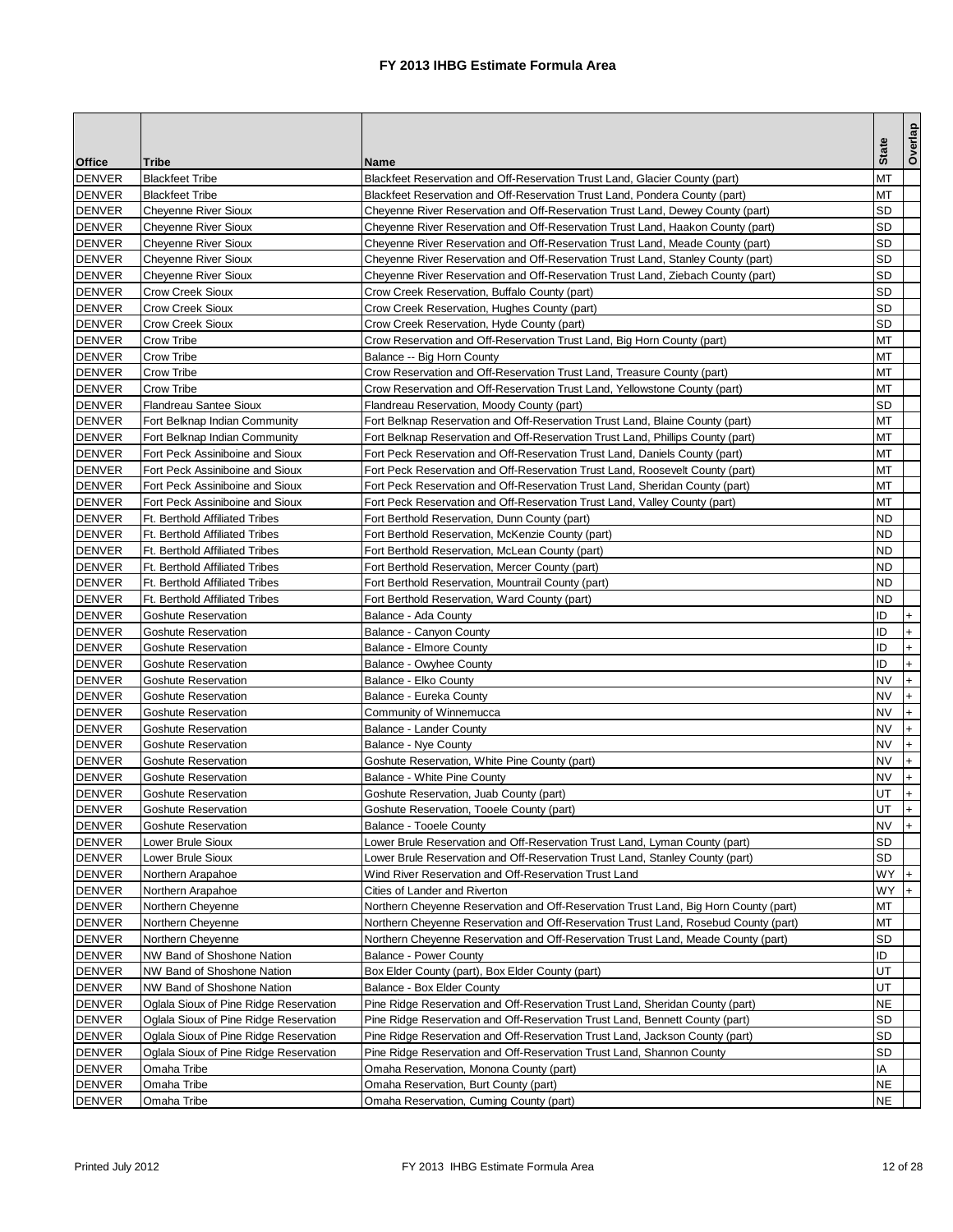|               |                                        |                                                                                    |                | Overlap |
|---------------|----------------------------------------|------------------------------------------------------------------------------------|----------------|---------|
| <b>Office</b> | Tribe                                  | Name                                                                               | <b>State</b>   |         |
| <b>DENVER</b> | Omaha Tribe                            | Omaha Reservation, Thurston County (part)                                          | NΕ             |         |
| <b>DENVER</b> | Ponca Tribe of Nebraska                | Balance - Pottawattamie County                                                     | ΙA             |         |
| <b>DENVER</b> | Ponca Tribe of Nebraska                | Balance - Woodbury County                                                          | IA             |         |
| <b>DENVER</b> | Ponca Tribe of Nebraska                | Balance - Boyd County                                                              | NE             |         |
| <b>DENVER</b> | Ponca Tribe of Nebraska                | Balance - Burt County                                                              | NΕ             |         |
| <b>DENVER</b> | Ponca Tribe of Nebraska                | Balance - Douglas County                                                           | NΕ             |         |
| <b>DENVER</b> | Ponca Tribe of Nebraska                | Balance - Hall County                                                              | NΕ             |         |
| <b>DENVER</b> | Ponca Tribe of Nebraska                | <b>Balance - Holt County</b>                                                       | NE             |         |
| <b>DENVER</b> | Ponca Tribe of Nebraska                | Balance - Knox County                                                              | NE             |         |
| <b>DENVER</b> | Ponca Tribe of Nebraska                | <b>Balance - Lancaster County</b>                                                  | ΝE             |         |
| <b>DENVER</b> | Ponca Tribe of Nebraska                | Balance - Madison County                                                           | ΝE             |         |
| <b>DENVER</b> | Ponca Tribe of Nebraska                | Balance - Platte County                                                            | NE             |         |
| <b>DENVER</b> | Ponca Tribe of Nebraska                | <b>Balance - Sarpy County</b>                                                      | ΝE             |         |
| <b>DENVER</b> | Ponca Tribe of Nebraska                | <b>Balance - Stanton County</b>                                                    | ΝE             |         |
| <b>DENVER</b> | Ponca Tribe of Nebraska                | Balance - Wayne County                                                             | ΝE             |         |
| <b>DENVER</b> | Ponca Tribe of Nebraska                | Balance - Charles Mix County                                                       | SD             |         |
| <b>DENVER</b> | Rocky Boy Chippewa-Cree                | Rocky Boy's Reservation and Off-Reservation Trust Land, Chouteau County (part)     | ΜТ             |         |
| <b>DENVER</b> | Rocky Boy Chippewa-Cree                | Rocky Boy's Reservation and Trust Lands, Hill County (part)                        | ΜТ             |         |
| <b>DENVER</b> | <b>Rosebud Sioux</b>                   | Rosebud Reservation and Off-Reservation Trust Land, Gregory County (part)          | SD             |         |
| <b>DENVER</b> | <b>Rosebud Sioux</b>                   | Rosebud Reservation and Off-Reservation Trust Land, Lyman County (part)            | SD             |         |
| <b>DENVER</b> | <b>Rosebud Sioux</b>                   | Rosebud Reservation and Off-Reservation Trust Land, Mellette County (part)         | SD             |         |
| <b>DENVER</b> | <b>Rosebud Sioux</b>                   | Rosebud Reservation and Trust Lands, Todd County                                   | SD             |         |
| <b>DENVER</b> | <b>Rosebud Sioux</b>                   | Rosebud Reservation and Off-Reservation Trust Land, Tripp County (part)            | SD             |         |
| <b>DENVER</b> | Salish and Kootenai Tribes             | Flathead Reservation, Flathead County (part)                                       | мт             |         |
| <b>DENVER</b> | Salish and Kootenai Tribes             | Flathead Reservation, Lake County (part)                                           | ΜТ             |         |
| <b>DENVER</b> | Salish and Kootenai Tribes             | Flathead Reservation, Missoula County (part)                                       | ΜТ             |         |
| <b>DENVER</b> | Salish and Kootenai Tribes             | Flathead Reservation, Sanders County (part)                                        | мт             |         |
| <b>DENVER</b> | Santee Sioux Tribe                     | Santee Reservation, Knox County (part)                                             | ΝE             |         |
|               |                                        |                                                                                    | WY             |         |
| <b>DENVER</b> | Shoshone Tribe of the Wind River Reser | Wind River Reservation and Off-Reservation Trust Land, Fremont County (part)       | WY             | $+$     |
| <b>DENVER</b> | Shoshone Tribe of the Wind River Reser | Wind River Reservation and Off-Reservation Trust Land, Hot Springs County (part)   |                |         |
| <b>DENVER</b> | Sisseton-Wahpeton Oyate                | Lake Traverse Reservation, Richland County (part)                                  | ND<br>ND       |         |
| <b>DENVER</b> | Sisseton-Wahpeton Oyate                | Lake Traverse Reservation, Sargent County (part)                                   | SD             |         |
| <b>DENVER</b> | Sisseton-Wahpeton Oyate                | Lake Traverse Reservation, Codington County (part)                                 |                |         |
| <b>DENVER</b> | Sisseton-Wahpeton Oyate                | Lake Traverse Reservation, Day County (part)                                       | SD<br>SD       |         |
| <b>DENVER</b> | Sisseton-Wahpeton Oyate                | Lake Traverse Reservation, Grant County (part)                                     |                |         |
| <b>DENVER</b> | Sisseton-Wahpeton Oyate                | Lake Traverse Reservation, Marshall County (part)                                  | SD             |         |
| <b>DENVER</b> | Sisseton-Wahpeton Oyate                | Lake Traverse Reservation, Roberts County (part)                                   | SD             |         |
| <b>DENVER</b> | Skull Valley Band of Goshute           | Skull Valley Reservation, Tooele County (part)                                     | UT             |         |
| <b>DENVER</b> | Southern Ute Tribe                     | Southern Ute Reservation, Archuleta County (part)                                  | CO             |         |
| <b>DENVER</b> | Southern Ute Tribe                     | Southern Ute Reservation, La Plata County (part)                                   | $\overline{c}$ |         |
| <b>DENVER</b> | Southern Ute Tribe                     | Southern Ute Reservation, Montezuma County (part)                                  | CO             |         |
| <b>DENVER</b> | <b>Spirit Lake Sioux Tribe</b>         | Spirit Lake Reservation, Benson County (part)                                      | ND             |         |
| <b>DENVER</b> | Spirit Lake Sioux Tribe                | Spirit Lake Reservation, Eddy County (part)                                        | ND             |         |
| <b>DENVER</b> | <b>Spirit Lake Sioux Tribe</b>         | Spirit Lake Reservation, Nelson County (part)                                      | ND             |         |
| <b>DENVER</b> | Spirit Lake Sioux Tribe                | Spirit Lake Reservation, Ramsey County (part)                                      | ND             |         |
| <b>DENVER</b> | Spirit Lake Sioux Tribe                | Spirit Lake Reservation, Wells County (part)                                       | ND             |         |
| <b>DENVER</b> | <b>Standing Rock Sioux</b>             | <b>Standing Rock Reservation, Sioux County</b>                                     | ND             |         |
| <b>DENVER</b> | <b>Standing Rock Sioux</b>             | <b>Standing Rock Reservation, Corson County</b>                                    | SD             |         |
| <b>DENVER</b> | <b>Standing Rock Sioux</b>             | Standing Rock Reservation, Dewey County (part)                                     | SD             |         |
| <b>DENVER</b> | <b>Standing Rock Sioux</b>             | Standing Rock Reservation, Ziebach County (part)                                   | SD             |         |
| <b>DENVER</b> | Turtle Mountain Band of Chippewa       | Turtle Mountain Reservation and Off-Reservation Trust Land, Blaine County (part)   | МT             |         |
| <b>DENVER</b> | Turtle Mountain Band of Chippewa       | Turtle Mountain Reservation and Off-Reservation Trust Land, Carter County (part)   | МT             |         |
| <b>DENVER</b> | Turtle Mountain Band of Chippewa       | Turtle Mountain Reservation and Off-Reservation Trust Land, Chouteau County (part) | МT             |         |
| <b>DENVER</b> | Turtle Mountain Band of Chippewa       | Turtle Mountain Reservation and Off-Reservation Trust Land, Daniels County (part)  | ΜТ             |         |
| <b>DENVER</b> | Turtle Mountain Band of Chippewa       | Turtle Mountain Reservation and Off-Reservation Trust Land, Fergus County (part)   | МT             |         |
| <b>DENVER</b> | Turtle Mountain Band of Chippewa       | Turtle Mountain Reservation and Off-Reservation Trust Land, Hill County (part)     | МΤ             |         |
| <b>DENVER</b> | Turtle Mountain Band of Chippewa       | Turtle Mountain Reservation and Off-Reservation Trust Land, Liberty County (part)  | МT             |         |
| <b>DENVER</b> | Turtle Mountain Band of Chippewa       | Turtle Mountain Reservation and Off-Reservation Trust Land, McCone County (part)   | МТ             |         |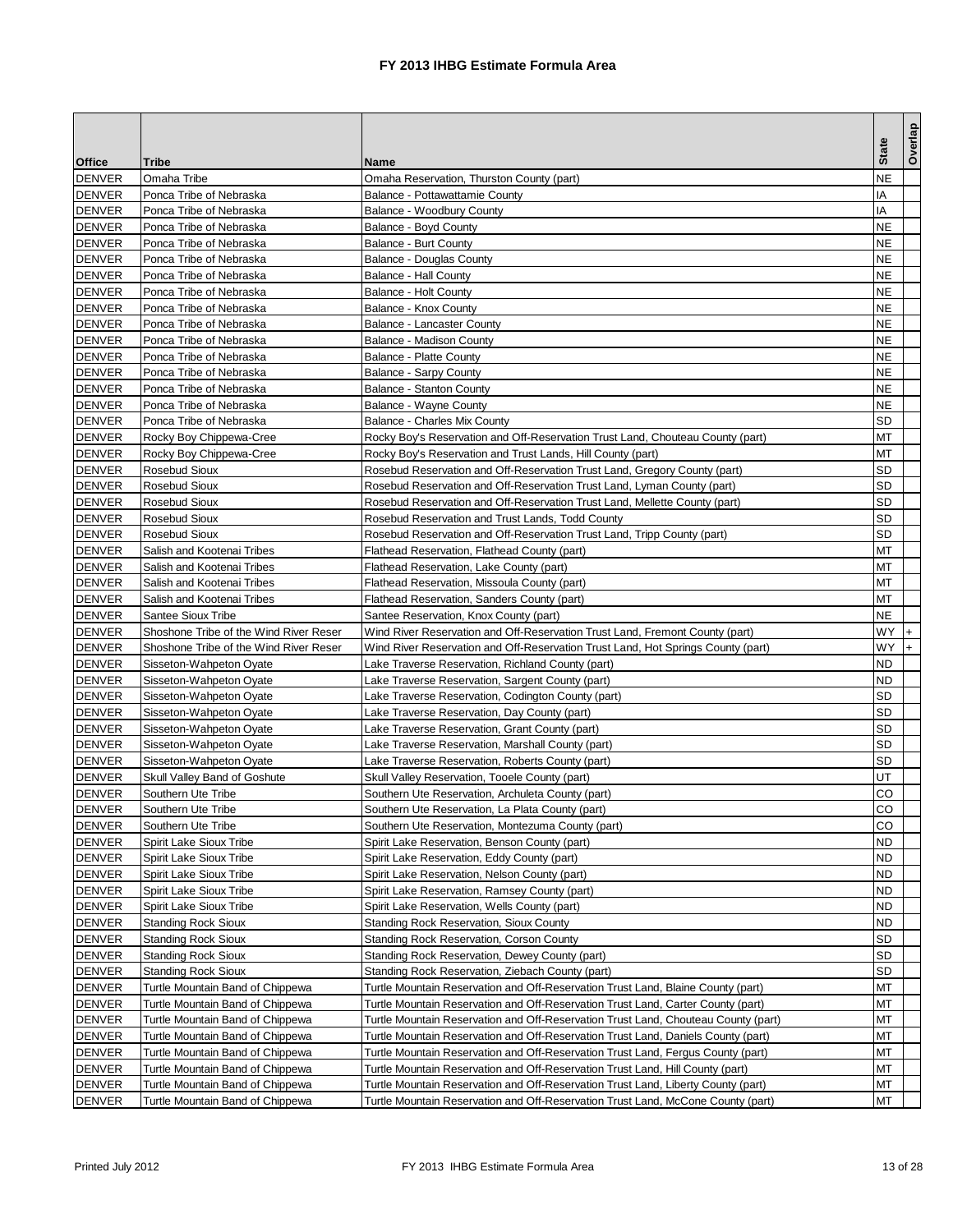|                                |                                          |                                                                                     |              | Overlap    |
|--------------------------------|------------------------------------------|-------------------------------------------------------------------------------------|--------------|------------|
| <b>Office</b>                  | <b>Tribe</b>                             | Name                                                                                | <b>State</b> |            |
| <b>DENVER</b>                  | Turtle Mountain Band of Chippewa         | Turtle Mountain Reservation and Off-Reservation Trust Land, Phillips County (part)  | МT           |            |
| <b>DENVER</b>                  | Turtle Mountain Band of Chippewa         | Turtle Mountain Reservation and Off-Reservation Trust Land, Richland County (part)  | МT           |            |
| <b>DENVER</b>                  | Turtle Mountain Band of Chippewa         | <b>Balance - Richland County</b>                                                    | ΜТ           |            |
| <b>DENVER</b>                  | Turtle Mountain Band of Chippewa         | Turtle Mountain Reservation and Off-Reservation Trust Land, Roosevelt County (part) | МT           |            |
| <b>DENVER</b>                  | Turtle Mountain Band of Chippewa         | Balance - Roosevelt County                                                          | ΜТ           |            |
| <b>DENVER</b>                  | Turtle Mountain Band of Chippewa         | Turtle Mountain Reservation and Off-Reservation Trust Land, Sheridan County (part)  | МT           |            |
| <b>DENVER</b>                  | Turtle Mountain Band of Chippewa         | <b>Balance - Sheridan County</b>                                                    | ΜТ           |            |
| <b>DENVER</b>                  | Turtle Mountain Band of Chippewa         | Turtle Mountain Reservation and Off-Reservation Trust Land, Valley County (part)    | МΤ           |            |
| <b>DENVER</b>                  | Turtle Mountain Band of Chippewa         | Turtle Mountain Reservation and Off-Reservation Trust Land, Burke County (part)     | ND           |            |
| <b>DENVER</b>                  | Turtle Mountain Band of Chippewa         | Turtle Mountain Reservation and Off-Reservation Trust Land, Cavalier County (part)  | <b>ND</b>    |            |
| <b>DENVER</b>                  | Turtle Mountain Band of Chippewa         | Turtle Mountain Reservation and Off-Reservation Trust Land, Divide County (part)    | ND           |            |
| <b>DENVER</b>                  | Turtle Mountain Band of Chippewa         | Balance - Divide County                                                             | <b>ND</b>    |            |
| <b>DENVER</b>                  | Turtle Mountain Band of Chippewa         | Turtle Mountain Reservation and Off-Reservation Trust Land, McHenry County (part)   | ND           |            |
| <b>DENVER</b>                  | Turtle Mountain Band of Chippewa         | Balance - McKenzie County                                                           | ND           |            |
| <b>DENVER</b>                  | Turtle Mountain Band of Chippewa         | Turtle Mountain Reservation and Off-Reservation Trust Land, McLean County (part)    | ND           |            |
| <b>DENVER</b>                  | Turtle Mountain Band of Chippewa         | Turtle Mountain Reservation and Off-Reservation Trust Land, Mountrail County (part) | ND           |            |
| <b>DENVER</b>                  | Turtle Mountain Band of Chippewa         | Turtle Mountain Reservation and Off-Reservation Trust Land, Rolette County (part)   | ND           |            |
| <b>DENVER</b>                  | Turtle Mountain Band of Chippewa         | <b>Balance - Rolette County</b>                                                     | ND           |            |
| <b>DENVER</b>                  | Turtle Mountain Band of Chippewa         | Turtle Mountain Reservation and Off-Reservation Trust Land, Williams County (part)  | ND           |            |
| <b>DENVER</b>                  | Turtle Mountain Band of Chippewa         | <b>Balance - Williams County</b>                                                    | ND           |            |
| <b>DENVER</b>                  | Turtle Mountain Band of Chippewa         | Turtle Mountain Reservation and Off-Reservation Trust Land, Perkins County (part)   | SD           |            |
| <b>DENVER</b>                  | Uintah & Ouray Ute Indian Tribe          | Uintah and Ouray Reservation and Off-Reservation Trust Land, Carbon County (part)   | UT           |            |
| <b>DENVER</b>                  | Uintah & Ouray Ute Indian Tribe          | Uintah and Ouray Reservation and Off-Reservation Trust Land, Duchesne County (part) | UT           |            |
| <b>DENVER</b>                  | Uintah & Ouray Ute Indian Tribe          | Uintah and Ouray Reservation and Off-Reservation Trust Land, Emery County (part)    | UT           |            |
| <b>DENVER</b>                  | Uintah & Ouray Ute Indian Tribe          | Uintah and Ouray Reservation and Off-Reservation Trust Land, Grand County (part)    | UT           |            |
| <b>DENVER</b>                  | Uintah & Ouray Ute Indian Tribe          | Uintah and Ouray Reservation and Off-Reservation Trust Land, Uintah County (part)   | UT           |            |
| <b>DENVER</b>                  | Uintah & Ouray Ute Indian Tribe          | Uintah and Ouray Reservation and Off-Reservation Trust Land, Utah County (part)     | UT           |            |
| <b>DENVER</b>                  | Uintah & Ouray Ute Indian Tribe          | Uintah and Ouray Reservation and Off-Reservation Trust Land, Wasatch County (part)  | UT           |            |
| <b>DENVER</b>                  | Utah Paiute Tribe                        | <b>Balance - Beaver County</b>                                                      | UT           | $+$        |
| <b>DENVER</b>                  | Utah Paiute Tribe                        | Paiute Reservation, Iron County (part)                                              | UT           | $\ddot{}$  |
| <b>DENVER</b>                  | Utah Paiute Tribe                        | Balance - Iron County                                                               | UT           | $+$        |
| <b>DENVER</b>                  | Utah Paiute Tribe                        | Paiute Reservation, Millard County (part)                                           | UT           | $+$        |
| <b>DENVER</b>                  | Utah Paiute Tribe                        | <b>Balance - Millard County</b>                                                     | UT           | $+$        |
| <b>DENVER</b>                  | Utah Paiute Tribe                        |                                                                                     | UT           | $\ddot{}$  |
| <b>DENVER</b>                  | Utah Paiute Tribe                        | Paiute Reservation, Sevier County (part)                                            | UT           | $\ddot{}$  |
| <b>DENVER</b>                  | Utah Paiute Tribe                        | <b>Balance - Sevier County</b>                                                      | UT           | $+$        |
|                                |                                          | Paiute Reservation, Washington County (part)                                        | UT           | $\ddot{+}$ |
| <b>DENVER</b>                  | Utah Paiute Tribe                        | Balance - Washington County                                                         |              |            |
| <b>DENVER</b>                  | Ute Mountain Tribe<br>Ute Mountain Tribe | Ute Mountain Reservation and Off-Reservation Trust Land, La Plata County (part)     | CO<br>CO     |            |
| <b>DENVER</b><br><b>DENVER</b> |                                          | Ute Mountain Reservation and Off-Reservation Trust Land, Montezuma County (part)    |              |            |
|                                | Ute Mountain Tribe                       | Ute Mountain Reservation and Off-Reservation Trust Land, San Juan County (part)     | ΝM           |            |
| <b>DENVER</b>                  | Ute Mountain Tribe                       | Ute Mountain Reservation and Off-Reservation Trust Land, San Juan County (part)     | UT           |            |
| <b>DENVER</b>                  | Winnebago Tribe                          | Winnebago Reservation and Off-Reservation Trust Land, Woodbury County (part)        | ΙA           |            |
| <b>DENVER</b>                  | Winnebago Tribe                          | Winnebago Reservation and Off-Reservation Trust Land, Burt County (part)            | ΝE           |            |
| <b>DENVER</b>                  | Winnebago Tribe                          | Winnebago Reservation and Off-Reservation Trust Land, Dixon County (part)           | <b>NE</b>    |            |
| <b>DENVER</b>                  | Winnebago Tribe                          | Winnebago Reservation, Thurston County (part)                                       | <b>NE</b>    |            |
| <b>DENVER</b>                  | <b>Yankton Sioux</b>                     | Yankton Reservation, Charles Mix County (part)                                      | SD           |            |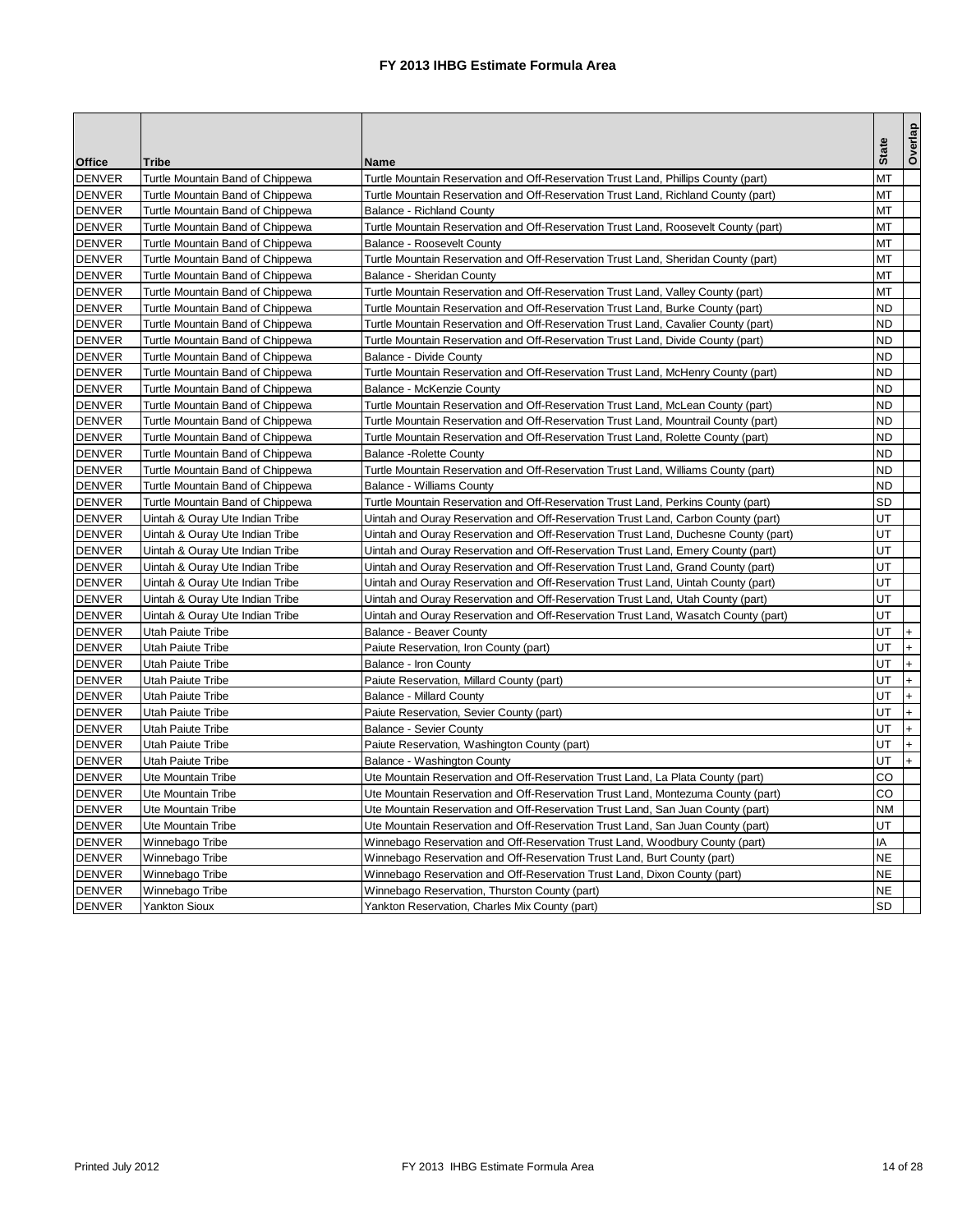|                      |                                        |                                                                              |              | Overlap |
|----------------------|----------------------------------------|------------------------------------------------------------------------------|--------------|---------|
| <b>Office</b>        | Tribe                                  | Name                                                                         | <b>State</b> |         |
|                      | OKLAHOMA Absentee-Shawnee              | Citizen Potawatomi Nation-Absentee Shawnee Tribe OTSA, Cleveland County      | ОΚ           | $+$     |
|                      | OKLAHOMA Absentee-Shawnee              | <b>Balance-Cleveland County</b>                                              | ОΚ           | $+$     |
|                      | OKLAHOMA Absentee-Shawnee              | Balance - Lincoln County                                                     | ОK           | $+$     |
|                      | OKLAHOMA Absentee-Shawnee              | Citizen Potawatomi Nation-Absentee Shawnee Tribe OTSA, Oklahoma County       | ОΚ           | $+$     |
|                      | OKLAHOMA Absentee-Shawnee              | Citizen Potawatomi Nation-Absentee Shawnee Tribe OTSA, Pottawatomie County   | ОK           | $+$     |
|                      | OKLAHOMA Alabama-Couchatta             | Alabama-Coushatta Reservation, Polk County (part)                            | ТX           |         |
|                      | OKLAHOMA Alabama-Quassarte Tribal Town | Creek OTSA                                                                   | ОK           | $+$     |
|                      | OKLAHOMA Apache Tribe                  | Kiowa-Comanche-Apache-Fort Sill Apache                                       | ОK           | $+$     |
| OKLAHOMA Caddo Tribe |                                        | Caddo-Wichita-Delaware OTSA, Blaine County                                   | ОK           | $+$     |
| OKLAHOMA Caddo Tribe |                                        | Caddo-Wichita-Delaware OTSA, Caddo County                                    | ОK           | $+$     |
| OKLAHOMA Caddo Tribe |                                        | Kiowa-Comanche-Apache-Fort Sill Apache-Caddo-Witchita-Delaware, Caddo County | ОK           | $+$     |
| OKLAHOMA Caddo Tribe |                                        | Caddo-Wichita-Delaware OTSA, Canadian County                                 | ОK           | $+$     |
| OKLAHOMA Caddo Tribe |                                        | Caddo-Wichita-Delaware OTSA, Grady County                                    | ОK           | $+$     |
| OKLAHOMA Caddo Tribe |                                        | Kiowa-Comanche-Apache-Fort Sill Apache-Caddo-Witchita-Delaware, Grady County | ОK           | I+.     |
|                      | <b>OKLAHOMA</b> Cherokee Nation        | Cherokee OTSA, Adair County                                                  | ОK           | $+$     |
|                      | OKLAHOMA Cherokee Nation               | Cherokee OTSA, Cherokee County                                               | ОK           | $+$     |
|                      | <b>OKLAHOMA</b> Cherokee Nation        | Cherokee OTSA, Craig County                                                  | ОK           | $+$     |
|                      | <b>OKLAHOMA</b> Cherokee Nation        | Cherokee OTSA, Delaware County                                               | ОK           | $+$     |
|                      | OKLAHOMA Cherokee Nation               | Cherokee OTSA, McIntosh County                                               | ОΚ           | $+$     |
|                      | OKLAHOMA Cherokee Nation               | Cherokee OTSA, Mayes County                                                  | ΟK           | $+$     |
|                      | <b>OKLAHOMA</b> Cherokee Nation        | Cherokee OTSA, Muskogee County                                               | ΟK           | $+$     |
|                      | OKLAHOMA Cherokee Nation               | Cherokee OTSA, Nowata County                                                 | ОK           | $+$     |
|                      | <b>OKLAHOMA</b> Cherokee Nation        | Cherokee OTSA, Ottawa County                                                 | ОK           | $+$     |
|                      | OKLAHOMA Cherokee Nation               | Cherokee OTSA, Rogers County                                                 | ОK           | $+$     |
|                      | OKLAHOMA Cherokee Nation               | Cherokee OTSA, Sequoyah County                                               | ОK           | $+$     |
|                      | <b>OKLAHOMA</b> Cherokee Nation        | Cherokee OTSA, Tulsa County                                                  | ОK           | $+$     |
|                      | OKLAHOMA Cherokee Nation               | Cherokee OTSA, Wagoner County                                                | ОK           | $+$     |
|                      | OKLAHOMA Cherokee Nation               | Cherokee OTSA, Washington County                                             | ОK           | $+$     |
|                      | OKLAHOMA Cheyenne-Arapaho Tribes       | Cheyenne-Arapaho OTSA, Beckham County                                        | ОK           |         |
|                      | OKLAHOMA Cheyenne-Arapaho Tribes       | Balance-Beckham County                                                       | ОK           |         |
|                      | OKLAHOMA Cheyenne-Arapaho Tribes       | Cheyenne-Arapaho OTSA, Blaine County                                         | ΟK           |         |
|                      | OKLAHOMA Cheyenne-Arapaho Tribes       | <b>Balance-Blaine County</b>                                                 | ΟK           |         |
|                      | OKLAHOMA Cheyenne-Arapaho Tribes       | Cheyenne-Arapaho OTSA, Caddo County                                          | ОK           |         |
|                      | OKLAHOMA Cheyenne-Arapaho Tribes       | Cheyenne-Arapaho OTSA, Canadian County                                       | ΟK           |         |
|                      | OKLAHOMA Cheyenne-Arapaho Tribes       | Balance-Canadian County                                                      | ОΚ           |         |
|                      | OKLAHOMA Cheyenne-Arapaho Tribes       | Cheyenne-Arapaho OTSA, Custer County                                         | ΟK           |         |
|                      | OKLAHOMA Cheyenne-Arapaho Tribes       | <b>Balance-Custer County</b>                                                 | ΟK           |         |
|                      | OKLAHOMA Cheyenne-Arapaho Tribes       | Cheyenne-Arapaho OTSA, Dewey County                                          | ΟK           |         |
|                      | OKLAHOMA Cheyenne-Arapaho Tribes       | <b>Balance-Dewey County</b>                                                  | ОΚ           |         |
|                      | OKLAHOMA Cheyenne-Arapaho Tribes       | Cheyenne-Arapaho OTSA, Ellis County                                          | OK           |         |
|                      | OKLAHOMA Cheyenne-Arapaho Tribes       | Cheyenne-Arapaho OTSA, Kingfisher County                                     | ОΚ           |         |
|                      | OKLAHOMA Cheyenne-Arapaho Tribes       | <b>Balance-Kingfisher County</b>                                             | ОK           |         |
|                      | OKLAHOMA Cheyenne-Arapaho Tribes       | <b>Balance-Major County</b>                                                  | ОK           |         |
|                      | OKLAHOMA Cheyenne-Arapaho Tribes       | Cheyenne-Arapaho OTSA, Roger Mills County                                    | ОK           |         |
|                      | OKLAHOMA Cheyenne-Arapaho Tribes       | <b>Balance-Roger Mills County</b>                                            | ОK           |         |
|                      | OKLAHOMA Cheyenne-Arapaho Tribes       | Cheyenne-Arapaho OTSA, Washita County                                        | ОK           |         |
|                      | OKLAHOMA Cheyenne-Arapaho Tribes       | Balance-Washita County                                                       | ОΚ           |         |
|                      | OKLAHOMA Cheyenne-Arapaho Tribes       | <b>Balance-Woodward County</b>                                               | ОK           |         |
| OKLAHOMA Chickasaw   |                                        | Chickasaw OTSA, Bryan County                                                 | ОK           |         |
| OKLAHOMA Chickasaw   |                                        | Chickasaw OTSA, Carter County                                                | ОK           |         |
| OKLAHOMA Chickasaw   |                                        | Chickasaw OTSA, Cleveland County                                             | ОΚ           |         |
| OKLAHOMA Chickasaw   |                                        | Chickasaw OTSA, Garvin County                                                | ОK           |         |
| OKLAHOMA Chickasaw   |                                        | Chickasaw OTSA, Grady County                                                 | ОK           |         |
| OKLAHOMA Chickasaw   |                                        | Chickasaw OTSA, Jefferson County                                             | ОK           |         |
| OKLAHOMA Chickasaw   |                                        | Chickasaw OTSA, Johnston County                                              | ОK           |         |
| OKLAHOMA Chickasaw   |                                        | Chickasaw OTSA, Love County                                                  | ОK           |         |
| OKLAHOMA Chickasaw   |                                        | Chickasaw OTSA, McClain County                                               | ОK           |         |
| OKLAHOMA Chickasaw   |                                        | Chickasaw OTSA, Marshall County                                              | ОΚ           |         |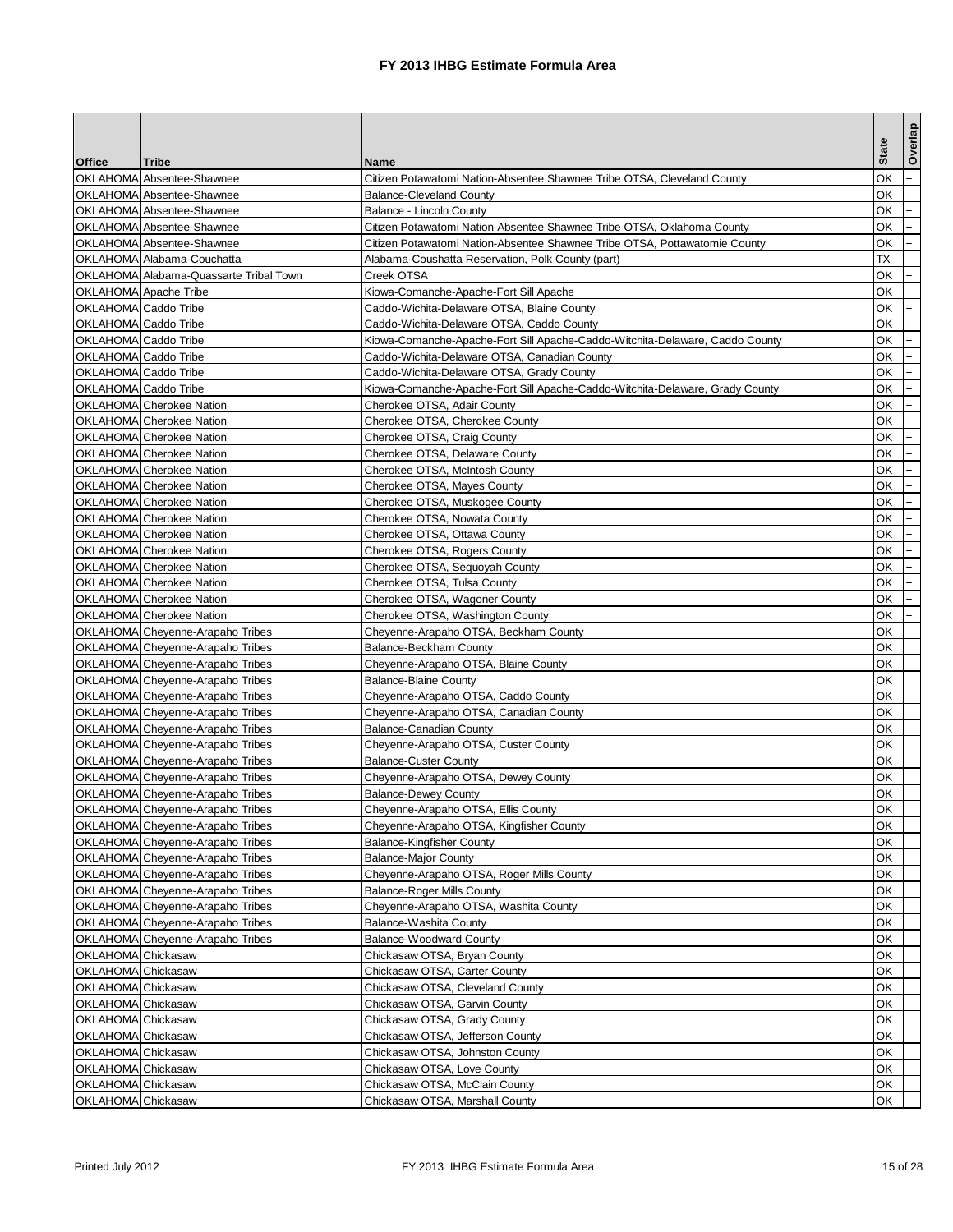|                      |                                            |                                                                           | <b>State</b> | Overlap            |
|----------------------|--------------------------------------------|---------------------------------------------------------------------------|--------------|--------------------|
| <b>Office</b>        | Tribe                                      | Name                                                                      |              |                    |
| OKLAHOMA Chickasaw   |                                            | Chickasaw OTSA, Murray County                                             | ΟK           |                    |
| OKLAHOMA Chickasaw   |                                            | Chickasaw OTSA, Pontotoc County                                           | ΟK           |                    |
| OKLAHOMA Chickasaw   |                                            | Chickasaw OTSA, Stephens County                                           | ОK           |                    |
|                      | OKLAHOMA Chitimacha Tribe                  | Chitimacha Reservation, St. Mary Parish (part)                            | LA           |                    |
|                      | <b>OKLAHOMA</b> Choctaw Nation             | Choctaw OTSA, Atoka County                                                | ΟK           |                    |
|                      | <b>OKLAHOMA</b> Choctaw Nation             | Choctaw OTSA, Bryan County                                                | ΟK           |                    |
|                      | <b>OKLAHOMA</b> Choctaw Nation             | Choctaw OTSA, Choctaw County                                              | ΟK           |                    |
|                      | <b>OKLAHOMA</b> Choctaw Nation             | Choctaw OTSA, Coal County                                                 | ΟK           |                    |
|                      | <b>OKLAHOMA</b> Choctaw Nation             | Choctaw OTSA, Haskell County                                              | ΟK           |                    |
|                      | <b>OKLAHOMA</b> Choctaw Nation             | Choctaw OTSA, Hughes County                                               | ΟK           |                    |
|                      | <b>OKLAHOMA</b> Choctaw Nation             | Choctaw OTSA, Latimer County                                              | ОK           |                    |
|                      | <b>OKLAHOMA</b> Choctaw Nation             | Choctaw OTSA, Le Flore County                                             | ΟK           |                    |
|                      | <b>OKLAHOMA</b> Choctaw Nation             | Choctaw OTSA, McCurtain County                                            | ОK           |                    |
|                      | <b>OKLAHOMA</b> Choctaw Nation             | Choctaw OTSA, Pittsburg County                                            | ОK           |                    |
|                      | <b>OKLAHOMA</b> Choctaw Nation             | Choctaw OTSA, Pushmataha County                                           | ОK           |                    |
|                      | OKLAHOMA Citizen Band Potawatomi Tribe     | Citizen Potawatomi Nation-Absentee Shawnee Tribe OTSA                     | ОK           | $+$                |
|                      | OKLAHOMA Citizen Band Potawatomi Tribe     | Balance - Lincoln County                                                  | ОK           | $+$                |
|                      | OKLAHOMA Citizen Band Potawatomi Tribe     | <b>Balance-Cleveland County</b>                                           | ОK           | $+$                |
|                      | OKLAHOMA Citizen Band Potawatomi Tribe     | Eastern Portion Oklahoma Co                                               | ΟK           | $+$                |
|                      | OKLAHOMA Comanche Nation                   | Kiowa-Comanche-Apache-Fort Sill Apache                                    | ΟK           | $+$                |
|                      | OKLAHOMA Coushatta Tribe                   | Coushatta Reservation, Allen Parish (part)                                | LA           |                    |
|                      | OKLAHOMA Delaware Nation of West Oklahoma  | Caddo-Wichita-Delaware OTSA                                               | ОK           | $+$                |
|                      | <b>OKLAHOMA</b> Eastern Shawnee Tribe      | Eastern Shawnee OTSA, Ottawa County                                       | ОΚ           |                    |
|                      | OKLAHOMA Fort Sill Apache Tribe            | Kiowa-Comanche-Apache-Fort Sill Apache                                    | ΟK           | $+$                |
|                      | OKLAHOMA lowa Tribe of Kansas and Nebraska | lowa Reservation and Off-Reservation Trust Land, Brown County (part)      | ΚS           |                    |
|                      | OKLAHOMA lowa Tribe of Kansas and Nebraska | Balance - Brown County                                                    | ΚS           |                    |
|                      | OKLAHOMA lowa Tribe of Kansas and Nebraska | lowa Reservation and Off-Reservation Trust Land, Doniphan County (part)   | ΚS           |                    |
|                      | OKLAHOMA lowa Tribe of Kansas and Nebraska | Balance - Doniphan County                                                 | ΚS           |                    |
|                      | OKLAHOMA lowa Tribe of Kansas and Nebraska | lowa Reservation and Off-Reservation Trust Land, Richardson County (part) | NE           |                    |
|                      | OKLAHOMA lowa Tribe of Kansas and Nebraska | Balance - Richardson County                                               | NΕ           |                    |
|                      | OKLAHOMA lowa Tribe of Oklahoma            | Iowa OTSA, Lincoln County                                                 | ΟK           |                    |
|                      | OKLAHOMA lowa Tribe of Oklahoma            | lowa OTSA, Logan County                                                   | ОK           |                    |
|                      | OKLAHOMA lowa Tribe of Oklahoma            | Iowa OTSA, Oklahoma County                                                | ОK           |                    |
|                      | OKLAHOMA lowa Tribe of Oklahoma            | lowa OTSA, Payne County                                                   | ОK           |                    |
|                      | OKLAHOMA Jena Band of Choctaw              | Jena Band of Choctaw, Grant Parish (part)                                 | LA           |                    |
|                      | OKLAHOMA Jena Band of Choctaw              | Jena Band of Choctaw, La Salle Parish (part)                              | LA           |                    |
|                      | OKLAHOMA Jena Band of Choctaw              | Jena Band of Choctaw, Rapides Parish (part)                               | LA           |                    |
| OKLAHOMA Kaw Tribe   |                                            | Kaw OTSA, Kay County                                                      | ΟK           | $\ddot{}$          |
|                      | OKLAHOMA Kialegee Tribal Town              | Creek OTSA                                                                | ΟK           | $+$                |
|                      | OKLAHOMA Kickapoo Tribe                    | Kickapoo Reservation, Atchison County (part)                              | <b>KS</b>    |                    |
|                      | OKLAHOMA Kickapoo Tribe                    | Kickapoo Reservation, Brown County (part)                                 | ΚS           |                    |
|                      | OKLAHOMA Kickapoo Tribe                    | Kickapoo Reservation, Jackson County (part)                               | KS           |                    |
|                      | OKLAHOMA Kickapoo Tribe of Oklahoma        | Kickapoo OTSA, Lincoln County                                             | ОK           |                    |
|                      | OKLAHOMA Kickapoo Tribe of Oklahoma        | Kickapoo OTSA, Pottawatomie County                                        | ОK           |                    |
| OKLAHOMA Kiowa Tribe |                                            | Kiowa-Comanche-Apache-Fort Sill Apache OTSA, Caddo County                 | OK           | $+$                |
| OKLAHOMA Kiowa Tribe |                                            | Kiowa-Comanche-Apache-Fort Sill Apache OTSA, Comanche County              | ОK           | $\mathsf{I}$       |
| OKLAHOMA Kiowa Tribe |                                            | Kiowa-Comanche-Apache-Fort Sill Apache OTSA, Cotton County                | ОK           | $+$                |
| OKLAHOMA Kiowa Tribe |                                            | Kiowa-Comanche-Apache-Fort Sill Apache OTSA, Grady County                 | ОK           | $+$                |
| OKLAHOMA Kiowa Tribe |                                            | Kiowa-Comanche-Apache-Fort Sill Apache OTSA, Greer County                 | OK           | $ + $              |
| OKLAHOMA Kiowa Tribe |                                            | Kiowa-Comanche-Apache-Fort Sill Apache OTSA, Harmon County                | ОK           | $\mathsf{I}$       |
| OKLAHOMA Kiowa Tribe |                                            | Kiowa-Comanche-Apache-Fort Sill Apache OTSA, Jackson County               | ОK           |                    |
| OKLAHOMA Kiowa Tribe |                                            | Kiowa-Comanche-Apache-Fort Sill Apache OTSA, Jefferson County             | ОK           | $\left  + \right $ |
| OKLAHOMA Kiowa Tribe |                                            | Kiowa-Comanche-Apache-Fort Sill Apache OTSA, Kiowa County                 | ОK           | $+$                |
| OKLAHOMA Kiowa Tribe |                                            | Kiowa-Comanche-Apache-Fort Sill Apache OTSA, Stephens County              | ОK           | I+                 |
| OKLAHOMA Kiowa Tribe |                                            | Kiowa-Comanche-Apache-Fort Sill Apache OTSA, Tillman County               | ОK           | I+                 |
| OKLAHOMA Miami Tribe |                                            | Miami OTSA, Ottawa County                                                 | ОK           | $+$                |
| OKLAHOMA Miami Tribe |                                            | Miami-Peoria Joint use area, Ottawa County                                | ОK           | $+$                |
| OKLAHOMA Modoc Tribe |                                            | Modoc OTSA, Ottawa County                                                 | ОK           |                    |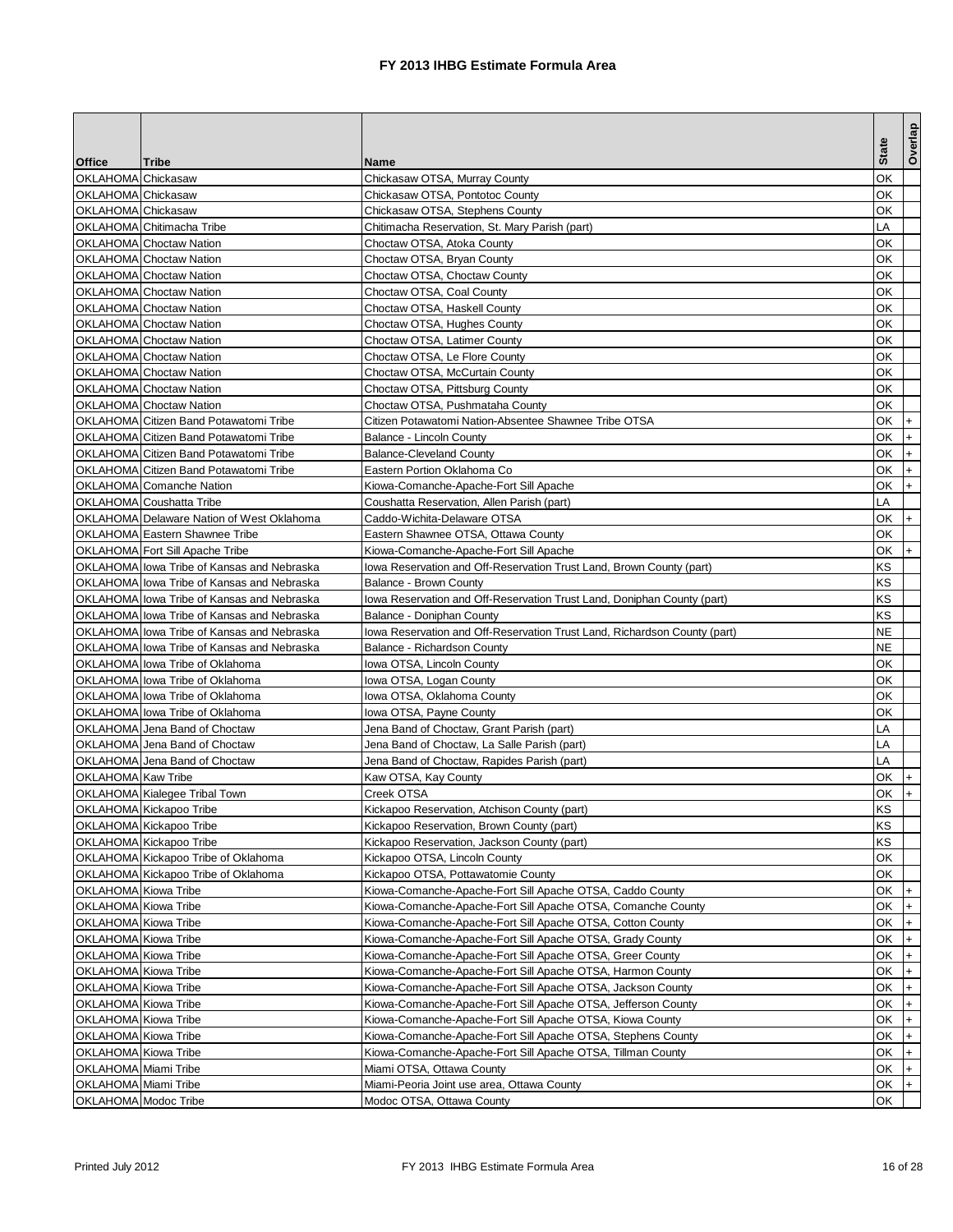|                             |                                         |                                                                                  |              | Overlap              |
|-----------------------------|-----------------------------------------|----------------------------------------------------------------------------------|--------------|----------------------|
| <b>Office</b>               | <b>Tribe</b>                            | Name                                                                             | <b>State</b> |                      |
|                             | OKLAHOMA Muscogee (Creek) Nation        | Creek OTSA, Creek County                                                         | OK           | $+$                  |
|                             | OKLAHOMA Muscogee (Creek) Nation        | Creek OTSA, Hughes County                                                        | ОK           | $+$                  |
|                             | OKLAHOMA Muscogee (Creek) Nation        | Creek OTSA, McIntosh County                                                      | ОK           | $\ddot{\phantom{1}}$ |
|                             | OKLAHOMA Muscogee (Creek) Nation        | Creek OTSA, Mayes County                                                         | ОK           | $\ddot{}$            |
|                             |                                         |                                                                                  | ОK           | $+$                  |
|                             | OKLAHOMA Muscogee (Creek) Nation        | Creek OTSA, Muskogee County                                                      |              | $\ddot{}$            |
|                             | OKLAHOMA Muscogee (Creek) Nation        | Creek OTSA, Okfuskee County                                                      | ОK           |                      |
|                             | OKLAHOMA Muscogee (Creek) Nation        | Creek OTSA, Okmulgee County                                                      | ОK           | $+$                  |
|                             | OKLAHOMA Muscogee (Creek) Nation        | Creek OTSA, Rogers County                                                        | ОK           | $\ddot{\phantom{1}}$ |
|                             | OKLAHOMA Muscogee (Creek) Nation        | Creek-Seminole Joint Area OTSA, Seminole County                                  | ΟK           | $\ddot{}$            |
|                             | OKLAHOMA Muscogee (Creek) Nation        | Creek OTSA, Tulsa County                                                         | ОK           | $+$                  |
|                             | OKLAHOMA Muscogee (Creek) Nation        | Creek OTSA, Wagoner County                                                       | ОK           | $\ddot{}$            |
| OKLAHOMA Osage Tribe        |                                         | Osage Reservation, Osage County                                                  | ОK           |                      |
|                             | OKLAHOMA Otoe-Missouria Tribe           | Otoe-Missouria OTSA, Noble County                                                | ОK           |                      |
|                             | OKLAHOMA Otoe-Missouria Tribe           | Otoe-Missouria OTSA, Pawnee County                                               | ОK           |                      |
| OKLAHOMA Ottawa Tribe       |                                         | Ottawa OTSA, Ottawa County                                                       | ОK           |                      |
|                             | OKLAHOMA Pawnee Tribe                   | Pawnee OTSA, Pawnee County                                                       | ОK           |                      |
| OKLAHOMA Peoria Tribe       |                                         | Miami-Peoria Joint use area, Ottawa County                                       | ОK           | $+$                  |
| OKLAHOMA Peoria Tribe       |                                         | Peoria OTSA, Ottawa County                                                       | ОK           | $\ddot{}$            |
| OKLAHOMA Ponca Tribe        |                                         | Kaw-Ponca Joint OTSA, Kay County                                                 | ОK           | $+$                  |
| OKLAHOMA Ponca Tribe        |                                         | Ponca OTSA, Kay County                                                           | ОK           | $+$                  |
| <b>OKLAHOMA</b> Ponca Tribe |                                         | Ponca, Noble County                                                              | ОK           | $+$                  |
|                             | OKLAHOMA Prairie Band of Potawatomi     | Prairie Band Potawatomi Reservation, Jackson County (part)                       | ΚS           |                      |
|                             | OKLAHOMA Quapaw Tribe                   | Quapaw OTSA, Ottawa County                                                       | ОK           |                      |
|                             | OKLAHOMA Sac and Fox of Missouri        | Sac and Fox Reservation and Off-Reservation Trust Land, Brown County (part)      | KS           |                      |
|                             | OKLAHOMA Sac and Fox of Missouri        | Sac and Fox Reservation and Off-Reservation Trust Land, Richardson County (part) | NE           |                      |
|                             | OKLAHOMA Sac and Fox Tribe              | Sac and Fox OTSA, Lincoln County                                                 | ОK           |                      |
|                             | OKLAHOMA Sac and Fox Tribe              | Sac and Fox OTSA, Payne County                                                   | ОK           |                      |
|                             | OKLAHOMA Sac and Fox Tribe              | Sac and Fox OTSA, Pottawatomie County                                            | ОK           |                      |
|                             | OKLAHOMA Seminole Nation                | Seminole OTSA, Seminole County                                                   | ОK           |                      |
|                             | OKLAHOMA Seneca-Cayuga                  | Seneca-Cayuga OTSA, Delaware County                                              | ОK           |                      |
|                             | OKLAHOMA Seneca-Cayuga                  | Seneca-Cayuga, Ottawa County                                                     | ОK           |                      |
| OKLAHOMA Shawnee            |                                         | Minimum Needs                                                                    | ΟK           |                      |
|                             | OKLAHOMA Texas Band of Kickapoo Indians | Kickapoo Reservation, Maverick County (part)                                     | ТX           |                      |
|                             | OKLAHOMA Texas Band of Kickapoo Indians | <b>Balance - Maverick County</b>                                                 | ТX           |                      |
|                             | OKLAHOMA Thlopthlocco Tribal Town       | Creek OTSA                                                                       | ОΚ           | $^{+}$               |
|                             | OKLAHOMA Tonkawa Tribe                  | Tonkawa OTSA, Kay County                                                         | ОK           |                      |
|                             | OKLAHOMA Tunica-Biloxi Tribe            | Tunica-Biloxi Reservation, Avoyelles Parish (part)                               | LA           |                      |
|                             | OKLAHOMA Tunica-Biloxi Tribe            | Balance - Avoyelles Parish                                                       | LA           |                      |
|                             | OKLAHOMA Tunica-Biloxi Tribe            | Balance - Rapides Parish                                                         | LA           |                      |
|                             | OKLAHOMA United Keetoowah               | Cherokee OTSA                                                                    | ОK           |                      |
|                             | OKLAHOMA Wichita Tribe                  |                                                                                  | ОK           | $+$<br>$+$           |
|                             |                                         | Caddo-Wichita-Delaware OTSA                                                      |              |                      |
|                             | OKLAHOMA Wyandotte Nation               | Balance - Newton County                                                          | МO           |                      |
|                             | OKLAHOMA Wyandotte Nation               | Wyandotte OTSA, Ottawa County                                                    | OK           |                      |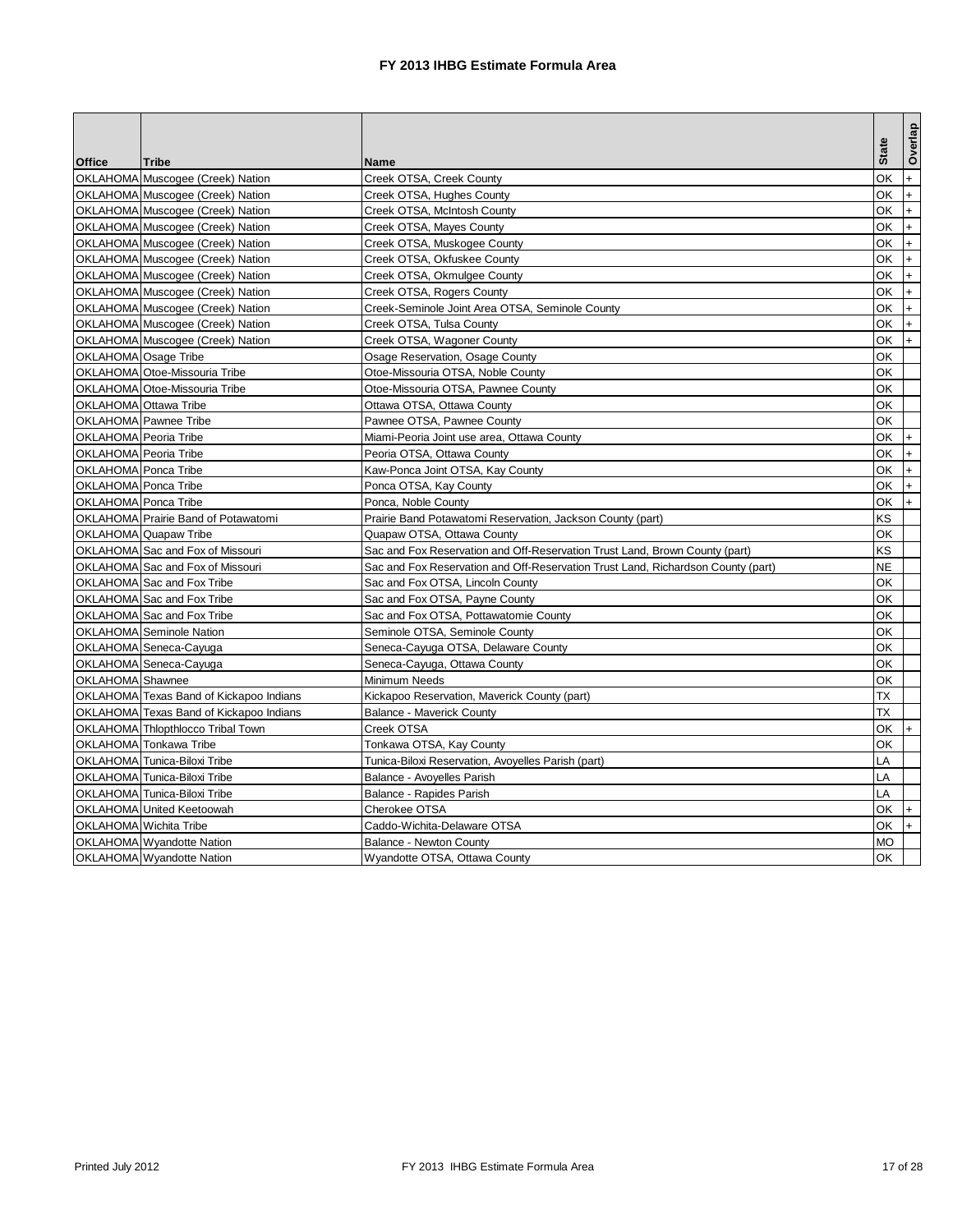|                                  |                                                            |                                                                           | <b>State</b> | Overlap   |
|----------------------------------|------------------------------------------------------------|---------------------------------------------------------------------------|--------------|-----------|
| <b>Office</b>                    | Tribe                                                      | Name                                                                      |              |           |
| <b>PHOENIX</b>                   | Acoma Pueblo                                               | Acoma Pueblo and Off-Reservation Trust Land, Catron County (part)         | NΜ           |           |
| <b>PHOENIX</b>                   | Acoma Pueblo                                               | Acoma Pueblo and Off-Reservation Trust Land, Cibola County (part)         | NΜ           |           |
| <b>PHOENIX</b>                   | Acoma Pueblo                                               | Acoma Pueblo and Off-Reservation Trust Land, Socorro County (part)        | NΜ           |           |
| <b>PHOENIX</b>                   | Agua Caliente Band of Cahuilla                             | Agua Caliente Reservation, Riverside County (part)                        | CА           |           |
| <b>PHOENIX</b>                   | Ak-Chin                                                    | Maricopa (Ak Chin) Reservation, Pinal County (part)                       | AZ           |           |
| <b>PHOENIX</b>                   | Alturas Rancheria                                          | Alturas Rancheria, Modoc County (part)                                    | СA           |           |
| <b>PHOENIX</b>                   | Auburn Rancheria                                           | <b>Balance - Placer County</b>                                            | CА           |           |
| <b>PHOENIX</b>                   | Augustine Band of Cahuilla                                 | Riverside County (part), Riverside County (part)                          | CА           |           |
| <b>PHOENIX</b>                   | Barona Group of Capitan Grande                             | Barona Rancheria, San Diego County (part)                                 | CА           |           |
| <b>PHOENIX</b>                   | Berry Creek Rancheria                                      | Berry Creek Rancheria and Off-Reservation Trust Land, Butte County (part) | CА           |           |
| <b>PHOENIX</b>                   | Berry Creek Rancheria                                      | Balance - Butte County                                                    | CА           | $+$       |
| <b>PHOENIX</b>                   | Big Lagoon Rancheria                                       | Big Lagoon Rancheria, Humboldt County (part)                              | СA           |           |
| <b>PHOENIX</b>                   | <b>Big Pine Band</b>                                       | Big Pine Reservation, Inyo County (part)                                  | CА           |           |
| <b>PHOENIX</b>                   | <b>Big Sandy Rancheria</b>                                 | Big Sandy Rancheria, Fresno County (part)                                 | CА           |           |
| <b>PHOENIX</b>                   | <b>Big Sandy Rancheria</b>                                 | Balance - Fresno                                                          | CА           | $+$       |
| <b>PHOENIX</b>                   | Big Sandy Rancheria                                        | Balance - Kings County                                                    | CА           | $+$       |
| <b>PHOENIX</b>                   | <b>Big Sandy Rancheria</b>                                 | Balance Madera County                                                     | CА           | $+$       |
| <b>PHOENIX</b>                   | <b>Big Valley Rancheria</b>                                | Big Valley Rancheria, Lake County (part)                                  | CА           | $+$       |
| <b>PHOENIX</b>                   | <b>Big Valley Rancheria</b>                                | Balance - Lake County                                                     | CА           | $+$       |
| <b>PHOENIX</b>                   | <b>Blue Lake Rancheria</b>                                 | Blue Lake Rancheria, Humboldt County (part)                               | CА           |           |
| <b>PHOENIX</b>                   | <b>Bridgeport Paiute Indian Colony</b>                     | Bridgeport Reservation, Mono County (part)                                | CА           |           |
| <b>PHOENIX</b>                   | Buena Vista Rancheria                                      | Balance - Amador County                                                   | CА           | $+$       |
| <b>PHOENIX</b>                   | Cabazon Band                                               | Cabazon Reservation, Riverside County (part)                              | CА           |           |
| <b>PHOENIX</b>                   | Cahuilla Band                                              | Cahuilla Reservation, Riverside County (part)                             | CА           |           |
| <b>PHOENIX</b>                   | California Valley Miwok Tribe                              | Calaveras County, Calaveras County                                        | CА           |           |
| <b>PHOENIX</b>                   | Campo Band                                                 | Campo Reservation, San Diego County (part)                                | CА           |           |
| <b>PHOENIX</b>                   | Cedarville Rancheria                                       | Cedarville Rancheria, Modoc County (part)                                 | CА           |           |
| <b>PHOENIX</b>                   | Chemehuevi                                                 | Chemehuevi Reservation, San Bernardino County (part)                      | CА           |           |
| <b>PHOENIX</b>                   | Chicken Ranch Rancheria                                    | Tuolumne County (part), Tuolumne County (part)                            | CА           |           |
| <b>PHOENIX</b>                   | Chico Rancheria                                            | Mechoopda, Butte County (part)                                            | CА           |           |
| <b>PHOENIX</b>                   | Chico Rancheria                                            | Balance - Butte County                                                    | CА           | $\ddot{}$ |
| <b>PHOENIX</b>                   | Cloverdale Rancheria                                       | Balance - Sonoma County                                                   | CА           |           |
| <b>PHOENIX</b>                   | Cochiti Pueblo                                             | Cochiti Pueblo, Sandoval County (part)                                    | ΝM           |           |
| <b>PHOENIX</b>                   | Cochiti Pueblo                                             | Cochiti Pueblo, Santa Fe County (part)                                    | ΝM           |           |
| <b>PHOENIX</b>                   | Cocopah Tribe                                              | Cocopah Reservation, Yuma County (part)                                   | AZ           |           |
| <b>PHOENIX</b>                   | Cold Springs Rancheria                                     | Cold Springs Rancheria, Fresno County (part)                              | CА           |           |
| <b>PHOENIX</b>                   | Colorado River Indian Tribes                               | Colorado River Reservation, La Paz County (part)                          | AZ           |           |
| <b>PHOENIX</b>                   | Colorado River Indian Tribes                               | Colorado River Reservation, Riverside County (part)                       | CА           |           |
| <b>PHOENIX</b>                   | Colorado River Indian Tribes                               | Colorado River Reservation, San Bernardino County (part)                  | CА           |           |
| <b>PHOENIX</b>                   | Colusa Rancheria                                           | Colusa Rancheria, Colusa County (part)                                    | CA           |           |
| <b>PHOENIX</b>                   | Cortina Rancheria                                          | Cortina Rancheria, Colusa County (part)                                   | CА           | $+$       |
| <b>PHOENIX</b><br><b>PHOENIX</b> | Cortina Rancheria                                          | Yolo County (part)<br>Coyote Valley Reservation, Mendocino County (part)  | CА<br>СA     |           |
| <b>PHOENIX</b>                   | Coyote Valley Band<br><b>Coyote Valley Band</b>            | Balance - Mendocino County                                                | CА           |           |
| <b>PHOENIX</b>                   | Coyote Valley Band                                         | Balance - Sonoma County                                                   | CА           |           |
| <b>PHOENIX</b>                   |                                                            |                                                                           | CА           |           |
| <b>PHOENIX</b>                   | Death Valley Timba-Sha<br>Dry Creek Rancheria              | Balance - Inyo County<br>Dry Creek Rancheria, Sonoma County (part)        | СA           |           |
| <b>PHOENIX</b>                   | Dry Creek Rancheria                                        | Balance - Sonoma County                                                   | CА           | $\ddot{}$ |
| <b>PHOENIX</b>                   | Duck Valley Shoshone-Paiute                                | Balance - Ada County                                                      | ID           |           |
| <b>PHOENIX</b>                   |                                                            |                                                                           | ID           | $\ddot{}$ |
| <b>PHOENIX</b>                   | Duck Valley Shoshone-Paiute<br>Duck Valley Shoshone-Paiute | Balance - Canyon County<br><b>Balance - Elmore County</b>                 | ID           |           |
| <b>PHOENIX</b>                   | Duck Valley Shoshone-Paiute                                | Duck Valley Reservation, Owyhee County (part)                             | ID           |           |
| <b>PHOENIX</b>                   | Duck Valley Shoshone-Paiute                                | Balance - Owyhee County                                                   | ID           |           |
| <b>PHOENIX</b>                   | Duck Valley Shoshone-Paiute                                | Duck Valley Reservation, Elko County (part)                               | NV           |           |
| <b>PHOENIX</b>                   | Duck Valley Shoshone-Paiute                                | Balance - Elko County                                                     | NV           |           |
| <b>PHOENIX</b>                   | Duck Valley Shoshone-Paiute                                | Balance - Eureka County                                                   | NV           |           |
| <b>PHOENIX</b>                   | Duck Valley Shoshone-Paiute                                | Community of Winnemucca                                                   | NV           |           |
| <b>PHOENIX</b>                   | Duck Valley Shoshone-Paiute                                | <b>Balance - Lander County</b>                                            | NV           |           |
|                                  |                                                            |                                                                           |              |           |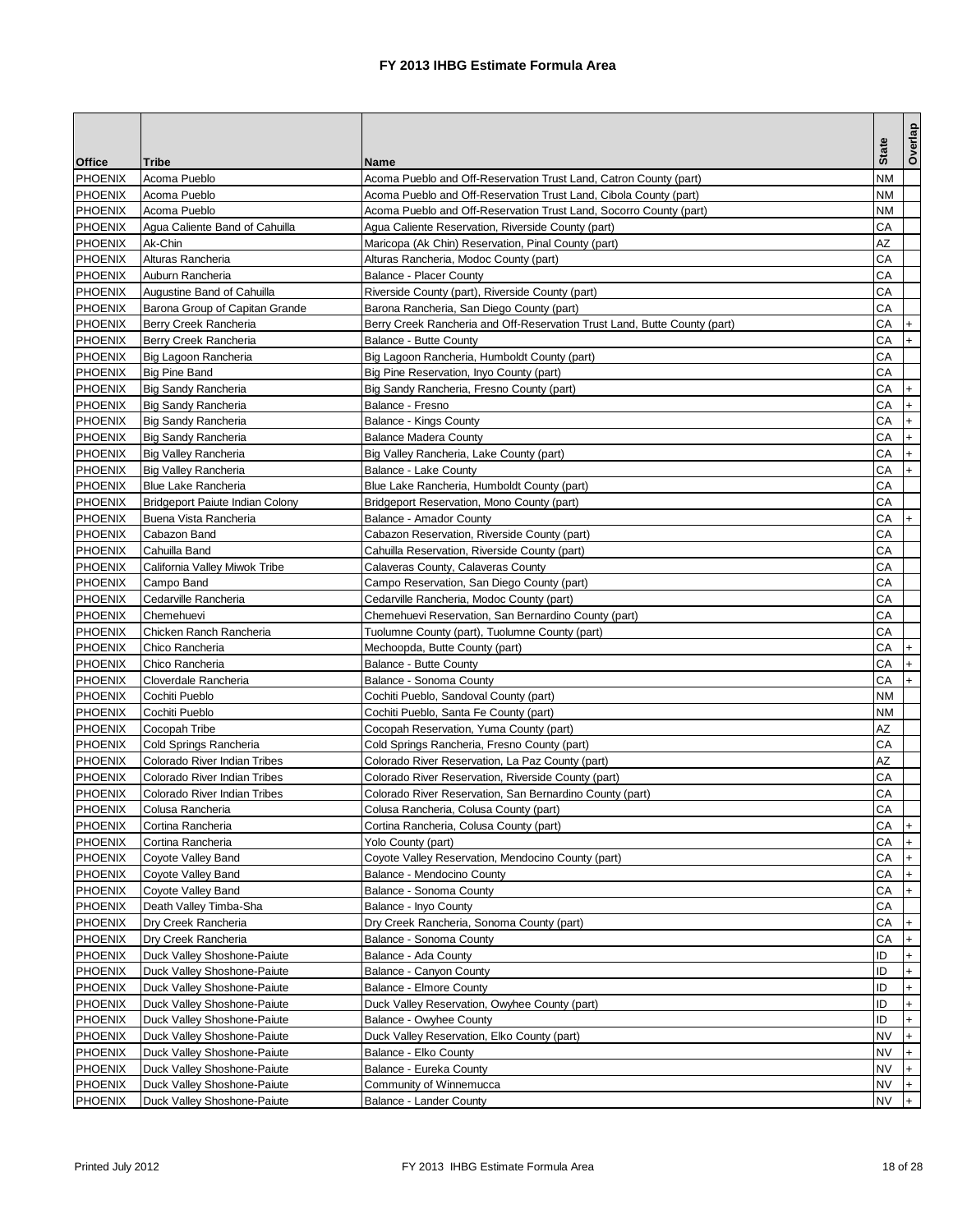|                |                                    |                                                                                            |              | Overlap   |
|----------------|------------------------------------|--------------------------------------------------------------------------------------------|--------------|-----------|
| <b>Office</b>  | <b>Tribe</b>                       | Name                                                                                       | <b>State</b> |           |
| <b>PHOENIX</b> | Duck Valley Shoshone-Paiute        | Balance - Nye County                                                                       | N٧           | $+$       |
| <b>PHOENIX</b> | Duck Valley Shoshone-Paiute        | Balance - White Pine County                                                                | NV           | $+$       |
| <b>PHOENIX</b> | Duck Valley Shoshone-Paiute        | Balance - Tooele County                                                                    | UT           | $+$       |
| <b>PHOENIX</b> | Duckwater Shoshone                 | Balance - Ada County                                                                       | ID           | $^{+}$    |
| <b>PHOENIX</b> | Duckwater Shoshone                 | Balance - Canyon County                                                                    | ID           | $\ddot{}$ |
| <b>PHOENIX</b> | Duckwater Shoshone                 | Balance - Elmore County                                                                    | ID           | $\ddot{}$ |
| <b>PHOENIX</b> | Duckwater Shoshone                 | Balance - Owyhee County                                                                    | ID           | $+$       |
| <b>PHOENIX</b> | Duckwater Shoshone                 | Balance - Elko County                                                                      | NV           | $+$       |
| <b>PHOENIX</b> | Duckwater Shoshone                 | Balance - Eureka County                                                                    | NV           | $+$       |
| <b>PHOENIX</b> | Duckwater Shoshone                 | Community of Winnemucca                                                                    | NV           |           |
| <b>PHOENIX</b> | Duckwater Shoshone                 | <b>Balance - Lander County</b>                                                             | NV           | $+$       |
| <b>PHOENIX</b> | Duckwater Shoshone                 | Duckwater Reservation, Nye County (part)                                                   | NV           | $\ddot{}$ |
| <b>PHOENIX</b> | Duckwater Shoshone                 | Balance - White Pine County                                                                | NV           | $+$       |
| <b>PHOENIX</b> | Duckwater Shoshone                 | Balance - Tooele County                                                                    | UT           | $+$       |
| <b>PHOENIX</b> | Elk Valley Rancheria               | Elk Valley Rancheria, Del Norte County (part)                                              | CА           |           |
| <b>PHOENIX</b> | <b>Ely Shoshone</b>                | Balance - Ada County                                                                       | ID           | $\ddot{}$ |
| <b>PHOENIX</b> | <b>Ely Shoshone</b>                | Balance - Canyon County                                                                    | ID           | $+$       |
| <b>PHOENIX</b> | <b>Ely Shoshone</b>                | <b>Balance - Elmore County</b>                                                             | ID           | $+$       |
| <b>PHOENIX</b> | <b>Ely Shoshone</b>                | Balance - Owyhee County                                                                    | ID           | $^{+}$    |
| <b>PHOENIX</b> | <b>Ely Shoshone</b>                | Balance - Elko County                                                                      | NV           | $+$       |
| <b>PHOENIX</b> | <b>Ely Shoshone</b>                | Balance - Eureka County                                                                    | NV           | $^{+}$    |
| <b>PHOENIX</b> | <b>Ely Shoshone</b>                | Community of Winnemucca                                                                    | NV           | $+$       |
| <b>PHOENIX</b> | <b>Ely Shoshone</b>                | Balance - Lander County                                                                    | NV           | $\ddot{}$ |
| <b>PHOENIX</b> | <b>Ely Shoshone</b>                | <b>Balance - Nye County</b>                                                                | NV           | $+$       |
| <b>PHOENIX</b> | <b>Ely Shoshone</b>                | Ely Reservation, White Pine County (part)                                                  | NV           |           |
| <b>PHOENIX</b> | <b>Ely Shoshone</b>                | Balance - White Pine County                                                                | NV           | $+$       |
| <b>PHOENIX</b> | <b>Ely Shoshone</b>                | Balance - Tooele County                                                                    | UT           | $+$       |
| <b>PHOENIX</b> | Enterprise Rancheria               | Enterprise Rancheria, Butte County (part)                                                  | CА           | $+$       |
| <b>PHOENIX</b> | Enterprise Rancheria               | <b>Balance - Butte County</b>                                                              | CА           | $+$       |
| <b>PHOENIX</b> | Ewiiaapaayp Band of Kumeyaay       | San Diego County (part), San Diego County (part)                                           | CА           |           |
| <b>PHOENIX</b> | Fallon Paiute-Shoshone             | Fallon Paiute-Shoshone Colony, Churchill County (part)                                     | NV           |           |
| <b>PHOENIX</b> | Fallon Paiute-Shoshone             | Fallon Paiute-Shoshone Reservation and Off-Reservation Trust Land, Churchill County (part) | NV           |           |
| <b>PHOENIX</b> | <b>Fort Bidwell</b>                | Fort Bidwell Reservation, Modoc County (part)                                              | CА           | $+$       |
| <b>PHOENIX</b> | <b>Fort Bidwell</b>                | Balance - Klamath County                                                                   | ΟR           | $+$       |
| <b>PHOENIX</b> | <b>Fort Bidwell</b>                | Balance - Lake County                                                                      | ΟR           | $+$       |
| <b>PHOENIX</b> | Fort Independence                  | Fort Independence Reservation, Inyo County (part)                                          | CА           |           |
| <b>PHOENIX</b> | Fort McDermitt Paiute and Shoshone | <b>Balance - Churchill County</b>                                                          | NV           | $+$       |
| <b>PHOENIX</b> | Fort McDermitt Paiute and Shoshone | <b>Balance - Clark County</b>                                                              | NV           | $\ddot{}$ |
| <b>PHOENIX</b> | Fort McDermitt Paiute and Shoshone | Balance - Douglas County                                                                   | NV           | $+$       |
| <b>PHOENIX</b> | Fort McDermitt Paiute and Shoshone | Balance - Esmeralda County                                                                 | <b>NV</b>    |           |
| <b>PHOENIX</b> | Fort McDermitt Paiute and Shoshone | Fort McDermitt Reservation, Humboldt County (part)                                         | ΝV           | I+.       |
| <b>PHOENIX</b> | Fort McDermitt Paiute and Shoshone | Balance - Humboldt County                                                                  | NV           |           |
| <b>PHOENIX</b> | Fort McDermitt Paiute and Shoshone | Balance - Lyon County                                                                      | NV           |           |
| <b>PHOENIX</b> | Fort McDermitt Paiute and Shoshone | <b>Balance - Mineral County</b>                                                            | <b>NV</b>    |           |
| <b>PHOENIX</b> | Fort McDermitt Paiute and Shoshone | <b>Balance - Nye County</b>                                                                | <b>NV</b>    | $+$       |
| <b>PHOENIX</b> | Fort McDermitt Paiute and Shoshone | Balance - Pershing County                                                                  | NV           | $+$       |
| <b>PHOENIX</b> | Fort McDermitt Paiute and Shoshone | Balance - Storey County                                                                    | NV           | $+$       |
| <b>PHOENIX</b> | Fort McDermitt Paiute and Shoshone | Balance - Washoe County                                                                    | <b>NV</b>    | $+$       |
| <b>PHOENIX</b> | Fort McDermitt Paiute and Shoshone | Balance - Carson City                                                                      | NV           | $+$       |
| <b>PHOENIX</b> | Fort McDermitt Paiute and Shoshone | Fort McDermitt Reservation, Malheur County (part)                                          | OR           |           |
| <b>PHOENIX</b> | Fort McDowell Yavapai Nation       | Fort McDowell Reservation, Maricopa County (part)                                          | ΑZ           |           |
| <b>PHOENIX</b> | Fort Mojave Tribe                  | Fort Mojave Reservation and Off-Reservation Trust Land, Mohave County (part)               | ΑZ           |           |
| <b>PHOENIX</b> | Fort Mojave Tribe                  | Fort Mojave Reservation and Off-Reservation Trust Land, San Bernardino County (part)       | CА           |           |
| <b>PHOENIX</b> | Fort Mojave Tribe                  | Fort Mojave Reservation and Off-Reservation Trust Land, Clark County (part)                | ΝV           |           |
| <b>PHOENIX</b> | Gila River                         | Gila River Reservation, Maricopa County (part)                                             | ΑZ           |           |
| <b>PHOENIX</b> | Gila River                         | Gila River Reservation, Pinal County (part)                                                | ΑZ           |           |
| <b>PHOENIX</b> | Graton Rancheria                   | <b>Balance - Marin County</b>                                                              | СA           |           |
| <b>PHOENIX</b> | Graton Rancheria                   | Balance - Sonoma County                                                                    | CА           |           |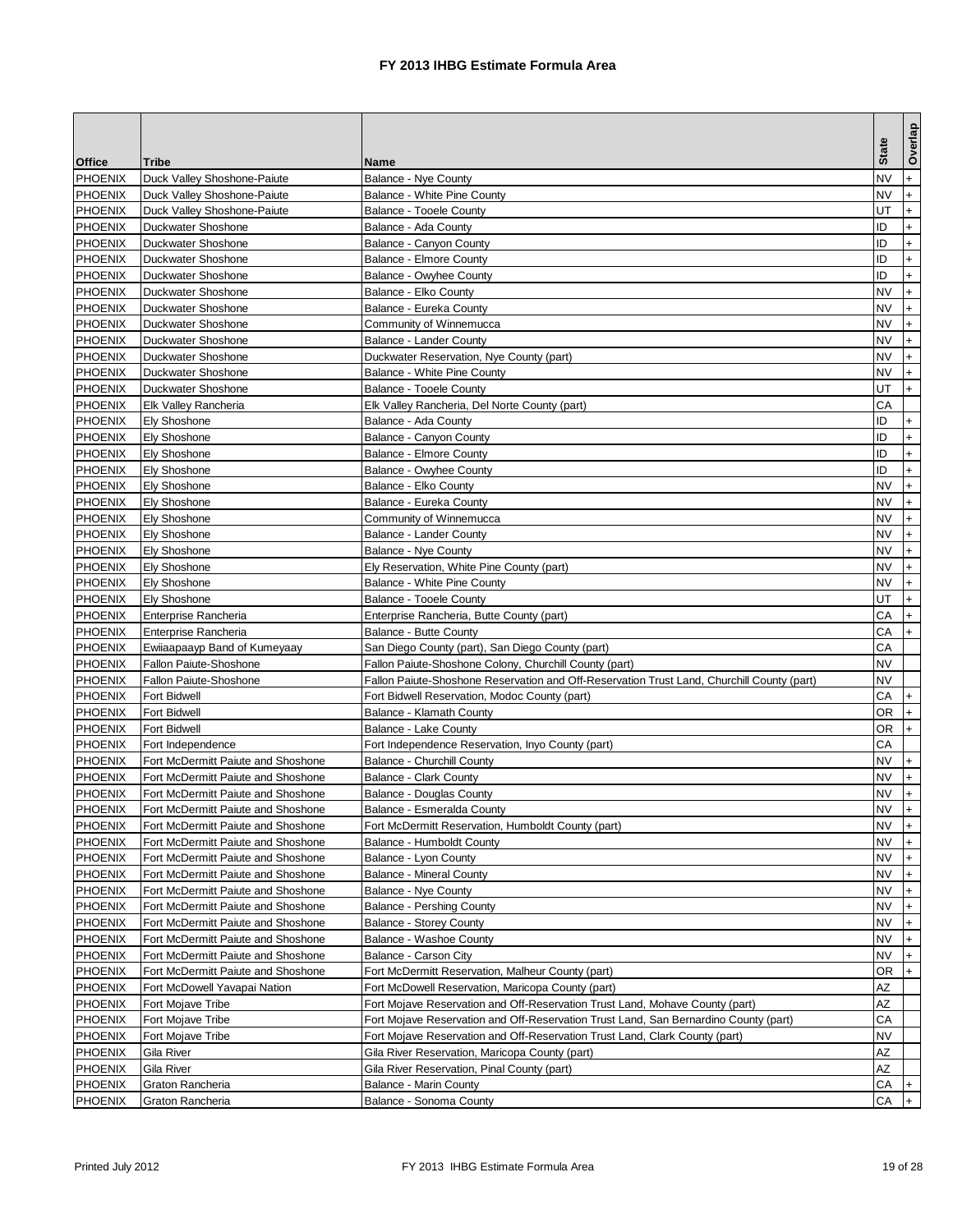| Tribe<br>Name<br>CА<br><b>PHOENIX</b><br>Greenville Rancheria<br>Greenville Rancheria, Plumas County (part)<br>$+$<br>СA<br><b>PHOENIX</b><br>$+$<br>Greenville Rancheria<br><b>Balance - Plumas County</b><br>СA<br>Greenville Rancheria<br><b>Balance - Sutter County</b><br>$+$<br><b>PHOENIX</b><br>CА<br>$+$<br>Greenville Rancheria<br>Balance - Tehama County<br><b>PHOENIX</b><br>Greenville Rancheria<br>Balance - Yuba County<br>CА<br>$+$<br><b>PHOENIX</b><br>СA<br>Grindstone Rancheria<br>Grindstone Rancheria, Glenn County (part)<br><b>PHOENIX</b><br>CА<br>Grindstone Rancheria<br>Balance - Glenn County<br>CА<br><b>PHOENIX</b><br>Guidiville Rancheria<br>Guidiville Rancheria & Balance-Mendocino, Mendocino County (part)<br>ΑZ<br><b>PHOENIX</b><br>Havasupai Reservation, Coconino County (part)<br>Havasupai<br><b>PHOENIX</b><br>CА<br>Hoopa Valley<br>Hoopa Valley Reservation, Humboldt County (part)<br>ΑZ<br><b>PHOENIX</b><br>Hopi<br>Hopi Reservation and Off-Reservation Trust Land, Coconino County (part)<br>ΑZ<br><b>PHOENIX</b><br>Communities of Flagstaff, Grand Canyon and Page<br>$+$<br>Hopi<br>$\ddot{}$<br>AZ<br><b>PHOENIX</b><br>Hopi<br>Hopi Reservation and Off-Reservation Trust Land, Navajo County (part)<br><b>PHOENIX</b><br>AΖ<br>$+$<br>Hopi<br>Communities of Winslow and Holbrook<br>$+$<br><b>PHOENIX</b><br>CА<br>Hopland Rancheria<br>Hopland Rancheria & Bal-Mendocino, Mendocino County (part)<br><b>PHOENIX</b><br>Balance - Sonoma Co<br>CА<br>$+$<br>Hopland Rancheria<br>AΖ<br><b>PHOENIX</b><br>Hualapai<br>Hualapai Reservation and Trust Lands, Coconino County (part)<br>AZ<br><b>PHOENIX</b><br>Hualapai<br>Hualapai Reservation and Trust Lands, Mohave County (part)<br><b>PHOENIX</b><br>AZ<br>Hualapai Reservation and Trust Lands, Yavapai County (part)<br>Hualapai<br><b>PHOENIX</b><br>CА<br>San Diego County (part), San Diego County (part)<br>Inaja Band<br><b>PHOENIX</b><br>CА<br>$+$<br>Ione Band of Miwok Indians<br>Balance - Amador County<br><b>PHOENIX</b><br>NΜ<br>Isleta Pueblo<br>Isleta Pueblo, Bernalillo County (part)<br><b>PHOENIX</b><br>Isleta Pueblo<br>Isleta Pueblo, Torrance County (part)<br>ΝM<br>NΜ<br><b>PHOENIX</b><br>Isleta Pueblo<br>Isleta Pueblo, Valencia County (part)<br><b>PHOENIX</b><br>CА<br>Jackson Rancheria<br>Amador County (part), Amador County (part)<br><b>PHOENIX</b><br>CА<br>Jamul Indian Village<br>Jamul Indian Village, San Diego County (part)<br><b>PHOENIX</b><br>Jemez Pueblo<br>ΝM<br>Jemez Pueblo, Sandoval County (part)<br><b>PHOENIX</b><br>Jicarilla Reservation<br>Jicarilla Apache Reservation, Rio Arriba County (part)<br>ΝM<br><b>PHOENIX</b><br>Jicarilla Reservation<br>Jicarilla Apache Reservation, Sandoval County (part)<br>ΝM<br>ΑZ<br><b>PHOENIX</b><br>Kaibab Band of Paiute<br>Kaibab Reservation, Coconino County (part)<br>ΑZ<br><b>PHOENIX</b><br>$\ddot{}$<br>Kaibab Band of Paiute<br>Fredonia<br>AΖ<br><b>PHOENIX</b><br>$+$<br>Kaibab Band of Paiute<br>Kaibab Reservation, Mohave County (part)<br>UT<br>$+$<br><b>PHOENIX</b><br>Kaibab Band of Paiute<br>Cedar City<br>$+$<br><b>PHOENIX</b><br>UT<br>Kaibab Band of Paiute<br>Kanab<br><b>PHOENIX</b><br>Kaibab Band of Paiute<br>UT<br>$+$<br>St. George<br><b>PHOENIX</b><br>CА<br>$+$<br>Karuk<br>Karuk Reservation and Off-Reservation Trust Land, Humboldt County (part)<br>$+$<br><b>PHOENIX</b><br>CА<br>Karuk<br>Karuk Reservation and Off-Reservation Trust Land, Siskiyou County (part)<br><b>PHOENIX</b><br>CА<br>$+$<br>Karuk<br>Balance - Humbolt County<br><b>PHOENIX</b><br>CА<br>Karuk<br>Balance - Siskiyou County<br>$+$<br>CA<br><b>PHOENIX</b><br>La Jolla Band<br>La Jolla Reservation, San Diego County (part)<br><b>PHOENIX</b><br>CА<br>La Posta Reservation, San Diego County (part)<br>La Posta Band<br><b>PHOENIX</b><br>Laguna Pueblo and Off-Reservation Trust Land, Bernalillo County (part)<br>ΝM<br>Laguna Pueblo<br><b>PHOENIX</b><br>Laguna Pueblo<br>Laguna Pueblo and Off-Reservation Trust Land, Cibola County (part)<br>ΝM<br><b>PHOENIX</b><br>Laguna Pueblo<br>Laguna Pueblo and Off-Reservation Trust Land, Sandoval County (part)<br>ΝM<br><b>PHOENIX</b><br>Laguna Pueblo<br>Laguna Pueblo and Off-Reservation Trust Land, Valencia County (part)<br>ΝM<br><b>PHOENIX</b><br>NV<br>Las Vegas Colony<br>Las Vegas Colony, Clark County (part)<br><b>PHOENIX</b><br>СA<br>Laytonville Rancheria<br>Laytonville Rancheria, Mendocino County (part)<br><b>PHOENIX</b><br>Laytonville Rancheria<br>Balance - Mendocino County<br>CА<br><b>PHOENIX</b><br>СA<br>Lone Pine Paiute-Shoshone<br>Lone Pine Reservation, Inyo County (part)<br><b>PHOENIX</b><br>CА<br>Lone Pine Paiute-Shoshone<br>Balance - Mono County<br><b>PHOENIX</b><br>CА<br>Los Coyotes Band of Cahuilla<br>Los Coyotes Reservation, San Diego County (part)<br><b>PHOENIX</b><br>NV<br>Lovelock Colony<br><b>Balance - Churchill County</b><br><b>PHOENIX</b><br>NV<br>Lovelock Colony<br><b>Balance - Clark County</b><br>$+$<br><b>PHOENIX</b><br>NV<br>Lovelock Colony<br>Balance - Douglas County<br>NV<br><b>PHOENIX</b><br>Lovelock Colony<br>Balance - Esmeralda County<br><b>PHOENIX</b><br>NV<br>Lovelock Colony<br>Balance - Humboldt County<br><b>PHOENIX</b><br>Lovelock Colony<br>Balance - Lyon County<br>NV<br>Lovelock Colony<br><b>Balance - Mineral County</b><br>NV |                |  | <b>State</b> | Overlap |
|------------------------------------------------------------------------------------------------------------------------------------------------------------------------------------------------------------------------------------------------------------------------------------------------------------------------------------------------------------------------------------------------------------------------------------------------------------------------------------------------------------------------------------------------------------------------------------------------------------------------------------------------------------------------------------------------------------------------------------------------------------------------------------------------------------------------------------------------------------------------------------------------------------------------------------------------------------------------------------------------------------------------------------------------------------------------------------------------------------------------------------------------------------------------------------------------------------------------------------------------------------------------------------------------------------------------------------------------------------------------------------------------------------------------------------------------------------------------------------------------------------------------------------------------------------------------------------------------------------------------------------------------------------------------------------------------------------------------------------------------------------------------------------------------------------------------------------------------------------------------------------------------------------------------------------------------------------------------------------------------------------------------------------------------------------------------------------------------------------------------------------------------------------------------------------------------------------------------------------------------------------------------------------------------------------------------------------------------------------------------------------------------------------------------------------------------------------------------------------------------------------------------------------------------------------------------------------------------------------------------------------------------------------------------------------------------------------------------------------------------------------------------------------------------------------------------------------------------------------------------------------------------------------------------------------------------------------------------------------------------------------------------------------------------------------------------------------------------------------------------------------------------------------------------------------------------------------------------------------------------------------------------------------------------------------------------------------------------------------------------------------------------------------------------------------------------------------------------------------------------------------------------------------------------------------------------------------------------------------------------------------------------------------------------------------------------------------------------------------------------------------------------------------------------------------------------------------------------------------------------------------------------------------------------------------------------------------------------------------------------------------------------------------------------------------------------------------------------------------------------------------------------------------------------------------------------------------------------------------------------------------------------------------------------------------------------------------------------------------------------------------------------------------------------------------------------------------------------------------------------------------------------------------------------------------------------------------------------------------------------------------------------------------------------------------------------------------------------------------------------------------------------------------------------------------------------------------------------------------------------------------------------------------------------------------------------------------------------------------------------------------------------------------------------------------------------------------------------------------------------------------------------------------------------------------------------------------------------------------------------------------------------------------------------------------------------------------------------------------------------------------------------------------------------------|----------------|--|--------------|---------|
|                                                                                                                                                                                                                                                                                                                                                                                                                                                                                                                                                                                                                                                                                                                                                                                                                                                                                                                                                                                                                                                                                                                                                                                                                                                                                                                                                                                                                                                                                                                                                                                                                                                                                                                                                                                                                                                                                                                                                                                                                                                                                                                                                                                                                                                                                                                                                                                                                                                                                                                                                                                                                                                                                                                                                                                                                                                                                                                                                                                                                                                                                                                                                                                                                                                                                                                                                                                                                                                                                                                                                                                                                                                                                                                                                                                                                                                                                                                                                                                                                                                                                                                                                                                                                                                                                                                                                                                                                                                                                                                                                                                                                                                                                                                                                                                                                                                                                                                                                                                                                                                                                                                                                                                                                                                                                                                                                                                                                              | <b>Office</b>  |  |              |         |
|                                                                                                                                                                                                                                                                                                                                                                                                                                                                                                                                                                                                                                                                                                                                                                                                                                                                                                                                                                                                                                                                                                                                                                                                                                                                                                                                                                                                                                                                                                                                                                                                                                                                                                                                                                                                                                                                                                                                                                                                                                                                                                                                                                                                                                                                                                                                                                                                                                                                                                                                                                                                                                                                                                                                                                                                                                                                                                                                                                                                                                                                                                                                                                                                                                                                                                                                                                                                                                                                                                                                                                                                                                                                                                                                                                                                                                                                                                                                                                                                                                                                                                                                                                                                                                                                                                                                                                                                                                                                                                                                                                                                                                                                                                                                                                                                                                                                                                                                                                                                                                                                                                                                                                                                                                                                                                                                                                                                                              |                |  |              |         |
|                                                                                                                                                                                                                                                                                                                                                                                                                                                                                                                                                                                                                                                                                                                                                                                                                                                                                                                                                                                                                                                                                                                                                                                                                                                                                                                                                                                                                                                                                                                                                                                                                                                                                                                                                                                                                                                                                                                                                                                                                                                                                                                                                                                                                                                                                                                                                                                                                                                                                                                                                                                                                                                                                                                                                                                                                                                                                                                                                                                                                                                                                                                                                                                                                                                                                                                                                                                                                                                                                                                                                                                                                                                                                                                                                                                                                                                                                                                                                                                                                                                                                                                                                                                                                                                                                                                                                                                                                                                                                                                                                                                                                                                                                                                                                                                                                                                                                                                                                                                                                                                                                                                                                                                                                                                                                                                                                                                                                              |                |  |              |         |
|                                                                                                                                                                                                                                                                                                                                                                                                                                                                                                                                                                                                                                                                                                                                                                                                                                                                                                                                                                                                                                                                                                                                                                                                                                                                                                                                                                                                                                                                                                                                                                                                                                                                                                                                                                                                                                                                                                                                                                                                                                                                                                                                                                                                                                                                                                                                                                                                                                                                                                                                                                                                                                                                                                                                                                                                                                                                                                                                                                                                                                                                                                                                                                                                                                                                                                                                                                                                                                                                                                                                                                                                                                                                                                                                                                                                                                                                                                                                                                                                                                                                                                                                                                                                                                                                                                                                                                                                                                                                                                                                                                                                                                                                                                                                                                                                                                                                                                                                                                                                                                                                                                                                                                                                                                                                                                                                                                                                                              | <b>PHOENIX</b> |  |              |         |
|                                                                                                                                                                                                                                                                                                                                                                                                                                                                                                                                                                                                                                                                                                                                                                                                                                                                                                                                                                                                                                                                                                                                                                                                                                                                                                                                                                                                                                                                                                                                                                                                                                                                                                                                                                                                                                                                                                                                                                                                                                                                                                                                                                                                                                                                                                                                                                                                                                                                                                                                                                                                                                                                                                                                                                                                                                                                                                                                                                                                                                                                                                                                                                                                                                                                                                                                                                                                                                                                                                                                                                                                                                                                                                                                                                                                                                                                                                                                                                                                                                                                                                                                                                                                                                                                                                                                                                                                                                                                                                                                                                                                                                                                                                                                                                                                                                                                                                                                                                                                                                                                                                                                                                                                                                                                                                                                                                                                                              |                |  |              |         |
|                                                                                                                                                                                                                                                                                                                                                                                                                                                                                                                                                                                                                                                                                                                                                                                                                                                                                                                                                                                                                                                                                                                                                                                                                                                                                                                                                                                                                                                                                                                                                                                                                                                                                                                                                                                                                                                                                                                                                                                                                                                                                                                                                                                                                                                                                                                                                                                                                                                                                                                                                                                                                                                                                                                                                                                                                                                                                                                                                                                                                                                                                                                                                                                                                                                                                                                                                                                                                                                                                                                                                                                                                                                                                                                                                                                                                                                                                                                                                                                                                                                                                                                                                                                                                                                                                                                                                                                                                                                                                                                                                                                                                                                                                                                                                                                                                                                                                                                                                                                                                                                                                                                                                                                                                                                                                                                                                                                                                              |                |  |              |         |
|                                                                                                                                                                                                                                                                                                                                                                                                                                                                                                                                                                                                                                                                                                                                                                                                                                                                                                                                                                                                                                                                                                                                                                                                                                                                                                                                                                                                                                                                                                                                                                                                                                                                                                                                                                                                                                                                                                                                                                                                                                                                                                                                                                                                                                                                                                                                                                                                                                                                                                                                                                                                                                                                                                                                                                                                                                                                                                                                                                                                                                                                                                                                                                                                                                                                                                                                                                                                                                                                                                                                                                                                                                                                                                                                                                                                                                                                                                                                                                                                                                                                                                                                                                                                                                                                                                                                                                                                                                                                                                                                                                                                                                                                                                                                                                                                                                                                                                                                                                                                                                                                                                                                                                                                                                                                                                                                                                                                                              |                |  |              |         |
|                                                                                                                                                                                                                                                                                                                                                                                                                                                                                                                                                                                                                                                                                                                                                                                                                                                                                                                                                                                                                                                                                                                                                                                                                                                                                                                                                                                                                                                                                                                                                                                                                                                                                                                                                                                                                                                                                                                                                                                                                                                                                                                                                                                                                                                                                                                                                                                                                                                                                                                                                                                                                                                                                                                                                                                                                                                                                                                                                                                                                                                                                                                                                                                                                                                                                                                                                                                                                                                                                                                                                                                                                                                                                                                                                                                                                                                                                                                                                                                                                                                                                                                                                                                                                                                                                                                                                                                                                                                                                                                                                                                                                                                                                                                                                                                                                                                                                                                                                                                                                                                                                                                                                                                                                                                                                                                                                                                                                              |                |  |              |         |
|                                                                                                                                                                                                                                                                                                                                                                                                                                                                                                                                                                                                                                                                                                                                                                                                                                                                                                                                                                                                                                                                                                                                                                                                                                                                                                                                                                                                                                                                                                                                                                                                                                                                                                                                                                                                                                                                                                                                                                                                                                                                                                                                                                                                                                                                                                                                                                                                                                                                                                                                                                                                                                                                                                                                                                                                                                                                                                                                                                                                                                                                                                                                                                                                                                                                                                                                                                                                                                                                                                                                                                                                                                                                                                                                                                                                                                                                                                                                                                                                                                                                                                                                                                                                                                                                                                                                                                                                                                                                                                                                                                                                                                                                                                                                                                                                                                                                                                                                                                                                                                                                                                                                                                                                                                                                                                                                                                                                                              |                |  |              |         |
|                                                                                                                                                                                                                                                                                                                                                                                                                                                                                                                                                                                                                                                                                                                                                                                                                                                                                                                                                                                                                                                                                                                                                                                                                                                                                                                                                                                                                                                                                                                                                                                                                                                                                                                                                                                                                                                                                                                                                                                                                                                                                                                                                                                                                                                                                                                                                                                                                                                                                                                                                                                                                                                                                                                                                                                                                                                                                                                                                                                                                                                                                                                                                                                                                                                                                                                                                                                                                                                                                                                                                                                                                                                                                                                                                                                                                                                                                                                                                                                                                                                                                                                                                                                                                                                                                                                                                                                                                                                                                                                                                                                                                                                                                                                                                                                                                                                                                                                                                                                                                                                                                                                                                                                                                                                                                                                                                                                                                              |                |  |              |         |
|                                                                                                                                                                                                                                                                                                                                                                                                                                                                                                                                                                                                                                                                                                                                                                                                                                                                                                                                                                                                                                                                                                                                                                                                                                                                                                                                                                                                                                                                                                                                                                                                                                                                                                                                                                                                                                                                                                                                                                                                                                                                                                                                                                                                                                                                                                                                                                                                                                                                                                                                                                                                                                                                                                                                                                                                                                                                                                                                                                                                                                                                                                                                                                                                                                                                                                                                                                                                                                                                                                                                                                                                                                                                                                                                                                                                                                                                                                                                                                                                                                                                                                                                                                                                                                                                                                                                                                                                                                                                                                                                                                                                                                                                                                                                                                                                                                                                                                                                                                                                                                                                                                                                                                                                                                                                                                                                                                                                                              |                |  |              |         |
|                                                                                                                                                                                                                                                                                                                                                                                                                                                                                                                                                                                                                                                                                                                                                                                                                                                                                                                                                                                                                                                                                                                                                                                                                                                                                                                                                                                                                                                                                                                                                                                                                                                                                                                                                                                                                                                                                                                                                                                                                                                                                                                                                                                                                                                                                                                                                                                                                                                                                                                                                                                                                                                                                                                                                                                                                                                                                                                                                                                                                                                                                                                                                                                                                                                                                                                                                                                                                                                                                                                                                                                                                                                                                                                                                                                                                                                                                                                                                                                                                                                                                                                                                                                                                                                                                                                                                                                                                                                                                                                                                                                                                                                                                                                                                                                                                                                                                                                                                                                                                                                                                                                                                                                                                                                                                                                                                                                                                              |                |  |              |         |
|                                                                                                                                                                                                                                                                                                                                                                                                                                                                                                                                                                                                                                                                                                                                                                                                                                                                                                                                                                                                                                                                                                                                                                                                                                                                                                                                                                                                                                                                                                                                                                                                                                                                                                                                                                                                                                                                                                                                                                                                                                                                                                                                                                                                                                                                                                                                                                                                                                                                                                                                                                                                                                                                                                                                                                                                                                                                                                                                                                                                                                                                                                                                                                                                                                                                                                                                                                                                                                                                                                                                                                                                                                                                                                                                                                                                                                                                                                                                                                                                                                                                                                                                                                                                                                                                                                                                                                                                                                                                                                                                                                                                                                                                                                                                                                                                                                                                                                                                                                                                                                                                                                                                                                                                                                                                                                                                                                                                                              |                |  |              |         |
|                                                                                                                                                                                                                                                                                                                                                                                                                                                                                                                                                                                                                                                                                                                                                                                                                                                                                                                                                                                                                                                                                                                                                                                                                                                                                                                                                                                                                                                                                                                                                                                                                                                                                                                                                                                                                                                                                                                                                                                                                                                                                                                                                                                                                                                                                                                                                                                                                                                                                                                                                                                                                                                                                                                                                                                                                                                                                                                                                                                                                                                                                                                                                                                                                                                                                                                                                                                                                                                                                                                                                                                                                                                                                                                                                                                                                                                                                                                                                                                                                                                                                                                                                                                                                                                                                                                                                                                                                                                                                                                                                                                                                                                                                                                                                                                                                                                                                                                                                                                                                                                                                                                                                                                                                                                                                                                                                                                                                              |                |  |              |         |
|                                                                                                                                                                                                                                                                                                                                                                                                                                                                                                                                                                                                                                                                                                                                                                                                                                                                                                                                                                                                                                                                                                                                                                                                                                                                                                                                                                                                                                                                                                                                                                                                                                                                                                                                                                                                                                                                                                                                                                                                                                                                                                                                                                                                                                                                                                                                                                                                                                                                                                                                                                                                                                                                                                                                                                                                                                                                                                                                                                                                                                                                                                                                                                                                                                                                                                                                                                                                                                                                                                                                                                                                                                                                                                                                                                                                                                                                                                                                                                                                                                                                                                                                                                                                                                                                                                                                                                                                                                                                                                                                                                                                                                                                                                                                                                                                                                                                                                                                                                                                                                                                                                                                                                                                                                                                                                                                                                                                                              |                |  |              |         |
|                                                                                                                                                                                                                                                                                                                                                                                                                                                                                                                                                                                                                                                                                                                                                                                                                                                                                                                                                                                                                                                                                                                                                                                                                                                                                                                                                                                                                                                                                                                                                                                                                                                                                                                                                                                                                                                                                                                                                                                                                                                                                                                                                                                                                                                                                                                                                                                                                                                                                                                                                                                                                                                                                                                                                                                                                                                                                                                                                                                                                                                                                                                                                                                                                                                                                                                                                                                                                                                                                                                                                                                                                                                                                                                                                                                                                                                                                                                                                                                                                                                                                                                                                                                                                                                                                                                                                                                                                                                                                                                                                                                                                                                                                                                                                                                                                                                                                                                                                                                                                                                                                                                                                                                                                                                                                                                                                                                                                              |                |  |              |         |
|                                                                                                                                                                                                                                                                                                                                                                                                                                                                                                                                                                                                                                                                                                                                                                                                                                                                                                                                                                                                                                                                                                                                                                                                                                                                                                                                                                                                                                                                                                                                                                                                                                                                                                                                                                                                                                                                                                                                                                                                                                                                                                                                                                                                                                                                                                                                                                                                                                                                                                                                                                                                                                                                                                                                                                                                                                                                                                                                                                                                                                                                                                                                                                                                                                                                                                                                                                                                                                                                                                                                                                                                                                                                                                                                                                                                                                                                                                                                                                                                                                                                                                                                                                                                                                                                                                                                                                                                                                                                                                                                                                                                                                                                                                                                                                                                                                                                                                                                                                                                                                                                                                                                                                                                                                                                                                                                                                                                                              |                |  |              |         |
|                                                                                                                                                                                                                                                                                                                                                                                                                                                                                                                                                                                                                                                                                                                                                                                                                                                                                                                                                                                                                                                                                                                                                                                                                                                                                                                                                                                                                                                                                                                                                                                                                                                                                                                                                                                                                                                                                                                                                                                                                                                                                                                                                                                                                                                                                                                                                                                                                                                                                                                                                                                                                                                                                                                                                                                                                                                                                                                                                                                                                                                                                                                                                                                                                                                                                                                                                                                                                                                                                                                                                                                                                                                                                                                                                                                                                                                                                                                                                                                                                                                                                                                                                                                                                                                                                                                                                                                                                                                                                                                                                                                                                                                                                                                                                                                                                                                                                                                                                                                                                                                                                                                                                                                                                                                                                                                                                                                                                              |                |  |              |         |
|                                                                                                                                                                                                                                                                                                                                                                                                                                                                                                                                                                                                                                                                                                                                                                                                                                                                                                                                                                                                                                                                                                                                                                                                                                                                                                                                                                                                                                                                                                                                                                                                                                                                                                                                                                                                                                                                                                                                                                                                                                                                                                                                                                                                                                                                                                                                                                                                                                                                                                                                                                                                                                                                                                                                                                                                                                                                                                                                                                                                                                                                                                                                                                                                                                                                                                                                                                                                                                                                                                                                                                                                                                                                                                                                                                                                                                                                                                                                                                                                                                                                                                                                                                                                                                                                                                                                                                                                                                                                                                                                                                                                                                                                                                                                                                                                                                                                                                                                                                                                                                                                                                                                                                                                                                                                                                                                                                                                                              |                |  |              |         |
|                                                                                                                                                                                                                                                                                                                                                                                                                                                                                                                                                                                                                                                                                                                                                                                                                                                                                                                                                                                                                                                                                                                                                                                                                                                                                                                                                                                                                                                                                                                                                                                                                                                                                                                                                                                                                                                                                                                                                                                                                                                                                                                                                                                                                                                                                                                                                                                                                                                                                                                                                                                                                                                                                                                                                                                                                                                                                                                                                                                                                                                                                                                                                                                                                                                                                                                                                                                                                                                                                                                                                                                                                                                                                                                                                                                                                                                                                                                                                                                                                                                                                                                                                                                                                                                                                                                                                                                                                                                                                                                                                                                                                                                                                                                                                                                                                                                                                                                                                                                                                                                                                                                                                                                                                                                                                                                                                                                                                              |                |  |              |         |
|                                                                                                                                                                                                                                                                                                                                                                                                                                                                                                                                                                                                                                                                                                                                                                                                                                                                                                                                                                                                                                                                                                                                                                                                                                                                                                                                                                                                                                                                                                                                                                                                                                                                                                                                                                                                                                                                                                                                                                                                                                                                                                                                                                                                                                                                                                                                                                                                                                                                                                                                                                                                                                                                                                                                                                                                                                                                                                                                                                                                                                                                                                                                                                                                                                                                                                                                                                                                                                                                                                                                                                                                                                                                                                                                                                                                                                                                                                                                                                                                                                                                                                                                                                                                                                                                                                                                                                                                                                                                                                                                                                                                                                                                                                                                                                                                                                                                                                                                                                                                                                                                                                                                                                                                                                                                                                                                                                                                                              |                |  |              |         |
|                                                                                                                                                                                                                                                                                                                                                                                                                                                                                                                                                                                                                                                                                                                                                                                                                                                                                                                                                                                                                                                                                                                                                                                                                                                                                                                                                                                                                                                                                                                                                                                                                                                                                                                                                                                                                                                                                                                                                                                                                                                                                                                                                                                                                                                                                                                                                                                                                                                                                                                                                                                                                                                                                                                                                                                                                                                                                                                                                                                                                                                                                                                                                                                                                                                                                                                                                                                                                                                                                                                                                                                                                                                                                                                                                                                                                                                                                                                                                                                                                                                                                                                                                                                                                                                                                                                                                                                                                                                                                                                                                                                                                                                                                                                                                                                                                                                                                                                                                                                                                                                                                                                                                                                                                                                                                                                                                                                                                              |                |  |              |         |
|                                                                                                                                                                                                                                                                                                                                                                                                                                                                                                                                                                                                                                                                                                                                                                                                                                                                                                                                                                                                                                                                                                                                                                                                                                                                                                                                                                                                                                                                                                                                                                                                                                                                                                                                                                                                                                                                                                                                                                                                                                                                                                                                                                                                                                                                                                                                                                                                                                                                                                                                                                                                                                                                                                                                                                                                                                                                                                                                                                                                                                                                                                                                                                                                                                                                                                                                                                                                                                                                                                                                                                                                                                                                                                                                                                                                                                                                                                                                                                                                                                                                                                                                                                                                                                                                                                                                                                                                                                                                                                                                                                                                                                                                                                                                                                                                                                                                                                                                                                                                                                                                                                                                                                                                                                                                                                                                                                                                                              |                |  |              |         |
|                                                                                                                                                                                                                                                                                                                                                                                                                                                                                                                                                                                                                                                                                                                                                                                                                                                                                                                                                                                                                                                                                                                                                                                                                                                                                                                                                                                                                                                                                                                                                                                                                                                                                                                                                                                                                                                                                                                                                                                                                                                                                                                                                                                                                                                                                                                                                                                                                                                                                                                                                                                                                                                                                                                                                                                                                                                                                                                                                                                                                                                                                                                                                                                                                                                                                                                                                                                                                                                                                                                                                                                                                                                                                                                                                                                                                                                                                                                                                                                                                                                                                                                                                                                                                                                                                                                                                                                                                                                                                                                                                                                                                                                                                                                                                                                                                                                                                                                                                                                                                                                                                                                                                                                                                                                                                                                                                                                                                              |                |  |              |         |
|                                                                                                                                                                                                                                                                                                                                                                                                                                                                                                                                                                                                                                                                                                                                                                                                                                                                                                                                                                                                                                                                                                                                                                                                                                                                                                                                                                                                                                                                                                                                                                                                                                                                                                                                                                                                                                                                                                                                                                                                                                                                                                                                                                                                                                                                                                                                                                                                                                                                                                                                                                                                                                                                                                                                                                                                                                                                                                                                                                                                                                                                                                                                                                                                                                                                                                                                                                                                                                                                                                                                                                                                                                                                                                                                                                                                                                                                                                                                                                                                                                                                                                                                                                                                                                                                                                                                                                                                                                                                                                                                                                                                                                                                                                                                                                                                                                                                                                                                                                                                                                                                                                                                                                                                                                                                                                                                                                                                                              |                |  |              |         |
|                                                                                                                                                                                                                                                                                                                                                                                                                                                                                                                                                                                                                                                                                                                                                                                                                                                                                                                                                                                                                                                                                                                                                                                                                                                                                                                                                                                                                                                                                                                                                                                                                                                                                                                                                                                                                                                                                                                                                                                                                                                                                                                                                                                                                                                                                                                                                                                                                                                                                                                                                                                                                                                                                                                                                                                                                                                                                                                                                                                                                                                                                                                                                                                                                                                                                                                                                                                                                                                                                                                                                                                                                                                                                                                                                                                                                                                                                                                                                                                                                                                                                                                                                                                                                                                                                                                                                                                                                                                                                                                                                                                                                                                                                                                                                                                                                                                                                                                                                                                                                                                                                                                                                                                                                                                                                                                                                                                                                              |                |  |              |         |
|                                                                                                                                                                                                                                                                                                                                                                                                                                                                                                                                                                                                                                                                                                                                                                                                                                                                                                                                                                                                                                                                                                                                                                                                                                                                                                                                                                                                                                                                                                                                                                                                                                                                                                                                                                                                                                                                                                                                                                                                                                                                                                                                                                                                                                                                                                                                                                                                                                                                                                                                                                                                                                                                                                                                                                                                                                                                                                                                                                                                                                                                                                                                                                                                                                                                                                                                                                                                                                                                                                                                                                                                                                                                                                                                                                                                                                                                                                                                                                                                                                                                                                                                                                                                                                                                                                                                                                                                                                                                                                                                                                                                                                                                                                                                                                                                                                                                                                                                                                                                                                                                                                                                                                                                                                                                                                                                                                                                                              |                |  |              |         |
|                                                                                                                                                                                                                                                                                                                                                                                                                                                                                                                                                                                                                                                                                                                                                                                                                                                                                                                                                                                                                                                                                                                                                                                                                                                                                                                                                                                                                                                                                                                                                                                                                                                                                                                                                                                                                                                                                                                                                                                                                                                                                                                                                                                                                                                                                                                                                                                                                                                                                                                                                                                                                                                                                                                                                                                                                                                                                                                                                                                                                                                                                                                                                                                                                                                                                                                                                                                                                                                                                                                                                                                                                                                                                                                                                                                                                                                                                                                                                                                                                                                                                                                                                                                                                                                                                                                                                                                                                                                                                                                                                                                                                                                                                                                                                                                                                                                                                                                                                                                                                                                                                                                                                                                                                                                                                                                                                                                                                              |                |  |              |         |
|                                                                                                                                                                                                                                                                                                                                                                                                                                                                                                                                                                                                                                                                                                                                                                                                                                                                                                                                                                                                                                                                                                                                                                                                                                                                                                                                                                                                                                                                                                                                                                                                                                                                                                                                                                                                                                                                                                                                                                                                                                                                                                                                                                                                                                                                                                                                                                                                                                                                                                                                                                                                                                                                                                                                                                                                                                                                                                                                                                                                                                                                                                                                                                                                                                                                                                                                                                                                                                                                                                                                                                                                                                                                                                                                                                                                                                                                                                                                                                                                                                                                                                                                                                                                                                                                                                                                                                                                                                                                                                                                                                                                                                                                                                                                                                                                                                                                                                                                                                                                                                                                                                                                                                                                                                                                                                                                                                                                                              |                |  |              |         |
|                                                                                                                                                                                                                                                                                                                                                                                                                                                                                                                                                                                                                                                                                                                                                                                                                                                                                                                                                                                                                                                                                                                                                                                                                                                                                                                                                                                                                                                                                                                                                                                                                                                                                                                                                                                                                                                                                                                                                                                                                                                                                                                                                                                                                                                                                                                                                                                                                                                                                                                                                                                                                                                                                                                                                                                                                                                                                                                                                                                                                                                                                                                                                                                                                                                                                                                                                                                                                                                                                                                                                                                                                                                                                                                                                                                                                                                                                                                                                                                                                                                                                                                                                                                                                                                                                                                                                                                                                                                                                                                                                                                                                                                                                                                                                                                                                                                                                                                                                                                                                                                                                                                                                                                                                                                                                                                                                                                                                              |                |  |              |         |
|                                                                                                                                                                                                                                                                                                                                                                                                                                                                                                                                                                                                                                                                                                                                                                                                                                                                                                                                                                                                                                                                                                                                                                                                                                                                                                                                                                                                                                                                                                                                                                                                                                                                                                                                                                                                                                                                                                                                                                                                                                                                                                                                                                                                                                                                                                                                                                                                                                                                                                                                                                                                                                                                                                                                                                                                                                                                                                                                                                                                                                                                                                                                                                                                                                                                                                                                                                                                                                                                                                                                                                                                                                                                                                                                                                                                                                                                                                                                                                                                                                                                                                                                                                                                                                                                                                                                                                                                                                                                                                                                                                                                                                                                                                                                                                                                                                                                                                                                                                                                                                                                                                                                                                                                                                                                                                                                                                                                                              |                |  |              |         |
|                                                                                                                                                                                                                                                                                                                                                                                                                                                                                                                                                                                                                                                                                                                                                                                                                                                                                                                                                                                                                                                                                                                                                                                                                                                                                                                                                                                                                                                                                                                                                                                                                                                                                                                                                                                                                                                                                                                                                                                                                                                                                                                                                                                                                                                                                                                                                                                                                                                                                                                                                                                                                                                                                                                                                                                                                                                                                                                                                                                                                                                                                                                                                                                                                                                                                                                                                                                                                                                                                                                                                                                                                                                                                                                                                                                                                                                                                                                                                                                                                                                                                                                                                                                                                                                                                                                                                                                                                                                                                                                                                                                                                                                                                                                                                                                                                                                                                                                                                                                                                                                                                                                                                                                                                                                                                                                                                                                                                              |                |  |              |         |
|                                                                                                                                                                                                                                                                                                                                                                                                                                                                                                                                                                                                                                                                                                                                                                                                                                                                                                                                                                                                                                                                                                                                                                                                                                                                                                                                                                                                                                                                                                                                                                                                                                                                                                                                                                                                                                                                                                                                                                                                                                                                                                                                                                                                                                                                                                                                                                                                                                                                                                                                                                                                                                                                                                                                                                                                                                                                                                                                                                                                                                                                                                                                                                                                                                                                                                                                                                                                                                                                                                                                                                                                                                                                                                                                                                                                                                                                                                                                                                                                                                                                                                                                                                                                                                                                                                                                                                                                                                                                                                                                                                                                                                                                                                                                                                                                                                                                                                                                                                                                                                                                                                                                                                                                                                                                                                                                                                                                                              |                |  |              |         |
|                                                                                                                                                                                                                                                                                                                                                                                                                                                                                                                                                                                                                                                                                                                                                                                                                                                                                                                                                                                                                                                                                                                                                                                                                                                                                                                                                                                                                                                                                                                                                                                                                                                                                                                                                                                                                                                                                                                                                                                                                                                                                                                                                                                                                                                                                                                                                                                                                                                                                                                                                                                                                                                                                                                                                                                                                                                                                                                                                                                                                                                                                                                                                                                                                                                                                                                                                                                                                                                                                                                                                                                                                                                                                                                                                                                                                                                                                                                                                                                                                                                                                                                                                                                                                                                                                                                                                                                                                                                                                                                                                                                                                                                                                                                                                                                                                                                                                                                                                                                                                                                                                                                                                                                                                                                                                                                                                                                                                              |                |  |              |         |
|                                                                                                                                                                                                                                                                                                                                                                                                                                                                                                                                                                                                                                                                                                                                                                                                                                                                                                                                                                                                                                                                                                                                                                                                                                                                                                                                                                                                                                                                                                                                                                                                                                                                                                                                                                                                                                                                                                                                                                                                                                                                                                                                                                                                                                                                                                                                                                                                                                                                                                                                                                                                                                                                                                                                                                                                                                                                                                                                                                                                                                                                                                                                                                                                                                                                                                                                                                                                                                                                                                                                                                                                                                                                                                                                                                                                                                                                                                                                                                                                                                                                                                                                                                                                                                                                                                                                                                                                                                                                                                                                                                                                                                                                                                                                                                                                                                                                                                                                                                                                                                                                                                                                                                                                                                                                                                                                                                                                                              |                |  |              |         |
|                                                                                                                                                                                                                                                                                                                                                                                                                                                                                                                                                                                                                                                                                                                                                                                                                                                                                                                                                                                                                                                                                                                                                                                                                                                                                                                                                                                                                                                                                                                                                                                                                                                                                                                                                                                                                                                                                                                                                                                                                                                                                                                                                                                                                                                                                                                                                                                                                                                                                                                                                                                                                                                                                                                                                                                                                                                                                                                                                                                                                                                                                                                                                                                                                                                                                                                                                                                                                                                                                                                                                                                                                                                                                                                                                                                                                                                                                                                                                                                                                                                                                                                                                                                                                                                                                                                                                                                                                                                                                                                                                                                                                                                                                                                                                                                                                                                                                                                                                                                                                                                                                                                                                                                                                                                                                                                                                                                                                              |                |  |              |         |
|                                                                                                                                                                                                                                                                                                                                                                                                                                                                                                                                                                                                                                                                                                                                                                                                                                                                                                                                                                                                                                                                                                                                                                                                                                                                                                                                                                                                                                                                                                                                                                                                                                                                                                                                                                                                                                                                                                                                                                                                                                                                                                                                                                                                                                                                                                                                                                                                                                                                                                                                                                                                                                                                                                                                                                                                                                                                                                                                                                                                                                                                                                                                                                                                                                                                                                                                                                                                                                                                                                                                                                                                                                                                                                                                                                                                                                                                                                                                                                                                                                                                                                                                                                                                                                                                                                                                                                                                                                                                                                                                                                                                                                                                                                                                                                                                                                                                                                                                                                                                                                                                                                                                                                                                                                                                                                                                                                                                                              |                |  |              |         |
|                                                                                                                                                                                                                                                                                                                                                                                                                                                                                                                                                                                                                                                                                                                                                                                                                                                                                                                                                                                                                                                                                                                                                                                                                                                                                                                                                                                                                                                                                                                                                                                                                                                                                                                                                                                                                                                                                                                                                                                                                                                                                                                                                                                                                                                                                                                                                                                                                                                                                                                                                                                                                                                                                                                                                                                                                                                                                                                                                                                                                                                                                                                                                                                                                                                                                                                                                                                                                                                                                                                                                                                                                                                                                                                                                                                                                                                                                                                                                                                                                                                                                                                                                                                                                                                                                                                                                                                                                                                                                                                                                                                                                                                                                                                                                                                                                                                                                                                                                                                                                                                                                                                                                                                                                                                                                                                                                                                                                              |                |  |              |         |
|                                                                                                                                                                                                                                                                                                                                                                                                                                                                                                                                                                                                                                                                                                                                                                                                                                                                                                                                                                                                                                                                                                                                                                                                                                                                                                                                                                                                                                                                                                                                                                                                                                                                                                                                                                                                                                                                                                                                                                                                                                                                                                                                                                                                                                                                                                                                                                                                                                                                                                                                                                                                                                                                                                                                                                                                                                                                                                                                                                                                                                                                                                                                                                                                                                                                                                                                                                                                                                                                                                                                                                                                                                                                                                                                                                                                                                                                                                                                                                                                                                                                                                                                                                                                                                                                                                                                                                                                                                                                                                                                                                                                                                                                                                                                                                                                                                                                                                                                                                                                                                                                                                                                                                                                                                                                                                                                                                                                                              |                |  |              |         |
|                                                                                                                                                                                                                                                                                                                                                                                                                                                                                                                                                                                                                                                                                                                                                                                                                                                                                                                                                                                                                                                                                                                                                                                                                                                                                                                                                                                                                                                                                                                                                                                                                                                                                                                                                                                                                                                                                                                                                                                                                                                                                                                                                                                                                                                                                                                                                                                                                                                                                                                                                                                                                                                                                                                                                                                                                                                                                                                                                                                                                                                                                                                                                                                                                                                                                                                                                                                                                                                                                                                                                                                                                                                                                                                                                                                                                                                                                                                                                                                                                                                                                                                                                                                                                                                                                                                                                                                                                                                                                                                                                                                                                                                                                                                                                                                                                                                                                                                                                                                                                                                                                                                                                                                                                                                                                                                                                                                                                              |                |  |              |         |
|                                                                                                                                                                                                                                                                                                                                                                                                                                                                                                                                                                                                                                                                                                                                                                                                                                                                                                                                                                                                                                                                                                                                                                                                                                                                                                                                                                                                                                                                                                                                                                                                                                                                                                                                                                                                                                                                                                                                                                                                                                                                                                                                                                                                                                                                                                                                                                                                                                                                                                                                                                                                                                                                                                                                                                                                                                                                                                                                                                                                                                                                                                                                                                                                                                                                                                                                                                                                                                                                                                                                                                                                                                                                                                                                                                                                                                                                                                                                                                                                                                                                                                                                                                                                                                                                                                                                                                                                                                                                                                                                                                                                                                                                                                                                                                                                                                                                                                                                                                                                                                                                                                                                                                                                                                                                                                                                                                                                                              |                |  |              |         |
|                                                                                                                                                                                                                                                                                                                                                                                                                                                                                                                                                                                                                                                                                                                                                                                                                                                                                                                                                                                                                                                                                                                                                                                                                                                                                                                                                                                                                                                                                                                                                                                                                                                                                                                                                                                                                                                                                                                                                                                                                                                                                                                                                                                                                                                                                                                                                                                                                                                                                                                                                                                                                                                                                                                                                                                                                                                                                                                                                                                                                                                                                                                                                                                                                                                                                                                                                                                                                                                                                                                                                                                                                                                                                                                                                                                                                                                                                                                                                                                                                                                                                                                                                                                                                                                                                                                                                                                                                                                                                                                                                                                                                                                                                                                                                                                                                                                                                                                                                                                                                                                                                                                                                                                                                                                                                                                                                                                                                              |                |  |              |         |
|                                                                                                                                                                                                                                                                                                                                                                                                                                                                                                                                                                                                                                                                                                                                                                                                                                                                                                                                                                                                                                                                                                                                                                                                                                                                                                                                                                                                                                                                                                                                                                                                                                                                                                                                                                                                                                                                                                                                                                                                                                                                                                                                                                                                                                                                                                                                                                                                                                                                                                                                                                                                                                                                                                                                                                                                                                                                                                                                                                                                                                                                                                                                                                                                                                                                                                                                                                                                                                                                                                                                                                                                                                                                                                                                                                                                                                                                                                                                                                                                                                                                                                                                                                                                                                                                                                                                                                                                                                                                                                                                                                                                                                                                                                                                                                                                                                                                                                                                                                                                                                                                                                                                                                                                                                                                                                                                                                                                                              |                |  |              |         |
|                                                                                                                                                                                                                                                                                                                                                                                                                                                                                                                                                                                                                                                                                                                                                                                                                                                                                                                                                                                                                                                                                                                                                                                                                                                                                                                                                                                                                                                                                                                                                                                                                                                                                                                                                                                                                                                                                                                                                                                                                                                                                                                                                                                                                                                                                                                                                                                                                                                                                                                                                                                                                                                                                                                                                                                                                                                                                                                                                                                                                                                                                                                                                                                                                                                                                                                                                                                                                                                                                                                                                                                                                                                                                                                                                                                                                                                                                                                                                                                                                                                                                                                                                                                                                                                                                                                                                                                                                                                                                                                                                                                                                                                                                                                                                                                                                                                                                                                                                                                                                                                                                                                                                                                                                                                                                                                                                                                                                              |                |  |              |         |
|                                                                                                                                                                                                                                                                                                                                                                                                                                                                                                                                                                                                                                                                                                                                                                                                                                                                                                                                                                                                                                                                                                                                                                                                                                                                                                                                                                                                                                                                                                                                                                                                                                                                                                                                                                                                                                                                                                                                                                                                                                                                                                                                                                                                                                                                                                                                                                                                                                                                                                                                                                                                                                                                                                                                                                                                                                                                                                                                                                                                                                                                                                                                                                                                                                                                                                                                                                                                                                                                                                                                                                                                                                                                                                                                                                                                                                                                                                                                                                                                                                                                                                                                                                                                                                                                                                                                                                                                                                                                                                                                                                                                                                                                                                                                                                                                                                                                                                                                                                                                                                                                                                                                                                                                                                                                                                                                                                                                                              |                |  |              |         |
|                                                                                                                                                                                                                                                                                                                                                                                                                                                                                                                                                                                                                                                                                                                                                                                                                                                                                                                                                                                                                                                                                                                                                                                                                                                                                                                                                                                                                                                                                                                                                                                                                                                                                                                                                                                                                                                                                                                                                                                                                                                                                                                                                                                                                                                                                                                                                                                                                                                                                                                                                                                                                                                                                                                                                                                                                                                                                                                                                                                                                                                                                                                                                                                                                                                                                                                                                                                                                                                                                                                                                                                                                                                                                                                                                                                                                                                                                                                                                                                                                                                                                                                                                                                                                                                                                                                                                                                                                                                                                                                                                                                                                                                                                                                                                                                                                                                                                                                                                                                                                                                                                                                                                                                                                                                                                                                                                                                                                              |                |  |              |         |
|                                                                                                                                                                                                                                                                                                                                                                                                                                                                                                                                                                                                                                                                                                                                                                                                                                                                                                                                                                                                                                                                                                                                                                                                                                                                                                                                                                                                                                                                                                                                                                                                                                                                                                                                                                                                                                                                                                                                                                                                                                                                                                                                                                                                                                                                                                                                                                                                                                                                                                                                                                                                                                                                                                                                                                                                                                                                                                                                                                                                                                                                                                                                                                                                                                                                                                                                                                                                                                                                                                                                                                                                                                                                                                                                                                                                                                                                                                                                                                                                                                                                                                                                                                                                                                                                                                                                                                                                                                                                                                                                                                                                                                                                                                                                                                                                                                                                                                                                                                                                                                                                                                                                                                                                                                                                                                                                                                                                                              |                |  |              |         |
|                                                                                                                                                                                                                                                                                                                                                                                                                                                                                                                                                                                                                                                                                                                                                                                                                                                                                                                                                                                                                                                                                                                                                                                                                                                                                                                                                                                                                                                                                                                                                                                                                                                                                                                                                                                                                                                                                                                                                                                                                                                                                                                                                                                                                                                                                                                                                                                                                                                                                                                                                                                                                                                                                                                                                                                                                                                                                                                                                                                                                                                                                                                                                                                                                                                                                                                                                                                                                                                                                                                                                                                                                                                                                                                                                                                                                                                                                                                                                                                                                                                                                                                                                                                                                                                                                                                                                                                                                                                                                                                                                                                                                                                                                                                                                                                                                                                                                                                                                                                                                                                                                                                                                                                                                                                                                                                                                                                                                              |                |  |              |         |
|                                                                                                                                                                                                                                                                                                                                                                                                                                                                                                                                                                                                                                                                                                                                                                                                                                                                                                                                                                                                                                                                                                                                                                                                                                                                                                                                                                                                                                                                                                                                                                                                                                                                                                                                                                                                                                                                                                                                                                                                                                                                                                                                                                                                                                                                                                                                                                                                                                                                                                                                                                                                                                                                                                                                                                                                                                                                                                                                                                                                                                                                                                                                                                                                                                                                                                                                                                                                                                                                                                                                                                                                                                                                                                                                                                                                                                                                                                                                                                                                                                                                                                                                                                                                                                                                                                                                                                                                                                                                                                                                                                                                                                                                                                                                                                                                                                                                                                                                                                                                                                                                                                                                                                                                                                                                                                                                                                                                                              |                |  |              |         |
|                                                                                                                                                                                                                                                                                                                                                                                                                                                                                                                                                                                                                                                                                                                                                                                                                                                                                                                                                                                                                                                                                                                                                                                                                                                                                                                                                                                                                                                                                                                                                                                                                                                                                                                                                                                                                                                                                                                                                                                                                                                                                                                                                                                                                                                                                                                                                                                                                                                                                                                                                                                                                                                                                                                                                                                                                                                                                                                                                                                                                                                                                                                                                                                                                                                                                                                                                                                                                                                                                                                                                                                                                                                                                                                                                                                                                                                                                                                                                                                                                                                                                                                                                                                                                                                                                                                                                                                                                                                                                                                                                                                                                                                                                                                                                                                                                                                                                                                                                                                                                                                                                                                                                                                                                                                                                                                                                                                                                              |                |  |              |         |
|                                                                                                                                                                                                                                                                                                                                                                                                                                                                                                                                                                                                                                                                                                                                                                                                                                                                                                                                                                                                                                                                                                                                                                                                                                                                                                                                                                                                                                                                                                                                                                                                                                                                                                                                                                                                                                                                                                                                                                                                                                                                                                                                                                                                                                                                                                                                                                                                                                                                                                                                                                                                                                                                                                                                                                                                                                                                                                                                                                                                                                                                                                                                                                                                                                                                                                                                                                                                                                                                                                                                                                                                                                                                                                                                                                                                                                                                                                                                                                                                                                                                                                                                                                                                                                                                                                                                                                                                                                                                                                                                                                                                                                                                                                                                                                                                                                                                                                                                                                                                                                                                                                                                                                                                                                                                                                                                                                                                                              |                |  |              |         |
|                                                                                                                                                                                                                                                                                                                                                                                                                                                                                                                                                                                                                                                                                                                                                                                                                                                                                                                                                                                                                                                                                                                                                                                                                                                                                                                                                                                                                                                                                                                                                                                                                                                                                                                                                                                                                                                                                                                                                                                                                                                                                                                                                                                                                                                                                                                                                                                                                                                                                                                                                                                                                                                                                                                                                                                                                                                                                                                                                                                                                                                                                                                                                                                                                                                                                                                                                                                                                                                                                                                                                                                                                                                                                                                                                                                                                                                                                                                                                                                                                                                                                                                                                                                                                                                                                                                                                                                                                                                                                                                                                                                                                                                                                                                                                                                                                                                                                                                                                                                                                                                                                                                                                                                                                                                                                                                                                                                                                              |                |  |              |         |
|                                                                                                                                                                                                                                                                                                                                                                                                                                                                                                                                                                                                                                                                                                                                                                                                                                                                                                                                                                                                                                                                                                                                                                                                                                                                                                                                                                                                                                                                                                                                                                                                                                                                                                                                                                                                                                                                                                                                                                                                                                                                                                                                                                                                                                                                                                                                                                                                                                                                                                                                                                                                                                                                                                                                                                                                                                                                                                                                                                                                                                                                                                                                                                                                                                                                                                                                                                                                                                                                                                                                                                                                                                                                                                                                                                                                                                                                                                                                                                                                                                                                                                                                                                                                                                                                                                                                                                                                                                                                                                                                                                                                                                                                                                                                                                                                                                                                                                                                                                                                                                                                                                                                                                                                                                                                                                                                                                                                                              |                |  |              |         |
|                                                                                                                                                                                                                                                                                                                                                                                                                                                                                                                                                                                                                                                                                                                                                                                                                                                                                                                                                                                                                                                                                                                                                                                                                                                                                                                                                                                                                                                                                                                                                                                                                                                                                                                                                                                                                                                                                                                                                                                                                                                                                                                                                                                                                                                                                                                                                                                                                                                                                                                                                                                                                                                                                                                                                                                                                                                                                                                                                                                                                                                                                                                                                                                                                                                                                                                                                                                                                                                                                                                                                                                                                                                                                                                                                                                                                                                                                                                                                                                                                                                                                                                                                                                                                                                                                                                                                                                                                                                                                                                                                                                                                                                                                                                                                                                                                                                                                                                                                                                                                                                                                                                                                                                                                                                                                                                                                                                                                              |                |  |              |         |
|                                                                                                                                                                                                                                                                                                                                                                                                                                                                                                                                                                                                                                                                                                                                                                                                                                                                                                                                                                                                                                                                                                                                                                                                                                                                                                                                                                                                                                                                                                                                                                                                                                                                                                                                                                                                                                                                                                                                                                                                                                                                                                                                                                                                                                                                                                                                                                                                                                                                                                                                                                                                                                                                                                                                                                                                                                                                                                                                                                                                                                                                                                                                                                                                                                                                                                                                                                                                                                                                                                                                                                                                                                                                                                                                                                                                                                                                                                                                                                                                                                                                                                                                                                                                                                                                                                                                                                                                                                                                                                                                                                                                                                                                                                                                                                                                                                                                                                                                                                                                                                                                                                                                                                                                                                                                                                                                                                                                                              |                |  |              |         |
|                                                                                                                                                                                                                                                                                                                                                                                                                                                                                                                                                                                                                                                                                                                                                                                                                                                                                                                                                                                                                                                                                                                                                                                                                                                                                                                                                                                                                                                                                                                                                                                                                                                                                                                                                                                                                                                                                                                                                                                                                                                                                                                                                                                                                                                                                                                                                                                                                                                                                                                                                                                                                                                                                                                                                                                                                                                                                                                                                                                                                                                                                                                                                                                                                                                                                                                                                                                                                                                                                                                                                                                                                                                                                                                                                                                                                                                                                                                                                                                                                                                                                                                                                                                                                                                                                                                                                                                                                                                                                                                                                                                                                                                                                                                                                                                                                                                                                                                                                                                                                                                                                                                                                                                                                                                                                                                                                                                                                              |                |  |              |         |
|                                                                                                                                                                                                                                                                                                                                                                                                                                                                                                                                                                                                                                                                                                                                                                                                                                                                                                                                                                                                                                                                                                                                                                                                                                                                                                                                                                                                                                                                                                                                                                                                                                                                                                                                                                                                                                                                                                                                                                                                                                                                                                                                                                                                                                                                                                                                                                                                                                                                                                                                                                                                                                                                                                                                                                                                                                                                                                                                                                                                                                                                                                                                                                                                                                                                                                                                                                                                                                                                                                                                                                                                                                                                                                                                                                                                                                                                                                                                                                                                                                                                                                                                                                                                                                                                                                                                                                                                                                                                                                                                                                                                                                                                                                                                                                                                                                                                                                                                                                                                                                                                                                                                                                                                                                                                                                                                                                                                                              |                |  |              |         |
|                                                                                                                                                                                                                                                                                                                                                                                                                                                                                                                                                                                                                                                                                                                                                                                                                                                                                                                                                                                                                                                                                                                                                                                                                                                                                                                                                                                                                                                                                                                                                                                                                                                                                                                                                                                                                                                                                                                                                                                                                                                                                                                                                                                                                                                                                                                                                                                                                                                                                                                                                                                                                                                                                                                                                                                                                                                                                                                                                                                                                                                                                                                                                                                                                                                                                                                                                                                                                                                                                                                                                                                                                                                                                                                                                                                                                                                                                                                                                                                                                                                                                                                                                                                                                                                                                                                                                                                                                                                                                                                                                                                                                                                                                                                                                                                                                                                                                                                                                                                                                                                                                                                                                                                                                                                                                                                                                                                                                              | <b>PHOENIX</b> |  |              |         |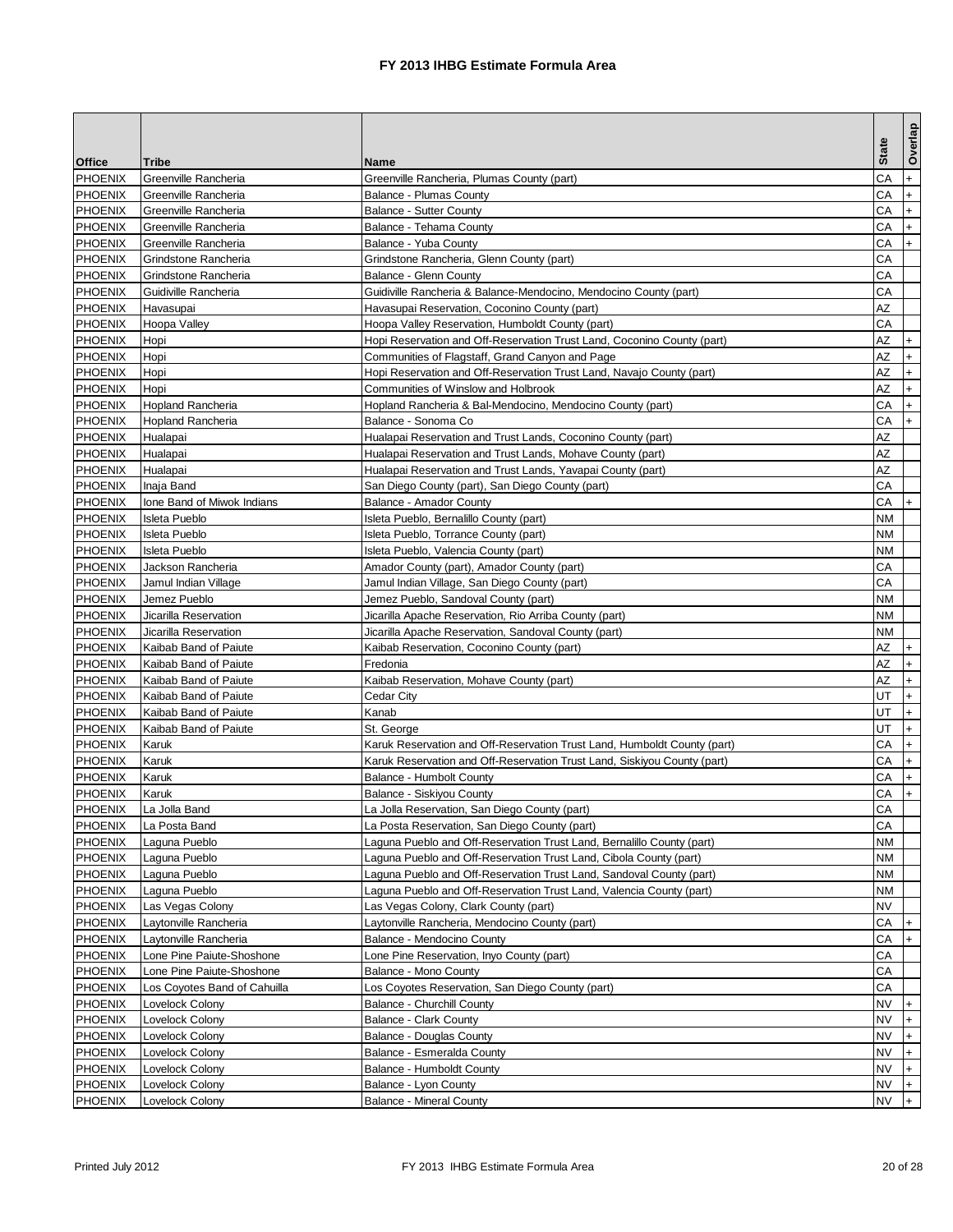|                |                                     |                                                                                    | <b>State</b> | Overlap   |
|----------------|-------------------------------------|------------------------------------------------------------------------------------|--------------|-----------|
| <b>Office</b>  | Tribe                               | Name                                                                               |              |           |
| <b>PHOENIX</b> | Lovelock Colony                     | <b>Balance - Nye County</b>                                                        | NV           | $+$       |
| <b>PHOENIX</b> | Lovelock Colony                     | Lovelock Colony, Pershing County (part)                                            | NV           | $+$       |
| <b>PHOENIX</b> | Lovelock Colony                     | <b>Balance - Pershing County</b>                                                   | <b>NV</b>    | $+$       |
| <b>PHOENIX</b> | Lovelock Colony                     | <b>Balance - Storey County</b>                                                     | NV           | $+$       |
| <b>PHOENIX</b> | Lovelock Colony                     | Balance - Washoe County                                                            | NV           | $+$       |
| <b>PHOENIX</b> | Lovelock Colony                     | Balance - Carson City                                                              | NV           | $+$       |
| <b>PHOENIX</b> | Lower Lake Rancheria                | Balance - Sonoma County                                                            | CА           | $+$       |
| <b>PHOENIX</b> | Lytton Rancheria of California      | Balance - Sonoma County                                                            | CА           | $+$       |
| <b>PHOENIX</b> | Manchester Point Arena Rancheria    | Manchester Point Rancheria, Mendocino County (part)                                | CА           | $+$       |
| <b>PHOENIX</b> | Manchester Point Arena Rancheria    | Balance - Mendocino County                                                         | СA           | $+$       |
| <b>PHOENIX</b> | Manzanita Band                      | Manzanita Reservation, San Diego County (part)                                     | CА           |           |
| <b>PHOENIX</b> | Mesa Grande Band                    | Mesa Grande Reservation, San Diego County (part)                                   | CА           |           |
| <b>PHOENIX</b> | Mescalero Reservation               | Mescalero Reservation, Lincoln County (part)                                       | ΝM           |           |
| <b>PHOENIX</b> | Mescalero Reservation               | Mescalero Reservation, Otero County (part)                                         | ΝM           |           |
| <b>PHOENIX</b> | Middletown Rancheria                | Middletown Rancheria, Lake County (part)                                           | СA           |           |
| <b>PHOENIX</b> | Middletown Rancheria                | Balance - Lake County                                                              | CА           | $+$       |
| <b>PHOENIX</b> | Moapa Band of Paiute                | Moapa River Reservation, Clark County (part)                                       | NV           |           |
| <b>PHOENIX</b> | Mooretown Rancheria                 | Mooretown Rancheria, Butte County (part)                                           | CА           | $+$       |
| <b>PHOENIX</b> | Mooretown Rancheria                 | Balance - Butte County                                                             | CА           | $+$       |
| <b>PHOENIX</b> | Morongo Band of Cahuilla            | Morongo Reservation, Riverside County (part)                                       | СA           |           |
| <b>PHOENIX</b> | Nambe Pueblo                        | Nambe Pueblo and Off-Reservation Trust Land, Santa Fe County (part)                | ΝM           |           |
| <b>PHOENIX</b> | Navajo Nation                       | Navajo Nation Reservation and Off-Reservation Trust Land, Apache County (part)     | AZ           |           |
| <b>PHOENIX</b> | Navajo Nation                       | Navajo Nation Reservation and Off-Reservation Trust Land, Coconino County (part)   | ΑZ           |           |
| <b>PHOENIX</b> | Navajo Nation                       | Navajo Nation Reservation and Off-Reservation Trust Land, Navajo County (part)     | ΑZ           |           |
| <b>PHOENIX</b> | Navajo Nation                       | Navajo Nation Reservation and Off-Reservation Trust Land, Bernalillo County (part) | NΜ           |           |
| <b>PHOENIX</b> | Navajo Nation                       | Navajo Nation Reservation and Off-Reservation Trust Land, Cibola County (part)     | NΜ           |           |
| <b>PHOENIX</b> | Navajo Nation                       | Navajo Nation Reservation and Off-Reservation Trust Land, McKinley County (part)   | ΝM           |           |
| <b>PHOENIX</b> | Navajo Nation                       | Navajo Nation Reservation and Off-Reservation Trust Land, Rio Arriba County (part) | ΝM           |           |
| <b>PHOENIX</b> | Navajo Nation                       | Navajo Nation Reservation and Off-Reservation Trust Land, Sandoval County (part)   | ΝM           |           |
| <b>PHOENIX</b> | Navajo Nation                       | Navajo Nation Reservation and Off-Reservation Trust Land, San Juan County (part)   | ΝM           |           |
| <b>PHOENIX</b> | Navajo Nation                       | Navajo Nation Reservation and Off-Reservation Trust Land, Socorro County (part)    | ΝM           |           |
| <b>PHOENIX</b> | Navajo Nation                       | Navajo Nation Reservation and Off-Reservation Trust Land, San Juan County (part)   | UT           |           |
| <b>PHOENIX</b> | North Fork Rancheria                | <b>Balance Fresno</b>                                                              | CА           |           |
| <b>PHOENIX</b> | North Fork Rancheria                | North Fork Rancheria, Madera County (part)                                         | CА           | $+$       |
| <b>PHOENIX</b> | North Fork Rancheria                | <b>Balance Madera County</b>                                                       | CА           | $+$       |
| <b>PHOENIX</b> | North Fork Rancheria                | <b>Balance Mariposa</b>                                                            | CА           | $+$       |
| <b>PHOENIX</b> | Ohkay Owingeh (was San Juan Pueblo) | San Juan Pueblo, Rio Arriba County (part)                                          | NΜ           |           |
| <b>PHOENIX</b> | Ohkay Owingeh (was San Juan Pueblo) | Balance - Rio Arriba County                                                        | ΝM           |           |
| <b>PHOENIX</b> | Paiute-Shoshone of Bishop Colony    | Bishop Rancheria, Inyo County (part)                                               | CА           |           |
| <b>PHOENIX</b> | Pala Band                           | Pala Reservation, San Diego County (part)                                          | CA           |           |
| <b>PHOENIX</b> | Pascua Yaqui Tribe                  | Guadalupe Town, Maricopa County (part)                                             | ΑZ           |           |
| <b>PHOENIX</b> | Pascua Yaqui Tribe                  | Pascua Yaqui Reservation, Pima County (part)                                       | AΖ           |           |
| <b>PHOENIX</b> | Pascua Yaqui Tribe                  | So. Tuscon, Old Pascua Village and Yoem Pueblo                                     | ΑZ           |           |
| <b>PHOENIX</b> | Paskenta Band of Nomlaki Indian     | Balance - Tehama County                                                            | СA           |           |
| <b>PHOENIX</b> | Pauma Band                          | Pauma and Yuima Reservation, San Diego County (part)                               | CА           |           |
| <b>PHOENIX</b> | Pechanga Band                       | Pechanga Reservation, Riverside County (part)                                      | CА           |           |
| <b>PHOENIX</b> | Picayune Rancheria                  | Balance - Fresno County                                                            | СA           |           |
| <b>PHOENIX</b> | Picayune Rancheria                  | Picayune Rancheria, Madera County (part)                                           | СA           |           |
| <b>PHOENIX</b> | Picayune Rancheria                  | Balance - Madera County                                                            | СA           |           |
| <b>PHOENIX</b> | Picayune Rancheria                  | Balance - Mariposa County                                                          | СA           | $+$       |
| <b>PHOENIX</b> | Picuris Pueblo                      | Picuris Pueblo, Taos County (part)                                                 | ΝM           |           |
| <b>PHOENIX</b> | Pinoleville Rancheria               | Pinoleville Rancheria, Mendocino County (part)                                     | СA           |           |
| <b>PHOENIX</b> | Pinoleville Rancheria               | Balance - Mendocino County                                                         | СA           | $+$       |
| <b>PHOENIX</b> | Pit River Tribe                     | Likely Rancheria, Modoc County (part)                                              | CА           | $\ddot{}$ |
| <b>PHOENIX</b> | Pit River Tribe                     | Lookout Rancheria, Modoc County (part)                                             | СA           |           |
| <b>PHOENIX</b> | Pit River Tribe                     | XL Ranch, Modoc County (part)                                                      | СA           | $+$       |
| <b>PHOENIX</b> | Pit River Tribe                     | Balance - Modoc County                                                             | СA           |           |
| <b>PHOENIX</b> | Pit River Tribe                     | Big Bend Rancheria, Shasta County (part)                                           | СA           |           |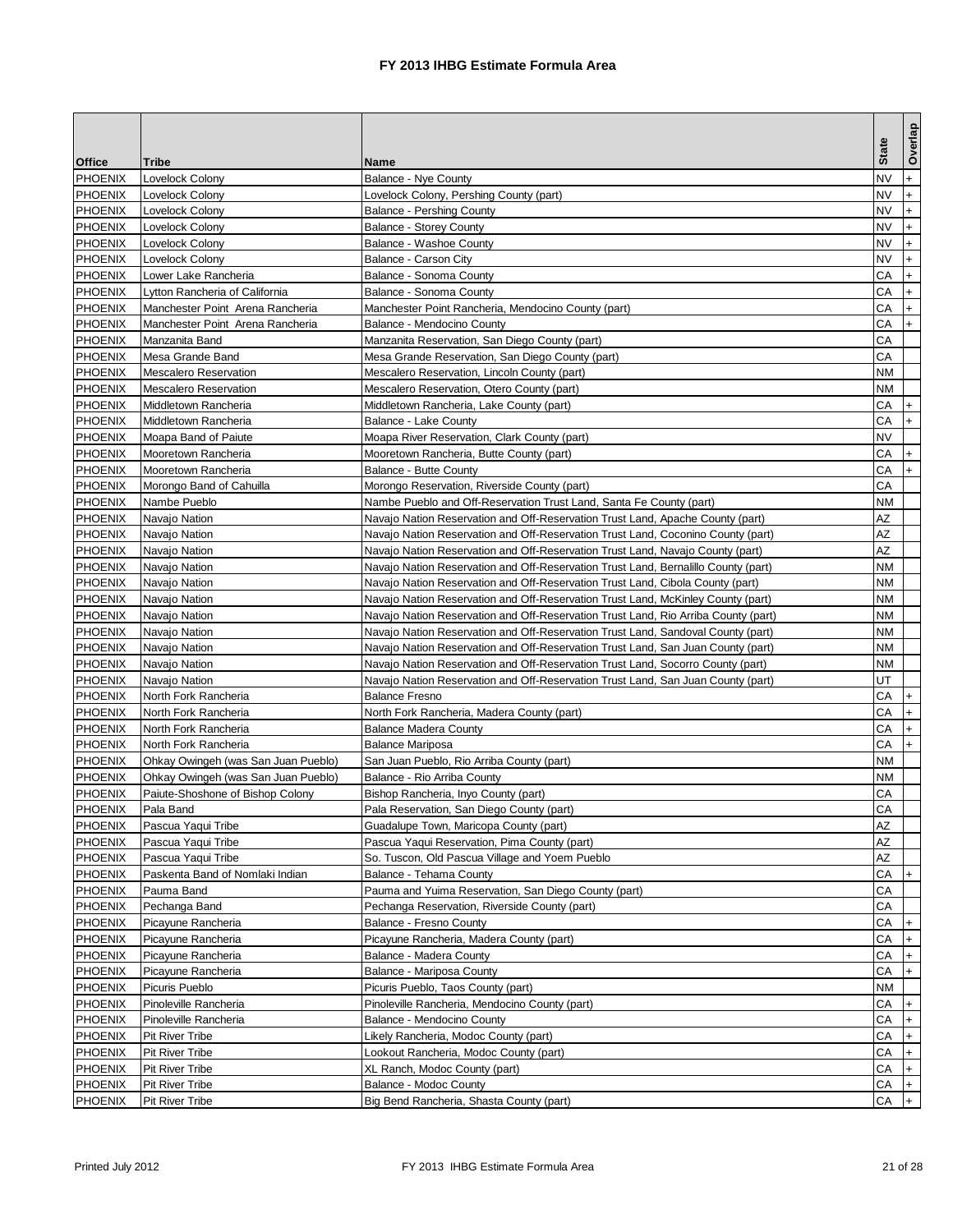|                |                                       |                                                                                  |              | Overlap            |
|----------------|---------------------------------------|----------------------------------------------------------------------------------|--------------|--------------------|
| <b>Office</b>  | Tribe                                 | Name                                                                             | <b>State</b> |                    |
| <b>PHOENIX</b> | <b>Pit River Tribe</b>                | Montgomery Creek Rancheria, Shasta County (part)                                 | СA           | $+$                |
| <b>PHOENIX</b> | <b>Pit River Tribe</b>                | Pit River Trust Lands, Shasta County (part)                                      | CА           | $+$                |
| <b>PHOENIX</b> | <b>Pit River Tribe</b>                | Roaring Creek Rancheria, Shasta County (part)                                    | CА           | $+$                |
| <b>PHOENIX</b> | <b>Pit River Tribe</b>                | Balance - Shasta County                                                          | CА           | $+$                |
| <b>PHOENIX</b> | Pojoaque Pueblo                       | Pojoaque Pueblo, Santa Fe County (part)                                          | ΝM           |                    |
| <b>PHOENIX</b> | Potter Valley Rancheria               | Balance - Mendocino County                                                       | CА           | $^{+}$             |
| <b>PHOENIX</b> | <b>Pyramid Lake Paiute</b>            | <b>Balance - Churchill County</b>                                                | NV           | $+$                |
| <b>PHOENIX</b> | <b>Pyramid Lake Paiute</b>            | Balance - Clark County                                                           | NV           | $+$                |
| <b>PHOENIX</b> | <b>Pyramid Lake Paiute</b>            | Balance - Douglas County                                                         | NV           | $\ddot{}$          |
| <b>PHOENIX</b> | <b>Pyramid Lake Paiute</b>            | Balance - Esmeralda County                                                       | NV           | $+$                |
| <b>PHOENIX</b> | <b>Pyramid Lake Paiute</b>            | Balance - Humboldt County                                                        | NV           | $+$                |
| <b>PHOENIX</b> | Pyramid Lake Paiute                   | Pyramid Lake Reservation, Lyon County (part)                                     | NV           | $+$                |
| <b>PHOENIX</b> | <b>Pyramid Lake Paiute</b>            | Balance - Lyon County                                                            | NV           | $+$                |
| <b>PHOENIX</b> | <b>Pyramid Lake Paiute</b>            | <b>Balance - Mineral County</b>                                                  | <b>NV</b>    | $+$                |
| <b>PHOENIX</b> | <b>Pyramid Lake Paiute</b>            | <b>Balance - Nye County</b>                                                      | <b>NV</b>    | $+$                |
| <b>PHOENIX</b> | Pyramid Lake Paiute                   | <b>Balance - Pershing County</b>                                                 | NV           | $+$                |
| <b>PHOENIX</b> | <b>Pyramid Lake Paiute</b>            | Pyramid Lake Reservation, Storey County (part)                                   | NV           | $+$                |
| <b>PHOENIX</b> | <b>Pyramid Lake Paiute</b>            | <b>Balance - Storey County</b>                                                   | NV           | $+$                |
| <b>PHOENIX</b> | <b>Pyramid Lake Paiute</b>            | Pyramid Lake Reservation, Washoe County (part)                                   | NV           | $+$                |
| <b>PHOENIX</b> | <b>Pyramid Lake Paiute</b>            | Balance - Washoe County                                                          | NV           | $+$                |
| <b>PHOENIX</b> | <b>Pyramid Lake Paiute</b>            | Balance - Carson City                                                            | NV           | $+$                |
| <b>PHOENIX</b> | <b>Quartz Valley Reservation</b>      | Quartz Valley Reservation, Siskiyou County (part)                                | CА           | $+$                |
| <b>PHOENIX</b> | <b>Quartz Valley Reservation</b>      | Balance - Siskiyou County                                                        | CА           | $+$                |
| <b>PHOENIX</b> | Quechan Tribe                         | Fort Yuma Reservation, Yuma County (part)                                        | AZ           |                    |
| <b>PHOENIX</b> | Quechan Tribe                         | Cities of Gadsen, Roll, San Luis, Somerton, Tacna, Yuma and Welton               | AZ           |                    |
| <b>PHOENIX</b> | Quechan Tribe                         | Fort Yuma Reservation, Imperial County (part)                                    | CА           |                    |
| <b>PHOENIX</b> | Ramona Band                           | Riverside County (part), Riverside County (part)                                 | CА           |                    |
| <b>PHOENIX</b> | Redding Rancheria                     | Redding Rancheria, Shasta County (part)                                          | CА           | $+$                |
| <b>PHOENIX</b> | Redding Rancheria                     | Balance - Shasta County                                                          | CА           | $+$                |
| <b>PHOENIX</b> | Redwood Valley Rancheria              | Redwood Valley Rancheria, Mendocino County (part)                                | CА           | $+$                |
| <b>PHOENIX</b> | Redwood Valley Rancheria              | Balance - Mendocino County                                                       | CА           | $+$                |
| <b>PHOENIX</b> | Redwood Valley Rancheria              | Balance - Sonoma Co                                                              | CА           | $+$                |
| <b>PHOENIX</b> | Reno-Sparks Colony                    | <b>Balance - Churchill County</b>                                                | NV           | $+$                |
| <b>PHOENIX</b> | Reno-Sparks Colony                    | <b>Balance - Clark County</b>                                                    | NV           | $+$                |
| <b>PHOENIX</b> | Reno-Sparks Colony                    | Balance - Douglas County                                                         | ΝV           | $+$                |
| <b>PHOENIX</b> | Reno-Sparks Colony                    | Balance - Esmeralda County                                                       | NV           | $^{+}$             |
| <b>PHOENIX</b> | Reno-Sparks Colony                    | Balance - Humboldt County                                                        | NV           | $+$                |
| <b>PHOENIX</b> | Reno-Sparks Colony                    | Balance - Lyon County                                                            | NV           | $+$                |
| <b>PHOENIX</b> | Reno-Sparks Colony                    | <b>Balance - Mineral County</b>                                                  | NV           | $+$                |
| <b>PHOENIX</b> | Reno-Sparks Colony                    | Balance - Nye County                                                             | <b>NV</b>    |                    |
| <b>PHOENIX</b> | Reno-Sparks Colony                    | Balance - Pershing County                                                        | NV           | $\left  + \right $ |
| <b>PHOENIX</b> | Reno-Sparks Colony                    | Balance - Storey County                                                          | <b>NV</b>    | I+                 |
| <b>PHOENIX</b> | Reno-Sparks Colony                    | Reno-Sparks Colony, Washoe County (part)                                         | NV           |                    |
| <b>PHOENIX</b> | Reno-Sparks Colony                    | Balance - Washoe County                                                          | NV.          |                    |
| <b>PHOENIX</b> | Reno-Sparks Colony                    | Balance - Carson City                                                            | NV           | $+$                |
| <b>PHOENIX</b> | Resighini Rancheria                   | Resighini Rancheria, Del Norte County (part)                                     | CА           |                    |
| <b>PHOENIX</b> | <b>Rincon Reservation</b>             | Rincon Reservation, San Diego County (part)                                      | СA           |                    |
| <b>PHOENIX</b> | Robinson Rancheria                    | Robinson Rancheria and Off-Reservation Trust Land, Lake County (part)            | СA           | $+$                |
| <b>PHOENIX</b> | Robinson Rancheria                    | <b>Balance - Lake County</b>                                                     | СA           | $+$                |
| <b>PHOENIX</b> | Rohnerville Rancheria (Bear River Bd) | Rohnerville Rancheria, Humboldt County (part)                                    | СA           |                    |
| <b>PHOENIX</b> | Round Valley Reservation              | Round Valley Reservation and Off-Reservation Trust Land, Mendocino County (part) | СA           |                    |
| <b>PHOENIX</b> | Round Valley Reservation              | Balance - Mendocino County                                                       | CА           | $+$                |
| <b>PHOENIX</b> | Round Valley Reservation              | Balance - Sonoma County                                                          | СA           | $\ddot{}$          |
| <b>PHOENIX</b> | Round Valley Reservation              | Round Valley Reservation and Off-Reservation Trust Land, Trinity County (part)   | СA           | $+$                |
| <b>PHOENIX</b> | Rumsey Rancheria                      | Rumsey Rancheria, Yolo County (part)                                             | СA           | l+                 |
| <b>PHOENIX</b> | Rumsey Rancheria                      | Balance - Yolo County                                                            | СA           | $+$                |
| <b>PHOENIX</b> | Salt River Plma-Maricopa              | Salt River Reservation, Maricopa County (part)                                   | ΑZ           |                    |
| <b>PHOENIX</b> | San Carlos Apache                     | San Carlos Reservation, Gila County (part)                                       | AΖ           |                    |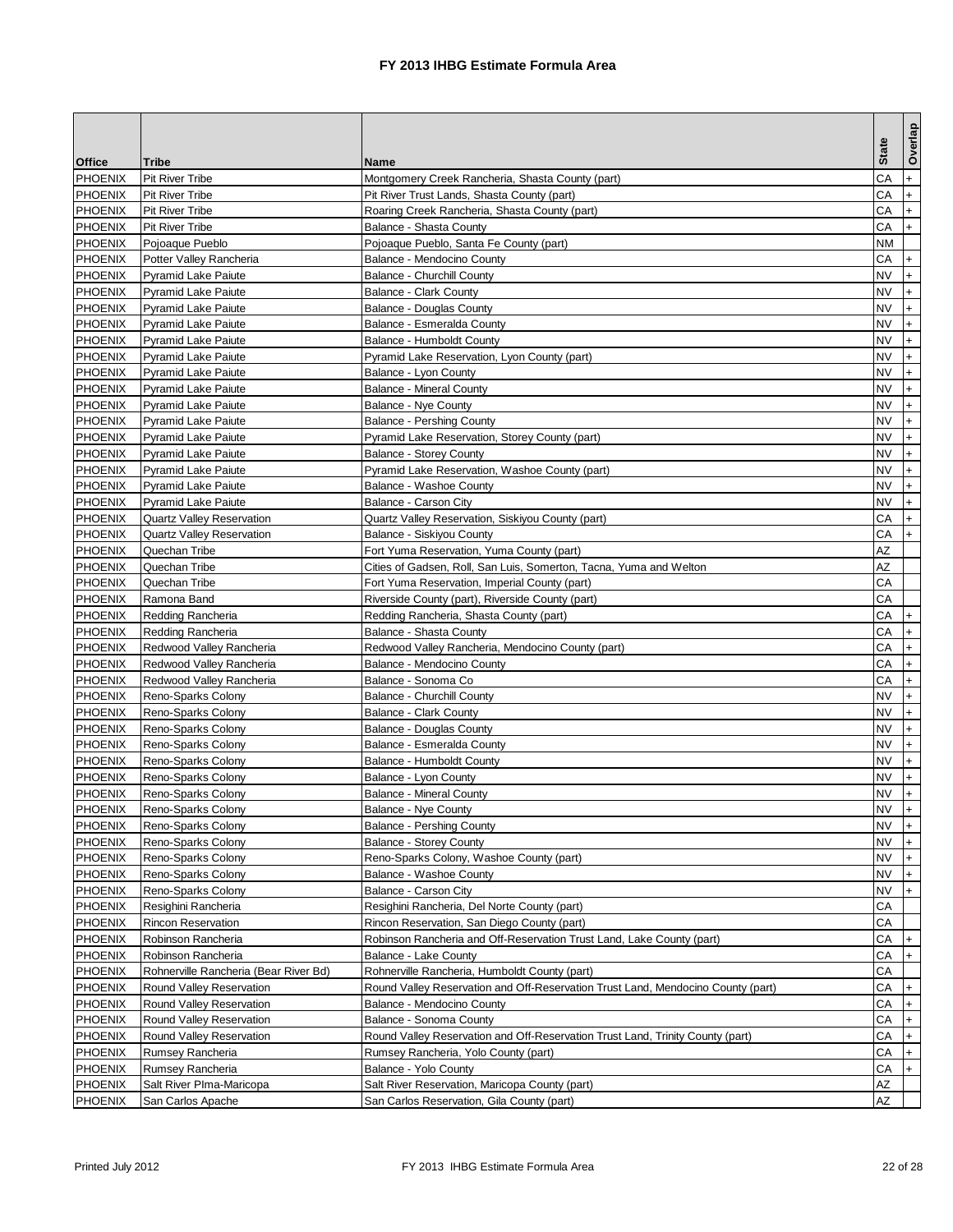|                |                                    |                                                                                |                 | Overlap   |
|----------------|------------------------------------|--------------------------------------------------------------------------------|-----------------|-----------|
| <b>Office</b>  | Tribe                              | Name                                                                           | <b>State</b>    |           |
| <b>PHOENIX</b> | San Carlos Apache                  | Cities of Hayden, Winkleman, Globe and Miami                                   | AZ              |           |
| <b>PHOENIX</b> | San Carlos Apache                  | San Carlos Reservation, Graham County (part)                                   | AZ              |           |
| <b>PHOENIX</b> | San Carlos Apache                  | Cities of Eden, Thatcher, Pima, Safford and Fort Thomas                        | AZ              |           |
| <b>PHOENIX</b> | San Carlos Apache                  | City of Showlow                                                                | AΖ              |           |
| <b>PHOENIX</b> | San Carlos Apache                  | San Carlos Reservation, Pinal County (part)                                    | AZ              |           |
| <b>PHOENIX</b> | San Carlos Apache                  | City of Superior                                                               | AΖ              |           |
| <b>PHOENIX</b> | San Felipe Pueblo                  | San Felipe Pueblo, Sandoval County (part)                                      | ΝM              |           |
| <b>PHOENIX</b> | San Ildefonso Pueblo               | San Ildefonso Pueblo, Sandoval County (part)                                   | ΝM              |           |
| <b>PHOENIX</b> | San Ildefonso Pueblo               | San Ildefonso Pueblo, Santa Fe County (part)                                   | ΝM              |           |
| <b>PHOENIX</b> | San Juan Southern Paiute Tribe     | Balance - Coconino County                                                      | AΖ              |           |
| <b>PHOENIX</b> | San Manuel Band                    | San Manuel Reservation, San Bernardino County (part)                           | CА              |           |
| <b>PHOENIX</b> | San Pasqual Band                   | San Pasqual Reservation, San Diego County (part)                               | CА              |           |
| <b>PHOENIX</b> | San Rosa Band of Cahuilla          | Santa Rosa Reservation, Riverside County (part)                                | CА              |           |
| <b>PHOENIX</b> | Sandia Pueblo                      | Sandia Pueblo, Bernalillo County (part)                                        | ΝM              |           |
| <b>PHOENIX</b> | Sandia Pueblo                      | Sandia Pueblo, Sandoval County (part)                                          | ΝM              |           |
| <b>PHOENIX</b> | Santa Ana Pueblo                   | Santa Ana Pueblo, Sandoval County (part)                                       | ΝM              |           |
| <b>PHOENIX</b> | Santa Clara Pueblo                 | Santa Clara Pueblo, Rio Arriba County (part)                                   | NΜ              |           |
| <b>PHOENIX</b> | Santa Clara Pueblo                 | Santa Clara Pueblo, Sandoval County (part)                                     | NΜ              |           |
| <b>PHOENIX</b> | Santa Clara Pueblo                 | Santa Clara Pueblo, Santa Fe County (part)                                     | ΝM              |           |
| <b>PHOENIX</b> | Santa Rosa Rancheria               | Santa Rosa Rancheria, Kings County (part)                                      | CА              |           |
| <b>PHOENIX</b> | Santa Ynez Band of Chumash         | Santa Ynez Reservation, Santa Barbara County (part)                            | CА              |           |
| <b>PHOENIX</b> | Santa Ysabel Reservation           | Santa Ysabel Reservation, San Diego County (part)                              | CА              |           |
| <b>PHOENIX</b> | Santo Domingo Pueblo               | Santo Domingo Pueblo, Sandoval County (part)                                   | ΝM              |           |
| <b>PHOENIX</b> | Santo Domingo Pueblo               | Santo Domingo Pueblo, Santa Fe County (part)                                   | ΝM              |           |
| <b>PHOENIX</b> | Scotts Valley (Pomo)               | Balance - Contra Costa County                                                  | CА              |           |
| <b>PHOENIX</b> | Scotts Valley (Pomo)               | <b>Balance - Lake County</b>                                                   | CА              | $+$       |
| <b>PHOENIX</b> | Scotts Valley (Pomo)               | Balance - Mendocino County                                                     | CА              | $\ddot{}$ |
| <b>PHOENIX</b> | Scotts Valley (Pomo)               | Balance - Sonoma County                                                        | CА              | $+$       |
| <b>PHOENIX</b> | Sherwood Valley Rancheria          | Balance - Lake County                                                          | CА              | $+$       |
| <b>PHOENIX</b> | Sherwood Valley Rancheria          | Sherwood Valley Rancheria, Mendocino County (part)                             | CА              | $+$       |
| <b>PHOENIX</b> | Sherwood Valley Rancheria          | Balance - Mendocino County                                                     | CА              | $+$       |
| <b>PHOENIX</b> | Sherwood Valley Rancheria          | Balance - Sonoma County                                                        | CА              | $+$       |
| <b>PHOENIX</b> | Shingle Springs Rancheria          | Shingle Springs Rancheria, El Dorado County (part)                             | CА              |           |
| <b>PHOENIX</b> | Shingle Springs Rancheria          | Balance - El Dorado County                                                     | CА              |           |
| <b>PHOENIX</b> | Smith River Rancheria              | Smith River Rancheria, Del Norte County (part)                                 | CА              | $+$       |
| <b>PHOENIX</b> | Smith River Rancheria              | Balance - Del Norte County                                                     | CА              | $\ddot{}$ |
| <b>PHOENIX</b> | Smith River Rancheria              | <b>Balance - Humboldt County</b>                                               | CА              | $+$       |
| <b>PHOENIX</b> | Smith River Rancheria              | Balance - Coos County                                                          | ΟR              | $\ddot{}$ |
| <b>PHOENIX</b> | Smith River Rancheria              | <b>Balance - Curry County</b>                                                  | CА              | $+$       |
| <b>PHOENIX</b> | Smith River Rancheria              | Balance - Josephine County                                                     | OR <sub>.</sub> |           |
| <b>PHOENIX</b> | Soboba Band                        | Soboba Reservation, Riverside County (part)                                    | СA              |           |
| <b>PHOENIX</b> | Stewarts Point Rancheria           | Stewarts Point Rancheria, Sonoma County (part)                                 | СA              | $ + $     |
| <b>PHOENIX</b> | Stewarts Point Rancheria           | Balance - Sonoma County                                                        | СA              |           |
| <b>PHOENIX</b> | Sulphur Bank Rancheria             | Sulphur Bank Rancheria, Lake County (part)                                     | СA              | $+$       |
| <b>PHOENIX</b> | Sulphur Bank Rancheria             | Balance - Lake County                                                          | СA              | $+$       |
| <b>PHOENIX</b> | Summit Lake Paiute Tribe           | Summit Lake Reservation, Humboldt County (part)                                | ΝV              |           |
| <b>PHOENIX</b> | Susanville Rancheria               | Susanville Rancheria, Lassen County (part)                                     | CА              |           |
| <b>PHOENIX</b> | Susanville Rancheria               | Balance - Lassen County                                                        | СA              |           |
| <b>PHOENIX</b> | Sycuan Band of Kumeyaay Nation     | Sycuan Reservation, San Diego County (part)                                    | СA              |           |
| <b>PHOENIX</b> | Table Bluff Rancheria, Wiyot Tribe | Table Bluff Reservation and Off-Reservation Trust Land, Humboldt County (part) | CА              |           |
| <b>PHOENIX</b> | Table Mountain Rancheria           | Table Mountain Rancheria, Fresno County (part)                                 | СA              |           |
| <b>PHOENIX</b> | <b>Taos Pueblo</b>                 | Taos Pueblo and Off-Reservation Trust Land, Taos County (part)                 | ΝM              |           |
| <b>PHOENIX</b> | Te-Moak                            | Elko Colony, Elko County (part)                                                | ΝV              |           |
| <b>PHOENIX</b> | Te-Moak                            | South Fork Reservation and Off-Reservation Trust Land, Elko County (part)      | NV              |           |
| <b>PHOENIX</b> | Te-Moak                            | Wells Colony, Elko County (part)                                               | NV              |           |
| <b>PHOENIX</b> | Te-Moak                            | Battle Mountain Reservation, Lander County (part)                              | NV              |           |
| <b>PHOENIX</b> | <b>Tejon Indian Tribe</b>          |                                                                                | СA              |           |
| <b>PHOENIX</b> | <b>Tesuque Pueblo</b>              | Tesuque Pueblo and Off-Reservation Trust Land, Santa Fe County (part)          | ΝM              |           |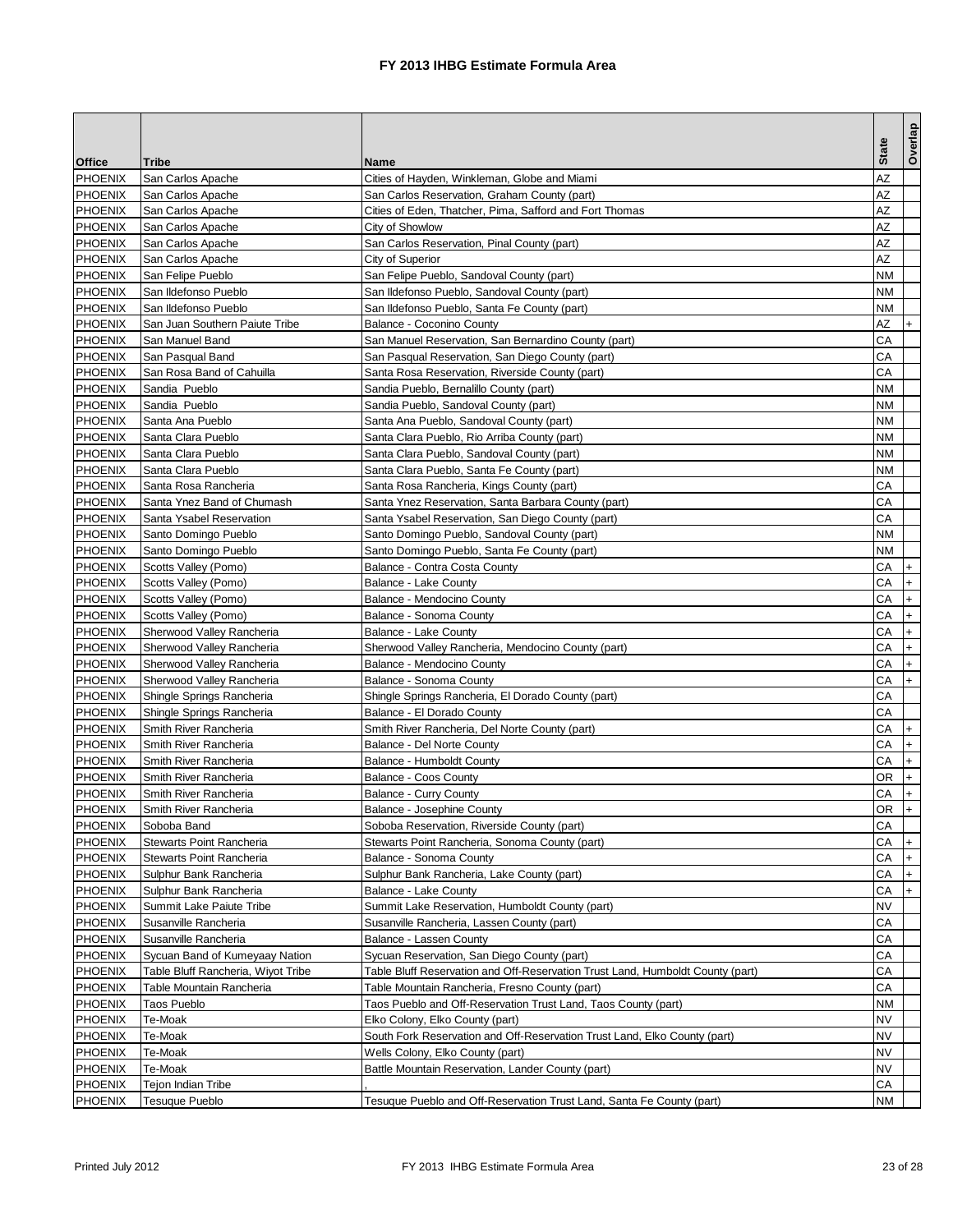|                                  |                                                                                                                                                   |                                                                                   | <b>State</b> | Overlap    |
|----------------------------------|---------------------------------------------------------------------------------------------------------------------------------------------------|-----------------------------------------------------------------------------------|--------------|------------|
| <b>Office</b>                    | Tribe                                                                                                                                             | Name                                                                              |              |            |
| <b>PHOENIX</b>                   | Tohono O'Odham Nation                                                                                                                             | Tohono O'odham Reservation and Off-Reservation Trust Land, Maricopa County (part) | AZ           |            |
| <b>PHOENIX</b>                   | Tohono O'Odham Nation                                                                                                                             | Tohono O'odham Reservation and Off-Reservation Trust Land, Pima County (part)     | AZ           |            |
| <b>PHOENIX</b>                   | Tohono O'Odham Nation                                                                                                                             | Tohono O'odham Reservation and Off-Reservation Trust Land, Pinal County (part)    | AZ           |            |
| <b>PHOENIX</b>                   | Tonto Apache of Arizona                                                                                                                           | Payson (Yavapai-Apache) Community, Gila County (part)                             | AZ           |            |
| <b>PHOENIX</b>                   | Torres-Martinez Band of Cahuilla                                                                                                                  | Torres-Martinez Reservation, Imperial County (part)                               | CА           |            |
| <b>PHOENIX</b>                   | Torres-Martinez Band of Cahuilla                                                                                                                  | Torres-Martinez Reservation, Riverside County (part)                              | CА           |            |
| <b>PHOENIX</b>                   | <b>Trinidad Rancheria</b>                                                                                                                         | Trinidad Rancheria and Off-Reservation Trust Land, Humboldt County (part)         | CА           |            |
| <b>PHOENIX</b>                   | Tule River Indian Tribe                                                                                                                           | Tule River Reservation, Tulare County (part)                                      | CА           |            |
| <b>PHOENIX</b>                   | Tule River Indian Tribe                                                                                                                           | <b>Balance - Tulare County</b>                                                    | CА           |            |
| <b>PHOENIX</b>                   | Tuolumne Band of Me-Wuk Indians                                                                                                                   | Tuolumne Rancheria and Off-Reservation Trust Land, Tuolumne County (part)         | CА           |            |
| <b>PHOENIX</b>                   | Tuolumne Band of Me-Wuk Indians                                                                                                                   | Balance - Tuolumne County                                                         | CА           |            |
| <b>PHOENIX</b>                   | Twenty Nine Palms Band                                                                                                                            | Riverside County (part), Riverside County (part)                                  | CА           |            |
| <b>PHOENIX</b>                   | <b>Twenty Nine Palms Band</b>                                                                                                                     | San Bernardino County (part), San Bernardino County (part)                        | CА           |            |
| <b>PHOENIX</b><br><b>PHOENIX</b> | Upper Lake Rancheria (Habematolel Pomo) Upper Lake Rancheria, Lake County (part)<br>Upper Lake Rancheria (Habematolel Pomo) Balance - Lake County |                                                                                   | CА<br>CА     | $+$<br>$+$ |
| <b>PHOENIX</b>                   | Utu Utu Gwaiti Paiute                                                                                                                             | Benton Paiute Reservation, Mono County (part)                                     | CА           |            |
| <b>PHOENIX</b>                   | Viejas Group of Capitan Grande                                                                                                                    | Viejas Rancheria, San Diego County (part)                                         | CА           |            |
| <b>PHOENIX</b>                   | <b>Walker River Paiute Tribe</b>                                                                                                                  | Walker River Reservation, Churchill County (part)                                 | NV           | $+$        |
| <b>PHOENIX</b>                   | <b>Walker River Paiute Tribe</b>                                                                                                                  | Balance - Churchill County                                                        | NV           | $+$        |
| <b>PHOENIX</b>                   | <b>Walker River Paiute Tribe</b>                                                                                                                  | <b>Balance - Clark County</b>                                                     | NV           | $+$        |
| <b>PHOENIX</b>                   | <b>Walker River Paiute Tribe</b>                                                                                                                  | <b>Balance - Douglas County</b>                                                   | NV           | $\ddot{}$  |
| <b>PHOENIX</b>                   | <b>Walker River Paiute Tribe</b>                                                                                                                  | Balance - Esmeralda County                                                        | NV           | $+$        |
| <b>PHOENIX</b>                   | <b>Walker River Paiute Tribe</b>                                                                                                                  | Balance - Humboldt County                                                         | NV           | $+$        |
| <b>PHOENIX</b>                   | <b>Walker River Paiute Tribe</b>                                                                                                                  | Walker River Reservation, Lyon County (part)                                      | NV           | $\ddot{}$  |
| <b>PHOENIX</b>                   | <b>Walker River Paiute Tribe</b>                                                                                                                  | Balance - Lyon County                                                             | NV           | $+$        |
| <b>PHOENIX</b>                   | <b>Walker River Paiute Tribe</b>                                                                                                                  | Walker River Reservation, Mineral County (part)                                   | NV           | $+$        |
| <b>PHOENIX</b>                   | <b>Walker River Paiute Tribe</b>                                                                                                                  | Balance - Mineral County                                                          | NV           | $+$        |
| <b>PHOENIX</b>                   | <b>Walker River Paiute Tribe</b>                                                                                                                  | Balance - Nye County                                                              | NV           | $\ddot{}$  |
| <b>PHOENIX</b>                   | <b>Walker River Paiute Tribe</b>                                                                                                                  | <b>Balance - Pershing County</b>                                                  | NV           | $+$        |
| <b>PHOENIX</b>                   | <b>Walker River Paiute Tribe</b>                                                                                                                  | <b>Balance - Storey County</b>                                                    | NV           | $+$        |
| <b>PHOENIX</b>                   | <b>Walker River Paiute Tribe</b>                                                                                                                  | Balance - Washoe County                                                           | NV           | $+$        |
| <b>PHOENIX</b>                   | <b>Walker River Paiute Tribe</b>                                                                                                                  | Balance - Carson City                                                             | NV           | $+$        |
| <b>PHOENIX</b>                   | <b>Washoe Tribe</b>                                                                                                                               | Woodfords Community, Alpine County (part)                                         | СA           | $+$        |
| <b>PHOENIX</b>                   | <b>Washoe Tribe</b>                                                                                                                               | <b>Balance - Churchill County</b>                                                 | NV           | $+$        |
| <b>PHOENIX</b>                   | Washoe Tribe                                                                                                                                      | Balance - Clark County                                                            | NV           | $+$        |
| <b>PHOENIX</b>                   | <b>Washoe Tribe</b>                                                                                                                               | Dresslerville Colony, Douglas County (part)                                       | NV           | $\ddot{}$  |
| <b>PHOENIX</b>                   | <b>Washoe Tribe</b>                                                                                                                               | Stewart Community, Douglas County (part)                                          | NV           | $+$        |
| <b>PHOENIX</b>                   | <b>Washoe Tribe</b>                                                                                                                               | <b>Balance - Douglas County</b>                                                   | NV           | $\ddot{}$  |
| <b>PHOENIX</b>                   | <b>Washoe Tribe</b>                                                                                                                               | Balance - Esmeralda County                                                        | NV           | $+$        |
| <b>PHOENIX</b>                   | <b>Washoe Tribe</b>                                                                                                                               | <b>Balance - Humboldt County</b>                                                  | <b>NV</b>    |            |
| <b>PHOENIX</b>                   | <b>Washoe Tribe</b>                                                                                                                               | Balance - Lyon County                                                             | NV           | $+$        |
| <b>PHOENIX</b>                   | <b>Washoe Tribe</b>                                                                                                                               | <b>Balance - Mineral County</b>                                                   | NV           |            |
| <b>PHOENIX</b>                   | <b>Washoe Tribe</b>                                                                                                                               | <b>Balance - Nye County</b>                                                       | NV           |            |
| <b>PHOENIX</b>                   | <b>Washoe Tribe</b>                                                                                                                               | <b>Balance - Pershing County</b>                                                  | <b>NV</b>    |            |
| <b>PHOENIX</b>                   | Washoe Tribe                                                                                                                                      | <b>Balance - Storey County</b>                                                    | <b>NV</b>    | $+$        |
| <b>PHOENIX</b>                   | <b>Washoe Tribe</b>                                                                                                                               | Balance - Washoe County                                                           | NV           | $+$        |
| <b>PHOENIX</b>                   | <b>Washoe Tribe</b>                                                                                                                               | Carson Colony, Carson City (part)                                                 | NV           |            |
| <b>PHOENIX</b>                   | Washoe Tribe                                                                                                                                      | Stewart Community, Carson City (part)                                             | <b>NV</b>    |            |
| <b>PHOENIX</b>                   | <b>Washoe Tribe</b>                                                                                                                               | Balance - Carson City                                                             | NV           | $+$        |
| <b>PHOENIX</b>                   | White Mountain Apache (Fort Apache)                                                                                                               | Fort Apache Reservation, Apache County (part)                                     | ΑZ           |            |
| <b>PHOENIX</b>                   | White Mountain Apache (Fort Apache)                                                                                                               | Fort Apache Reservation, Gila County (part)                                       | ΑZ           |            |
| <b>PHOENIX</b>                   | White Mountain Apache (Fort Apache)                                                                                                               | Fort Apache Reservation, Navajo County (part)                                     | ΑZ           |            |
| <b>PHOENIX</b>                   | Wilton Rancheria                                                                                                                                  | Newly Recognized Tribe                                                            | CА<br>ΝV     |            |
| <b>PHOENIX</b>                   | Winnemucca Colony                                                                                                                                 | Winnemucca Colony, Humboldt County (part)                                         |              |            |
| <b>PHOENIX</b>                   | Yavapai-Apache (Camp Verde)                                                                                                                       | Camp Verde Reservation, Yavapai County (part)                                     | ΑZ<br>ΑZ     |            |
| <b>PHOENIX</b><br><b>PHOENIX</b> | Yavapai-Prescott<br>Yerington Paiute Tribe                                                                                                        | Yavapai Reservation, Yavapai County (part)                                        | NV           |            |
| <b>PHOENIX</b>                   | Yerington Paiute Tribe                                                                                                                            | Balance - Churchill County<br><b>Balance - Clark County</b>                       | NV           |            |
|                                  |                                                                                                                                                   |                                                                                   |              |            |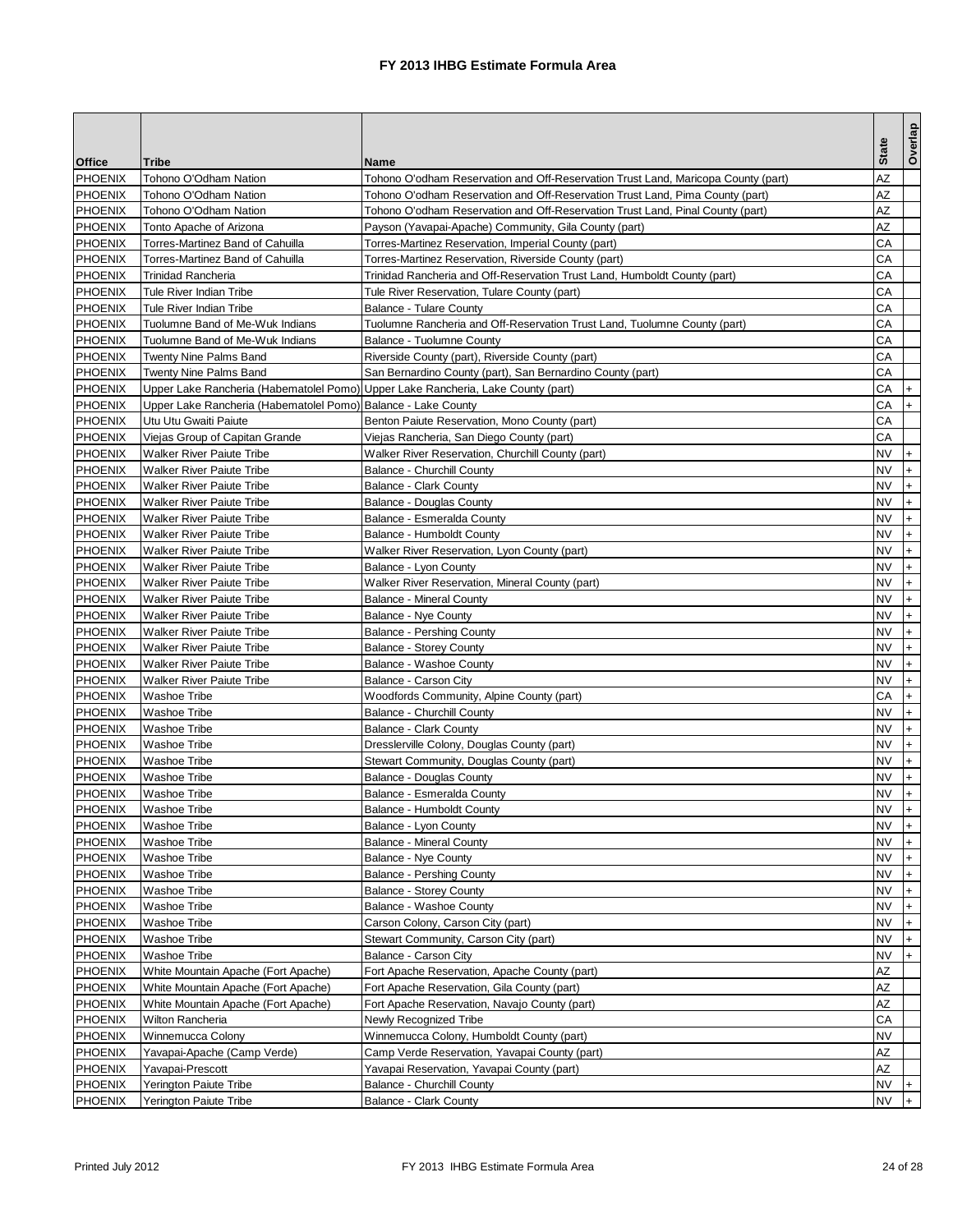|                                 | Tribe                                            | Name                                                                        | <b>State</b>    | Overlap    |
|---------------------------------|--------------------------------------------------|-----------------------------------------------------------------------------|-----------------|------------|
| <b>Office</b><br><b>PHOENIX</b> | <b>Yerington Paiute Tribe</b>                    | <b>Balance - Douglas County</b>                                             | <b>NV</b>       | $+$        |
| <b>PHOENIX</b>                  | <b>Yerington Paiute Tribe</b>                    | Balance - Esmeralda County                                                  | NV              | $+$        |
| <b>PHOENIX</b>                  | Yerington Paiute Tribe                           | Balance - Humboldt County                                                   | NV              | $+$        |
| <b>PHOENIX</b>                  | Yerington Paiute Tribe                           | Campbell Ranch, Lyon County (part)                                          | <b>NV</b>       | $+$        |
| <b>PHOENIX</b>                  | Yerington Paiute Tribe                           | Yerington Colony, Lyon County (part)                                        | <b>NV</b>       | $+$        |
| <b>PHOENIX</b>                  | <b>Yerington Paiute Tribe</b>                    | Balance - Lyon County                                                       | NV              | $\ddot{}$  |
| <b>PHOENIX</b>                  | <b>Yerington Paiute Tribe</b>                    | <b>Balance - Mineral County</b>                                             | <b>NV</b>       | $+$        |
| <b>PHOENIX</b>                  | <b>Yerington Paiute Tribe</b>                    | <b>Balance - Nye County</b>                                                 | NV              | $+$        |
| <b>PHOENIX</b>                  | Yerington Paiute Tribe                           | Balance - Pershing County                                                   | NV              | $+$        |
| <b>PHOENIX</b>                  | <b>Yerington Paiute Tribe</b>                    | <b>Balance - Storey County</b>                                              | NV              | $+$        |
| <b>PHOENIX</b>                  |                                                  | Balance - Washoe County                                                     | <b>NV</b>       | $+$        |
| <b>PHOENIX</b>                  | Yerington Paiute Tribe<br>Yerington Paiute Tribe |                                                                             | <b>NV</b>       | $+$        |
|                                 | Yomba Shoshone Tribe                             | Balance - Carson City<br><b>Balance - Churchill County</b>                  | <b>NV</b>       | $+$        |
| <b>PHOENIX</b>                  |                                                  |                                                                             | <b>NV</b>       | $+$        |
| <b>PHOENIX</b>                  | Yomba Shoshone Tribe                             | <b>Balance - Clark County</b>                                               |                 |            |
| <b>PHOENIX</b>                  | Yomba Shoshone Tribe                             | <b>Balance - Douglas County</b>                                             | NV<br><b>NV</b> | $+$<br>$+$ |
| <b>PHOENIX</b>                  | Yomba Shoshone Tribe                             | Balance - Esmeralda County                                                  | <b>NV</b>       |            |
| <b>PHOENIX</b>                  | Yomba Shoshone Tribe                             | Balance - Humboldt County                                                   |                 | $+$        |
| <b>PHOENIX</b>                  | Yomba Shoshone Tribe                             | Balance - Lyon County                                                       | NV              | $+$        |
| <b>PHOENIX</b>                  | Yomba Shoshone Tribe                             | <b>Balance - Mineral County</b>                                             | <b>NV</b>       | $+$        |
| <b>PHOENIX</b>                  | Yomba Shoshone Tribe                             | Yomba Reservation, Nye County (part)                                        | NV              | $+$        |
| <b>PHOENIX</b>                  | Yomba Shoshone Tribe                             | <b>Balance - Nye County</b>                                                 | <b>NV</b>       | $+$        |
| <b>PHOENIX</b>                  | Yomba Shoshone Tribe                             | Balance - Pershing County                                                   | <b>NV</b>       | $+$        |
| <b>PHOENIX</b>                  | Yomba Shoshone Tribe                             | <b>Balance - Storey County</b>                                              | <b>NV</b>       | $+$        |
| <b>PHOENIX</b>                  | Yomba Shoshone Tribe                             | Balance - Washoe County                                                     | <b>NV</b>       | $+$        |
| <b>PHOENIX</b>                  | Yomba Shoshone Tribe                             | Balance - Carson City                                                       | NV              | $+$        |
| <b>PHOENIX</b>                  | Ysleta Del Sur                                   | Ysleta Del Sur Pueblo and Off-Reservation Trust Land, El Paso County (part) | <b>TX</b>       |            |
| <b>PHOENIX</b>                  | Ysleta Del Sur                                   | Balance - El Paso County                                                    | ТX              |            |
| <b>PHOENIX</b>                  | Ysleta Del Sur                                   | Balance - Hudspeth County                                                   | ТX              |            |
| <b>PHOENIX</b>                  | Yurok Tribe                                      | Yurok Reservation, Del Norte County (part)                                  | CА              | $+$        |
| <b>PHOENIX</b>                  | <b>Yurok Tribe</b>                               | Balance - Del Norte County                                                  | CА              | $+$        |
| <b>PHOENIX</b>                  | <b>Yurok Tribe</b>                               | Yurok Reservation, Humboldt County (part)                                   | СA              | $+$        |
| <b>PHOENIX</b>                  | Yurok Tribe                                      | <b>Balance - Humboldt County</b>                                            | CА              | $+$        |
| <b>PHOENIX</b>                  | Zia Pueblo                                       | Zia Pueblo and Off-Reservation Trust Land, Sandoval County (part)           | NM              |            |
| <b>PHOENIX</b>                  | Zuni Tribe                                       | Zuni Reservation and Off-Reservation Trust Land, Apache County (part)       | AZ              |            |
| <b>PHOENIX</b>                  | Zuni Tribe                                       | Zuni Reservation and Off-Reservation Trust Land, Catron County (part)       | ΝM              |            |
| <b>PHOENIX</b>                  | Zuni Tribe                                       | Zuni Reservation and Off-Reservation Trust Land, Cibola County (part)       | NΜ              |            |
| <b>PHOENIX</b>                  | Zuni Tribe                                       | Zuni Reservation and Off-Reservation Trust Land, McKinley County (part)     | NΜ              |            |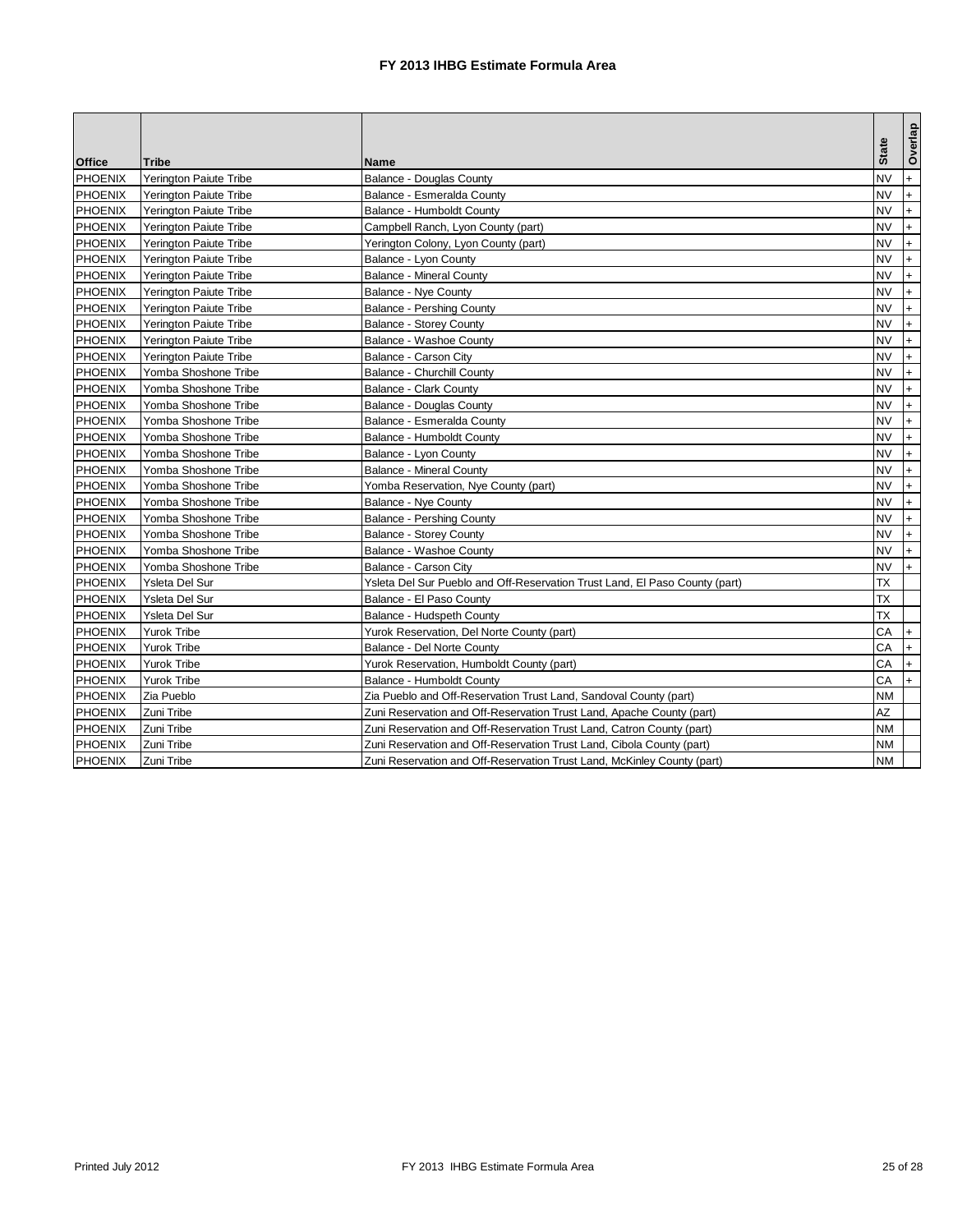|                |                                        |                                                                                                 |              | Overlap   |
|----------------|----------------------------------------|-------------------------------------------------------------------------------------------------|--------------|-----------|
| <b>Office</b>  | Tribe                                  | Name                                                                                            | <b>State</b> |           |
| <b>SEATTLE</b> | <b>Burns-Paiute Colony</b>             | Burns Paiute Colony and Off-Reservation Trust Land, Harney County (part)                        | ΟR           |           |
| <b>SEATTLE</b> | <b>Burns-Paiute Colony</b>             | <b>Balance - Harney County</b>                                                                  | OR           |           |
| <b>SEATTLE</b> | <b>Chehalis Confederated Tribes</b>    | Chehalis Reservation, Grays Harbor County (part)                                                | WA           |           |
| <b>SEATTLE</b> | <b>Chehalis Confederated Tribes</b>    | Balance - Grays Harbor County                                                                   | WA           | $+$       |
| <b>SEATTLE</b> | <b>Chehalis Confederated Tribes</b>    | Balance - Mason County                                                                          | WA           | $+$       |
| SEATTLE        | <b>Chehalis Confederated Tribes</b>    | Chehalis Reservation, Thurston County (part)                                                    | WA           | $\ddot{}$ |
| <b>SEATTLE</b> | <b>Chehalis Confederated Tribes</b>    | <b>Balance - Thurston County</b>                                                                | WA           | $+$       |
| <b>SEATTLE</b> | Coeur D'Alene Tribe                    | Coeur d'Alene Reservation, Benewah County (part)                                                | ID           |           |
| <b>SEATTLE</b> | Coeur D'Alene Tribe                    | Coeur d'Alene Reservation, Kootenai County (part)                                               | ID           |           |
| SEATTLE        | <b>Colville Confederated Tribes</b>    | Colville Reservation and Off-Reservation Trust Land, Chelan County (part)                       | WA           |           |
| <b>SEATTLE</b> | <b>Colville Confederated Tribes</b>    | Balance - Douglas County                                                                        | WA           |           |
| SEATTLE        | <b>Colville Confederated Tribes</b>    | Colville Reservation and Off-Reservation Trust Land, Ferry County (part)                        | WA           |           |
| <b>SEATTLE</b> | <b>Colville Confederated Tribes</b>    | Balance - Ferry County                                                                          | WA           |           |
| SEATTLE        | <b>Colville Confederated Tribes</b>    | Colville Reservation and Off-Reservation Trust Land, Okanogan County (part)                     | WA           |           |
| <b>SEATTLE</b> | <b>Colville Confederated Tribes</b>    | Balance - Okanogan County                                                                       | WA           |           |
| <b>SEATTLE</b> | <b>Colville Confederated Tribes</b>    | <b>Balance - Stevens County</b>                                                                 | WA           |           |
| <b>SEATTLE</b> | Coos Bay Confederated Tribes           | Coos, Lower Umpqua, and Siuslaw Reservation and Off-Reservation Trust Land, Coos County (part)  | OR           | $+$       |
| <b>SEATTLE</b> | Coos Bay Confederated Tribes           | <b>Balance - Coos County</b>                                                                    | OR           | $+$       |
| <b>SEATTLE</b> | Coos Bay Confederated Tribes           | Coos, Lower Umpqua, and Siuslaw Reservation and Off-Reservation Trust Land, Curry County (part) | OR           | $+$       |
| <b>SEATTLE</b> | Coos Bay Confederated Tribes           | Balance - Curry County                                                                          | CА           | $+$       |
| SEATTLE        | Coos Bay Confederated Tribes           | <b>Balance - Douglas County</b>                                                                 | OR           | $+$       |
| <b>SEATTLE</b> | Coos Bay Confederated Tribes           | Coos, Lower Umpqua, and Siuslaw Reservation and Off-Reservation Trust Land, Lane County (part)  | OR           | $+$       |
| <b>SEATTLE</b> | Coos Bay Confederated Tribes           | Balance - Lane County                                                                           | ΟR           | $+$       |
| <b>SEATTLE</b> | Coos Bay Confederated Tribes           | Balance - Lincoln County                                                                        | ΟR           | $+$       |
| SEATTLE        | Coquille Indian Tribe                  | Coquille Reservation and Off-Reservation Trust Land, Coos County (part)                         | ΟR           | $+$       |
| <b>SEATTLE</b> | Coquille Indian Tribe                  | <b>Balance - Coos County</b>                                                                    | ΟR           | $+$       |
| SEATTLE        | Coquille Indian Tribe                  | Coquille Reservation and Off-Reservation Trust Land,                                            | OR           | $+$       |
| <b>SEATTLE</b> | Coquille Indian Tribe                  | <b>Balance - Curry County</b>                                                                   | OR           | $+$       |
| SEATTLE        | Coquille Indian Tribe                  | Balance - Douglas County                                                                        | OR           | $+$       |
| <b>SEATTLE</b> | Coquille Indian Tribe                  | Balance - Jackson County                                                                        | ΟR           | $+$       |
| <b>SEATTLE</b> | Coquille Indian Tribe                  | Balance - Lane County                                                                           | ΟR           | $+$       |
| <b>SEATTLE</b> | <b>Cow Creek Tribes</b>                | Balance - Coos County                                                                           | OR.          | $+$       |
| <b>SEATTLE</b> | <b>Cow Creek Tribes</b>                | <b>Balance - Deschutes County</b>                                                               | OR           | $+$       |
| <b>SEATTLE</b> | <b>Cow Creek Tribes</b>                | Cow Creek Reservation, Douglas County (part)                                                    | OR           | $+$       |
| <b>SEATTLE</b> | <b>Cow Creek Tribes</b>                | Balance - Douglas County                                                                        | ΟR           | $+$       |
| SEATTLE        | <b>Cow Creek Tribes</b>                | Balance - Jackson County                                                                        | OR           | $\ddot{}$ |
| <b>SEATTLE</b> | <b>Cow Creek Tribes</b>                | Balance - Josephine County                                                                      | OR           | $+$       |
| <b>SEATTLE</b> | <b>Cow Creek Tribes</b>                | Balance - Klamath County                                                                        | ΟR           | $\ddot{}$ |
| <b>SEATTLE</b> | <b>Cow Creek Tribes</b>                | <b>Balance - Lane County</b>                                                                    | ΟR           | $+$       |
| <b>SEATTLE</b> | <b>Cowlitz Tribe</b>                   | <b>Balance - Clark County</b>                                                                   | WA           |           |
| <b>SEATTLE</b> | <b>Cowlitz Tribe</b>                   | <b>Balance - Cowlitz County</b>                                                                 | WA           |           |
| <b>SEATTLE</b> | Cowlitz Tribe                          | Balance - Lewis County                                                                          | WA           |           |
| <b>SEATTLE</b> | Fort Hall Shoshone-Bannock             | Fort Hall Reservation and Off-Reservation Trust Land, Bannock County (part)                     | ID           |           |
| <b>SEATTLE</b> | Fort Hall Shoshone-Bannock             | Fort Hall Reservation and Off-Reservation Trust Land, Bingham County (part)                     | ID           |           |
| <b>SEATTLE</b> | Fort Hall Shoshone-Bannock             | Fort Hall Reservation and Off-Reservation Trust Land, Caribou County (part)                     | ID           |           |
| <b>SEATTLE</b> | Fort Hall Shoshone-Bannock             | Fort Hall Reservation and Off-Reservation Trust Land, Power County (part)                       | ID           |           |
| <b>SEATTLE</b> | <b>Grand Ronde Confederated Tribes</b> | Balance - Marion County                                                                         | OR           | $+$       |
| <b>SEATTLE</b> | <b>Grand Ronde Confederated Tribes</b> | Balance - Multnomah County                                                                      | OR           | $ + $     |
| <b>SEATTLE</b> | <b>Grand Ronde Confederated Tribes</b> | Grand Ronde Reservation, Polk County (part)                                                     | OR +         |           |
| <b>SEATTLE</b> | <b>Grand Ronde Confederated Tribes</b> | Balance - Polk County                                                                           | OR           | $+$       |
| <b>SEATTLE</b> | <b>Grand Ronde Confederated Tribes</b> | Balance - Tillamook County                                                                      | OR           |           |
| <b>SEATTLE</b> | <b>Grand Ronde Confederated Tribes</b> | Balance - Washington County                                                                     | OR           | $+$       |
| <b>SEATTLE</b> | <b>Grand Ronde Confederated Tribes</b> | Grand Ronde Reservation, Yamhill County (part)                                                  | OR           | $+$       |
| <b>SEATTLE</b> | <b>Grand Ronde Confederated Tribes</b> | Balance - Yamhill County                                                                        | OR           | $ + $     |
| <b>SEATTLE</b> | Hoh Indian Tribe                       | Balance - Clallam County                                                                        | WA +         |           |
| <b>SEATTLE</b> | Hoh Indian Tribe                       | Balance - Grays Harbor County                                                                   | WA +         |           |
| <b>SEATTLE</b> | Hoh Indian Tribe                       | Hoh Reservation, Jefferson County (part)                                                        | WA +         |           |
| <b>SEATTLE</b> | Jamestown S'Klallam Tribe              | Jamestown S'Klallam Reservation and Off-Reservation Trust Land, Clallam County (part)           | WA           |           |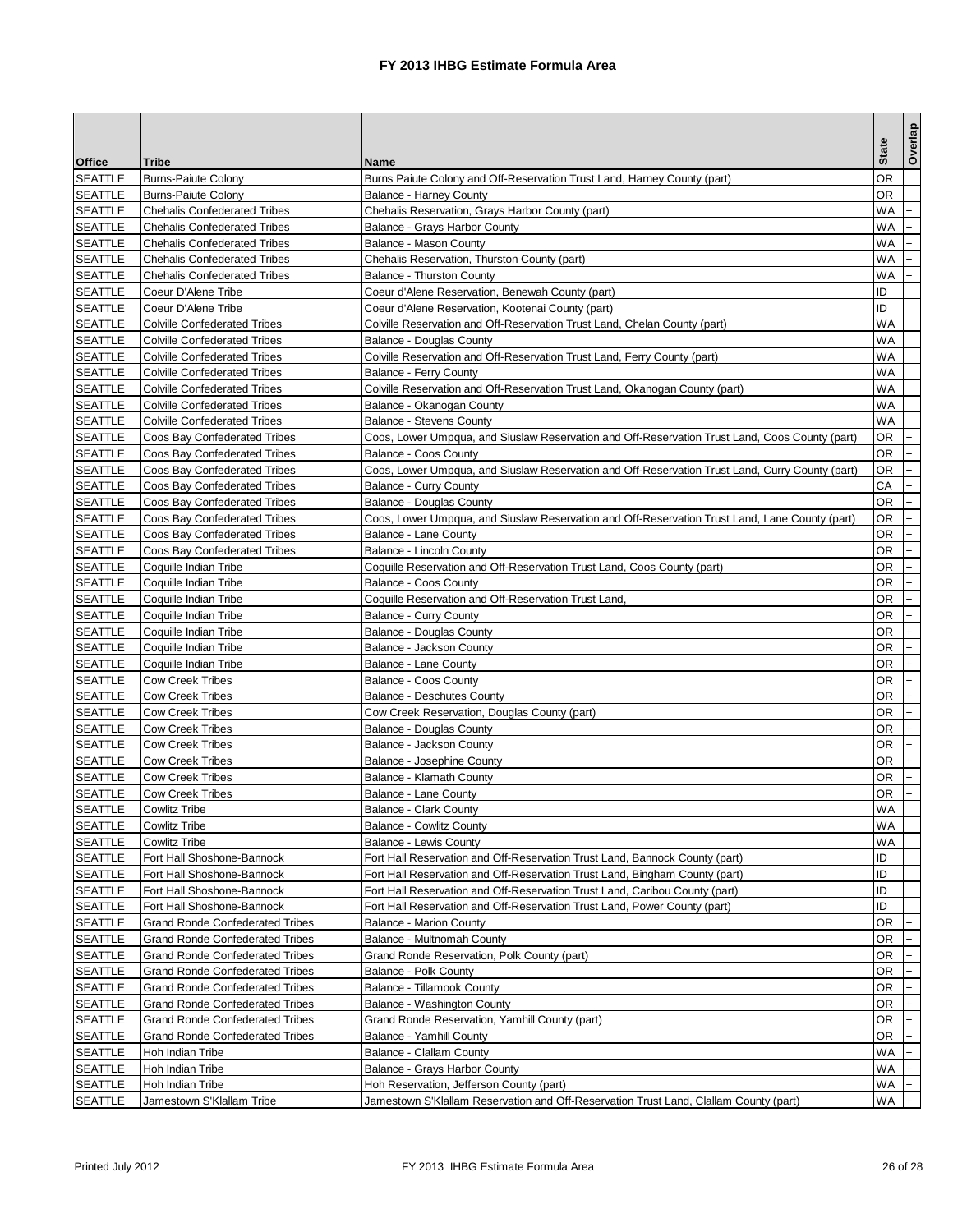|                |                                   |                                                                                  |              | Overlap        |
|----------------|-----------------------------------|----------------------------------------------------------------------------------|--------------|----------------|
| <b>Office</b>  | Tribe                             | Name                                                                             | <b>State</b> |                |
| <b>SEATTLE</b> | Jamestown S'Klallam Tribe         | <b>Balance - Clallam County</b>                                                  | WA           |                |
| <b>SEATTLE</b> | Jamestown S'Klallam Tribe         | Balance - Jefferson County                                                       | WA           | $+$            |
| <b>SEATTLE</b> | Kalispel Indian Community         | Kalispel Reservation, Pend Oreille County (part)                                 | WA           |                |
| SEATTLE        | Kalispel Indian Community         | Kalispel Reservation, Spokane County (part)                                      | WA           |                |
| <b>SEATTLE</b> | <b>Klamath Tribes</b>             | Klamath Reservation, Klamath County (part)                                       | OR           | $^{+}$         |
| <b>SEATTLE</b> | <b>Klamath Tribes</b>             | Balance - Klamath County                                                         | ΟR           | $\ddot{}$      |
| <b>SEATTLE</b> | Kootenai Tribe                    | Kootenai Reservation, Boundary County (part)                                     | ID           |                |
| <b>SEATTLE</b> | Lower Elwha Tribal Community      | Lower Elwha Reservation and Off-Reservation Trust Land, Clallam County (part)    | WA           | $\ddot{}$      |
| <b>SEATTLE</b> | Lower Elwha Tribal Community      | Balance - Clallam County                                                         | WA           |                |
| SEATTLE        | Lummi Tribe                       | Lummi Reservation, Whatcom County (part)                                         | WA           |                |
| <b>SEATTLE</b> | Lummi Tribe                       | Whatcom County (part)                                                            | WA           | $^{+}$         |
| SEATTLE        | Makah Indian Tribe                | Makah Reservation, Clallam County (part)                                         | WA           |                |
| <b>SEATTLE</b> | Muckleshoot Indian Tribe          | Muckleshoot Reservation and Off-Reservation Trust Land, King County (part)       | WA           |                |
| <b>SEATTLE</b> | Muckleshoot Indian Tribe          | Muckleshoot Reservation and Off-Reservation Trust Land, Pierce County (part)     | WA           |                |
| <b>SEATTLE</b> | Nez Perce Tribe                   | Nez Perce Reservation, Clearwater County (part)                                  | ID           |                |
| <b>SEATTLE</b> | Nez Perce Tribe                   | Nez Perce Reservation, Idaho County (part)                                       | ID           |                |
| <b>SEATTLE</b> | Nez Perce Tribe                   | Nez Perce Reservation, Lewis County (part)                                       | ID           |                |
| <b>SEATTLE</b> | Nez Perce Tribe                   | Nez Perce Reservation, Nez Perce County (part)                                   | ID           |                |
| SEATTLE        | Nisqually Indian Community        | Nisqually Reservation, Pierce County (part)                                      | WA           | $+$            |
| <b>SEATTLE</b> | Nisqually Indian Community        | Pierce County (part)                                                             | WA           | $+$            |
| SEATTLE        | Nisqually Indian Community        | Nisqually Reservation, Thurston County (part)                                    | WA           | $\ddot{}$      |
| <b>SEATTLE</b> | Nisqually Indian Community        | <b>Balance - Thurston County</b>                                                 | WA           | $+$            |
| <b>SEATTLE</b> | Nooksack Tribe                    | Nooksack Reservation and Off-Reservation Trust Land, Whatcom County (part)       | WA           | $+$            |
| <b>SEATTLE</b> | Nooksack Tribe                    | Balance - Whatcom County                                                         | WA           | $+$            |
| SEATTLE        | Port Gamble Indian Community      | Port Gamble Reservation, Kitsap County (part)                                    | WA           | $+$            |
| <b>SEATTLE</b> | Port Gamble Indian Community      | Balance - Kitsap County                                                          | WA           | $+$            |
| SEATTLE        | <b>Puyallup Tribe</b>             | Puyallup Reservation and Off-Reservation Trust Land, King County (part)          | WA           | $+$            |
| <b>SEATTLE</b> | <b>Puyallup Tribe</b>             | Puyallup Reservation and Off-Reservation Trust Land, Pierce County (part)        | WA           | $+$            |
| <b>SEATTLE</b> | <b>Puyallup Tribe</b>             | <b>Balance - Pierce County</b>                                                   | WA           | $+$            |
| <b>SEATTLE</b> | Quileute Tribe                    | Quileute Reservation, Clallam County (part)                                      | WA           |                |
| <b>SEATTLE</b> | <b>Quinault Tribe</b>             | Quinault Reservation, Grays Harbor County (part)                                 | WA           | $+$            |
| <b>SEATTLE</b> | Quinault Tribe                    | Balance - Grays Harbor County                                                    | WA           | $+$            |
| <b>SEATTLE</b> | Quinault Tribe                    | Quinault Reservation, Jefferson County (part)                                    | WA           | $+$            |
| <b>SEATTLE</b> | Quinault Tribe                    | Balance - Jefferson County                                                       | WA           | $+$            |
| <b>SEATTLE</b> | Samish Nation                     | <b>Balance - Island County</b>                                                   | WA           | $+$            |
| <b>SEATTLE</b> | <b>Samish Nation</b>              | Balance - San Juan County, San Juan County                                       | WA           | $\ddot{}$      |
| <b>SEATTLE</b> | <b>Samish Nation</b>              | Samish, Skagit County (part)                                                     | WA           | $+$            |
| <b>SEATTLE</b> | Samish Nation                     | Balance - Skagit County                                                          | WA           | $+$            |
| <b>SEATTLE</b> | <b>Samish Nation</b>              | Balance - Snohomish County                                                       | WA           | $+$            |
| <b>SEATTLE</b> | Samish Nation                     | Balance - Whatcom County                                                         | WA           |                |
| <b>SEATTLE</b> | Sauk-Suiattle Indian Tribe        | Balance - King County                                                            | WA +         |                |
| <b>SEATTLE</b> | Sauk-Suiattle Indian Tribe        | <b>Balance - Pierce County</b>                                                   | WA I+        |                |
| <b>SEATTLE</b> | Sauk-Suiattle Indian Tribe        | Sauk-Suiattle Reservation, Skagit County (part)                                  | WA           |                |
| <b>SEATTLE</b> | Sauk-Suiattle Indian Tribe        | Sauk-Suiattle Reservation, Snohomish County (part)                               | WA           | $+$            |
| <b>SEATTLE</b> | Sauk-Suiattle Indian Tribe        | Balance - Snohomish County                                                       | WA           | $+$            |
| <b>SEATTLE</b> | Shoalwater Bay Tribe              | Shoalwater Bay Reservation and Off-Reservation Trust Land, Pacific County (part) | WA           |                |
| <b>SEATTLE</b> | <b>Shoalwater Bay Tribe</b>       | <b>Balance - Pacific County</b>                                                  | WA           |                |
| <b>SEATTLE</b> | <b>Siletz Confederated Tribes</b> | Balance - Benton County                                                          | OR           | $+$            |
| <b>SEATTLE</b> | <b>Siletz Confederated Tribes</b> | Balance - Clackamas County                                                       | OR +         |                |
| <b>SEATTLE</b> | <b>Siletz Confederated Tribes</b> | <b>Balance - Lane County</b>                                                     | OR           | $+$            |
| <b>SEATTLE</b> | <b>Siletz Confederated Tribes</b> | Siletz Reservation and Off-Reservation Trust Land, Lincoln County (part)         | OR           |                |
| <b>SEATTLE</b> | <b>Siletz Confederated Tribes</b> | Balance - Lincoln County                                                         | OR           | $+$            |
| <b>SEATTLE</b> | <b>Siletz Confederated Tribes</b> | Balance - Linn County                                                            | OR           | $+$            |
| <b>SEATTLE</b> | <b>Siletz Confederated Tribes</b> | <b>Balance - Marion County</b>                                                   | OR           | I+             |
| <b>SEATTLE</b> | <b>Siletz Confederated Tribes</b> | Balance - Multnomah County                                                       | OR           | $\mathsf{I}$ + |
| <b>SEATTLE</b> | <b>Siletz Confederated Tribes</b> | <b>Balance - Polk County</b>                                                     | OR           | $ + $          |
| <b>SEATTLE</b> | <b>Siletz Confederated Tribes</b> | Balance - Tillamook County                                                       | OR           |                |
| <b>SEATTLE</b> | <b>Siletz Confederated Tribes</b> | Balance - Washington County                                                      | OR           | $+$            |